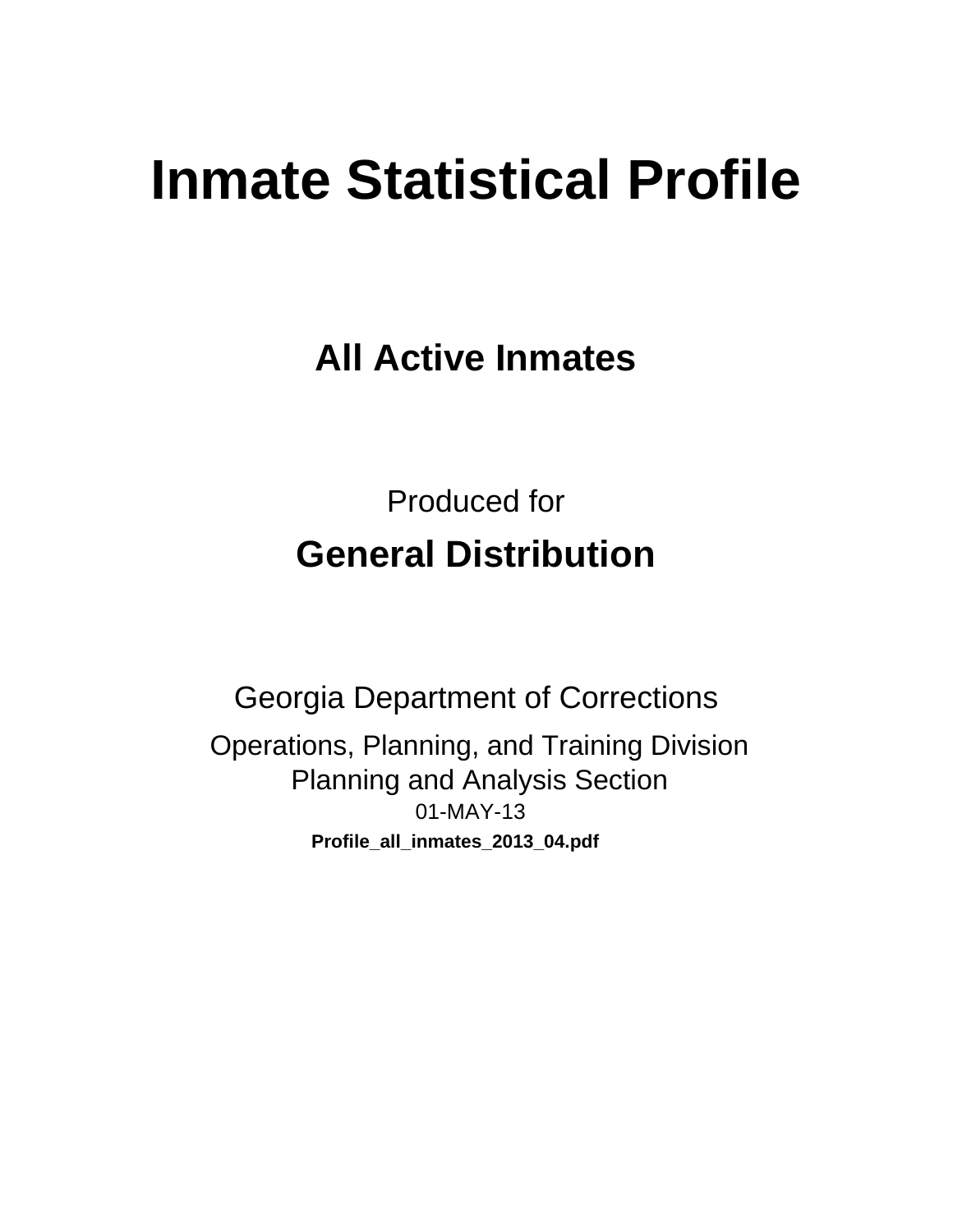#### Inmate Statistical Profile 01-MAY-13 Contents

**All Active Inmates** 

Produced for General Distribution

# **Table of Contents**

|    | <b>Demographic information</b>                                       |
|----|----------------------------------------------------------------------|
|    | 5 Current age, broken out in ten year age groups                     |
|    | 6 Race group                                                         |
|    | 7 Marital status, self-reported at entry to prison                   |
|    | 8 Number of children, self-reported at entry to prison               |
|    | 9 Religious affiliation, self-reported at entry to prison            |
|    | 10 Home county - self-reported at entry to prison                    |
|    | 15 Socioeconomic class, self-reported at entry to prison             |
|    | 16 Environment to age 16, self-reported at entry to prison           |
|    | 17 Guardian status to age 16, self-reported at entry to prison       |
|    | 18 Employment status before prison, self-reported at entry to prison |
|    | 19 Age at admission                                                  |
|    | 21 Height, measured at entry to prison                               |
|    | 22 Weight, measured at entry to prison                               |
|    | 24 Military service                                                  |
|    | <b>Correctional information</b>                                      |
|    | 25 Type of admission to prison                                       |
|    | 26 Current / last security status                                    |
|    | 27 Current / last institution type                                   |
|    | 28 Institution type - transitional centers                           |
|    | 29 Institution type - county prisons                                 |
| 31 | Institution type - state prisons                                     |
|    | 33 Institution type - private prisons                                |
|    | 34 Institution type - pre-release centers                            |
|    | 35 Institution type - inmate boot camp                               |
|    | 36 Number of disciplinary reports                                    |
|    | 37 Number of transfers                                               |
|    | 38 Number of escapes                                                 |
|    | 40 Probable future release type of still active inmates              |
|    | 41 Time served in current (or last) institution                      |
|    | Educational, psychological and physical information                  |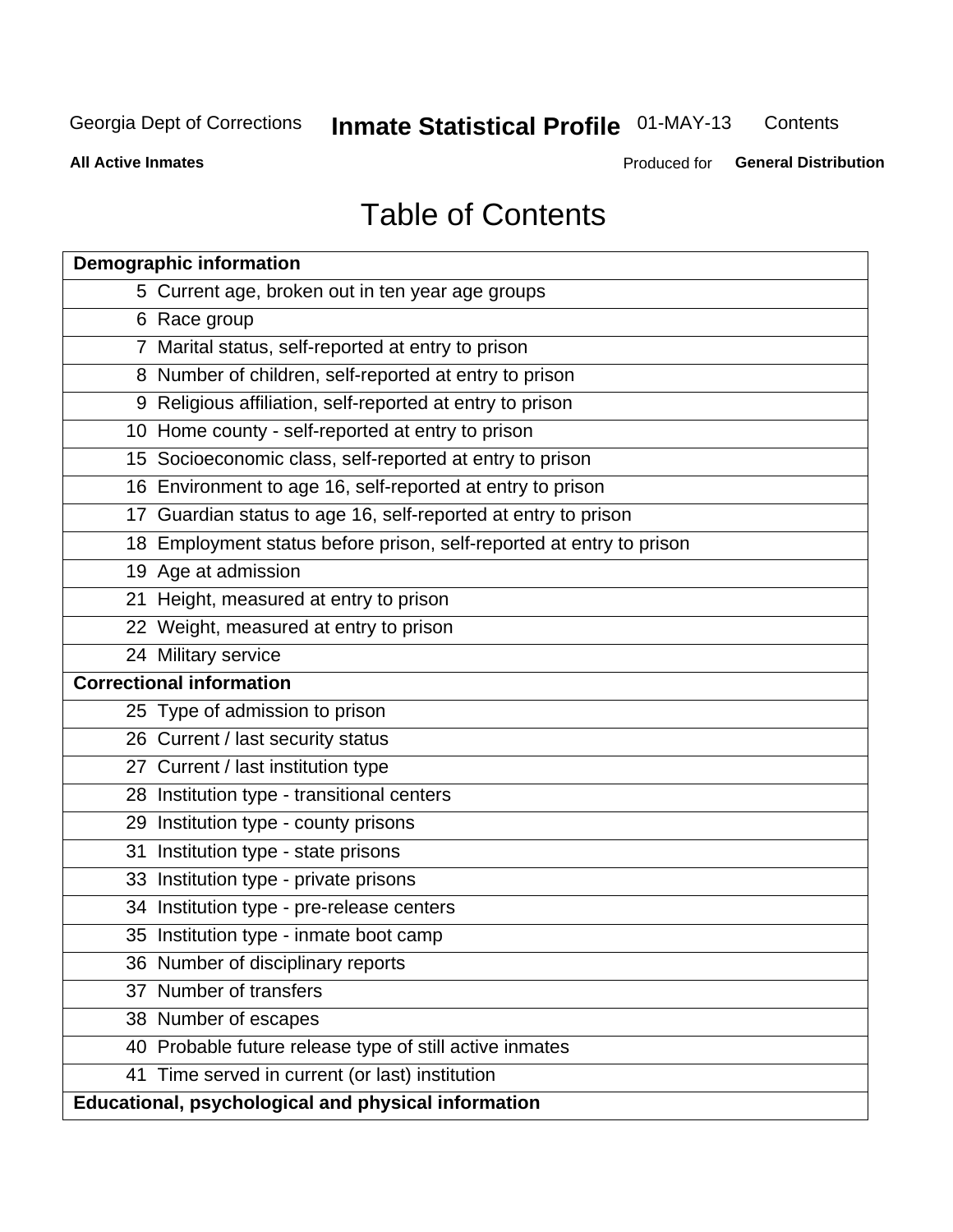#### **Inmate Statistical Profile 01-MAY-13** Contents

**All Active Inmates** 

Produced for General Distribution

# **Table of Contents**

| <b>Educational, psychological and physical information</b>       |
|------------------------------------------------------------------|
| 39 Culture fair IQ scores                                        |
| 42 Highest grade level attained                                  |
| 43 Culture fair IQ scores                                        |
| 44 Wide Range Achievement Test (WRAT) reading score              |
| 45 Wide Range Achievement Test (WRAT) math score                 |
| 46 Wide Range Achievement Test (WRAT) spelling score             |
| 47 Scope of substance abuse - summary                            |
| 48 Scope of substance abuse - detail                             |
| 49 Current / last mental health treatment level                  |
| 50 PULHESDWIT medical scale - 'P' overall condition ('P'hysical) |
| 51 PULHESDWIT medical scale - 'U' upper body                     |
| 52 PULHESDWIT medical scale - 'L' lower body                     |
| 53 PULHESDWIT medical scale - 'H' hearing                        |
| 54 PULHESDWIT medical scale - 'E' vision                         |
| 55 PULHESDWIT medical scale -'S' psychiatric                     |
| 56 PULHESDWIT medical scale - 'D' dental                         |
| 57 PULHESDWIT medical scale - 'W' work ability                   |
| 58 PULHESDWIT medical scale - 'I' impairment                     |
| 59 PULHESDWIT medical scale - 'T' transportability               |
| 60 Criminality in family, self-reported                          |
| 61 Alcoholism in family, self-reported                           |
| 62 Drug abuse in family, self-reported                           |
| 63 Subjected to frequent beatings, self-reported                 |
| 64 Father absent during inmate's childhood                       |
| 65 Mother absent during inmate's childhood                       |
| 66 Inmate diagnosed as manipulative                              |
| 67 Inmate diagnosed as assaultive                                |
| <b>Crimes and criminal history information</b>                   |
| 68 Number of prior Georgia incarcerations                        |
| 69 Prison sentence in years                                      |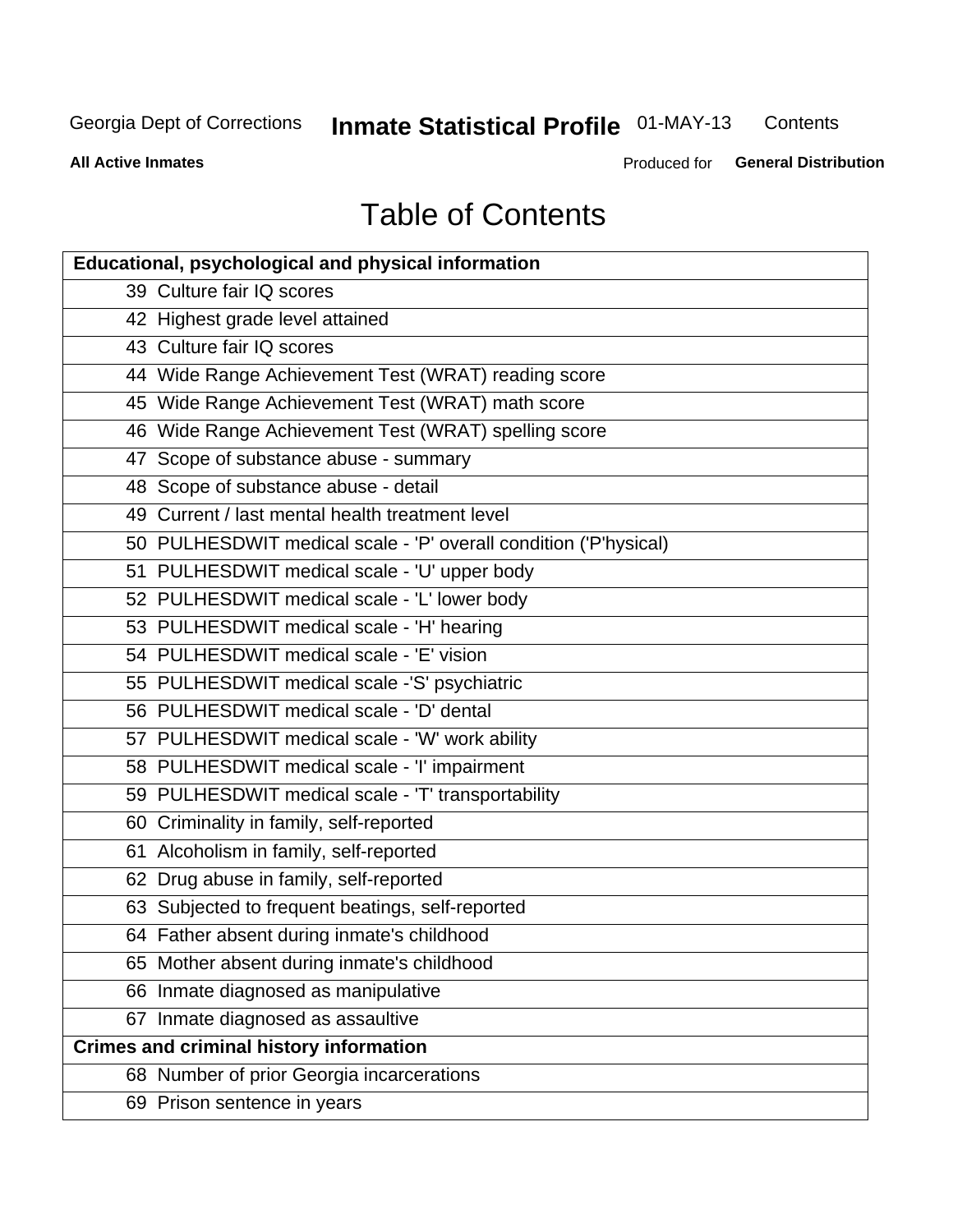#### Inmate Statistical Profile 01-MAY-13 Contents

**All Active Inmates** 

Produced for General Distribution

# **Table of Contents**

| <b>Crimes and criminal history information</b>                 |
|----------------------------------------------------------------|
| 70 Primary offense, broken out into felonies vs misdemeanors   |
| 71 Primary offense, broken out into six broad crime categories |
| 72 Primary offense, detailed offense code                      |
| 81 County of conviction of primary offense                     |
| 86 Circuit of conviction of primary offense                    |
| 88 Years served (jail + prison) in this incarceration          |
| <b>Medical information</b>                                     |
| 89 Results of most recent HIV test                             |
| 90 Results of most recent tuberculosis test                    |
| 91 Results of most recent syphilis test                        |
| 92 Results of most recent Hepatitis-C test                     |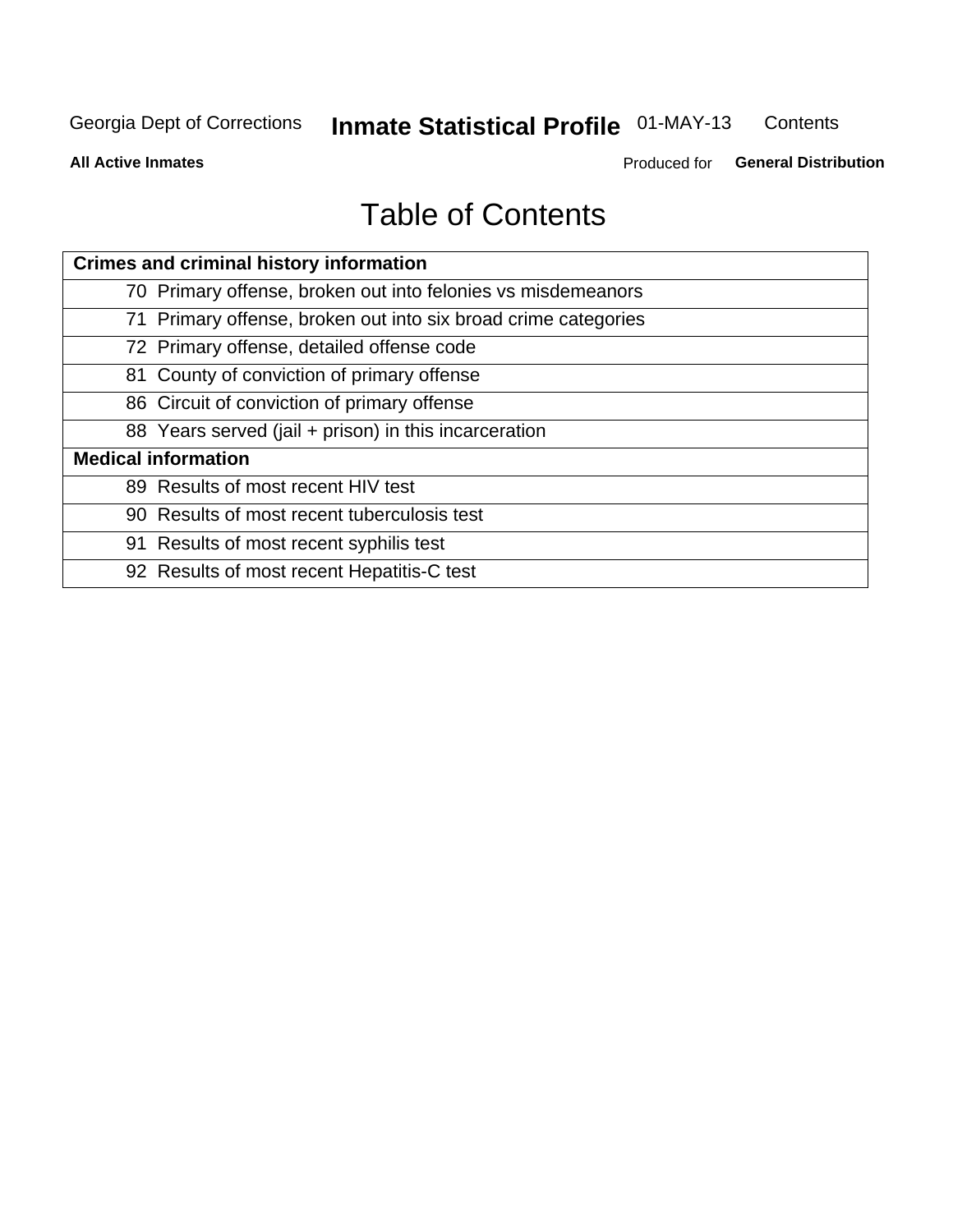#### **All Active Inmates**

#### Produced for General Distribution

### Current age, broken out in ten-year age groups

COL % - percent each COUNT is of its particular column

|                          |              | <b>Male</b> |        |              | <b>Female</b> |          | <b>Total</b> |               |
|--------------------------|--------------|-------------|--------|--------------|---------------|----------|--------------|---------------|
| <b>Current Age</b>       | <b>Count</b> | Col %       | Row %  | <b>Count</b> | Col %         | Row %    | <b>Total</b> | Col %         |
| <b>Teens (1-19)</b>      | 903          | 1.73%       | 97.10% | 27           | 0.71%         | $2.90\%$ | 930          | 1.66%         |
| <b>Twenties (20-29)</b>  | 16, 146      | $30.98\%$   | 93.79% | 1,069        | 27.95%        | 6.21%    |              | 17,215 30.77% |
| <b>Thirties (30-39)</b>  | 15,132       | 29.04%      | 92.27% | 1,268        | 33.15%        | 7.73%    |              | 16,400 29.32% |
| <b>Forties (40-49)</b>   | 11,077       | 21.26%      | 91.98% | 966          | 25.25%        | 8.02%    |              | 12,043 21.53% |
| <b>Fifties (50-59)</b>   | 6,536        | 12.54%      | 94.18% | 404          | 10.56%        | 5.82%    | 6.940        | 12.41%        |
| <b>Sixties (60-69)</b>   | 1,761        | 3.38%       | 95.81% | 77           | 2.01%         | 4.19%    | 1,838        | 3.29%         |
| Seventy + (70 and above) | 559          | $1.07\%$    | 97.56% | 14           | 0.37%         | $2.44\%$ | 573          | 1.02%         |
| <b>Total Reported</b>    | 52,114       | 100%        | 93.16% | 3,825        | 100%          | 6.84%    | 55,939       | 100%          |

| <b>Not Reported</b> |        |       | 48     |
|---------------------|--------|-------|--------|
| Total               | 52,161 | 3,826 | 55,987 |

| <b>Mean</b><br>(average)       | 37.03    | 36.85 | 37.02                          |
|--------------------------------|----------|-------|--------------------------------|
| Median (middle)                | つん<br>vu | JJ    | 35                             |
| <b>Mode</b><br>(most frequent) | n.<br>w  | 29    | $\overline{\phantom{a}}$<br>∠J |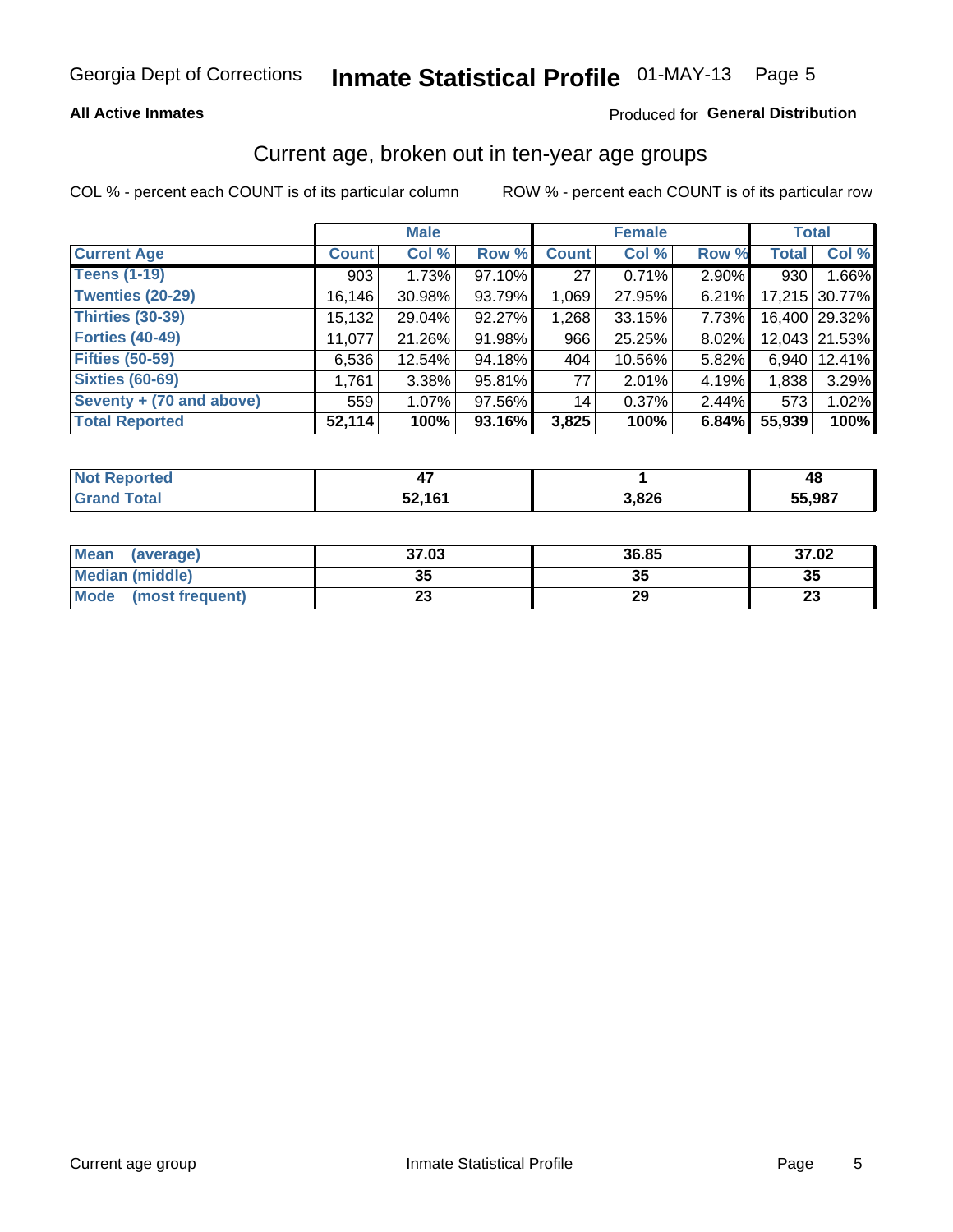# Inmate Statistical Profile 01-MAY-13 Page 6

#### **All Active Inmates**

#### Produced for General Distribution

### Race group

COL % - percent each COUNT is of its particular column

|                                   |                 | <b>Male</b> |        |                    | <b>Female</b> |          |              | <b>Total</b> |
|-----------------------------------|-----------------|-------------|--------|--------------------|---------------|----------|--------------|--------------|
| <b>Race Group</b>                 | <b>Count</b>    | Col %       |        | <b>Row % Count</b> | Col %         | Row %    | <b>Total</b> | Col %        |
| <b>White</b>                      | 16,835          | 32.28%      | 89.11% | 2,058              | 53.79%        | 10.89%   | 18,893       | 33.75%       |
| <b>Black</b><br>2                 | 32,749          | 62.78%      | 95.12% | .680               | 43.91%        | 4.88%    | 34,429       | 61.49%       |
| <b>Other</b><br>5.                | 45              | .09%        | 88.24% | 6                  | .16%          | 11.76%   | 51           | .09%         |
| <b>Asian</b><br>6                 | 154             | $.30\%$     | 94.48% | 9                  | .24%          | 5.52%    | 163          | .29%         |
| <b>Unknown</b><br>9               | 2               | $.01\%$     | 66.67% |                    | .03%          | 33.33%   | 3            | .01%         |
| <b>Hispanic</b><br>10             | 2,347           | 4.50%       | 97.14% | 69                 | 1.80%         | 2.86%    | 2,416        | 4.32%        |
| <b>Native American</b><br>$12 \,$ | 29 <sub>1</sub> | $.06\%$     | 90.63% | 3                  | .08%          | $9.38\%$ | 32           | .06%         |
| <b>Total Reported</b>             | 52,161          | 100%        | 93.17% | 3,826              | 100%          | 6.83%    | 55,987       | 100%         |

| <b>Not Reported</b> |        |       |        |
|---------------------|--------|-------|--------|
| Total               | 52,161 | 3,826 | 55,987 |

| M.<br>____ | . | ------- |
|------------|---|---------|
|            |   |         |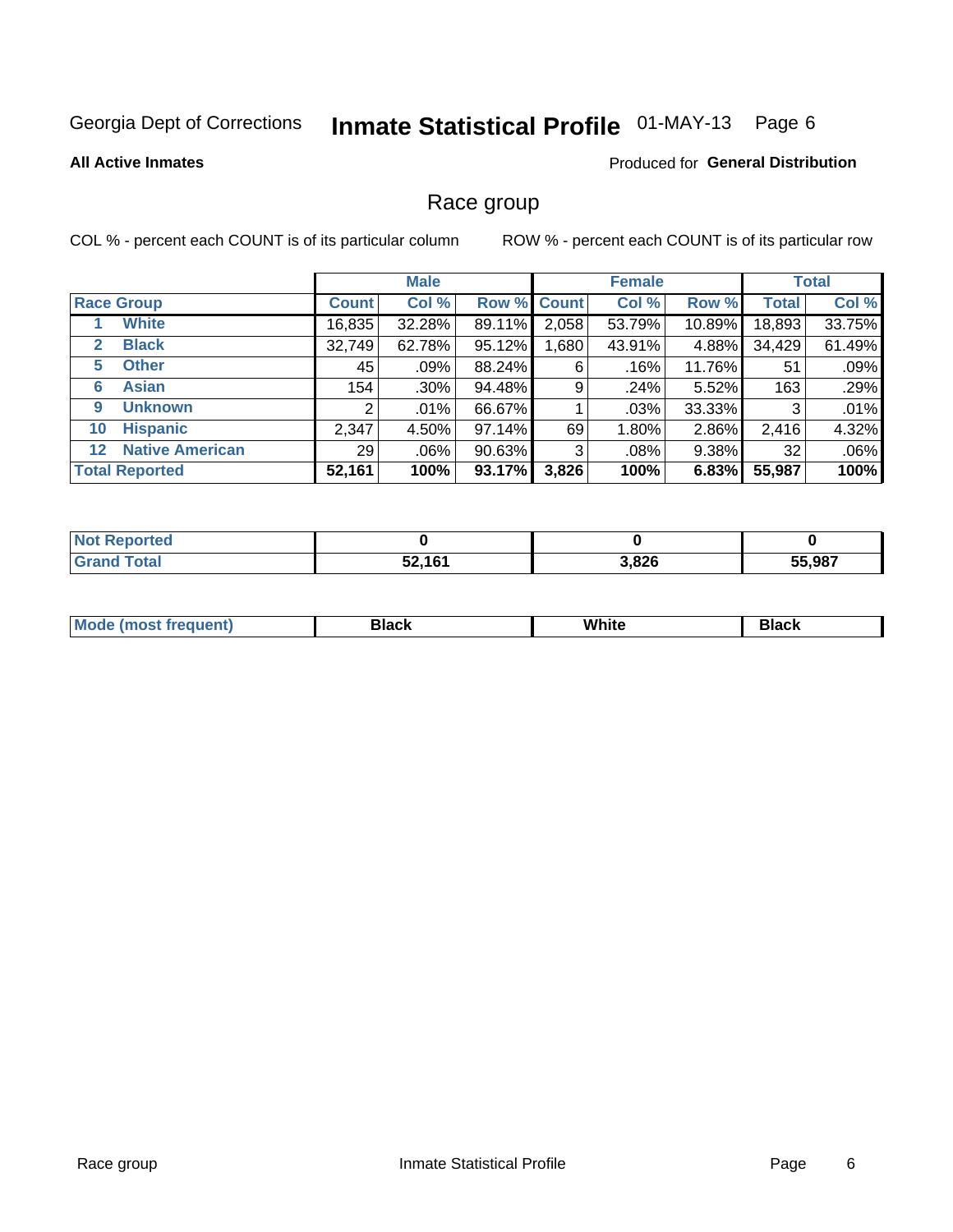# Inmate Statistical Profile 01-MAY-13 Page 7

#### **All Active Inmates**

#### Produced for General Distribution

### Marital status, self-reported at entry to prison

COL % - percent each COUNT is of its particular column

|                            |              | <b>Male</b> |        |              | <b>Female</b> |          |              | <b>Total</b> |
|----------------------------|--------------|-------------|--------|--------------|---------------|----------|--------------|--------------|
| <b>Marital Status</b>      | <b>Count</b> | Col %       | Row %  | <b>Count</b> | Col %         | Row %    | <b>Total</b> | Col %        |
| <b>Unknown</b><br>$\bf{0}$ | 518          | .99%        | 90.72% | 53           | 1.39%         | 9.28%    | 571          | 1.02%        |
| <b>Divorced</b><br>D       | 4,895        | 9.38%       | 88.37% | 644          | 16.83%        | 11.63%   | 5,539        | 9.89%        |
| <b>Married</b><br>M        | 7,096        | 13.60%      | 91.46% | 663          | 17.33%        | 8.54%    | 7,759        | 13.86%       |
| <b>S</b> Separated         | 1,820        | 3.49%       | 84.65% | 330          | 8.63%         | 15.35%   | 2,150        | 3.84%        |
| <b>Unmarried</b><br>U      | 37,362       | 71.63%      | 94.98% | 1,973        | 51.57%        | $5.02\%$ | 39,335       | 70.26%       |
| <b>Widow</b><br>W          | 470          | $.90\%$     | 74.25% | 163          | 4.26%         | 25.75%   | 633          | 1.13%        |
| <b>Total Reported</b>      | 52,161       | 100%        | 93.17% | 3,826        | 100%          | 6.83%    | 55,987       | 100%         |

| <u>ortea</u><br><b>NOT</b> |        |       |        |
|----------------------------|--------|-------|--------|
| $\sim$ 10<br>Gr<           | 52,161 | 3,826 | 55.987 |

| <b>Mode (most frequent)</b><br>Unmarried<br>Unmarried<br>Jnmarried |
|--------------------------------------------------------------------|
|--------------------------------------------------------------------|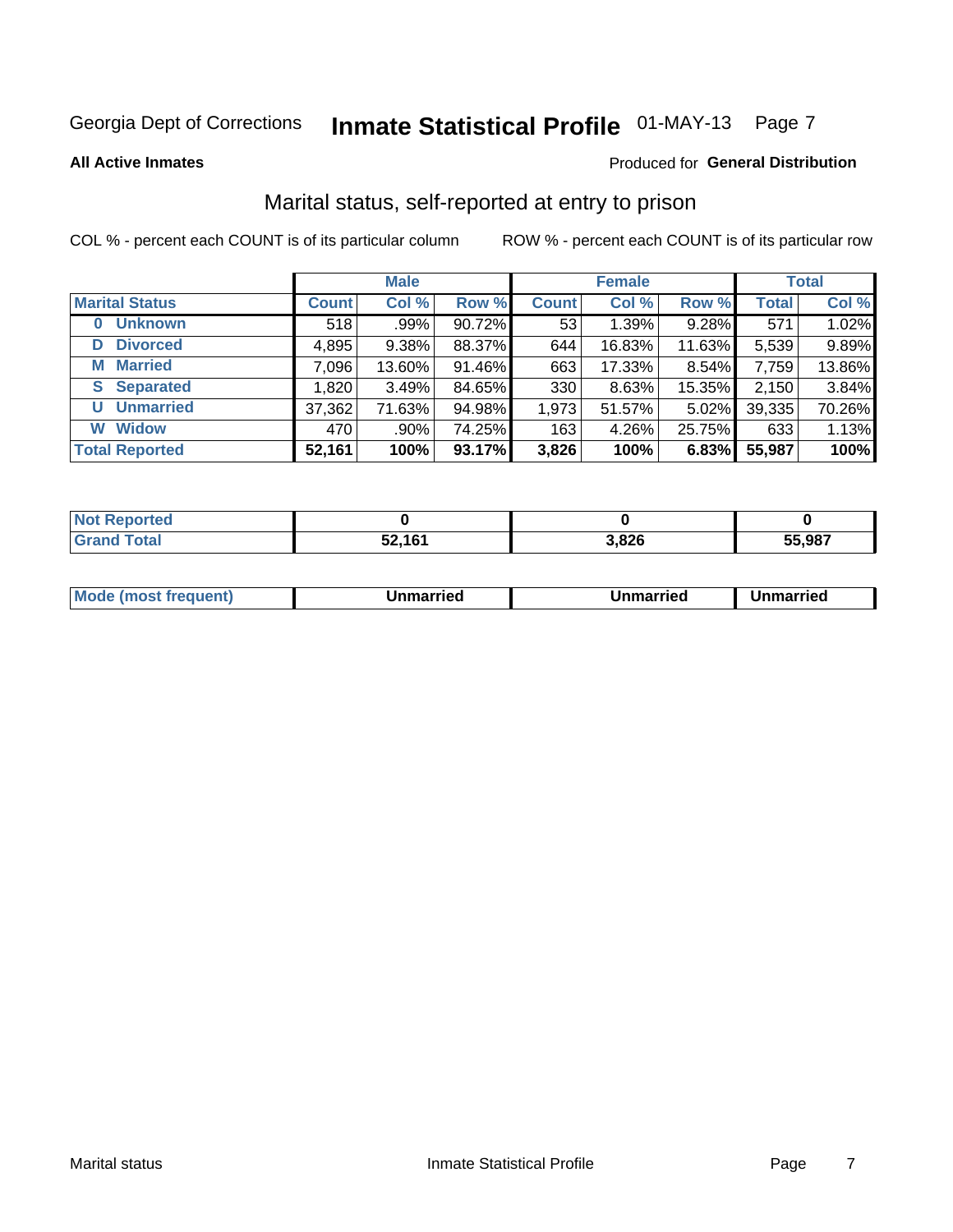# Inmate Statistical Profile 01-MAY-13 Page 8

#### **All Active Inmates**

#### Produced for General Distribution

### Number of children, self reported at entry to prison

COL % - percent each COUNT is of its particular column

|                           |              | <b>Male</b> |        |              | <b>Female</b> |        | <b>Total</b> |        |
|---------------------------|--------------|-------------|--------|--------------|---------------|--------|--------------|--------|
| <b>Number of Children</b> | <b>Count</b> | Col %       | Row %  | <b>Count</b> | Col %         | Row %  | <b>Total</b> | Col %  |
| $\bf{0}$                  | 21,280       | 41.20%      | 94.93% | 1,136        | 29.73%        | 5.07%  | 22,416       | 40.41% |
|                           | 11,623       | 22.50%      | 93.95% | 749          | 19.60%        | 6.05%  | 12,372       | 22.30% |
| $\overline{2}$            | 8,495        | 16.45%      | 91.07% | 833          | 21.80%        | 8.93%  | 9,328        | 16.82% |
| 3                         | 5,064        | 9.80%       | 89.23% | 611          | 15.99%        | 10.77% | 5,675        | 10.23% |
| 4                         | 2,589        | 5.01%       | 90.43% | 274          | 7.17%         | 9.57%  | 2,863        | 5.16%  |
| 5                         | 1,257        | 2.43%       | 91.35% | 119          | 3.11%         | 8.65%  | 1,376        | 2.48%  |
| 6                         | 655          | 1.27%       | 91.23% | 63           | 1.65%         | 8.77%  | 718          | 1.29%  |
|                           | 281          | 0.54%       | 93.05% | 21           | 0.55%         | 6.95%  | 302          | 0.54%  |
| 8                         | 165          | 0.32%       | 94.83% | 9            | 0.24%         | 5.17%  | 174          | 0.31%  |
| $\boldsymbol{9}$          | 103          | 0.20%       | 98.10% | 2            | 0.05%         | 1.90%  | 105          | 0.19%  |
| 10                        | 56           | 0.11%       | 96.55% | 2            | 0.05%         | 3.45%  | 58           | 0.10%  |
| Over 10                   | 82           | 0.16%       | 97.62% | 2            | 0.05%         | 2.38%  | 84           | 0.15%  |
| <b>Total Reported</b>     | 51,650       | 100%        | 93.11% | 3,821        | 100%          | 6.89%  | 55,471       | 100%   |

| N    | - - -<br>м.         |       | 516    |
|------|---------------------|-------|--------|
| υιαι | EN ANA<br>JZ<br>. . | 3,826 | 55,987 |

| <b>Mean</b><br>(average)       | 1.36 | 1.73 | 1.38 |
|--------------------------------|------|------|------|
| Median (middle)                |      |      |      |
| <b>Mode</b><br>(most frequent) |      |      |      |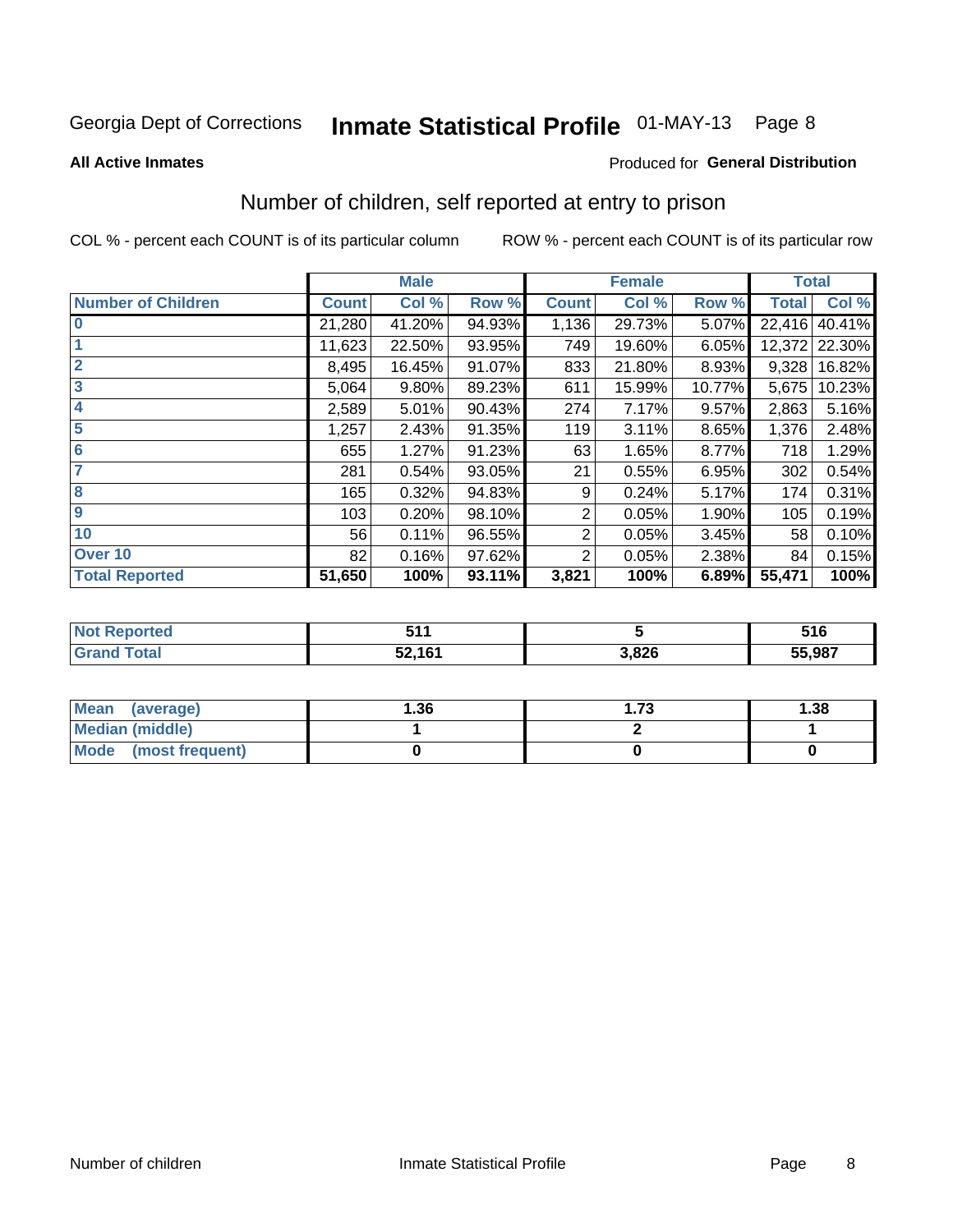# Inmate Statistical Profile 01-MAY-13 Page 9

#### **All Active Inmates**

#### Produced for General Distribution

### Religious affiliation, self-reported at entry to prison

COL % - percent each COUNT is of its particular column

|                 |                              |              | <b>Male</b> |         |                | <b>Female</b> |        |              | <b>Total</b> |
|-----------------|------------------------------|--------------|-------------|---------|----------------|---------------|--------|--------------|--------------|
|                 | <b>Religious Affiliation</b> | <b>Count</b> | Col %       | Row %   | <b>Count</b>   | Col %         | Row %  | <b>Total</b> | Col %        |
| 1               | <b>Islam</b>                 | 987          | 4.25%       | 96.48%  | 36             | 1.31%         | 3.52%  | 1,023        | 3.94%        |
| $\overline{2}$  | <b>Catholic</b>              | 1,186        | 5.10%       | 88.31%  | 157            | 5.73%         | 11.69% | 1,343        | 5.17%        |
| $\mathbf{3}$    | <b>Baptist</b>               | 11,552       | 49.72%      | 86.32%  | 1,831          | 66.87%        | 13.68% | 13,383       | 51.53%       |
| 4               | <b>Methodist</b>             | 509          | 2.19%       | 87.46%  | 73             | 2.67%         | 12.54% | 582          | 2.24%        |
| 5               | <b>EpiscopIn</b>             | 40           | .17%        | 88.89%  | 5              | .18%          | 11.11% | 45           | .17%         |
| $6\overline{6}$ | <b>Presbytrn</b>             | 77           | .33%        | 91.67%  | 7              | .26%          | 8.33%  | 84           | .32%         |
| 7               | <b>Chc Of God</b>            | 431          | 1.86%       | 81.32%  | 99             | 3.62%         | 18.68% | 530          | 2.04%        |
| 8               | <b>Holiness</b>              | 797          | 3.43%       | 81.24%  | 184            | 6.72%         | 18.76% | 981          | 3.78%        |
| 9               | <b>Jewish</b>                | 34           | .15%        | 91.89%  | 3              | .11%          | 8.11%  | 37           | .14%         |
| 10              | <b>Anglican</b>              | 10           | .04%        | 83.33%  | $\overline{2}$ | .07%          | 16.67% | 12           | .05%         |
| 11              | <b>Grk Orthdx</b>            | 4            | .02%        | 80.00%  | 1              | .04%          | 20.00% | 5            | .02%         |
| 12              | <b>Hindu</b>                 | 8            | .03%        | 100.00% |                |               |        | 8            | .03%         |
| 13              | <b>Buddhist</b>              | 34           | .15%        | 75.56%  | 11             | .40%          | 24.44% | 45           | .17%         |
| 14              | <b>Taoist</b>                | 7            | .03%        | 100.00% |                |               |        | 7            | .03%         |
| 15              | <b>Shintoist</b>             | 3            | .01%        | 100.00% |                |               |        | 3            | .01%         |
| 16              | <b>Seven D Ad</b>            | 76           | .33%        | 88.37%  | 10             | .37%          | 11.63% | 86           | .33%         |
| $\overline{17}$ | <b>Jehovah Wt</b>            | 276          | 1.19%       | 88.75%  | 35             | 1.28%         | 11.25% | 311          | 1.20%        |
| 18              | <b>Latr Day S</b>            | 35           | .15%        | 92.11%  | 3              | .11%          | 7.89%  | 38           | .15%         |
| 20              | <b>Other Prot</b>            | 3,696        | 15.91%      | 93.76%  | 246            | 8.98%         | 6.24%  | 3,942        | 15.18%       |
| 96              | <b>None</b>                  | 3,472        | 14.94%      | 99.00%  | 35             | 1.28%         | 1.00%  | 3,507        | 13.50%       |
|                 | <b>Total Reported</b>        | 23,234       | 100%        | 89.46%  | 2,738          | 100%          | 10.54% | 25,972       | 100%         |

|         | 28,927<br>$\sim$ | .088  | 30 015<br>כו נ |
|---------|------------------|-------|----------------|
| المقماد | 52161            | 3,826 | 55,987         |

| Mode (most frequent) | <b>3aptist</b> | 3aptist | <b>Baptist</b> |
|----------------------|----------------|---------|----------------|
|                      |                |         |                |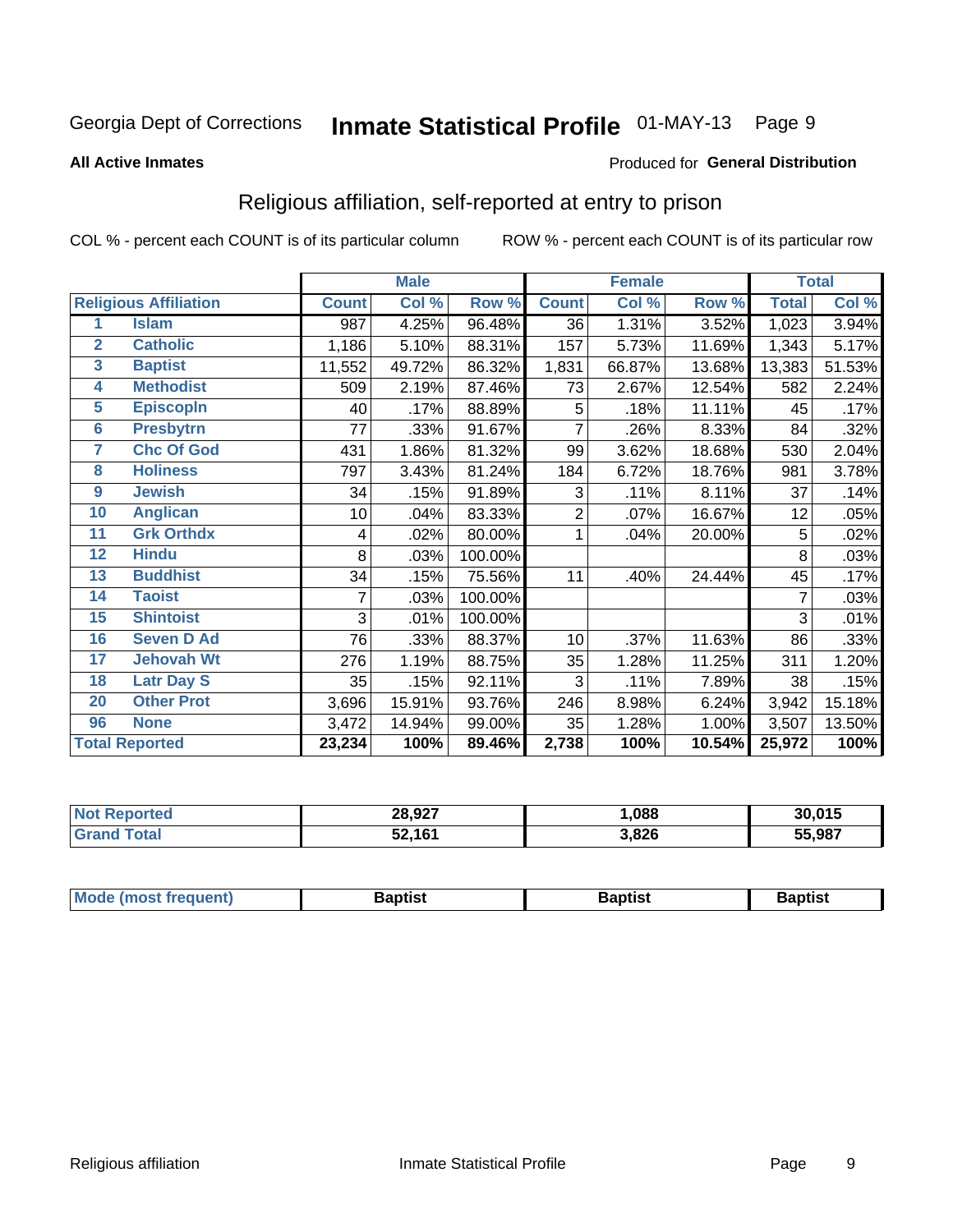# Inmate Statistical Profile 01-MAY-13 Page 10

#### **All Active Inmates**

#### Produced for General Distribution

### Home county, self-reported at entry to prison

COL % - percent each COUNT is of its particular column

|     |                             |              | <b>Male</b> |                  |                | <b>Female</b> |        | <b>Total</b> |        |
|-----|-----------------------------|--------------|-------------|------------------|----------------|---------------|--------|--------------|--------|
|     | <b>Home County</b>          | <b>Count</b> | Col %       | Row <sup>%</sup> | <b>Count</b>   | Col %         | Row %  | <b>Total</b> | Col %  |
| 000 | <b>Unknown</b>              | 5,601        | 10.74%      | 94.04%           | 355            | 9.28%         | 5.96%  | 5,956        | 10.64% |
| 001 | <b>Appling County</b>       | 122          | .23%        | 95.31%           | $\,6$          | .16%          | 4.69%  | 128          | .23%   |
| 002 | <b>Atkinson County</b>      | 40           | .08%        | 97.56%           | 1              | .03%          | 2.44%  | 41           | .07%   |
| 003 | <b>Bacon County</b>         | 67           | .13%        | 94.37%           | 4              | .10%          | 5.63%  | 71           | .13%   |
| 004 | <b>Baker County</b>         | 17           | .03%        | 100.00%          |                |               |        | 17           | .03%   |
| 005 | <b>Baldwin County</b>       | 278          | .53%        | 94.24%           | 17             | .44%          | 5.76%  | 295          | .53%   |
| 006 | <b>Banks County</b>         | 43           | .08%        | 89.58%           | 5              | .13%          | 10.42% | 48           | .09%   |
| 007 | <b>Barrow County</b>        | 259          | .50%        | 88.40%           | 34             | .89%          | 11.60% | 293          | .52%   |
| 008 | <b>Bartow County</b>        | 560          | 1.07%       | 88.47%           | 73             | 1.91%         | 11.53% | 633          | 1.13%  |
| 009 | <b>Ben Hill County</b>      | 199          | .38%        | 94.31%           | 12             | .31%          | 5.69%  | 211          | .38%   |
| 010 | <b>Berrien County</b>       | 93           | .18%        | 93.00%           | 7              | .18%          | 7.00%  | 100          | .18%   |
| 011 | <b>Bibb County</b>          | 1,177        | 2.26%       | 95.46%           | 56             | 1.46%         | 4.54%  | 1,233        | 2.20%  |
| 012 | <b>Bleckley County</b>      | 76           | .15%        | 92.68%           | $\,6$          | .16%          | 7.32%  | 82           | .15%   |
| 013 | <b>Brantley County</b>      | 47           | .09%        | 85.45%           | $\bf 8$        | .21%          | 14.55% | 55           | .10%   |
| 014 | <b>Brooks County</b>        | 132          | .25%        | 97.06%           | $\overline{4}$ | .10%          | 2.94%  | 136          | .24%   |
| 015 | <b>Bryan County</b>         | 142          | .27%        | 95.30%           | $\overline{7}$ | .18%          | 4.70%  | 149          | .27%   |
| 016 | <b>Bulloch County</b>       | 373          | .72%        | 92.33%           | 31             | .81%          | 7.67%  | 404          | .72%   |
| 017 | <b>Burke County</b>         | 205          | .39%        | 97.62%           | 5              | .13%          | 2.38%  | 210          | .38%   |
| 018 | <b>Butts County</b>         | 147          | .28%        | 93.63%           | 10             | .26%          | 6.37%  | 157          | .28%   |
| 019 | <b>Calhoun County</b>       | 69           | .13%        | 97.18%           | $\overline{2}$ | .05%          | 2.82%  | 71           | .13%   |
| 020 | <b>Camden County</b>        | 121          | .23%        | 90.98%           | 12             | .31%          | 9.02%  | 133          | .24%   |
| 021 | <b>Candler County</b>       | 112          | .21%        | 91.80%           | 10             | .26%          | 8.20%  | 122          | .22%   |
| 022 | <b>Carroll County</b>       | 573          | 1.10%       | 89.81%           | 65             | 1.70%         | 10.19% | 638          | 1.14%  |
| 023 | <b>Catoosa County</b>       | 238          | .46%        | 90.84%           | 24             | .63%          | 9.16%  | 262          | .47%   |
| 024 | <b>Charlton County</b>      | 55           | .11%        | 98.21%           | $\mathbf{1}$   | .03%          | 1.79%  | 56           | .10%   |
| 025 | <b>Chatham County</b>       | 2,058        | 3.95%       | 95.94%           | 87             | 2.27%         | 4.06%  | 2,145        | 3.83%  |
| 026 | <b>Chattahoochee County</b> | 26           | .05%        | 100.00%          |                |               |        | 26           | .05%   |
| 027 | <b>Chattooga County</b>     | 250          | .48%        | 88.97%           | 31             | .81%          | 11.03% | 281          | .50%   |
| 028 | <b>Cherokee County</b>      | 400          | .77%        | 90.50%           | 42             | 1.10%         | 9.50%  | 442          | .79%   |
| 029 | <b>Clarke County</b>        | 474          | .91%        | 94.05%           | 30             | .78%          | 5.95%  | 504          | .90%   |
| 030 | <b>Clay County</b>          | 43           | .08%        | 93.48%           | $\mathbf{3}$   | .08%          | 6.52%  | 46           | .08%   |
| 031 | <b>Clayton County</b>       | 1,544        | 2.96%       | 93.69%           | 104            | 2.72%         | 6.31%  | 1,648        | 2.94%  |
| 032 | <b>Clinch County</b>        | 50           | .10%        | 92.59%           | 4              | .10%          | 7.41%  | 54           | .10%   |
| 033 | <b>Cobb County</b>          | 2,067        | 3.96%       | 90.98%           | 205            | 5.36%         | 9.02%  | 2,272        | 4.06%  |
| 034 | <b>Coffee County</b>        | 278          | .53%        | 93.29%           | 20             | .52%          | 6.71%  | 298          | .53%   |
| 035 | <b>Colquitt County</b>      | 247          | .47%        | 96.11%           | 10             | .26%          | 3.89%  | 257          | .46%   |
| 036 | <b>Columbia County</b>      | 249          | .48%        | 90.22%           | 27             | .71%          | 9.78%  | 276          | .49%   |
| 037 | <b>Cook County</b>          | 132          | .25%        | 96.35%           | 5              | .13%          | 3.65%  | 137          | .24%   |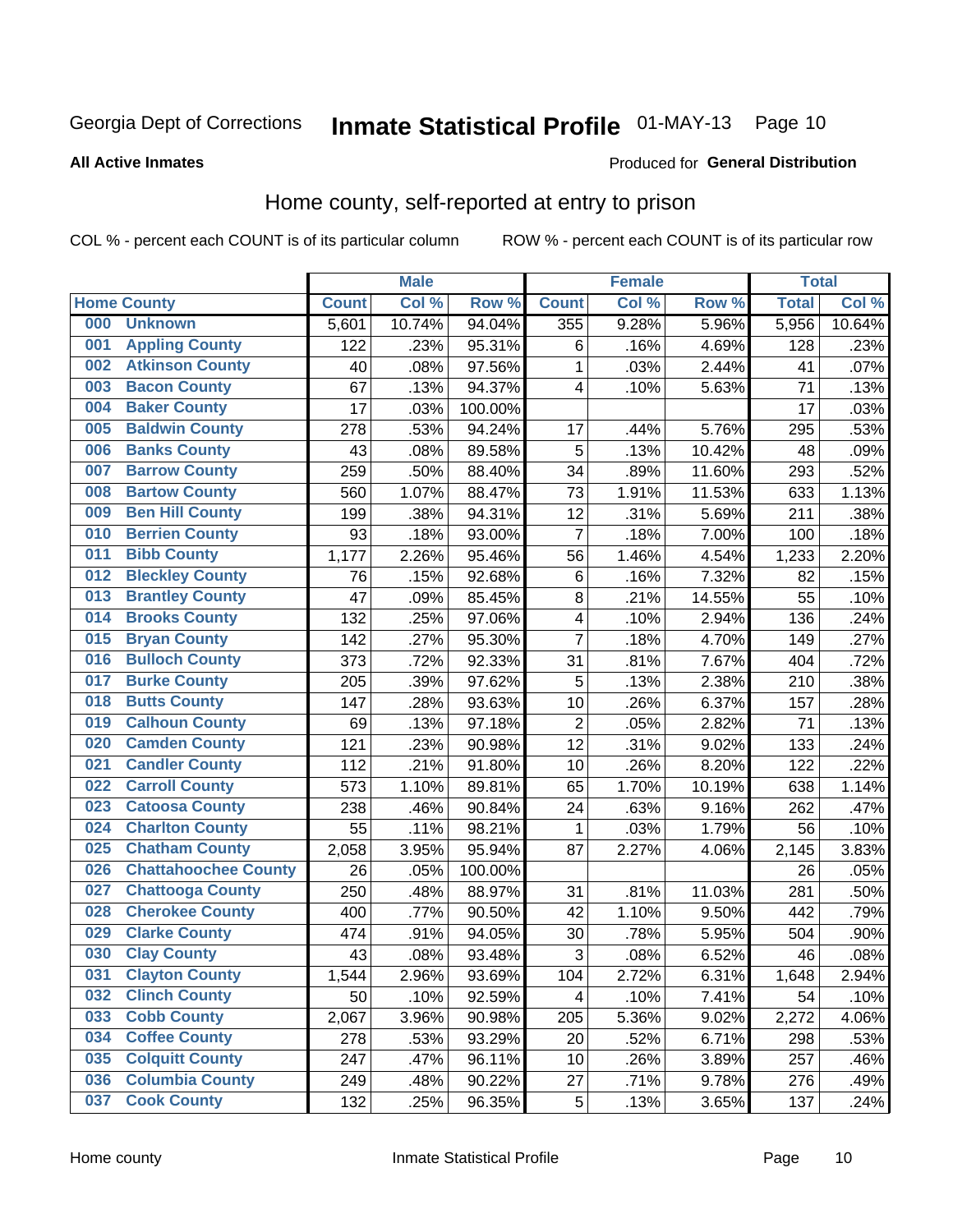# Inmate Statistical Profile 01-MAY-13 Page 11

**All Active Inmates** 

#### Produced for General Distribution

### Home county, self-reported at entry to prison

COL % - percent each COUNT is of its particular column

|     |                         |              | <b>Male</b> |                  |                | <b>Female</b> |          | <b>Total</b> |        |
|-----|-------------------------|--------------|-------------|------------------|----------------|---------------|----------|--------------|--------|
|     | <b>Home County</b>      | <b>Count</b> | Col%        | Row <sup>%</sup> | <b>Count</b>   | Col %         | Row %    | <b>Total</b> | Col %  |
| 038 | <b>Coweta County</b>    | 435          | .83%        | 92.95%           | 33             | .86%          | 7.05%    | 468          | .84%   |
| 039 | <b>Crawford County</b>  | 37           | .07%        | 92.50%           | 3              | .08%          | 7.50%    | 40           | .07%   |
| 040 | <b>Crisp County</b>     | 209          | .40%        | 96.31%           | 8              | .21%          | 3.69%    | 217          | .39%   |
| 041 | <b>Dade County</b>      | 66           | .13%        | 86.84%           | 10             | .26%          | 13.16%   | 76           | .14%   |
| 042 | <b>Dawson County</b>    | 85           | .16%        | 86.73%           | 13             | .34%          | 13.27%   | 98           | .18%   |
| 043 | <b>Decatur County</b>   | 289          | .55%        | 92.33%           | 24             | .63%          | 7.67%    | 313          | .56%   |
| 044 | <b>Dekalb County</b>    | 3,163        | 6.06%       | 93.72%           | 212            | 5.54%         | 6.28%    | 3,375        | 6.03%  |
| 045 | <b>Dodge County</b>     | 145          | .28%        | 90.06%           | 16             | .42%          | 9.94%    | 161          | .29%   |
| 046 | <b>Dooly County</b>     | 76           | .15%        | 88.37%           | 10             | .26%          | 11.63%   | 86           | .15%   |
| 047 | <b>Dougherty County</b> | 921          | 1.77%       | 94.95%           | 49             | 1.28%         | 5.05%    | 970          | 1.73%  |
| 048 | <b>Douglas County</b>   | 655          | 1.26%       | 91.35%           | 62             | 1.62%         | 8.65%    | 717          | 1.28%  |
| 049 | <b>Early County</b>     | 76           | .15%        | 93.83%           | 5              | .13%          | 6.17%    | 81           | .14%   |
| 050 | <b>Echols County</b>    | 13           | .02%        | 100.00%          |                |               |          | 13           | .02%   |
| 051 | <b>Effingham County</b> | 197          | .38%        | 94.71%           | 11             | .29%          | 5.29%    | 208          | .37%   |
| 052 | <b>Elbert County</b>    | 149          | .29%        | 95.51%           | $\overline{7}$ | .18%          | 4.49%    | 156          | .28%   |
| 053 | <b>Emanuel County</b>   | 165          | .32%        | 94.29%           | 10             | .26%          | 5.71%    | 175          | .31%   |
| 054 | <b>Evans County</b>     | 81           | .16%        | 92.05%           | 7              | .18%          | 7.95%    | 88           | .16%   |
| 055 | <b>Fannin County</b>    | 88           | .17%        | 88.00%           | 12             | .31%          | 12.00%   | 100          | .18%   |
| 056 | <b>Fayette County</b>   | 182          | .35%        | 88.35%           | 24             | .63%          | 11.65%   | 206          | .37%   |
| 057 | <b>Floyd County</b>     | 680          | 1.30%       | 88.43%           | 89             | 2.33%         | 11.57%   | 769          | 1.37%  |
| 058 | <b>Forsyth County</b>   | 201          | .39%        | 87.01%           | 30             | .78%          | 12.99%   | 231          | .41%   |
| 059 | <b>Franklin County</b>  | 128          | .25%        | 95.52%           | $\,6$          | .16%          | 4.48%    | 134          | .24%   |
| 060 | <b>Fulton County</b>    | 5,389        | 10.33%      | 94.98%           | 285            | 7.45%         | 5.02%    | 5,674        | 10.13% |
| 061 | <b>Gilmer County</b>    | 106          | .20%        | 93.81%           | 7              | .18%          | 6.19%    | 113          | .20%   |
| 062 | <b>Glascock County</b>  | 8            | .02%        | 100.00%          |                |               |          | 8            | .01%   |
| 063 | <b>Glynn County</b>     | 384          | .74%        | 94.35%           | 23             | .60%          | 5.65%    | 407          | .73%   |
| 064 | <b>Gordon County</b>    | 278          | .53%        | 86.34%           | 44             | 1.15%         | 13.66%   | 322          | .58%   |
| 065 | <b>Grady County</b>     | 174          | .33%        | 94.57%           | 10             | .26%          | 5.43%    | 184          | .33%   |
| 066 | <b>Greene County</b>    | 103          | .20%        | 92.79%           | 8              | .21%          | 7.21%    | 111          | .20%   |
| 067 | <b>Gwinnett County</b>  | 1,781        | 3.41%       | 92.09%           | 153            | 4.00%         | 7.91%    | 1,934        | 3.45%  |
| 068 | <b>Habersham County</b> | 103          | .20%        | 92.79%           | $\bf 8$        | .21%          | 7.21%    | 111          | .20%   |
| 069 | <b>Hall County</b>      | 622          | 1.19%       | 90.94%           | 62             | 1.62%         | $9.06\%$ | 684          | 1.22%  |
| 070 | <b>Hancock County</b>   | 55           | .11%        | 96.49%           | $\overline{2}$ | .05%          | 3.51%    | 57           | .10%   |
| 071 | <b>Haralson County</b>  | 127          | .24%        | 92.03%           | 11             | .29%          | 7.97%    | 138          | .25%   |
| 072 | <b>Harris County</b>    | 107          | .21%        | 91.45%           | 10             | .26%          | 8.55%    | 117          | .21%   |
| 073 | <b>Hart County</b>      | 127          | .24%        | 92.70%           | 10             | .26%          | 7.30%    | 137          | .24%   |
| 074 | <b>Heard County</b>     | 50           | .10%        | 87.72%           | 7              | .18%          | 12.28%   | 57           | .10%   |
| 075 | <b>Henry County</b>     | 566          | 1.09%       | 93.25%           | 41             | 1.07%         | 6.75%    | 607          | 1.08%  |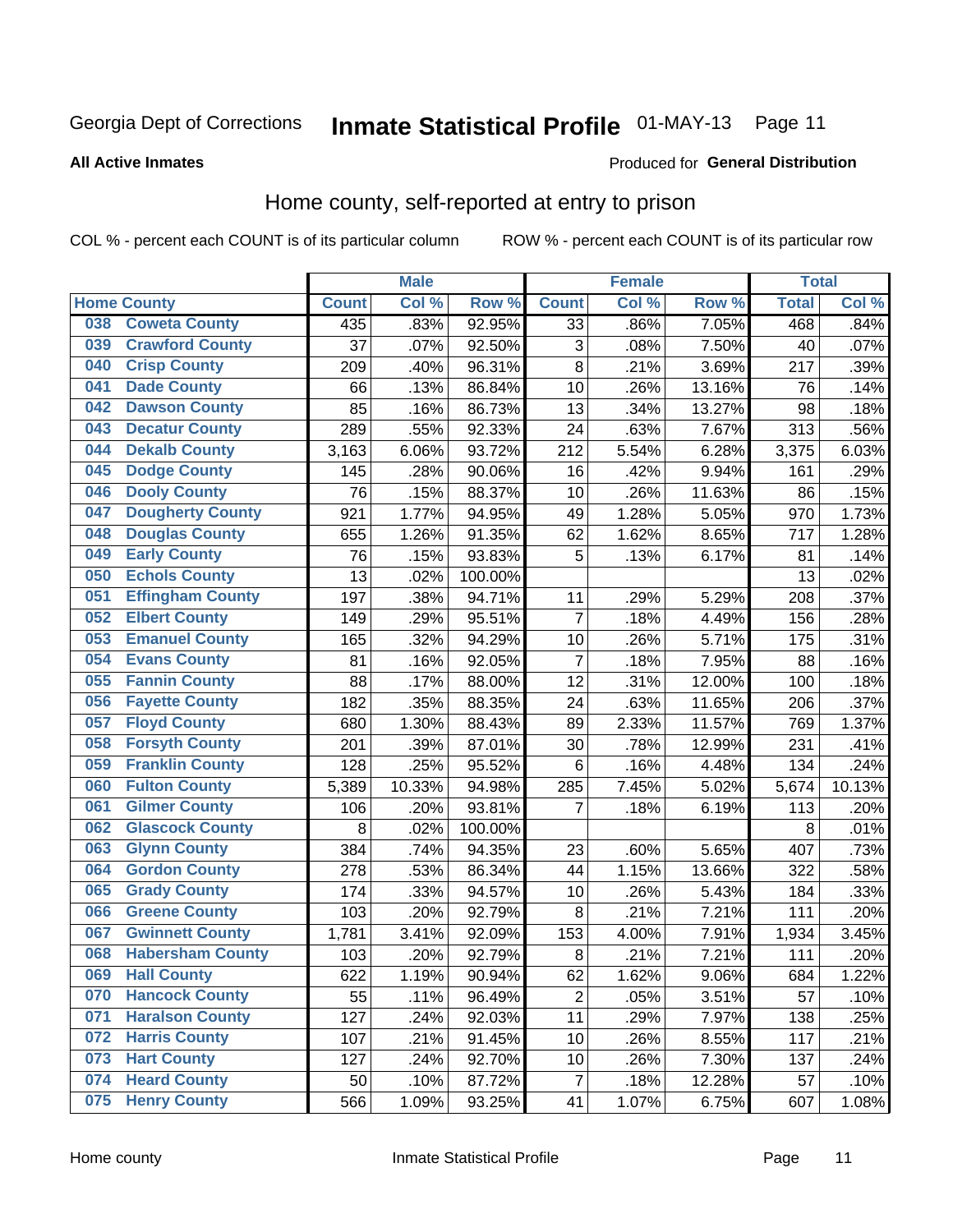# Inmate Statistical Profile 01-MAY-13 Page 12

#### **All Active Inmates**

#### Produced for General Distribution

### Home county, self-reported at entry to prison

COL % - percent each COUNT is of its particular column

|     |                          |              | <b>Male</b> |                  |                         | <b>Female</b> |        | <b>Total</b> |       |
|-----|--------------------------|--------------|-------------|------------------|-------------------------|---------------|--------|--------------|-------|
|     | <b>Home County</b>       | <b>Count</b> | Col %       | Row <sup>%</sup> | <b>Count</b>            | Col %         | Row %  | <b>Total</b> | Col % |
|     | 076 Houston County       | 532          | 1.02%       | 92.36%           | 44                      | 1.15%         | 7.64%  | 576          | 1.03% |
| 077 | <b>Irwin County</b>      | 82           | .16%        | 95.35%           | 4                       | .10%          | 4.65%  | 86           | .15%  |
| 078 | <b>Jackson County</b>    | 219          | .42%        | 87.60%           | 31                      | .81%          | 12.40% | 250          | .45%  |
| 079 | <b>Jasper County</b>     | 75           | .14%        | 91.46%           | $\overline{7}$          | .18%          | 8.54%  | 82           | .15%  |
| 080 | <b>Jeff Davis County</b> | 76           | .15%        | 95.00%           | $\overline{\mathbf{4}}$ | .10%          | 5.00%  | 80           | .14%  |
| 081 | <b>Jefferson County</b>  | 195          | .37%        | 93.30%           | 14                      | .37%          | 6.70%  | 209          | .37%  |
| 082 | <b>Jenkins County</b>    | 71           | .14%        | 94.67%           | 4                       | .10%          | 5.33%  | 75           | .13%  |
| 083 | <b>Johnson County</b>    | 46           | .09%        | 92.00%           | 4                       | .10%          | 8.00%  | 50           | .09%  |
| 084 | <b>Jones County</b>      | 128          | .25%        | 91.43%           | 12                      | .31%          | 8.57%  | 140          | .25%  |
| 085 | <b>Lamar County</b>      | 60           | .12%        | 95.24%           | $\mathbf{3}$            | .08%          | 4.76%  | 63           | .11%  |
| 086 | <b>Lanier County</b>     | 45           | .09%        | 97.83%           | 1                       | .03%          | 2.17%  | 46           | .08%  |
| 087 | <b>Laurens County</b>    | 296          | .57%        | 92.79%           | 23                      | .60%          | 7.21%  | 319          | .57%  |
| 088 | <b>Lee County</b>        | 89           | .17%        | 87.25%           | 13                      | .34%          | 12.75% | 102          | .18%  |
| 089 | <b>Liberty County</b>    | 272          | .52%        | 95.10%           | 14                      | .37%          | 4.90%  | 286          | .51%  |
| 090 | <b>Lincoln County</b>    | 24           | .05%        | 85.71%           | 4                       | .10%          | 14.29% | 28           | .05%  |
| 091 | <b>Long County</b>       | 59           | .11%        | 93.65%           | 4                       | .10%          | 6.35%  | 63           | .11%  |
| 092 | <b>Lowndes County</b>    | 514          | .99%        | 95.72%           | 23                      | .60%          | 4.28%  | 537          | .96%  |
| 093 | <b>Lumpkin County</b>    | 85           | .16%        | 95.51%           | $\overline{\mathbf{4}}$ | .10%          | 4.49%  | 89           | .16%  |
| 094 | <b>Macon County</b>      | 78           | .15%        | 97.50%           | $\overline{2}$          | .05%          | 2.50%  | 80           | .14%  |
| 095 | <b>Madison County</b>    | 143          | .27%        | 92.86%           | 11                      | .29%          | 7.14%  | 154          | .28%  |
| 096 | <b>Marion County</b>     | 45           | .09%        | 91.84%           | 4                       | .10%          | 8.16%  | 49           | .09%  |
| 097 | <b>Mcduffie County</b>   | 167          | .32%        | 95.98%           | $\overline{7}$          | .18%          | 4.02%  | 174          | .31%  |
| 098 | <b>Mcintosh County</b>   | 81           | .16%        | 96.43%           | 3                       | .08%          | 3.57%  | 84           | .15%  |
| 099 | <b>Meriwether County</b> | 168          | .32%        | 93.33%           | 12                      | .31%          | 6.67%  | 180          | .32%  |
| 100 | <b>Miller County</b>     | 36           | .07%        | 97.30%           | 1                       | .03%          | 2.70%  | 37           | .07%  |
| 101 | <b>Mitchell County</b>   | 224          | .43%        | 93.72%           | 15                      | .39%          | 6.28%  | 239          | .43%  |
| 102 | <b>Monroe County</b>     | 144          | .28%        | 92.90%           | 11                      | .29%          | 7.10%  | 155          | .28%  |
| 103 | <b>Montgomery County</b> | 65           | .12%        | 90.28%           | $\overline{7}$          | .18%          | 9.72%  | 72           | .13%  |
| 104 | <b>Morgan County</b>     | 117          | .22%        | 92.86%           | $\boldsymbol{9}$        | .24%          | 7.14%  | 126          | .23%  |
| 105 | <b>Murray County</b>     | 168          | .32%        | 89.36%           | 20                      | .52%          | 10.64% | 188          | .34%  |
| 106 | <b>Muscogee County</b>   | 1,223        | 2.34%       | 95.18%           | 62                      | 1.62%         | 4.82%  | 1,285        | 2.30% |
| 107 | <b>Newton County</b>     | 601          | 1.15%       | 91.90%           | 53                      | 1.39%         | 8.10%  | 654          | 1.17% |
| 108 | <b>Oconee County</b>     | 46           | .09%        | 90.20%           | 5                       | .13%          | 9.80%  | 51           | .09%  |
| 109 | <b>Oglethorpe County</b> | 59           | .11%        | 89.39%           | $\overline{7}$          | .18%          | 10.61% | 66           | .12%  |
| 110 | <b>Paulding County</b>   | 331          | .63%        | 92.46%           | 27                      | .71%          | 7.54%  | 358          | .64%  |
| 111 | <b>Peach County</b>      | 111          | .21%        | 94.87%           | $\,6$                   | .16%          | 5.13%  | 117          | .21%  |
| 112 | <b>Pickens County</b>    | 117          | .22%        | 88.64%           | 15                      | .39%          | 11.36% | 132          | .24%  |
| 113 | <b>Pierce County</b>     | 70           | .13%        | 87.50%           | 10                      | .26%          | 12.50% | 80           | .14%  |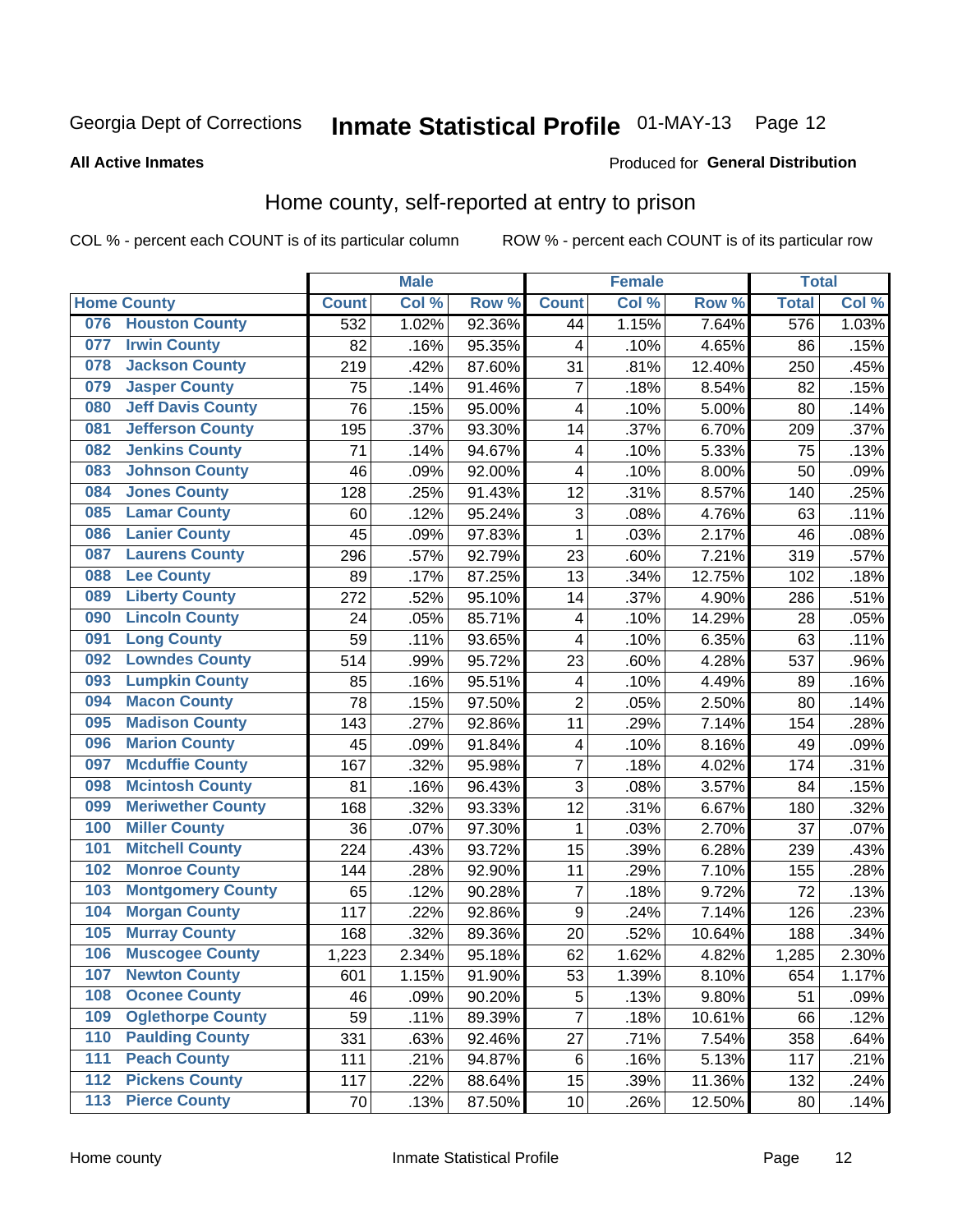# Inmate Statistical Profile 01-MAY-13 Page 13

#### **All Active Inmates**

#### Produced for General Distribution

### Home county, self-reported at entry to prison

COL % - percent each COUNT is of its particular column

|                  |                          |              | <b>Male</b> |         |                  | <b>Female</b> |        | <b>Total</b>    |         |
|------------------|--------------------------|--------------|-------------|---------|------------------|---------------|--------|-----------------|---------|
|                  | <b>Home County</b>       | <b>Count</b> | Col %       | Row %   | <b>Count</b>     | Col %         | Row %  | <b>Total</b>    | Col %   |
| 114              | <b>Pike County</b>       | 57           | .11%        | 96.61%  | 2                | .05%          | 3.39%  | $\overline{59}$ | .11%    |
| 115              | <b>Polk County</b>       | 255          | .49%        | 91.40%  | 24               | .63%          | 8.60%  | 279             | .50%    |
| 116              | <b>Pulaski County</b>    | 73           | .14%        | 87.95%  | 10               | .26%          | 12.05% | 83              | .15%    |
| 117              | <b>Putnam County</b>     | 171          | .33%        | 92.93%  | 13               | .34%          | 7.07%  | 184             | .33%    |
| 118              | <b>Quitman County</b>    | 19           | .04%        | 95.00%  | 1                | .03%          | 5.00%  | 20              | .04%    |
| 119              | <b>Rabun County</b>      | 47           | .09%        | 87.04%  | $\overline{7}$   | .18%          | 12.96% | 54              | .10%    |
| 120              | <b>Randolph County</b>   | 71           | .14%        | 93.42%  | 5                | .13%          | 6.58%  | 76              | .14%    |
| 121              | <b>Richmond County</b>   | 1,712        | 3.28%       | 95.16%  | 87               | 2.27%         | 4.84%  | 1,799           | 3.21%   |
| 122              | <b>Rockdale County</b>   | 354          | .68%        | 92.91%  | 27               | .71%          | 7.09%  | 381             | .68%    |
| 123              | <b>Schley County</b>     | 20           | .04%        | 95.24%  | 1                | .03%          | 4.76%  | 21              | .04%    |
| 124              | <b>Screven County</b>    | 135          | .26%        | 93.10%  | 10               | .26%          | 6.90%  | 145             | .26%    |
| 125              | <b>Seminole County</b>   | 61           | .12%        | 84.72%  | 11               | .29%          | 15.28% | 72              | .13%    |
| 126              | <b>Spalding County</b>   | 501          | .96%        | 92.95%  | 38               | .99%          | 7.05%  | 539             | .96%    |
| 127              | <b>Stephens County</b>   | 136          | .26%        | 93.79%  | 9                | .24%          | 6.21%  | 145             | .26%    |
| 128              | <b>Stewart County</b>    | 39           | .07%        | 100.00% |                  |               |        | 39              | .07%    |
| 129              | <b>Sumter County</b>     | 222          | .43%        | 94.47%  | 13               | .34%          | 5.53%  | 235             | .42%    |
| 130              | <b>Talbot County</b>     | 55           | .11%        | 94.83%  | 3                | .08%          | 5.17%  | 58              | .10%    |
| 131              | <b>Taliaferro County</b> | 12           | .02%        | 92.31%  | 1                | .03%          | 7.69%  | 13              | .02%    |
| 132              | <b>Tattnall County</b>   | 167          | .32%        | 94.89%  | $\boldsymbol{9}$ | .24%          | 5.11%  | 176             | .31%    |
| 133              | <b>Taylor County</b>     | 76           | .15%        | 92.68%  | $\,6$            | .16%          | 7.32%  | 82              | .15%    |
| 134              | <b>Telfair County</b>    | 99           | .19%        | 93.40%  | $\overline{7}$   | .18%          | 6.60%  | 106             | .19%    |
| 135              | <b>Terrell County</b>    | 80           | .15%        | 94.12%  | 5                | .13%          | 5.88%  | 85              | .15%    |
| 136              | <b>Thomas County</b>     | 232          | .44%        | 93.55%  | 16               | .42%          | 6.45%  | 248             | .44%    |
| 137              | <b>Tift County</b>       | 257          | .49%        | 95.90%  | 11               | .29%          | 4.10%  | 268             | .48%    |
| 138              | <b>Toombs County</b>     | 323          | .62%        | 92.29%  | 27               | .71%          | 7.71%  | 350             | .63%    |
| 139              | <b>Towns County</b>      | 28           | .05%        | 84.85%  | 5                | .13%          | 15.15% | 33              | .06%    |
| 140              | <b>Treutlen County</b>   | 71           | .14%        | 89.87%  | 8                | .21%          | 10.13% | 79              | .14%    |
| 141              | <b>Troup County</b>      | 523          | 1.00%       | 92.57%  | 42               | 1.10%         | 7.43%  | 565             | 1.01%   |
| $\overline{142}$ | <b>Turner County</b>     | 66           | .13%        | 95.65%  | $\sqrt{3}$       | .08%          | 4.35%  | 69              | .12%    |
| 143              | <b>Twiggs County</b>     | 66           | .13%        | 88.00%  | 9                | .24%          | 12.00% | 75              | .13%    |
| 144              | <b>Union County</b>      | 55           | .11%        | 80.88%  | 13               | .34%          | 19.12% | 68              | .12%    |
| 145              | <b>Upson County</b>      | 147          | .28%        | 93.63%  | 10               | .26%          | 6.37%  | 157             | .28%    |
| 146              | <b>Walker County</b>     | 344          | .66%        | 88.66%  | 44               | 1.15%         | 11.34% | 388             | .69%    |
| 147              | <b>Walton County</b>     | 421          | .81%        | 90.73%  | 43               | 1.12%         | 9.27%  | 464             | .83%    |
| 148              | <b>Ware County</b>       | 286          | .55%        | 95.33%  | 14               | .37%          | 4.67%  | 300             | .54%    |
| 149              | <b>Warren County</b>     | 39           | .07%        | 92.86%  | 3                | .08%          | 7.14%  | 42              | .08%    |
| 150              | <b>Washington County</b> | 193          | .37%        | 90.19%  | 21               | .55%          | 9.81%  | 214             | .38%    |
| 151              | <b>Wayne County</b>      | 154          | .30%        | 91.67%  | 14               | .37%          | 8.33%  | 168             | $.30\%$ |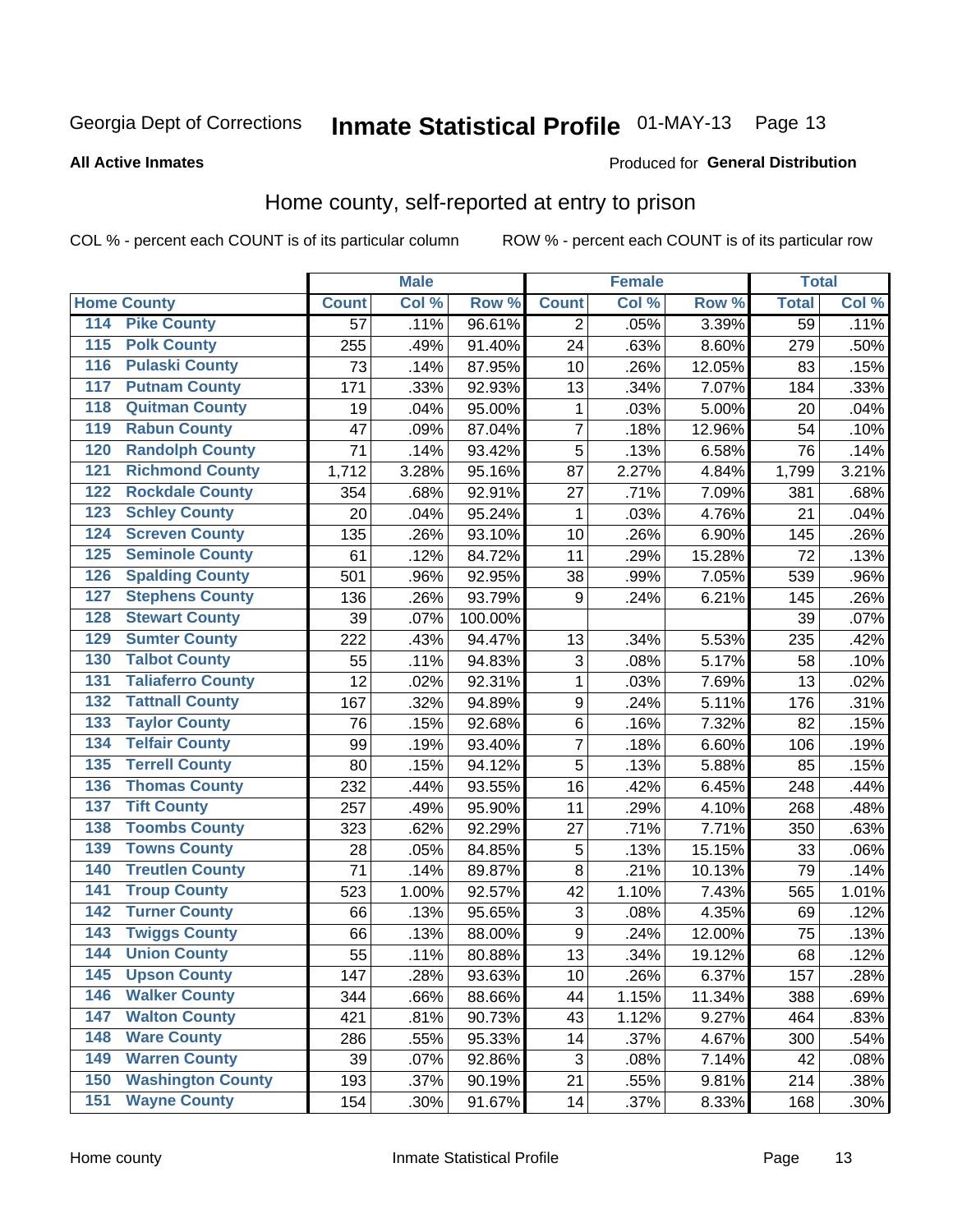# Inmate Statistical Profile 01-MAY-13 Page 14

**All Active Inmates** 

#### Produced for General Distribution

### Home county, self-reported at entry to prison

COL % - percent each COUNT is of its particular column

|     |                             |              | <b>Male</b> |         |              | <b>Female</b> |        | <b>Total</b> |       |
|-----|-----------------------------|--------------|-------------|---------|--------------|---------------|--------|--------------|-------|
|     | <b>Home County</b>          | <b>Count</b> | Col %       | Row %   | <b>Count</b> | Col %         | Row %  | <b>Total</b> | Col % |
| 152 | <b>Webster County</b>       | 10           | .02%        | 100.00% |              |               |        | 10           | .02%  |
| 153 | <b>Wheeler County</b>       | 30           | .06%        | 83.33%  | 6            | .16%          | 16.67% | 36           | .06%  |
| 154 | <b>White County</b>         | 75           | .14%        | 89.29%  | 9            | .24%          | 10.71% | 84           | .15%  |
| 155 | <b>Whitfield County</b>     | 505          | .97%        | 90.50%  | 53           | 1.39%         | 9.50%  | 558          | 1.00% |
| 156 | <b>Wilcox County</b>        | 56           | .11%        | 91.80%  | 5            | .13%          | 8.20%  | 61           | .11%  |
| 157 | <b>Wilkes County</b>        | 58           | .11%        | 92.06%  | 5            | .13%          | 7.94%  | 63           | .11%  |
| 158 | <b>Wilkinson County</b>     | 55           | .11%        | 94.83%  | 3            | .08%          | 5.17%  | 58           | .10%  |
| 159 | <b>Worth County</b>         | 110          | .21%        | 93.22%  | 8            | .21%          | 6.78%  | 118          | .21%  |
| 999 | <b>Other Custody/Out Of</b> | 248          | .48%        | 92.54%  | 20           | .52%          | 7.46%  | 268          | .48%  |
|     | <b>State</b>                |              |             |         |              |               |        |              |       |
|     | <b>Total Rported</b>        | 52,161       | 100%        | 93.17%  | 3,826        | 100%          | 6.83%  | 55,987       | 100%  |

| NO<br>τeα |             |       |        |
|-----------|-------------|-------|--------|
|           | 52161<br>◡▵ | 3,826 | 55,987 |

| Mode<br><b>Tequent)</b><br>ns | nown | mown | เทown |
|-------------------------------|------|------|-------|
|                               |      |      |       |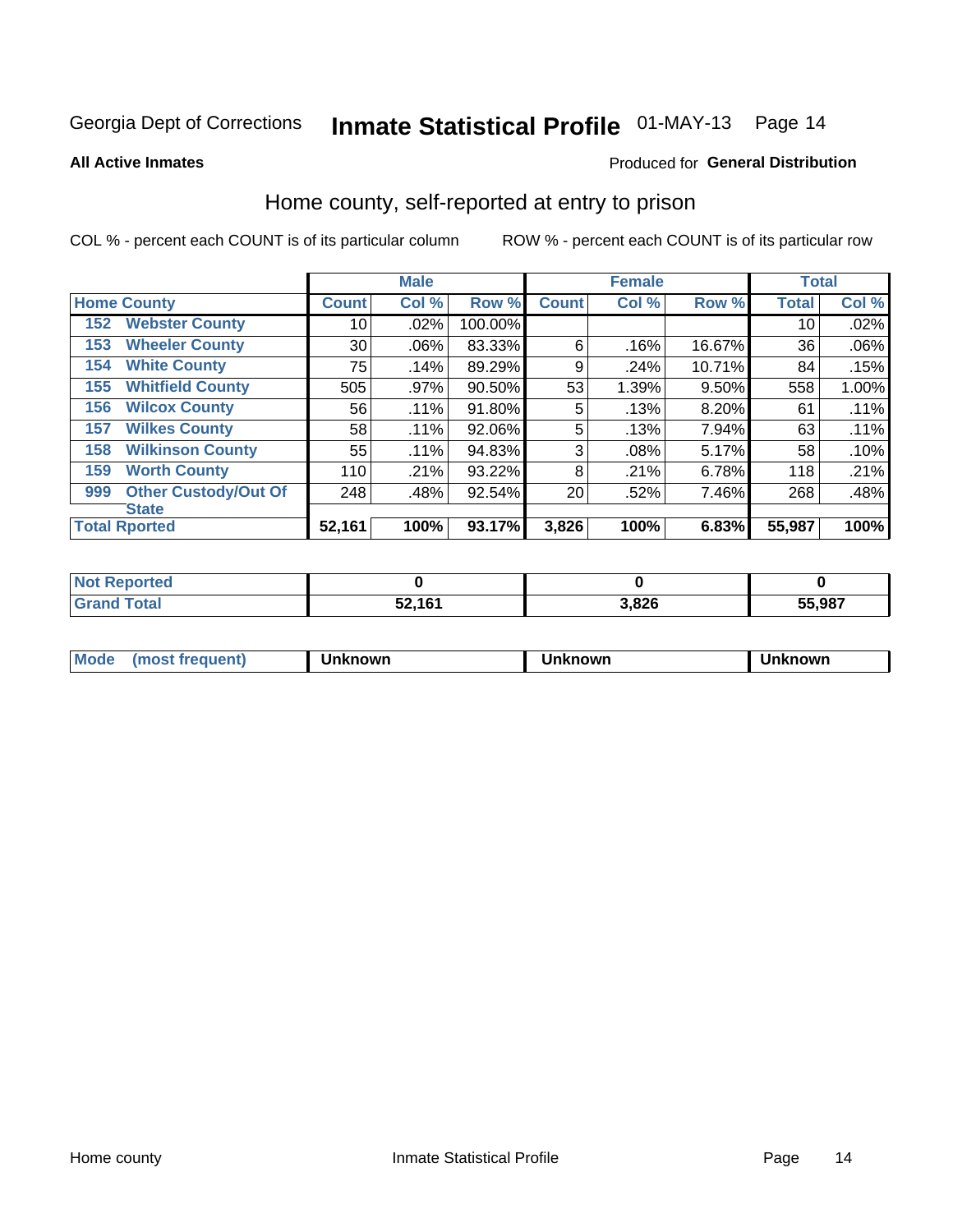# Inmate Statistical Profile 01-MAY-13 Page 15

#### **All Active Inmates**

#### Produced for General Distribution

### Socioeconomic class, self-reported at entry to prison

COL % - percent each COUNT is of its particular column

|                            |              | <b>Male</b> |           |              | <b>Female</b> |       |        | <b>Total</b> |
|----------------------------|--------------|-------------|-----------|--------------|---------------|-------|--------|--------------|
| <b>Socioeconomic Class</b> | <b>Count</b> | Col %       | Row %     | <b>Count</b> | Col %         | Row % | Total  | Col %        |
| <b>Welfare</b>             | .881         | 9.73%       | 95.73%    | 84           | $10.31\%$     | 4.27% | 1,965  | $9.75\%$     |
| <b>Occ Employ</b>          | 811          | 4.19%       | $99.27\%$ | 6            | $.74\%$       | .73%  | 817    | 4.05%        |
| <b>Minimum Std</b><br>3    | 8,037        | 41.56%      | 96.89%    | 258          | 31.66%        | 3.11% | 8,295  | 41.16%       |
| <b>Middle</b>              | 8,609        | 44.52%      | 94.85%    | 467          | 57.30%        | 5.15% | 9.076  | 45.04%       |
| <b>Total Reported</b>      | 19,338       | 100%        | 95.96%    | 815          | 100%          | 4.04% | 20,153 | 100%         |

| <b>Not Reported</b> | 32,823 | 2.011 | 35,834 |
|---------------------|--------|-------|--------|
| Total<br>Grand      | 52,161 | 3,826 | 55,987 |

|  | M. | <b>Middle</b><br>____ | <b>Middle</b><br>____ | ---<br>____ |
|--|----|-----------------------|-----------------------|-------------|
|--|----|-----------------------|-----------------------|-------------|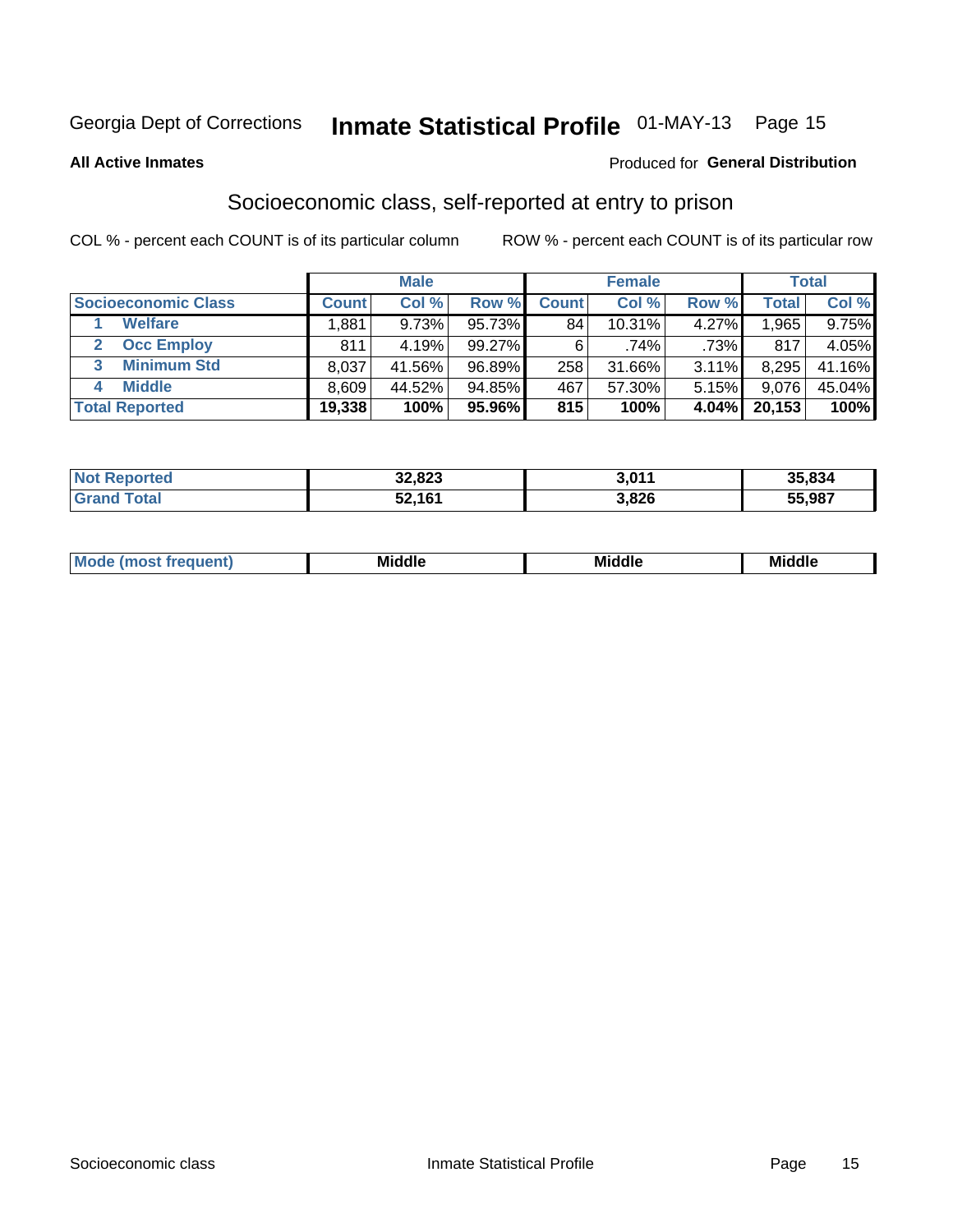# Inmate Statistical Profile 01-MAY-13 Page 16

#### **All Active Inmates**

#### Produced for General Distribution

### Environment to age 16, self-reported at entry to prison

COL % - percent each COUNT is of its particular column

|                                      |              | <b>Male</b> |        |                  | <b>Female</b> |       |              | <b>Total</b> |
|--------------------------------------|--------------|-------------|--------|------------------|---------------|-------|--------------|--------------|
| <b>Environment to age 16</b>         | <b>Count</b> | Col %       | Row %  | <b>Count</b>     | Col %         | Row % | <b>Total</b> | Col %        |
| <b>Rural/Farm</b>                    | 718          | 3.68%       | 96.90% | 23 <sub>1</sub>  | 2.80%         | 3.10% | 741          | 3.64%        |
| <b>Rural/Nfarm</b><br>$\overline{2}$ | ا 056. ا     | 5.41%       | 91.03% | 104              | 12.68%        | 8.97% | 1,160        | 5.70%        |
| 3 S.M.S.A                            | 7.111        | 36.43%      | 97.85% | 156              | 19.02%        | 2.15% | 7,267        | 35.73%       |
| <b>Urban</b><br>4                    | 4,333        | 22.20%      | 93.52% | 300 <sub>1</sub> | 36.59%        | 6.48% | 4,633        | 22.78%       |
| 5 Small Town                         | 6,302        | 32.28%      | 96.38% | 237              | 28.90%        | 3.62% | 6,539        | 32.15%       |
| <b>Total Reported</b>                | 19,520       | 100%        | 95.97% | 820              | 100%          | 4.03% | 20,340       | 100%         |

| <b>Not Reported</b> | 32,641 | 3,006 | 35,647 |
|---------------------|--------|-------|--------|
| <b>Grand Total</b>  | 52,161 | 3,826 | 55,987 |

| Mo | M | Irhan<br>rva<br>______ | M<br>______ |
|----|---|------------------------|-------------|
|    |   |                        |             |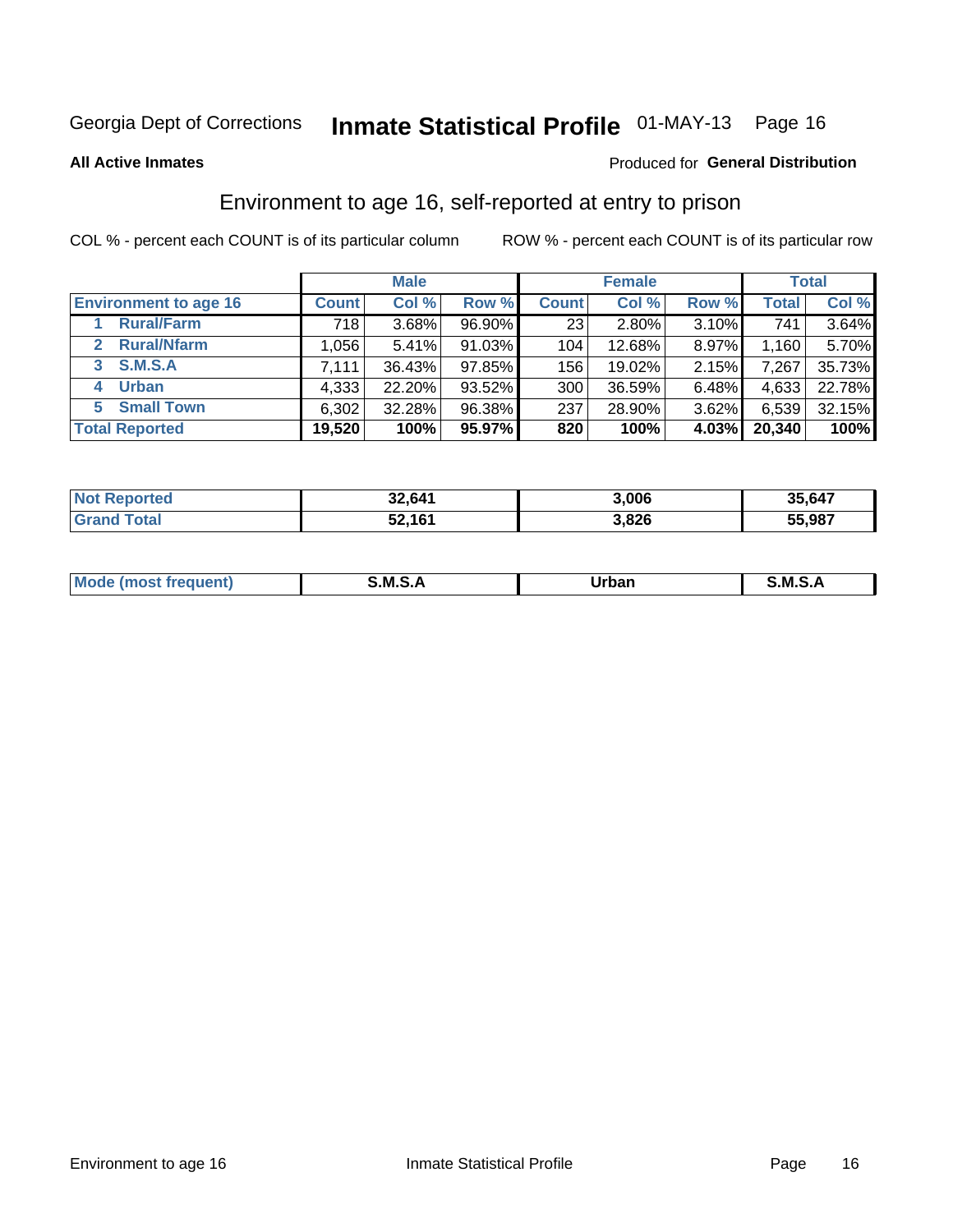# Inmate Statistical Profile 01-MAY-13 Page 17

#### **All Active Inmates**

#### Produced for General Distribution

### Guardian status to age 16, self-reported at entry to prison

COL % - percent each COUNT is of its particular column

|                                  |              | <b>Male</b> |         |              | <b>Female</b> |       |        | <b>Total</b> |
|----------------------------------|--------------|-------------|---------|--------------|---------------|-------|--------|--------------|
| <b>Guardian Status To Age 16</b> | <b>Count</b> | Col %       | Row %   | <b>Count</b> | Col %         | Row % | Total  | Col %        |
| 1 Orphanage                      | 13           | $.08\%$     | 100.00% |              |               |       | 13     | $.07\%$      |
| 2 Father Only                    | 535          | 3.09%       | 97.63%  | 13           | 3.10%         | 2.37% | 548    | 3.09%        |
| <b>3 Both Parents</b>            | 6,712        | 38.81%      | 97.44%  | 176          | 42.00%        | 2.56% | 6,888  | 38.88%       |
| <b>4 Mother Only</b>             | 7,558        | 43.70%      | 98.14%  | 143          | 34.13%        | 1.86% | 7,701  | 43.47%       |
| <b>6 Oth Female</b>              | 451          | 2.61%       | 98.26%  | 8            | 1.91%         | 1.74% | 459    | 2.59%        |
| <b>7 Oth Male</b>                | 76           | .44%        | 98.70%  |              | .24%          | 1.30% | 77     | .43%         |
| 8 Step-Parents                   | 170          | .98%        | 98.84%  | 2            | .48%          | 1.16% | 172    | $.97\%$      |
| 9 Foster Home                    | 289          | 1.67%       | 96.98%  | 9            | 2.15%         | 3.02% | 298    | 1.68%        |
| <b>10 Grand Parents</b>          | 1,492        | 8.63%       | 95.70%  | 67           | 15.99%        | 4.30% | 1,559  | 8.80%        |
| <b>Total Reported</b>            | 17,296       | 100%        | 97.63%  | 419          | 100%          | 2.37% | 17,715 | 100%         |

| <b>orteg</b><br>' NOT | 34,865 | 3,407 | 38,272 |
|-----------------------|--------|-------|--------|
| .Gr                   | 52,161 | 3,826 | 55,987 |

| <b>Mode (most frequent)</b> | วทIv<br>- -<br>MΩ | <b>Roth</b><br>ີ <sup>ລ</sup> າrents | l Mc<br>Only<br>- - |
|-----------------------------|-------------------|--------------------------------------|---------------------|
|                             |                   |                                      |                     |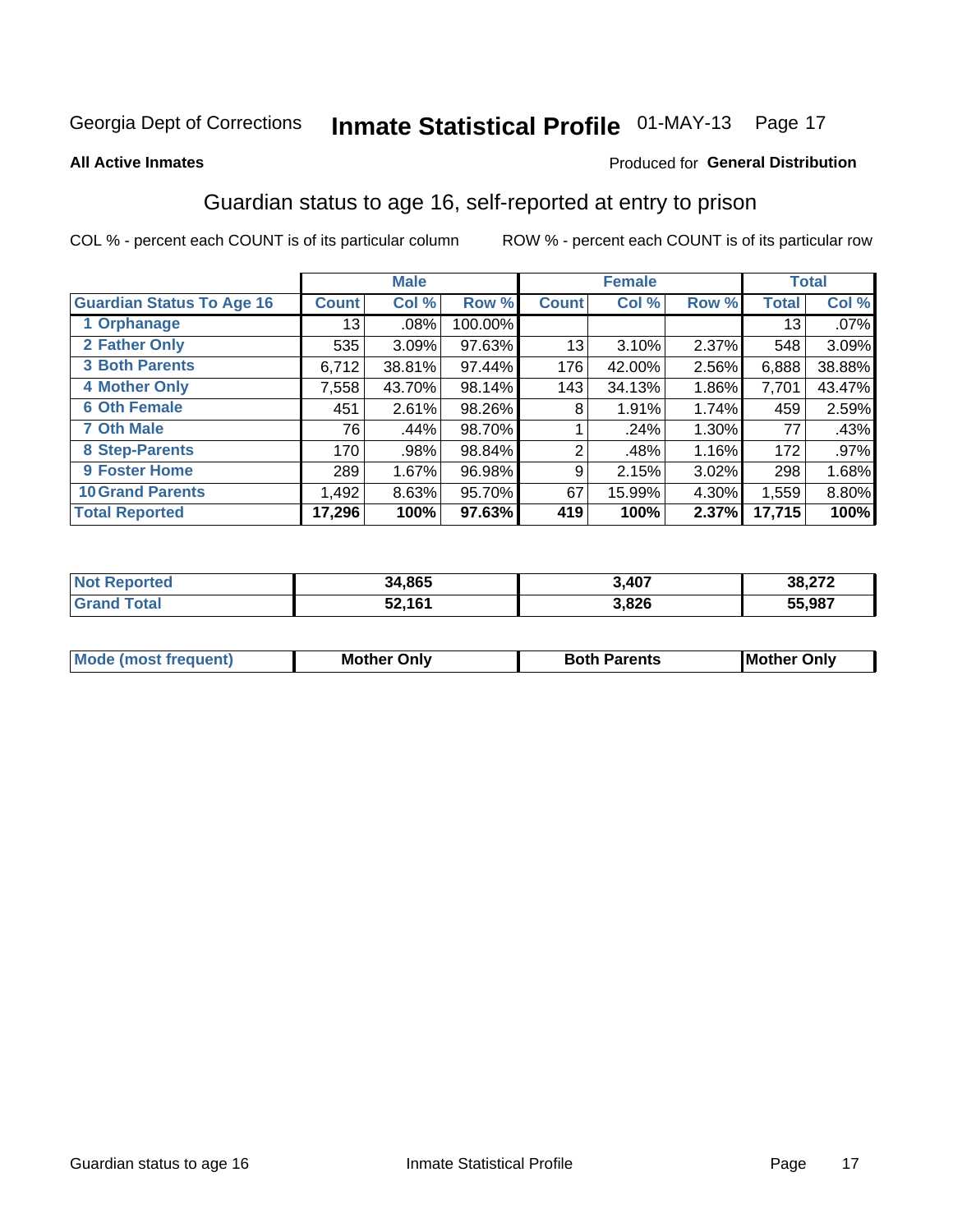# Inmate Statistical Profile 01-MAY-13 Page 18

#### **All Active Inmates**

#### Produced for General Distribution

### Employment status before prison, self-reported at entry to prison

COL % - percent each COUNT is of its particular column

|                                  |              | <b>Male</b> |        |              | <b>Female</b> |        |        | <b>Total</b> |
|----------------------------------|--------------|-------------|--------|--------------|---------------|--------|--------|--------------|
| <b>Employment Status</b>         | <b>Count</b> | Col %       | Row %  | <b>Count</b> | Col %         | Row %  | Total  | Col %        |
| <b>Full Time</b>                 | 20,497       | 48.23%      | 96.73% | 694          | 22.52%        | 3.27%  | 21,191 | 46.49%       |
| <b>Part Time</b><br>$\mathbf{2}$ | 4,203        | 9.89%       | 96.02% | 174          | 5.65%         | 3.98%  | 4,377  | 9.60%        |
| Unempl $<$ 6m<br>3               | 3,199        | 7.53%       | 97.29% | 89           | 2.89%         | 2.71%  | 3,288  | 7.21%        |
| Unempl > 6m<br>4                 | 7,247        | 17.05%      | 82.47% | 1,540        | 49.97%        | 17.53% | 8,787  | 19.28%       |
| <b>Never Workd</b><br>5          | 4,407        | 10.37%      | 96.56% | 157          | 5.09%         | 3.44%  | 4,564  | 10.01%       |
| <b>Student</b><br>6              | 1,023        | 2.41%       | 92.66% | 81           | 2.63%         | 7.34%  | 1,104  | 2.42%        |
| <b>Incapable</b>                 | 1,919        | 4.52%       | 84.69% | 347          | 11.26%        | 15.31% | 2,266  | 4.97%        |
| <b>Total Reported</b>            | 42,495       | 100%        | 93.24% | 3,082        | 100%          | 6.76%  | 45,577 | 100%         |

| orteo<br>NO.                  | 9,666  | 744   | 10,410 |
|-------------------------------|--------|-------|--------|
| T <sub>1</sub><br><b>Grar</b> | 52,161 | 3,826 | 55,987 |

| <b>Moo.</b><br><b>THOST</b> | the contract of the contract of the contract of the contract of the contract of the contract of the contract of the contract of the contract of the contract of the contract of the contract of the contract of the contract o | 6m | ıme |
|-----------------------------|--------------------------------------------------------------------------------------------------------------------------------------------------------------------------------------------------------------------------------|----|-----|
|                             |                                                                                                                                                                                                                                |    |     |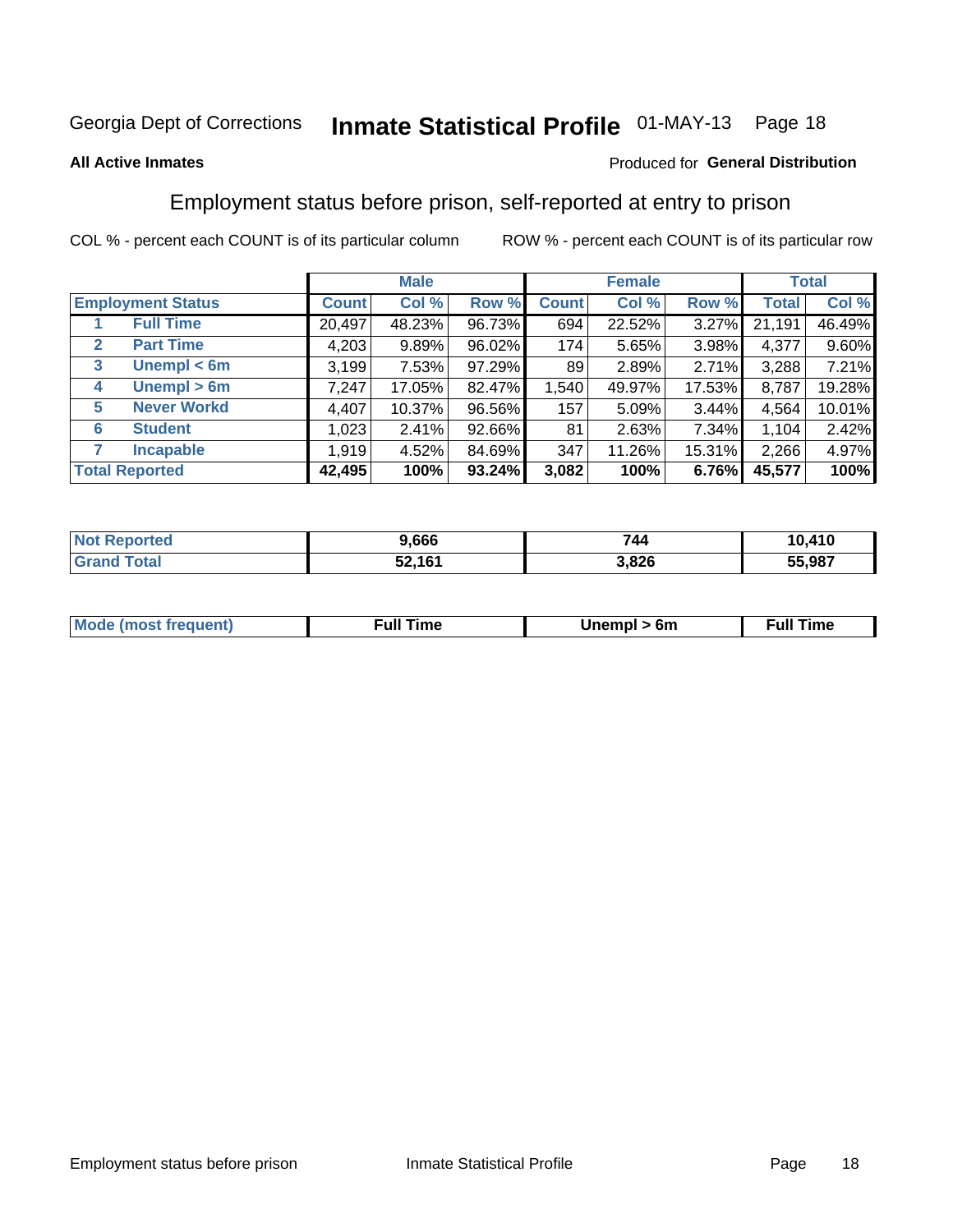#### **All Active Inmates**

Produced for General Distribution

### Age at admission

COL % - percent each COUNT is of its particular column

|                         |                    | <b>Male</b> |        |                 | Female |       |              | <b>Total</b> |
|-------------------------|--------------------|-------------|--------|-----------------|--------|-------|--------------|--------------|
| <b>Age At Admission</b> | <b>Count</b>       | Col %       | Row %  | <b>Count</b>    | Col %  | Row % | <b>Total</b> | Col %        |
| 14                      | 19                 | 0.04%       | 95.00% | 1               | 0.03%  | 5.00% | 20           | 0.04%        |
| $\overline{15}$         | 63                 | 0.12%       | 98.44% | $\mathbf 1$     | 0.03%  | 1.56% | 64           | 0.11%        |
| 16                      | 188                | 0.36%       | 95.92% | 8               | 0.21%  | 4.08% | 196          | 0.35%        |
| $\overline{17}$         | 728                | 1.40%       | 97.33% | 20              | 0.52%  | 2.67% | 748          | 1.34%        |
| $\overline{18}$         | $\overline{1,504}$ | 2.88%       | 97.22% | 43              | 1.12%  | 2.78% | 1,547        | 2.76%        |
| 19                      | 2,182              | 4.18%       | 96.89% | $\overline{70}$ | 1.83%  | 3.11% | 2,252        | 4.02%        |
| $\overline{20}$         | 2,398              | 4.60%       | 95.54% | 112             | 2.93%  | 4.46% | 2,510        | 4.48%        |
| $\overline{21}$         | 2,342              | 4.49%       | 95.05% | 122             | 3.19%  | 4.95% | 2,464        | 4.40%        |
| $\overline{22}$         | 2,381              | 4.56%       | 94.75% | 132             | 3.45%  | 5.25% | 2,513        | 4.49%        |
| 23                      | 2,175              | 4.17%       | 93.59% | 149             | 3.90%  | 6.41% | 2,324        | 4.15%        |
| $\overline{24}$         | 2,059              | 3.95%       | 94.10% | 129             | 3.37%  | 5.90% | 2,188        | 3.91%        |
| 25                      | 1,987              | 3.81%       | 93.95% | 128             | 3.35%  | 6.05% | 2,115        | 3.78%        |
| $\overline{26}$         | 1,871              | 3.59%       | 93.97% | 120             | 3.14%  | 6.03% | 1,991        | 3.56%        |
| $\overline{27}$         | 1,859              | 3.56%       | 92.44% | 152             | 3.97%  | 7.56% | 2,011        | 3.59%        |
| 28                      | 1,802              | 3.45%       | 93.22% | 131             | 3.42%  | 6.78% | 1,933        | 3.45%        |
| 29                      | 1,718              | 3.29%       | 92.47% | 140             | 3.66%  | 7.53% | 1,858        | 3.32%        |
| 30                      | 1,710              | 3.28%       | 93.44% | 120             | 3.14%  | 6.56% | 1,830        | 3.27%        |
| $\overline{31}$         | 1,667              | 3.20%       | 92.61% | 133             | 3.48%  | 7.39% | 1,800        | 3.22%        |
| 32                      | 1,559              | 2.99%       | 92.03% | 135             | 3.53%  | 7.97% | 1,694        | 3.03%        |
| 33                      | 1,435              | 2.75%       | 91.87% | 127             | 3.32%  | 8.13% | 1,562        | 2.79%        |
| 34                      | 1,412              | 2.71%       | 90.63% | 146             | 3.82%  | 9.37% | 1,558        | 2.78%        |
| 35                      | 1,321              | 2.53%       | 91.80% | 118             | 3.08%  | 8.20% | 1,439        | 2.57%        |
| 36                      | 1,263              | 2.42%       | 91.52% | 117             | 3.06%  | 8.48% | 1,380        | 2.46%        |
| $\overline{37}$         | 1,187              | 2.28%       | 92.59% | 95              | 2.48%  | 7.41% | 1,282        | 2.29%        |
| 38                      | 1,170              | 2.24%       | 92.86% | 90              | 2.35%  | 7.14% | 1,260        | 2.25%        |
| 39                      | 1,088              | 2.09%       | 91.51% | 101             | 2.64%  | 8.49% | 1,189        | 2.12%        |
| 40                      | 1,088              | 2.09%       | 90.82% | 110             | 2.88%  | 9.18% | 1,198        | 2.14%        |
| 41                      | 1,020              | 1.96%       | 91.81% | 91              | 2.38%  | 8.19% | 1,111        | 1.98%        |
| 42                      | 970                | 1.86%       | 90.23% | 105             | 2.75%  | 9.77% | 1,075        | 1.92%        |
| 43                      | 921                | 1.77%       | 90.29% | 99              | 2.59%  | 9.71% | 1,020        | 1.82%        |
| 44                      | 910                | 1.74%       | 91.55% | 84              | 2.20%  | 8.45% | 994          | 1.78%        |
| 45                      | 843                | 1.62%       | 90.94% | 84              | 2.20%  | 9.06% | 927          | 1.66%        |
| 46                      | 813                | 1.56%       | 90.74% | 83              | 2.17%  | 9.26% | 896          | 1.60%        |
| 47                      | 764                | 1.46%       | 90.95% | 76              | 1.99%  | 9.05% | 840          | 1.50%        |
| 48                      | 726                | 1.39%       | 91.32% | 69              | 1.80%  | 8.68% | 795          | 1.42%        |
| 49                      | 647                | 1.24%       | 91.64% | 59              | 1.54%  | 8.36% | 706          | 1.26%        |
| 50                      | 600                | 1.15%       | 92.45% | 49              | 1.28%  | 7.55% | 649          | 1.16%        |
| 51                      | 535                | 1.03%       | 91.45% | 50              | 1.31%  | 8.55% | 585          | 1.04%        |
| 52                      | 504                | 0.97%       | 90.65% | 52              | 1.36%  | 9.35% | 556          | 0.99%        |
| 53                      | 443                | 0.85%       | 91.72% | 40              | 1.05%  | 8.28% | 483          | 0.86%        |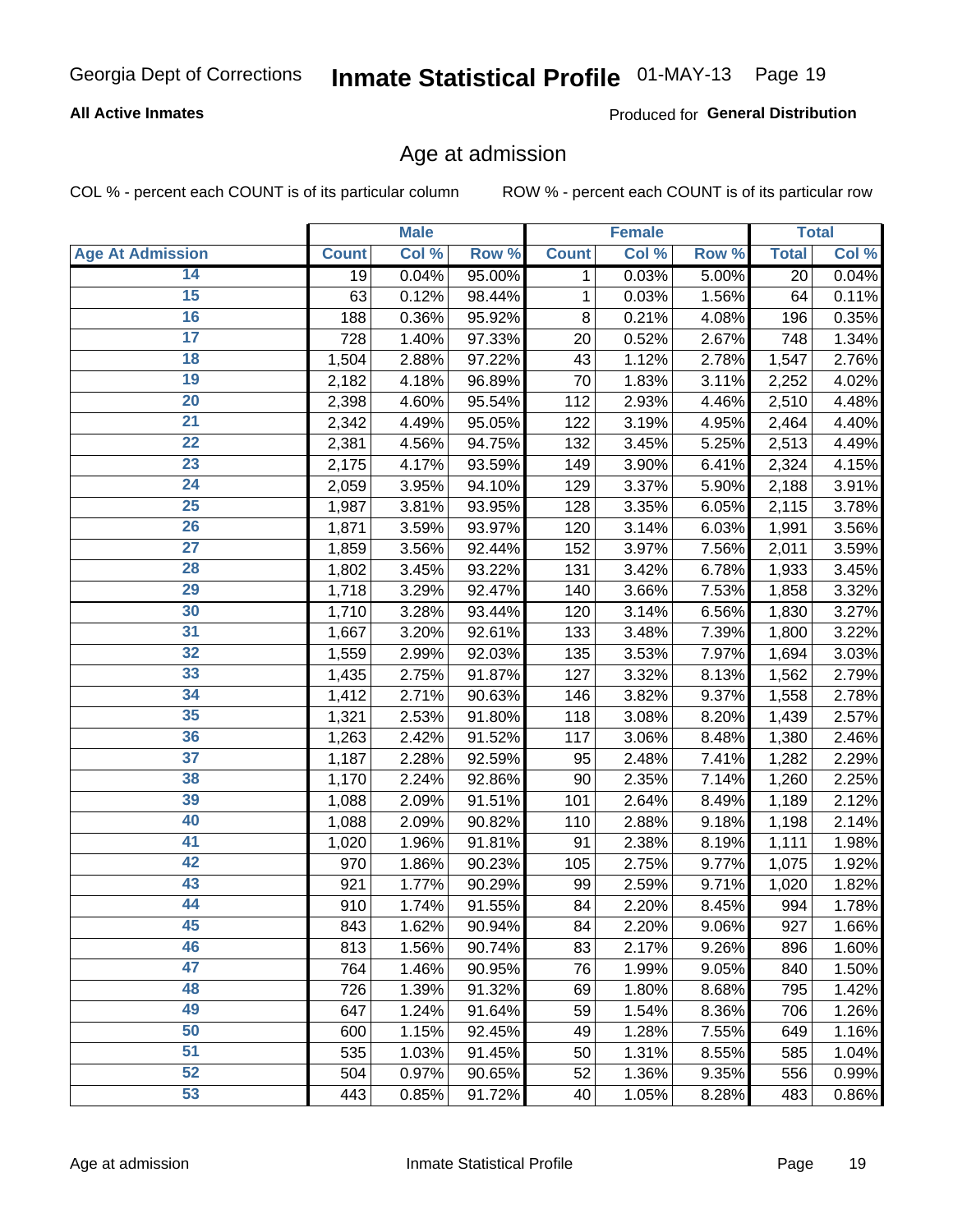#### **All Active Inmates**

Produced for General Distribution

### Age at admission

COL % - percent each COUNT is of its particular column

|                         |                         | <b>Male</b> |         | <b>Female</b>  |       |        | <b>Total</b>    |       |
|-------------------------|-------------------------|-------------|---------|----------------|-------|--------|-----------------|-------|
| <b>Age At Admission</b> | <b>Count</b>            | Col %       | Row %   | <b>Count</b>   | Col % | Row %  | <b>Total</b>    | Col % |
| 54                      | 358                     | 0.69%       | 93.47%  | 25             | 0.65% | 6.53%  | 383             | 0.68% |
| 55                      | 312                     | 0.60%       | 93.69%  | 21             | 0.55% | 6.31%  | 333             | 0.59% |
| 56                      | 270                     | 0.52%       | 93.10%  | 20             | 0.52% | 6.90%  | 290             | 0.52% |
| 57                      | 233                     | 0.45%       | 96.68%  | 8              | 0.21% | 3.32%  | 241             | 0.43% |
| 58                      | 192                     | 0.37%       | 95.05%  | 10             | 0.26% | 4.95%  | 202             | 0.36% |
| 59                      | 159                     | 0.30%       | 93.53%  | 11             | 0.29% | 6.47%  | 170             | 0.30% |
| 60                      | 122                     | 0.23%       | 94.57%  | $\overline{7}$ | 0.18% | 5.43%  | 129             | 0.23% |
| 61                      | 122                     | 0.23%       | 93.85%  | 8              | 0.21% | 6.15%  | 130             | 0.23% |
| 62                      | 94                      | 0.18%       | 95.92%  | 4              | 0.10% | 4.08%  | 98              | 0.18% |
| 63                      | 80                      | 0.15%       | 96.39%  | 3              | 0.08% | 3.61%  | 83              | 0.15% |
| 64                      | 70                      | 0.13%       | 93.33%  | 5              | 0.13% | 6.67%  | 75              | 0.13% |
| 65                      | 44                      | 0.08%       | 93.62%  | 3              | 0.08% | 6.38%  | 47              | 0.08% |
| 66                      | 40                      | 0.08%       | 95.24%  | $\overline{2}$ | 0.05% | 4.76%  | 42              | 0.08% |
| 67                      | 37                      | 0.07%       | 97.37%  | 1              | 0.03% | 2.63%  | 38              | 0.07% |
| 68                      | 27                      | 0.05%       | 96.43%  | 1              | 0.03% | 3.57%  | 28              | 0.05% |
| 69                      | 33                      | 0.06%       | 100.00% |                |       |        | $\overline{33}$ | 0.06% |
| 70                      | 23                      | 0.04%       | 88.46%  | 3              | 0.08% | 11.54% | 26              | 0.05% |
| $\overline{71}$         | 11                      | 0.02%       | 100.00% |                |       |        | 11              | 0.02% |
| $\overline{72}$         | 15                      | 0.03%       | 93.75%  | 1              | 0.03% | 6.25%  | 16              | 0.03% |
| $\overline{73}$         | 11                      | 0.02%       | 100.00% |                |       |        | 11              | 0.02% |
| $\overline{74}$         | $\,8\,$                 | 0.02%       | 100.00% |                |       |        | 8               | 0.01% |
| 75                      | $\overline{7}$          | 0.01%       | 100.00% |                |       |        | $\overline{7}$  | 0.01% |
| 76                      | $\overline{7}$          | 0.01%       | 100.00% |                |       |        | 7               | 0.01% |
| $\overline{77}$         | 4                       | 0.01%       | 100.00% |                |       |        | 4               | 0.01% |
| 78                      | $\overline{\mathbf{4}}$ | 0.01%       | 100.00% |                |       |        | 4               | 0.01% |
| 79                      | $\overline{2}$          | 0.01%       | 66.67%  | 1              | 0.03% | 33.33% | 3               | 0.01% |
| 82                      | $\overline{2}$          | 0.01%       | 100.00% |                |       |        | $\overline{2}$  | 0.01% |
| 84                      | $\mathbf{1}$            | 0.01%       | 100.00% |                |       |        | $\mathbf{1}$    | 0.01% |
| <b>Total Reported</b>   | 52,160                  | 100%        | 93.17%  | 3,825          | 100%  | 6.83%  | 55,985          | 100%  |

| ∖rte∩<br>'N ( |               |       |        |
|---------------|---------------|-------|--------|
| <b>cotal</b>  | 52.161<br>ວ∠. | 3,826 | 55.987 |

| <b>Mean</b><br>(average) | 32.18 | 34.22   | 32.32     |
|--------------------------|-------|---------|-----------|
| Median (middle)          | 30    | ົ<br>აა | 30        |
| Mode<br>(most frequent)  | zu    |         | ne.<br>LL |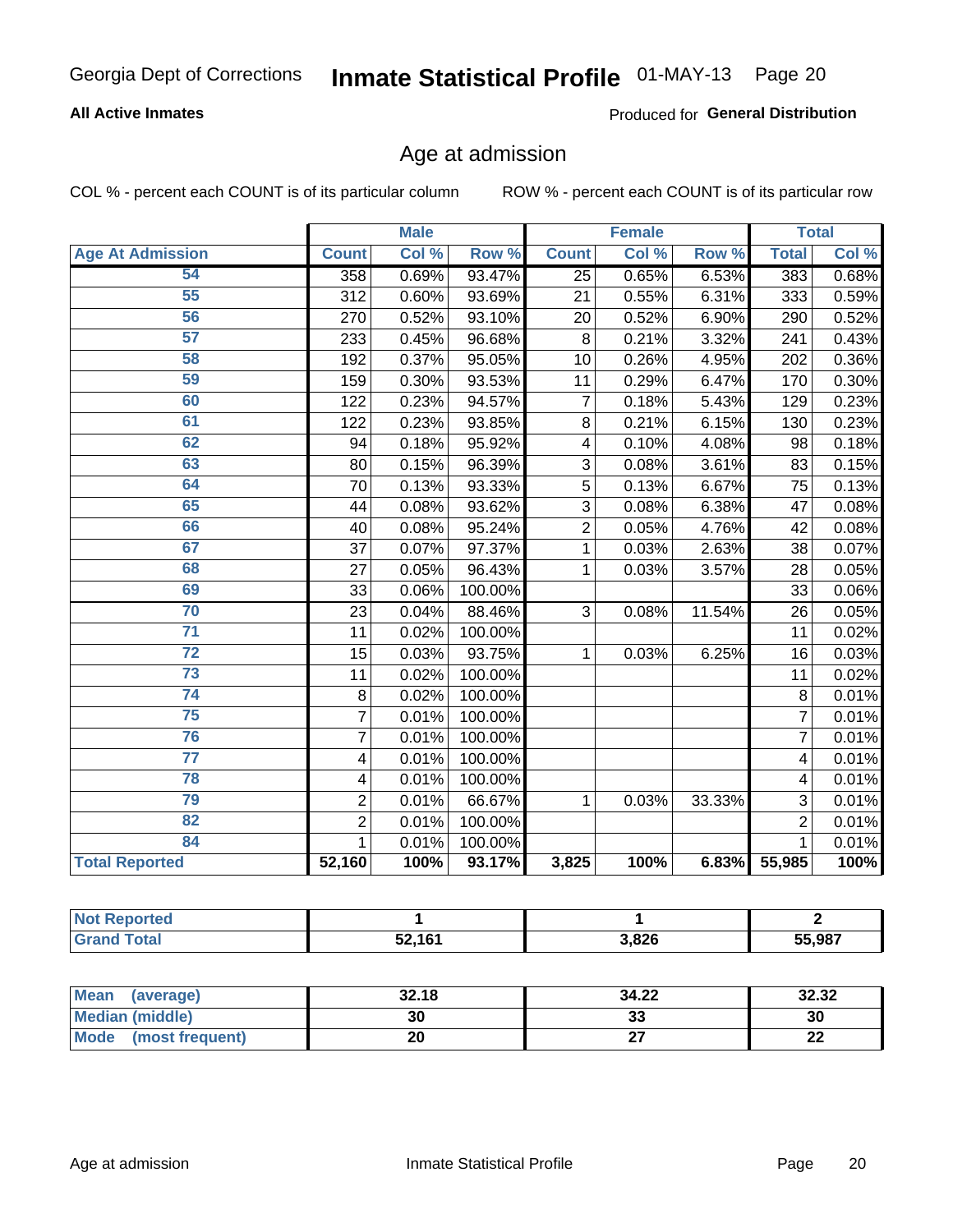#### **All Active Inmates**

#### Produced for General Distribution

### Height, measured at entry to prison

COL % - percent each COUNT is of its particular column

|                       |                | <b>Male</b> |         |                  | <b>Female</b> |        |                | <b>Total</b> |
|-----------------------|----------------|-------------|---------|------------------|---------------|--------|----------------|--------------|
| <b>Height</b>         | <b>Count</b>   | Col %       | Row %   | <b>Count</b>     | Col %         | Row %  | <b>Total</b>   | Col %        |
| 4'10''                | 4              | 0.03%       | 18.18%  | 18               | 8.45%         | 81.82% | 22             | 0.18%        |
| 4'11''                | 11             | 0.09%       | 13.10%  | 73               | 34.27%        | 86.90% | 84             | 0.67%        |
| 5'02''                | $\overline{c}$ | 0.02%       | 66.67%  | 1                | 0.47%         | 33.33% | 3              | 0.02%        |
| 5'03"                 | 1              | 0.01%       | 100.00% |                  |               |        | 1              | 0.01%        |
| 5'05''                | 8              | 0.07%       | 100.00% |                  |               |        | 8              | 0.06%        |
| 5'06''                | 9              | 0.07%       | 100.00% |                  |               |        | 9              | 0.07%        |
| 5'07''                | 12             | 0.10%       | 100.00% |                  |               |        | 12             | 0.10%        |
| 5'08''                | 11             | 0.09%       | 100.00% |                  |               |        | 11             | 0.09%        |
| 5'09''                | 14             | 0.11%       | 100.00% |                  |               |        | 14             | 0.11%        |
| 5'10''                | 5,938          | 48.52%      | 98.90%  | 66               | 30.99%        | 1.10%  | 6,004          | 48.22%       |
| 5'11''                | 6,180          | 50.50%      | 99.12%  | 55               | 25.82%        | 0.88%  | 6,235          | 50.08%       |
| 6'00''                | 13             | 0.11%       | 100.00% |                  |               |        | 13             | 0.10%        |
| 6'01''                | $\overline{7}$ | 0.06%       | 100.00% |                  |               |        |                | $0.06\%$     |
| 6'02"                 | 7              | 0.06%       | 100.00% |                  |               |        | 7              | 0.06%        |
| 6'03''                | 1              | 0.01%       | 100.00% |                  |               |        | 1              | 0.01%        |
| 6'04''                | 2              | 0.02%       | 100.00% |                  |               |        | $\overline{2}$ | 0.02%        |
| 6'05''                | $\overline{2}$ | 0.02%       | 100.00% |                  |               |        | $\overline{2}$ | 0.02%        |
| 6'10''                | 4              | 0.03%       | 100.00% |                  |               |        | $\overline{4}$ | 0.03%        |
| 6'11''                | 11             | 0.09%       | 100.00% |                  |               |        | 11             | 0.09%        |
| <b>Total Reported</b> | 12,237         | 100%        | 98.29%  | $\overline{213}$ | 100%          | 1.71%  | 12,450         | 100%         |

| <b>Not</b><br>Reported | 39,924 | 3,613 | 43,537 |
|------------------------|--------|-------|--------|
|                        | 52,161 | 3,826 | 55,987 |

| Mean<br>(average)              | 544"<br>. J . I . | 5'05" | 5'10"        |
|--------------------------------|-------------------|-------|--------------|
| <b>Median (middle)</b>         | 5'11"             | 5'10" | 5'11"        |
| <b>Mode</b><br>(most frequent) | 544"              | 4'11" | <b>5'44"</b> |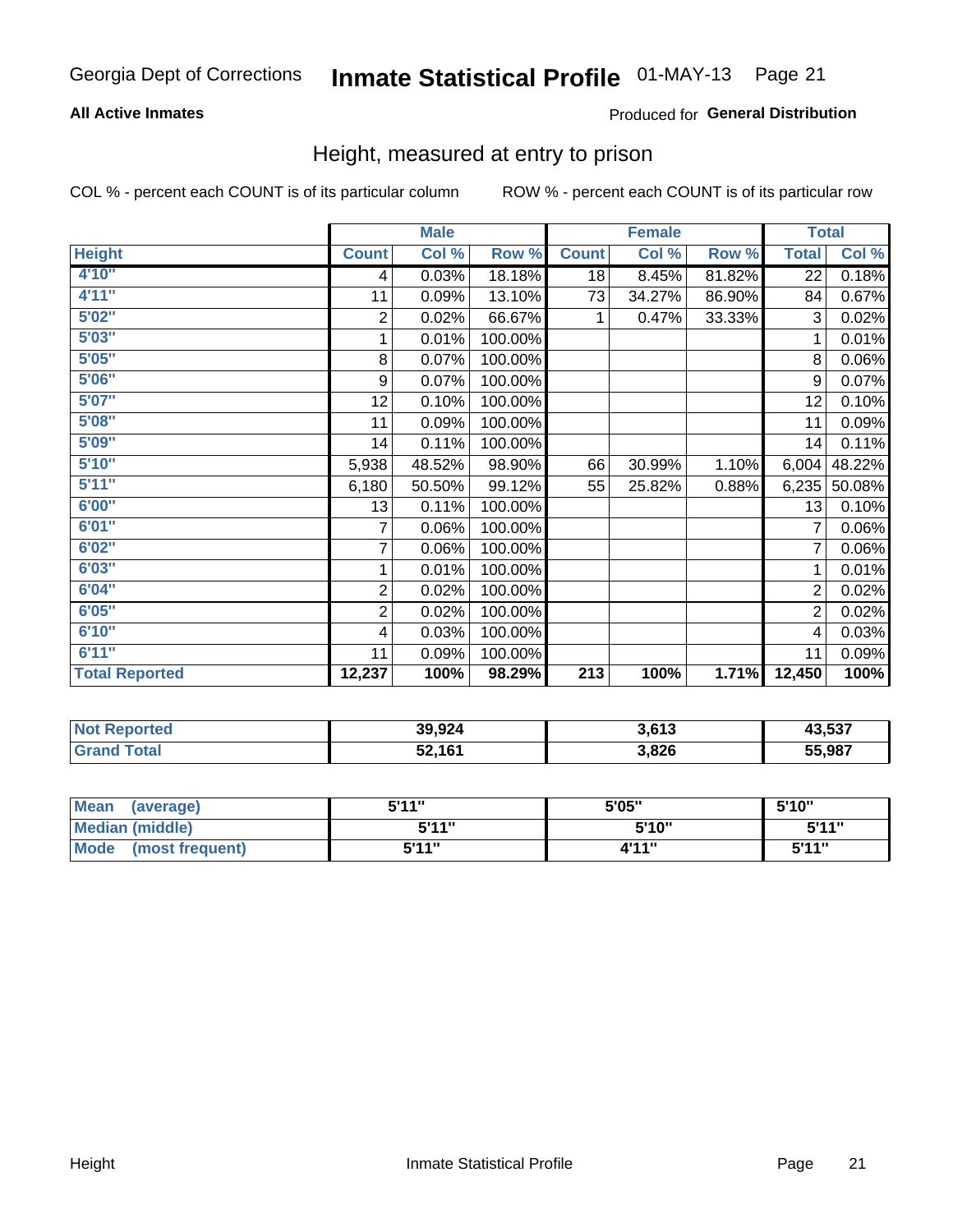#### **All Active Inmates**

#### Produced for General Distribution

### Weight, measured at entry to prison

COL % - percent each COUNT is of its particular column

|                        |                         | <b>Male</b> |         |                         | <b>Female</b> |        | <b>Total</b>    |        |
|------------------------|-------------------------|-------------|---------|-------------------------|---------------|--------|-----------------|--------|
| <b>Weight</b>          | <b>Count</b>            | Col %       | Row %   | <b>Count</b>            | Col %         | Row %  | <b>Total</b>    | Col %  |
| <b>Under 80 pounds</b> | 19                      | 0.04%       | 95.00%  | 1                       | 0.03%         | 5.00%  | 20              | 0.04%  |
| 80 - 89 pounds         | $\overline{\mathbf{4}}$ | 0.01%       | 80.00%  | $\mathbf{1}$            | 0.03%         | 20.00% | 5               | 0.01%  |
| 90 - 99 pounds         | $\overline{2}$          | 0.01%       | 16.67%  | 10                      | 0.26%         | 83.33% | 12              | 0.02%  |
| 100 - 109 pounds       | 21                      | 0.04%       | 40.38%  | 31                      | 0.81%         | 59.62% | 52              | 0.09%  |
| 110 - 119 pounds       | 88                      | 0.17%       | 46.56%  | 101                     | 2.65%         | 53.44% | 189             | 0.34%  |
| 120 - 129 pounds       | 428                     | 0.83%       | 67.40%  | 207                     | 5.43%         | 32.60% | 635             | 1.15%  |
| 130 - 139 pounds       | 1,405                   | 2.73%       | 79.60%  | 360                     | 9.44%         | 20.40% | 1,765           | 3.19%  |
| 140 - 149 pounds       | 3,152                   | 6.12%       | 88.56%  | 407                     | 10.67%        | 11.44% | 3,559           | 6.43%  |
| 150 - 159 pounds       | 5,062                   | 9.82%       | 92.37%  | 418                     | 10.96%        | 7.63%  | 5,480           | 9.90%  |
| 160 - 169 pounds       | 6,841                   | 13.27%      | 93.51%  | 475                     | 12.46%        | 6.49%  | 7,316           | 13.22% |
| 170 - 179 pounds       | 6,608                   | 12.82%      | 94.75%  | 366                     | 9.60%         | 5.25%  | 6,974           | 12.60% |
| 180 - 189 pounds       | 6,871                   | 13.33%      | 95.05%  | 358                     | 9.39%         | 4.95%  | 7,229           | 13.06% |
| 190 - 199 pounds       | 4,842                   | 9.39%       | 95.13%  | 248                     | 6.50%         | 4.87%  | 5,090           | 9.20%  |
| 200 - 209 pounds       | 4,157                   | 8.07%       | 95.45%  | 198                     | 5.19%         | 4.55%  | 4,355           | 7.87%  |
| 210 - 219 pounds       | 3,196                   | 6.20%       | 95.86%  | 138                     | 3.62%         | 4.14%  | 3,334           | 6.02%  |
| 220 - 229 pounds       | 2,610                   | 5.06%       | 95.64%  | 119                     | 3.12%         | 4.36%  | 2,729           | 4.93%  |
| 230 - 239 pounds       | 1,777                   | 3.45%       | 94.62%  | 101                     | 2.65%         | 5.38%  | 1,878           | 3.39%  |
| 240 - 249 pounds       | 1,363                   | 2.64%       | 93.94%  | 88                      | 2.31%         | 6.06%  | 1,451           | 2.62%  |
| 250 - 259 pounds       | 931                     | 1.81%       | 94.04%  | 59                      | 1.55%         | 5.96%  | 990             | 1.79%  |
| 260 - 269 pounds       | 672                     | 1.30%       | 95.05%  | 35                      | 0.92%         | 4.95%  | 707             | 1.28%  |
| 270 - 279 pounds       | 438                     | 0.85%       | 95.84%  | 19                      | 0.50%         | 4.16%  | 457             | 0.83%  |
| 280 - 289 pounds       | 339                     | 0.66%       | 94.43%  | 20                      | 0.52%         | 5.57%  | 359             | 0.65%  |
| 290 - 299 pounds       | 178                     | 0.35%       | 93.19%  | 13                      | 0.34%         | 6.81%  | 191             | 0.35%  |
| 300 - 309 pounds       | 175                     | 0.34%       | 90.21%  | 19                      | 0.50%         | 9.79%  | 194             | 0.35%  |
| 310 - 319 pounds       | 96                      | 0.19%       | 96.97%  | 3                       | 0.08%         | 3.03%  | 99              | 0.18%  |
| 320 - 329 pounds       | 94                      | 0.18%       | 95.92%  | $\overline{\mathbf{4}}$ | 0.10%         | 4.08%  | 98              | 0.18%  |
| 330 - 339 pounds       | 41                      | 0.08%       | 95.35%  | $\overline{2}$          | 0.05%         | 4.65%  | 43              | 0.08%  |
| 340 - 349 pounds       | 35                      | 0.07%       | 94.59%  | $\overline{c}$          | 0.05%         | 5.41%  | 37              | 0.07%  |
| 350 - 359 pounds       | 31                      | 0.06%       | 93.94%  | $\overline{c}$          | 0.05%         | 6.06%  | 33              | 0.06%  |
| 360 - 369 pounds       | 17                      | 0.03%       | 85.00%  | 3                       | 0.08%         | 15.00% | 20              | 0.04%  |
| 370 - 379 pounds       | 10                      | 0.02%       | 100.00% |                         |               |        | 10              | 0.02%  |
| 380 - 389 pounds       | 6                       | 0.01%       | 85.71%  | $\mathbf{1}$            | 0.03%         | 14.29% | $\overline{7}$  | 0.01%  |
| 390 - 399 pounds       | 6                       | 0.01%       | 100.00% |                         |               |        | $\,6$           | 0.01%  |
| 400 pounds and over    | 28                      | 0.05%       | 87.50%  | $\overline{\mathbf{4}}$ | 0.10%         | 12.50% | $\overline{32}$ | 0.06%  |
| <b>Total Reported</b>  | 51,543                  | 100%        | 93.11%  | 3,813                   | 100%          | 6.89%  | 55,356          | 100.0% |

| <b>Not</b><br>oorted | 618    |       | cor<br>OJ. |
|----------------------|--------|-------|------------|
| `ota.                | 52,161 | 3,826 | 55,987     |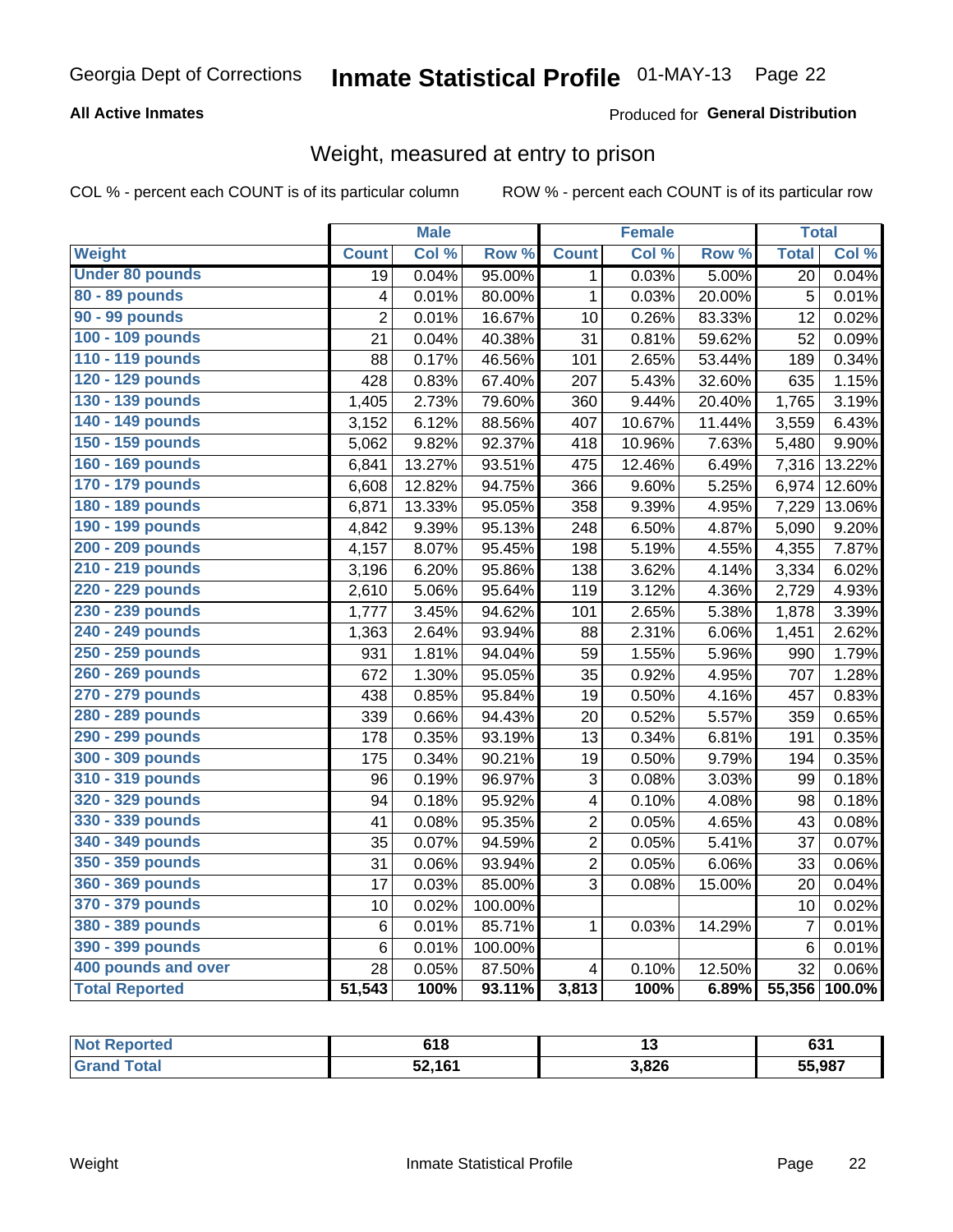#### **All Active Inmates**

#### Produced for General Distribution

### Weight, measured at entry to prison

COL % - percent each COUNT is of its particular column

|                          | <b>Male</b> | <b>Female</b> | Total |
|--------------------------|-------------|---------------|-------|
| <b>Mean</b><br>(average) | 187         | 172           | 186   |
| <b>Median (middle)</b>   | 180         | 165           | 180   |
| Mode<br>(most frequent)  | 180         | 150           | 180   |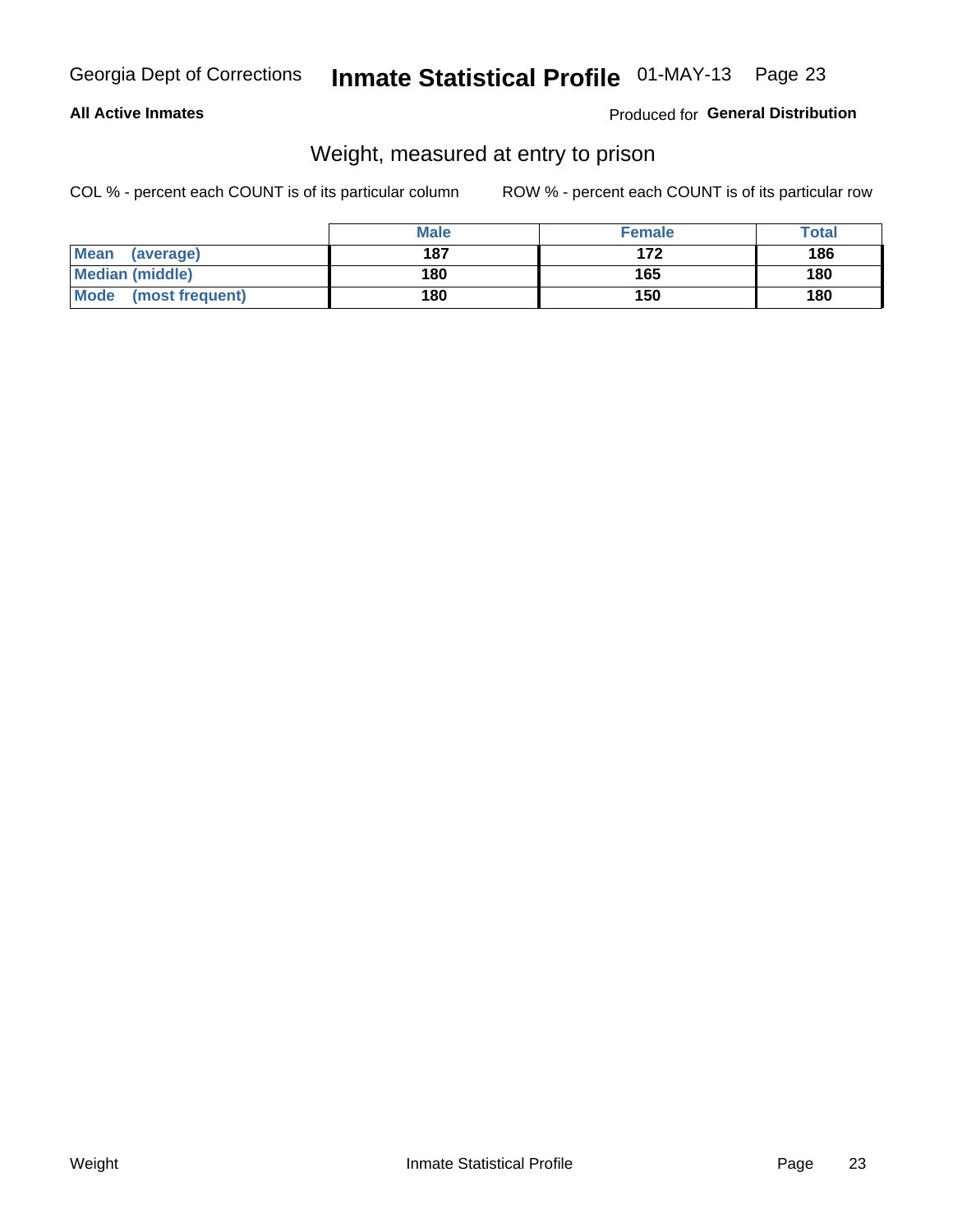# Inmate Statistical Profile 01-MAY-13 Page 24

**All Active Inmates** 

Produced for General Distribution

### Military service

COL % - percent each COUNT is of its particular column

|                          | <b>Male</b>  |        |         | <b>Female</b>      |        |       | <b>Total</b> |        |
|--------------------------|--------------|--------|---------|--------------------|--------|-------|--------------|--------|
| <b>Military service</b>  | <b>Count</b> | Col %  |         | <b>Row % Count</b> | Col %  | Row % | <b>Total</b> | Col %  |
| <b>Air Force</b>         | 1,598        | 59.56% | 97.92%  | 34                 | 75.56% | 2.08% | 1,632        | 59.82% |
| $\mathbf{2}^-$<br>Army   | 207          | 7.72%  | 98.57%  | 3                  | 6.67%  | 1.43% | 210          | 7.70%  |
| <b>Navy</b><br>3         | 501          | 18.67% | 98.62%  |                    | 15.56% | 1.38% | 508          | 18.62% |
| <b>Marines</b><br>4      | 24           | ا 89%. | 100.00% |                    |        |       | 24           | .88%   |
| <b>Coast Guard</b><br>5. | 353          | 13.16% | 99.72%  |                    | 2.22%  | .28%  | 354          | 12.98% |
| <b>Total Reported</b>    | 2,683        | 100%   | 98.35%  | 45                 | 100%   | 1.65% | 2,728        | 100%   |

| Reported<br>Not. | 49,478 | <b>2 704</b><br>J. 1 O I | 53,259 |
|------------------|--------|--------------------------|--------|
| ™otal            | 52,161 | 3,826                    | 55,987 |

| Mo | <br>ъc | . |
|----|--------|---|
|    |        |   |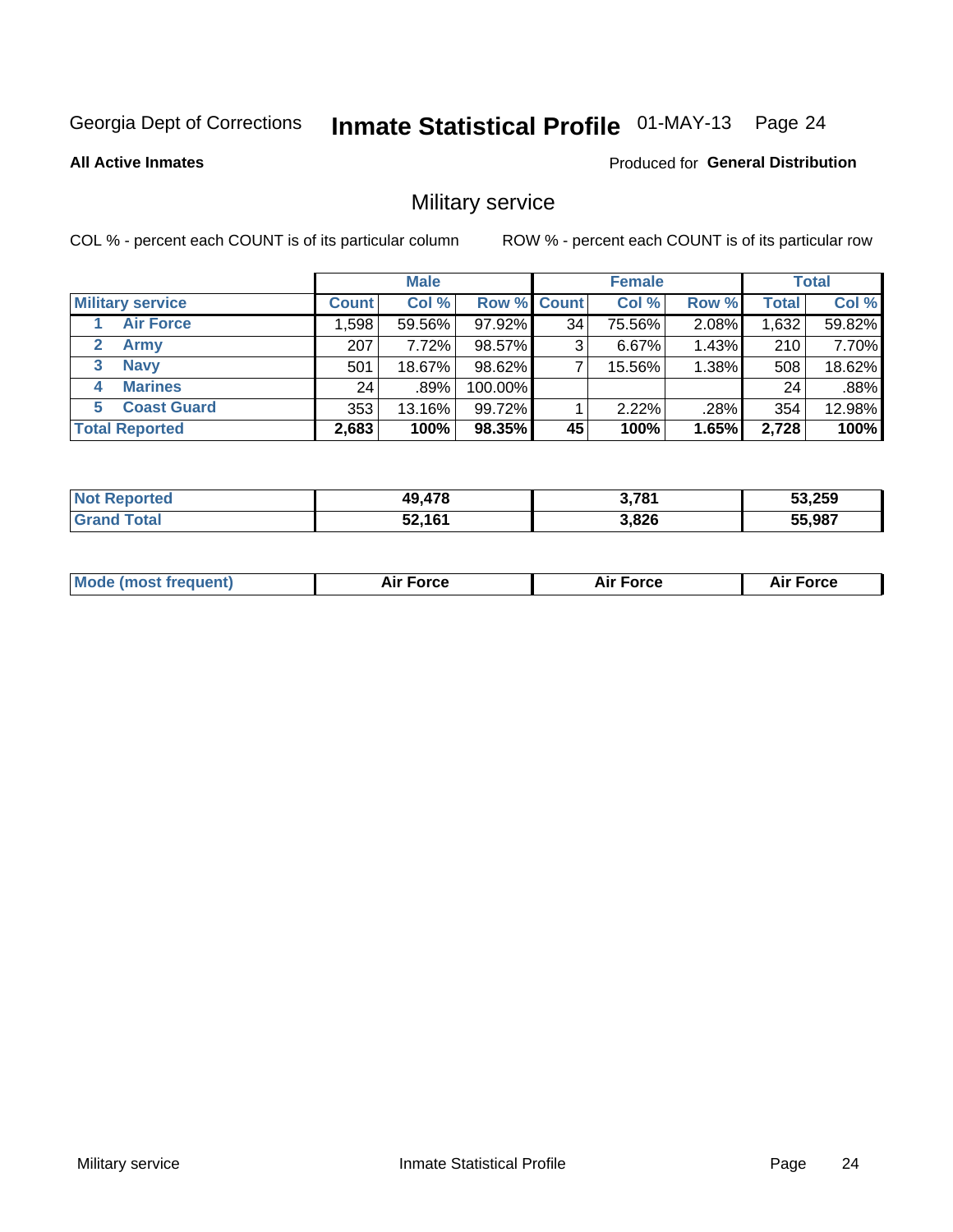# Inmate Statistical Profile 01-MAY-13 Page 25

**All Active Inmates** 

#### Produced for General Distribution

### Type of admission to prison

COL % - percent each COUNT is of its particular column

|    |                                |                | <b>Male</b> |                    |     | <b>Female</b> |        | <b>Total</b> |        |
|----|--------------------------------|----------------|-------------|--------------------|-----|---------------|--------|--------------|--------|
|    | <b>Type of Admission</b>       | <b>Count</b>   | Col %       | <b>Row % Count</b> |     | Col %         | Row %  | Total        | Col %  |
| 52 | <b>New Sentence</b>            | 42,566         | 81.66%      | 93.45% 2,983       |     | 78.03%        | 6.55%  | 45,549       | 81.42% |
| 53 | <b>Probation Rev Partial</b>   | 2,175          | 4.17%       | 88.56%             | 281 | 7.35%         | 11.44% | 2,456        | 4.39%  |
| 54 | <b>Probation Rev Remainder</b> | 3,020          | 5.79%       | 88.80%             | 381 | 9.97%         | 11.20% | 3,401        | 6.08%  |
| 55 | <b>Parole Rev New Sentence</b> | 2,950          | 5.66%       | 96.00%             | 123 | 3.22%         | 4.00%  | 3,073        | 5.49%  |
| 56 | <b>Parole Rev No New</b>       | 1,329          | 2.55%       | 96.10%             | 54  | 1.41%         | 3.90%  | 1,383        | 2.47%  |
|    | <b>Sentence</b>                |                |             |                    |     |               |        |              |        |
| 57 | <b>Released In Error</b>       | 15             | .03%        | 93.75%             |     | .03%          | 6.25%  | 16           | .03%   |
| 65 | <b>Return Appeal/Bond</b>      | 2              | .01%        | 100.00%            |     |               |        | 2            | .01%   |
| 66 | <b>Prob Viol/Total Rev</b>     |                | .01%        | 100.00%            |     |               |        |              | .01%   |
| 67 | <b>Admit Fm Other Cust</b>     | 7              | .01%        | 100.00%            |     |               |        | 7            | .01%   |
| 69 | <b>New Sent/Par Rev Pnd</b>    | 7              | .01%        | 100.00%            |     |               |        | 7            | .01%   |
| 70 | <b>Life W/O Parole</b>         | 15             | .03%        | 100.00%            |     |               |        | 15           | .03%   |
| 72 | <b>Par Rev/Rsn Unknown</b>     | 32             | .06%        | 100.00%            |     |               |        | 32           | .06%   |
| 74 | <b>Pb Parole Rescinded</b>     | 2              | .01%        | 100.00%            |     |               |        | 2            | .01%   |
| 76 | <b>Par Rev/Revoc Center</b>    | $\overline{2}$ | .01%        | 100.00%            |     |               |        | 2            | .01%   |
|    | <b>Total Reported</b>          | 52,123         | 100%        | 93.17% 3,823       |     | 100%          | 6.83%  | 55,946       | 100%   |

| <b>Not</b><br>morted | っ<br>vu |      | .,     |
|----------------------|---------|------|--------|
| $f$ oto $'$          | 52,161  | ,826 | 55,987 |

| Mode (most frequent) | <b>New Sentence</b> | <b>New Sentence</b> | <b>New Sentence</b> |
|----------------------|---------------------|---------------------|---------------------|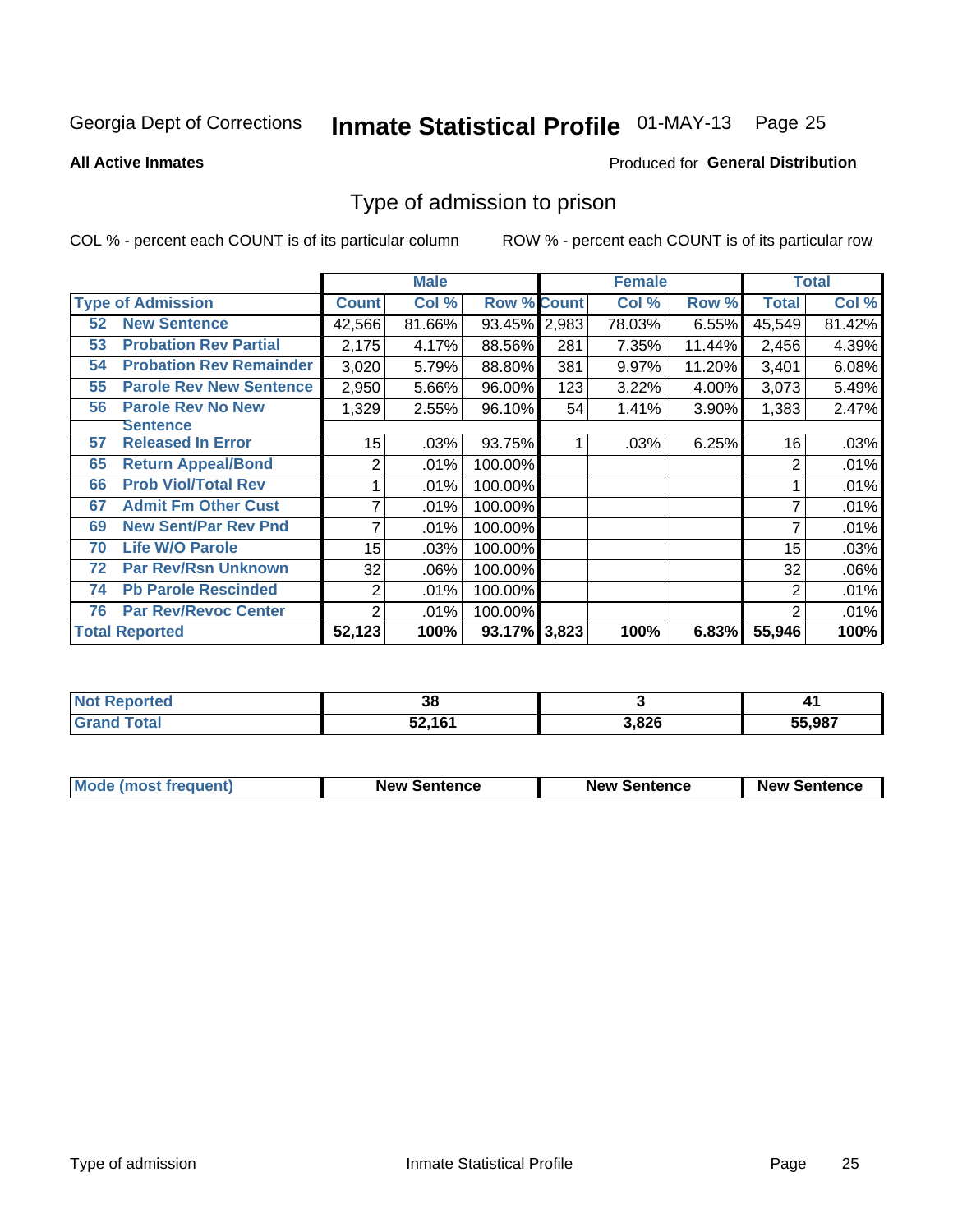# Inmate Statistical Profile 01-MAY-13 Page 26

**All Active Inmates** 

#### Produced for General Distribution

### Current / last security status

COL % - percent each COUNT is of its particular column

|                        |              | <b>Male</b> |             |       | <b>Female</b> |          |              | <b>Total</b> |  |
|------------------------|--------------|-------------|-------------|-------|---------------|----------|--------------|--------------|--|
| <b>Security Status</b> | <b>Count</b> | Col %       | Row % Count |       | Col %         | Row %    | <b>Total</b> | Col %        |  |
| 1 Wrk Releas           | 2            | $.01\%$     | 66.67%      |       | $.03\%$       | 33.33%   | 3            | .01%         |  |
| 2 Trusty               |              | .01%        | 100.00%     |       | $.00\%$       |          |              | .01%         |  |
| 3 Minimum              | 10,200       | 20.47%      | 85.83%      | .684  | 48.13%        | 14.17%   | 11,884       | 22.28%       |  |
| 4 Medium               | 30,848       | 61.91%      | 95.00%      | 1,622 | 46.36%        | $5.00\%$ | 32,470       | 60.89%       |  |
| 5 Close                | 8,690        | 17.44%      | 97.84%      | 192   | 5.49%         | 2.16%    | 8,882        | 16.66%       |  |
| <b>6 Maximum</b>       | 85           | .17%        | 100.00%     |       | $.00\%$       |          | 85           | .16%         |  |
| <b>Total Reported</b>  | 49,829       | 100%        | 93.44%      | 3,499 | 100%          | 6.56%    | 53,328       | 100%         |  |

| <b>Still being diagnosed</b> |        |       |        |
|------------------------------|--------|-------|--------|
| <b>Not Reported</b>          | 2,332  | 327   | 2,659  |
| <b>Grand Total</b>           | 52,161 | 3,826 | 55,987 |

| M | NЛ<br><br>dilim<br>_____ | ---<br>-- | . .<br>Medium<br>Me |
|---|--------------------------|-----------|---------------------|
|   |                          |           |                     |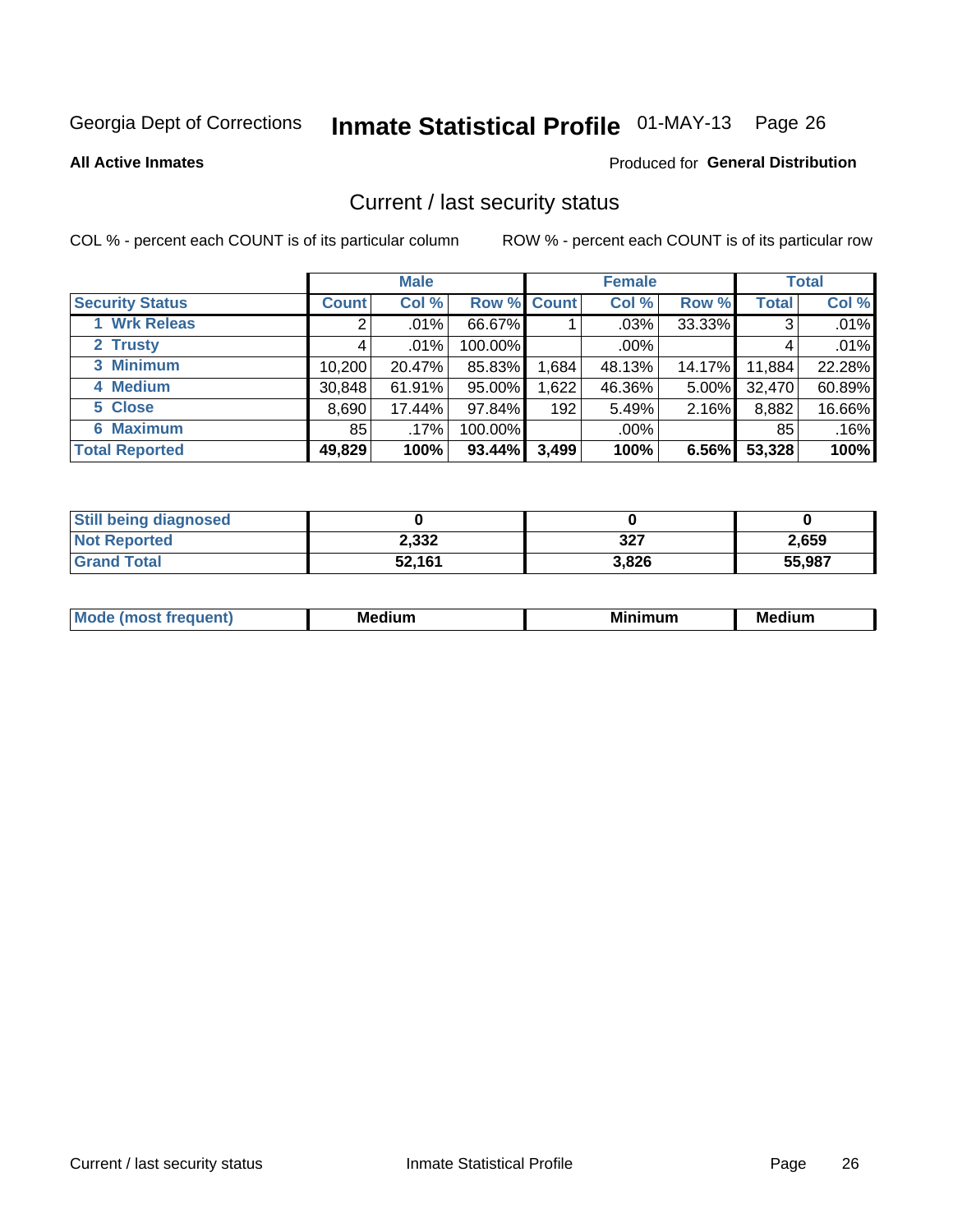# Inmate Statistical Profile 01-MAY-13 Page 27

**All Active Inmates** 

#### Produced for General Distribution

### Current / last type of institution

COL % - percent each COUNT is of its particular column

|                                   |              | <b>Male</b> |                    |       | <b>Female</b> |          |              | <b>Total</b> |
|-----------------------------------|--------------|-------------|--------------------|-------|---------------|----------|--------------|--------------|
| <b>Type of Institution</b>        | <b>Count</b> | Col %       | <b>Row % Count</b> |       | Col %         | Row %    | <b>Total</b> | Col %        |
| <b>County Ci</b>                  | 5,088        | 9.79%       | 99.98%             |       | .03%          | $.02\%$  | 5,089        | 9.12%        |
| <b>Probation Detention Center</b> |              | .01%        | 100.00%            |       |               |          |              | .01%         |
| <b>State Prison</b>               | 36,850       | 70.89%      | 91.21%             | 3,550 | 92.79%        | $8.79\%$ | 40,400       | 72.39%       |
| <b>Transitional Center</b>        | 2,000        | 3.85%       | 89.41%             | 237   | 6.19%         | 10.59%   | 2,237        | 4.01%        |
| <b>Private Prison</b>             | 8,008        | 15.40%      | 100.00%            |       |               |          | 8,008        | 14.35%       |
| <b>County Jail</b>                | 26           | .05%        | 92.86%             | 2     | $.05\%$       | $7.14\%$ | 28           | .05%         |
| <b>Rsat - Center</b>              | 9            | .02%        | 20.45%             | 35    | $.91\%$       | 79.55%   | 44           | .08%         |
| <b>State Hospital</b>             | 3            | .01%        | 75.00%             |       | .03%          | 25.00%   | 4            | .01%         |
| <b>Total Reported</b>             | 51,985       | 100%        | 93.14%             | 3,826 | 100%          | 6.86%    | 55,811       | 100%         |

| ported<br><b>NOT</b> |        |       |        |
|----------------------|--------|-------|--------|
| `otal<br>. Gret      | 51,985 | 3,826 | 55,811 |

| Mode (most frequent) | <b>State Prison</b> | <b>State Prison</b> | <b>State Prison</b> |
|----------------------|---------------------|---------------------|---------------------|
|                      |                     |                     |                     |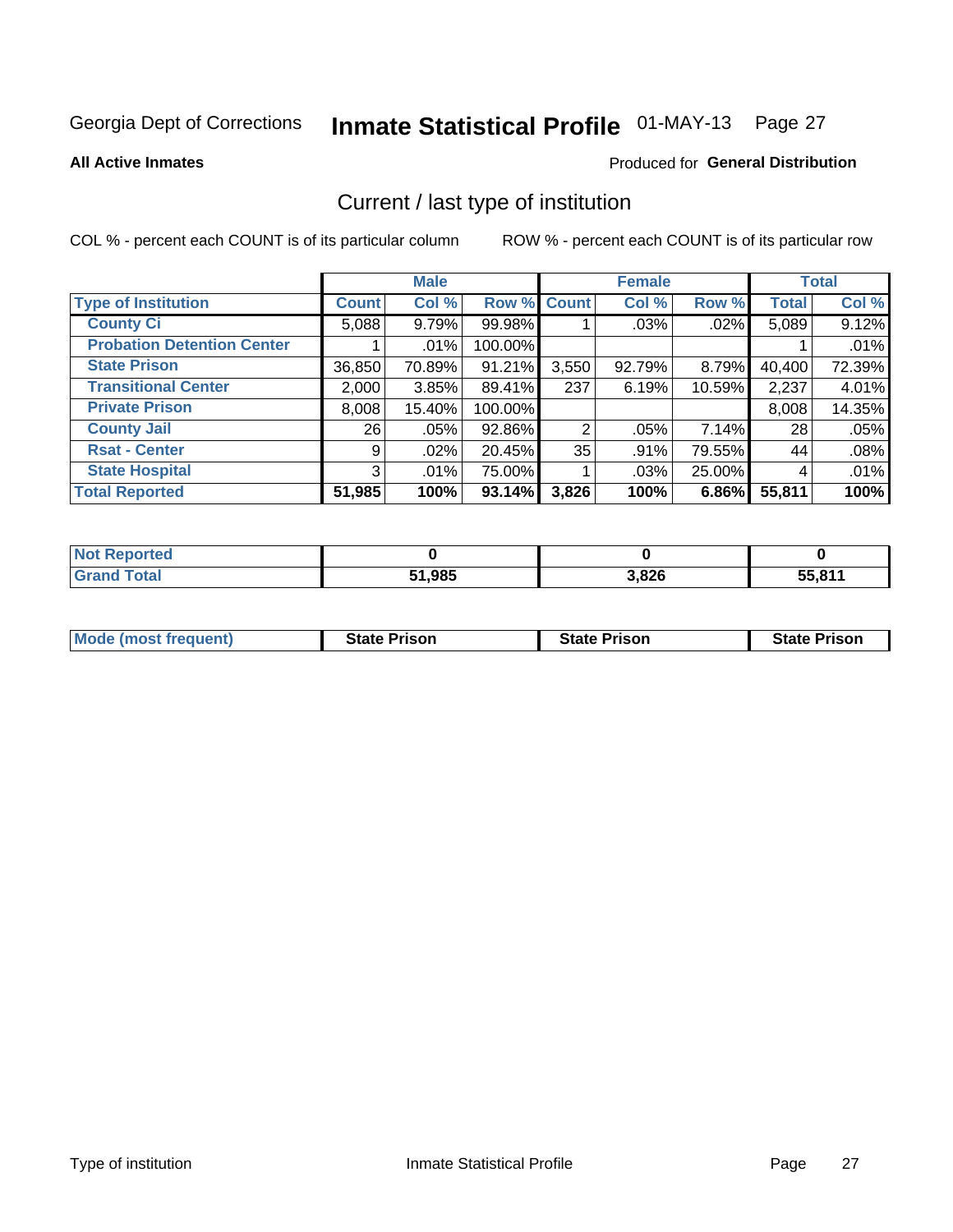# Inmate Statistical Profile 01-MAY-13 Page 28

**All Active Inmates** 

#### Produced for General Distribution

### Institution type - transitional centers

COL % - percent each COUNT is of its particular column

|                                          |              | <b>Male</b> |         |              | <b>Female</b> |         |              | <b>Total</b> |
|------------------------------------------|--------------|-------------|---------|--------------|---------------|---------|--------------|--------------|
| <b>Institution Type - Trans. Centers</b> | <b>Count</b> | Col %       | Row %   | <b>Count</b> | Col %         | Row %   | <b>Total</b> | Col %        |
| <b>Albany Transitional Ct</b>            | 154          | 6.71%       | 100.00% |              |               |         | 154          | 5.83%        |
| <b>Arrendale State Prison</b>            |              |             |         | 110          | 31.70%        | 100.00% | 110          | 4.16%        |
| <b>Arrendale T.C</b>                     |              |             |         |              | .29%          | 100.00% |              | .04%         |
| <b>Atl. Transitional Ctr (M)</b>         | 251          | 10.94%      | 100.00% |              |               |         | 251          | 9.50%        |
| <b>Augusta Tc</b>                        | 199          | 8.67%       | 100.00% |              |               |         | 199          | 7.53%        |
| <b>Clayton Tc</b>                        | 353          | 15.38%      | 100.00% |              |               |         | 353          | 13.36%       |
| <b>Coastal Tc</b>                        | 262          | 11.42%      | 100.00% |              |               |         | 262          | 9.92%        |
| <b>Columbus Tc</b>                       | 108          | 4.71%       | 100.00% |              |               |         | 108          | 4.09%        |
| <b>Lagrange Tc</b>                       | 153          | 6.67%       | 100.00% |              |               |         | 153          | 5.79%        |
| <b>Macon Transitional Ctr (M)</b>        | 155          | 6.75%       | 100.00% |              |               |         | 155          | 5.87%        |
| <b>Macon Womens Transit Ctr</b>          |              |             |         | 3            | .86%          | 100.00% | 3            | .11%         |
| <b>Metro Transitional Ctr</b>            |              |             |         | 233          | 67.15%        | 100.00% | 233          | 8.82%        |
| <b>Phillips State Prison</b>             | 295          | 12.85%      | 100.00% |              |               |         | 295          | 11.17%       |
| <b>Smith T.C</b>                         | 212          | 9.24%       | 100.00% |              |               |         | 212          | 8.02%        |
| <b>Valdosta Tc</b>                       | 153          | 6.67%       | 100.00% |              |               |         | 153          | 5.79%        |
| <b>Total Reported</b>                    | 2,295        | 100%        | 86.87%  | 347          | 100%          | 13.13%  | 2,642        | 100%         |

| orted |       |               |      |
|-------|-------|---------------|------|
| _____ | 2,295 | $\sim$ $\sim$ | ,642 |

| Mode (most frequent) | <b>Phillips State Prison</b> | Arrendale State Prison | <b>Phillips State</b><br><b>Prison</b> |
|----------------------|------------------------------|------------------------|----------------------------------------|
|----------------------|------------------------------|------------------------|----------------------------------------|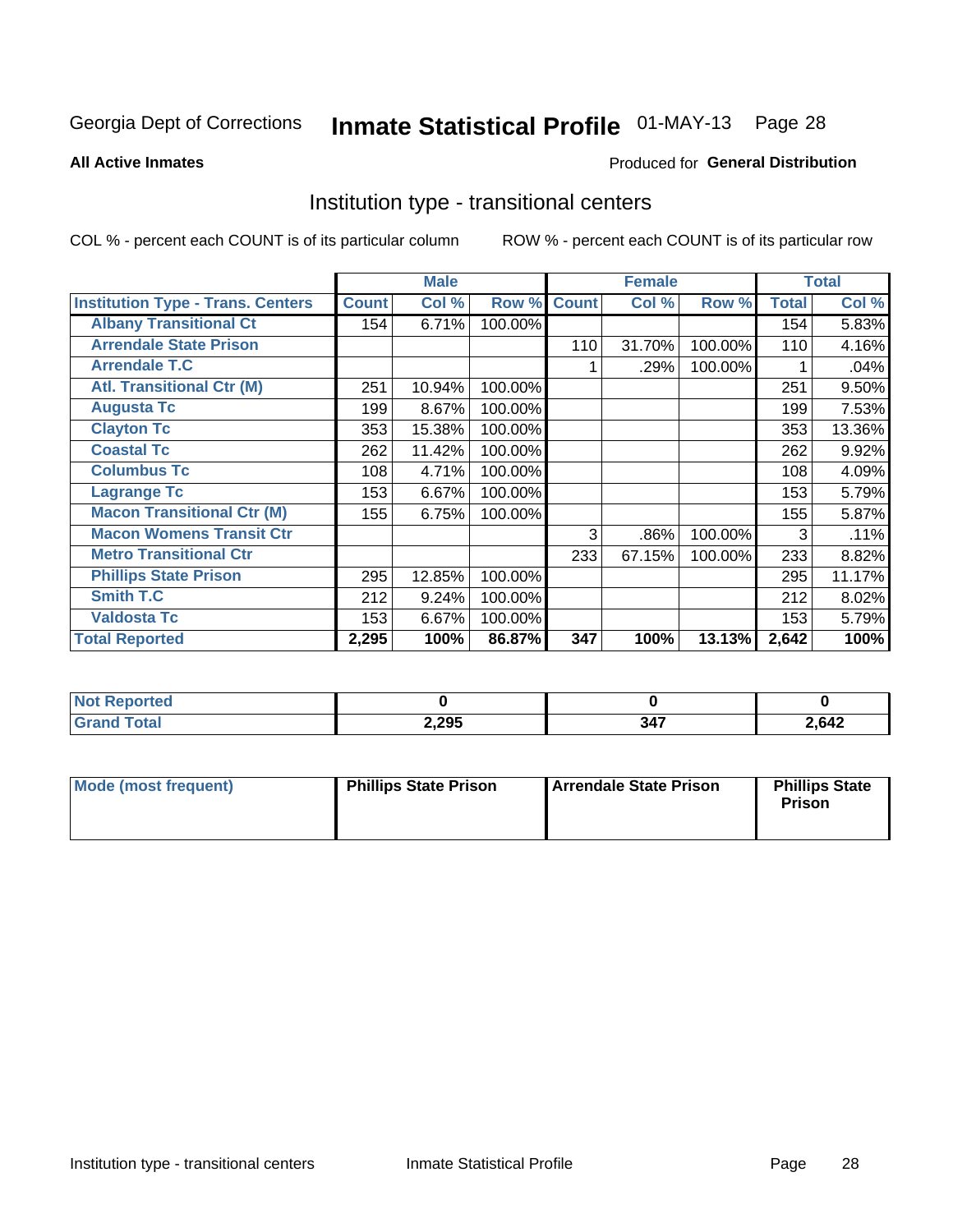# Inmate Statistical Profile 01-MAY-13 Page 29

#### **All Active Inmates**

#### Produced for General Distribution

### Institution type - county prisons

COL % - percent each COUNT is of its particular column

|                                          |                | <b>Male</b> |         |              | <b>Female</b> |       |                | <b>Total</b> |
|------------------------------------------|----------------|-------------|---------|--------------|---------------|-------|----------------|--------------|
| <b>Institution Type - County Prisons</b> | <b>Count</b>   | Col %       | Row %   | <b>Count</b> | Col %         | Row % | <b>Total</b>   | Col %        |
| <b>Baldwin County Ci</b>                 | $\overline{2}$ | .04%        | 100.00% |              |               |       | $\overline{2}$ | .04%         |
| <b>Bulloch County Ci</b>                 | 136            | 2.67%       | 100.00% |              |               |       | 136            | 2.67%        |
| <b>Carroll County Ci</b>                 | 245            | 4.82%       | 100.00% |              |               |       | 245            | 4.81%        |
| <b>Clarke County Ci</b>                  | 107            | 2.10%       | 100.00% |              |               |       | 107            | 2.10%        |
| <b>Clayton County Ci</b>                 | 236            | 4.64%       | 100.00% |              |               |       | 236            | 4.64%        |
| <b>Colquitt County Ci</b>                | 176            | 3.46%       | 100.00% |              |               |       | 176            | 3.46%        |
| <b>Cook County Ci</b>                    | 1              | .02%        | 100.00% |              |               |       | 1              | .02%         |
| <b>Coweta County Ci</b>                  | 203            | 3.99%       | 100.00% |              |               |       | 203            | 3.99%        |
| <b>Decatur County Ci</b>                 | 218            | 4.28%       | 100.00% |              |               |       | 218            | 4.28%        |
| <b>Dougherty County Ci</b>               | 1              | .02%        | 100.00% |              |               |       | 1              | .02%         |
| <b>Effingham County Ci</b>               | 192            | 3.77%       | 100.00% |              |               |       | 192            | 3.77%        |
| <b>Fayette County Ci</b>                 | 1              | .02%        | 100.00% |              |               |       | 1              | .02%         |
| <b>Floyd County Ci</b>                   | 435            | 8.55%       | 100.00% |              |               |       | 435            | 8.55%        |
| <b>Fulton County Ci</b>                  | 9              | .18%        | 100.00% |              |               |       | 9              | .18%         |
| <b>Gilmer County Ci</b>                  | 5              | .10%        | 100.00% |              |               |       | 5              | .10%         |
| <b>Grady County Ci</b>                   | $\overline{2}$ | .04%        | 100.00% |              |               |       | $\overline{2}$ | .04%         |
| <b>Gwinnett County Ci</b>                | 127            | 2.50%       | 100.00% |              |               |       | 127            | 2.50%        |
| <b>Hall County Ci</b>                    | 204            | 4.01%       | 100.00% |              |               |       | 204            | 4.01%        |
| <b>Hancock County Ci</b>                 | 1              | .02%        | 100.00% |              |               |       | 1              | .02%         |
| <b>Harris County Ci</b>                  | 117            | 2.30%       | 100.00% |              |               |       | 117            | 2.30%        |
| <b>Hart County Ci</b>                    | 5              | .10%        | 100.00% |              |               |       | 5              | .10%         |
| <b>Henry County Ci</b>                   | 1              | .02%        | 100.00% |              |               |       | 1              | .02%         |
| <b>Jackson County Ci</b>                 | 143            | 2.81%       | 100.00% |              |               |       | 143            | 2.81%        |
| <b>Jefferson County Ci</b>               | 194            | 3.81%       | 100.00% |              |               |       | 194            | 3.81%        |
| <b>Meriwether County Ci</b>              | 3              | .06%        | 100.00% |              |               |       | 3              | .06%         |
| <b>Miller County Ci</b>                  | $\overline{2}$ | .04%        | 100.00% |              |               |       | $\overline{2}$ | .04%         |
| <b>Mitchell County Ci</b>                | 98             | 1.93%       | 100.00% |              |               |       | 98             | 1.93%        |
| <b>Morgan County Ci</b>                  | 1              | .02%        | 100.00% |              |               |       | 1              | .02%         |
| <b>Muscogee County Ci</b>                | 532            | 10.46%      | 100.00% |              |               |       | 532            | 10.45%       |
| <b>Richmond County Ci</b>                | 227            | 4.46%       | 100.00% |              |               |       | 227            | 4.46%        |
| <b>Screven County Ci</b>                 | 141            | 2.77%       | 100.00% |              |               |       | 141            | 2.77%        |
| <b>Spalding County Ci</b>                | 377            | 7.41%       | 100.00% |              |               |       | 377            | 7.41%        |
| <b>Stewart County Ci</b>                 | $\overline{2}$ | .04%        | 100.00% |              |               |       | $\overline{2}$ | .04%         |
| <b>Sumter County Ci</b>                  | 344            | 6.76%       | 100.00% |              |               |       | 344            | 6.76%        |
| <b>Terrell County Ci</b>                 | 138            | 2.71%       | 100.00% |              |               |       | 138            | 2.71%        |
| <b>Thomas County Ci</b>                  | 184            | 3.62%       | 100.00% |              |               |       | 184            | 3.62%        |
| <b>Tift County Ci</b>                    | 1              | .02%        | 100.00% |              |               |       | 1              | .02%         |
| <b>Troup County Ci</b>                   | 266            | 5.23%       | 100.00% |              |               |       | 266            | 5.23%        |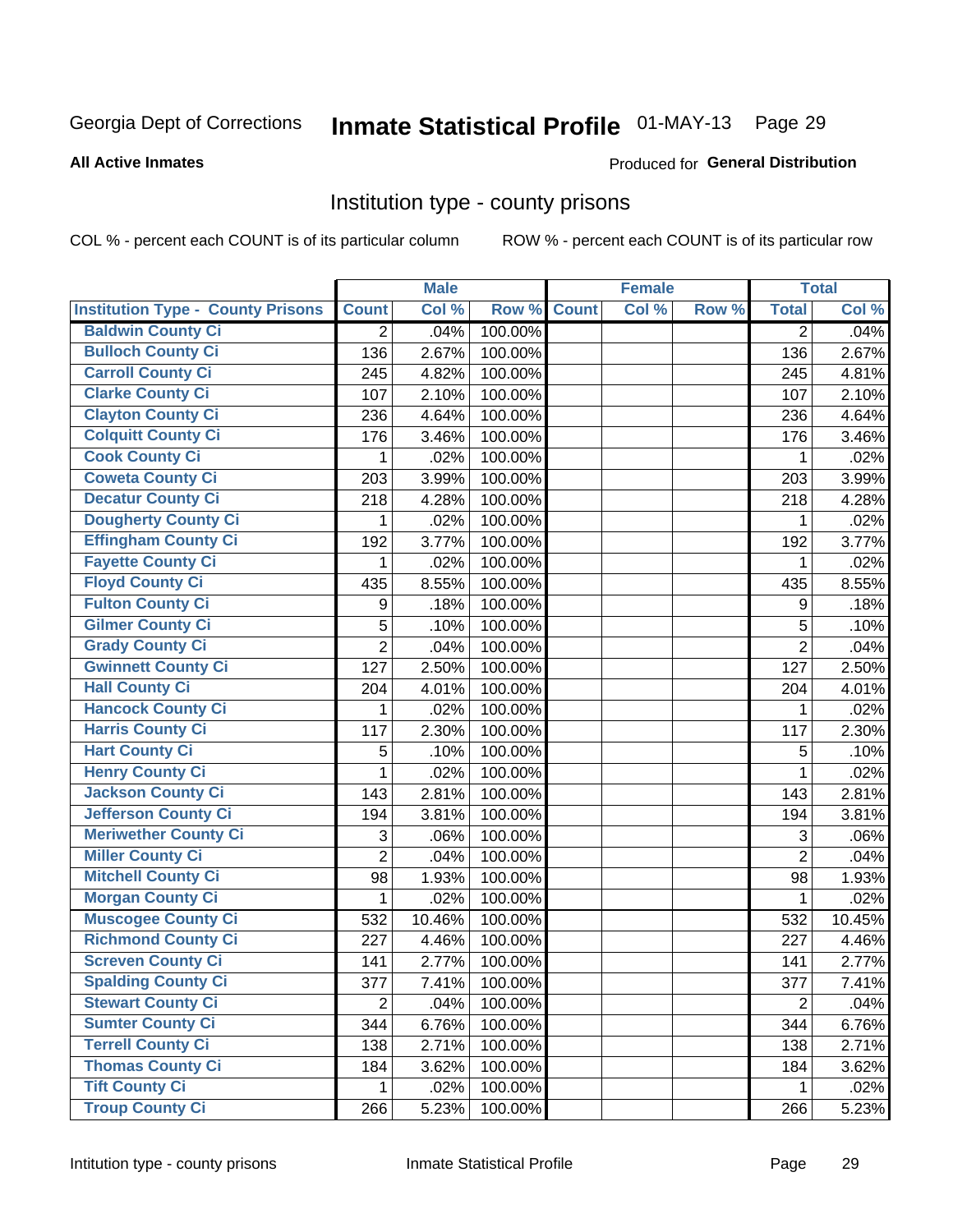# Inmate Statistical Profile 01-MAY-13 Page 30

**All Active Inmates** 

#### Produced for General Distribution

### Institution type - county prisons

COL % - percent each COUNT is of its particular column

|                                          |              | <b>Male</b> |             | <b>Female</b> |         |              | <b>Total</b> |
|------------------------------------------|--------------|-------------|-------------|---------------|---------|--------------|--------------|
| <b>Institution Type - County Prisons</b> | <b>Count</b> | Col %       | Row % Count | Col %         | Row %   | <b>Total</b> | Col %        |
| <b>Turner County Ci</b>                  |              | $.02\%$     | 100.00%     |               |         |              | .02%         |
| <b>Upson County Ci</b>                   | 2            | .04%        | 100.00%     |               |         | റ            | .04%         |
| <b>Walker County Ci</b>                  | 3            | $.06\%$     | 100.00%     |               |         | 3            | .06%         |
| <b>Walton County Ci</b>                  | 3            | $.06\%$     | 100.00%     |               |         |              | .06%         |
| <b>Wilkes County Ci</b>                  |              | $.02\%$     | 100.00%     |               |         |              | .02%         |
| <b>Womens Ci</b>                         |              |             |             | 100.00%       | 100.00% |              | .02%         |
| <b>Worth County Ci</b>                   |              | $.02\%$     | 100.00%     |               |         |              | .02%         |
| <b>Total Reported</b>                    | 5,088        | 100%        | 99.98%      | 100%          | $.02\%$ | 5,089        | 100%         |

| <b>Not Reported</b> |       |       |
|---------------------|-------|-------|
| Total               | 5,088 | 5,089 |

| <b>Mode (most frequent)</b> | Muscogee County Ci | <b>Womens Ci</b> | Muscogee County |
|-----------------------------|--------------------|------------------|-----------------|
|-----------------------------|--------------------|------------------|-----------------|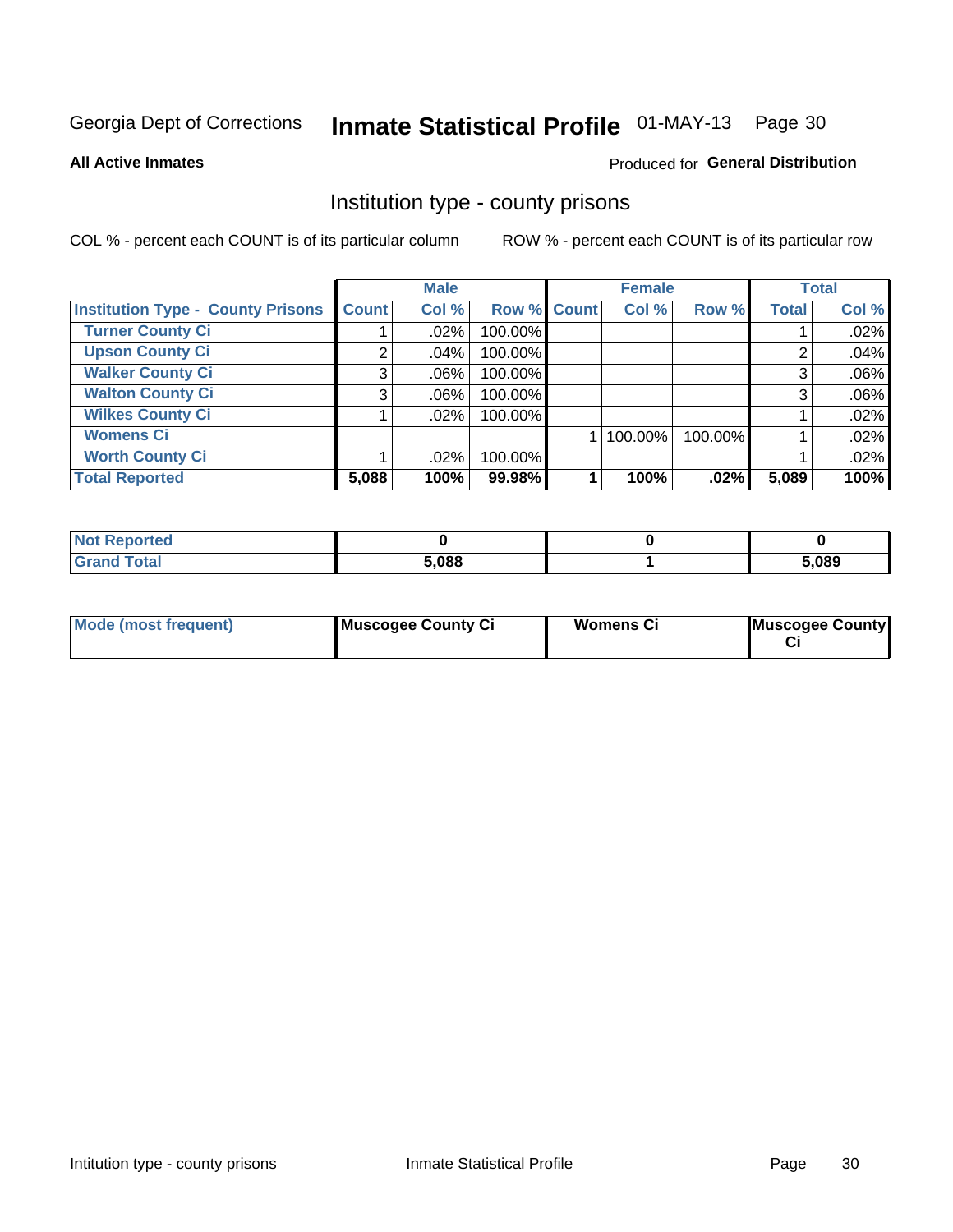# Inmate Statistical Profile 01-MAY-13 Page 31

#### **All Active Inmates**

#### Produced for General Distribution

### Institution type - state prisons

COL % - percent each COUNT is of its particular column

|                                         |                           | <b>Male</b> |         |                | <b>Female</b> |         | <b>Total</b>   |       |
|-----------------------------------------|---------------------------|-------------|---------|----------------|---------------|---------|----------------|-------|
| <b>Institution Type - State Prisons</b> | <b>Count</b>              | Col %       | Row %   | <b>Count</b>   | Col %         | Row %   | <b>Total</b>   | Col % |
| <b>Arrendale State Prison</b>           |                           |             |         | 1,484          | 41.80%        | 100.00% | 1,484          | 3.67% |
| <b>Augusta State Med. Prison</b>        | 1,296                     | 3.52%       | 99.62%  | 5              | .14%          | .38%    | 1,301          | 3.22% |
| <b>Autry State Prison</b>               | 1,699                     | 4.61%       | 100.00% |                |               |         | 1,699          | 4.21% |
| <b>Baldwin State Prison</b>             | 851                       | 2.31%       | 100.00% |                |               |         | 851            | 2.11% |
| <b>Burrus Corr Trn Cntr</b>             | 694                       | 1.88%       | 100.00% |                |               |         | 694            | 1.72% |
| <b>Calhoun State Prison</b>             | 1,677                     | 4.55%       | 100.00% |                |               |         | 1,677          | 4.15% |
| <b>Central State Prison</b>             | 1,130                     | 3.07%       | 100.00% |                |               |         | 1,130          | 2.80% |
| <b>Chatham State Prison</b>             | 6                         | .02%        | 100.00% |                |               |         | 6              | .01%  |
| <b>Coastal State Prison</b>             | 1,636                     | 4.44%       | 100.00% |                |               |         | 1,636          | 4.05% |
| <b>Dodge State Prison</b>               | 1,231                     | 3.34%       | 100.00% |                |               |         | 1,231          | 3.05% |
| <b>Dooly State Prison</b>               | 1,706                     | 4.63%       | 100.00% |                |               |         | 1,706          | 4.22% |
| <b>Emanuel - Swainsboro</b>             |                           |             |         | 416            | 11.72%        | 100.00% | 416            | 1.03% |
| <b>Ga Diag Class Prison</b>             | 3,555                     | 9.65%       | 99.94%  | $\overline{2}$ | .06%          | .06%    | 3,557          | 8.80% |
| <b>Ga State Prison</b>                  | 1,522                     | 4.13%       | 100.00% |                |               |         | 1,522          | 3.77% |
| <b>Hancock State Prison</b>             | 1,256                     | 3.41%       | 100.00% |                |               |         | 1,256          | 3.11% |
| <b>Hays State Prison</b>                | 1,289                     | 3.50%       | 100.00% |                |               |         | 1,289          | 3.19% |
| <b>Helms Facility</b>                   | 22                        | .06%        | 53.66%  | 19             | .54%          | 46.34%  | 41             | .10%  |
| <b>Johnson State Prison</b>             | 1,592                     | 4.32%       | 100.00% |                |               |         | 1,592          | 3.94% |
| <b>Lee State Prison</b>                 | 755                       | 2.05%       | 100.00% |                |               |         | 755            | 1.87% |
| Long                                    | 220                       | .60%        | 100.00% |                |               |         | 220            | .54%  |
| <b>Lowndes Unit</b>                     | 6                         | .02%        | 100.00% |                |               |         | 6              | .01%  |
| <b>Macon State Prison</b>               | 1,755                     | 4.76%       | 100.00% |                |               |         | 1,755          | 4.34% |
| <b>Metro State Prison (W)</b>           |                           |             |         | $\mathbf 1$    | .03%          | 100.00% | 1              | .01%  |
| <b>Montgomery State Prison</b>          | 385                       | 1.04%       | 100.00% |                |               |         | 385            | .95%  |
| <b>Phillips State Prison</b>            | 1,150                     | 3.12%       | 100.00% |                |               |         | 1,150          | 2.85% |
| <b>Pulaski State Prison</b>             |                           |             |         | 1,200          | 33.80%        | 100.00% | 1,200          | 2.97% |
| <b>Putnam State Prison</b>              | $\ensuremath{\mathsf{3}}$ | .01%        | 100.00% |                |               |         | 3              | .01%  |
| <b>Rivers State Prison</b>              | 1                         | .01%        | 100.00% |                |               |         | $\mathbf{1}$   | .01%  |
| <b>Rogers State Prison</b>              | 1,477                     | 4.01%       | 100.00% |                |               |         | 1,477          | 3.66% |
| <b>Rutledge State Prison</b>            | 630                       | 1.71%       | 100.00% |                |               |         | 630            | 1.56% |
| <b>Smith State Prison</b>               | 1,574                     | 4.27%       | 100.00% |                |               |         | 1,574          | 3.90% |
| <b>Telfair State Prison</b>             | 1,257                     | 3.41%       | 100.00% |                |               |         | 1,257          | 3.11% |
| <b>Valdosta Sp</b>                      | 1,318                     | 3.58%       | 100.00% |                |               |         | 1,318          | 3.26% |
| <b>Walker State Prison</b>              | 416                       | 1.13%       | 100.00% |                |               |         | 416            | 1.03% |
| <b>Ware State Prison</b>                | 1,518                     | 4.12%       | 100.00% |                |               |         | 1,518          | 3.76% |
| <b>Washington State Prison</b>          | 1,339                     | 3.63%       | 100.00% |                |               |         | 1,339          | 3.31% |
| <b>Wayne State Prison</b>               | $\overline{2}$            | .01%        | 100.00% |                |               |         | $\overline{2}$ | .01%  |
| <b>Whitworth Facility</b>               |                           |             |         | 423            | 11.92%        | 100.00% | 423            | 1.05% |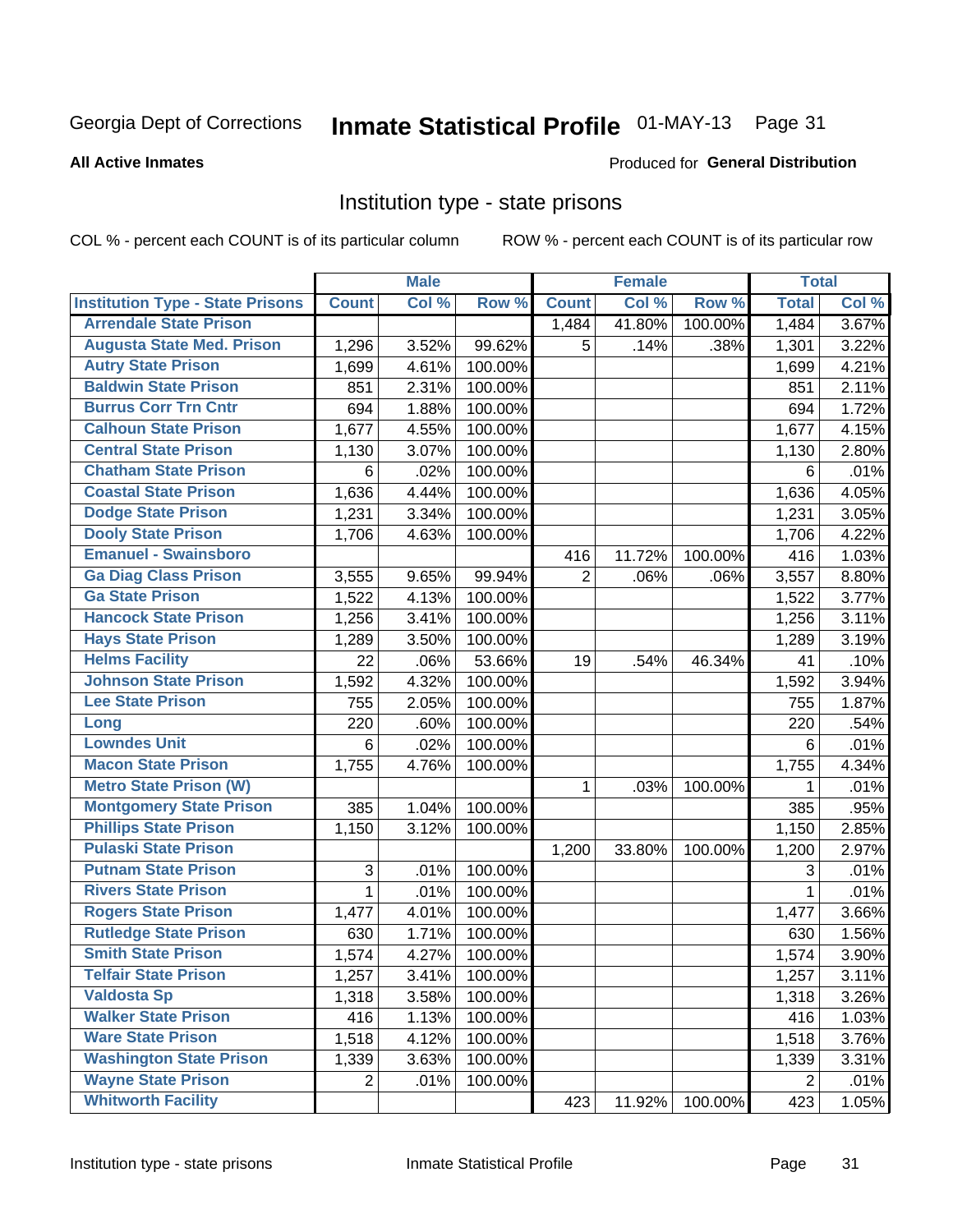# Inmate Statistical Profile 01-MAY-13 Page 32

**All Active Inmates** 

Produced for General Distribution

### Institution type - state prisons

COL % - percent each COUNT is of its particular column ROW % - percent each COUNT is of its particular row

|                                         |                             | <b>Male</b> |                               |              | <b>Female</b> |                                | <b>Total</b> |       |  |
|-----------------------------------------|-----------------------------|-------------|-------------------------------|--------------|---------------|--------------------------------|--------------|-------|--|
| <b>Institution Type - State Prisons</b> | <b>Count</b>                | Col %       | Row %                         | <b>Count</b> | Col %         | Row %                          | <b>Total</b> | Col % |  |
| <b>Wilcox State Prison</b>              | .882                        | 5.11%       | 100.00%                       |              |               |                                | 1,882        | 4.66% |  |
| <b>Total Reported</b>                   | 36,850                      | 100%        | $91.21\%$                     | 3,550        | 100%          | 8.79%                          | 40,400       | 100%  |  |
|                                         |                             |             |                               |              |               |                                |              |       |  |
| <b>Not Reported</b>                     |                             | 0           |                               | 0            |               |                                |              |       |  |
| <b>Grand Total</b>                      |                             | 36,850      |                               | 3.550        |               |                                | 40,400       |       |  |
| <b>Mode (most frequent)</b>             | <b>Ga Diag Class Prison</b> |             | <b>Arrendale State Prison</b> |              |               | <b>Ga Diag Class</b><br>Prison |              |       |  |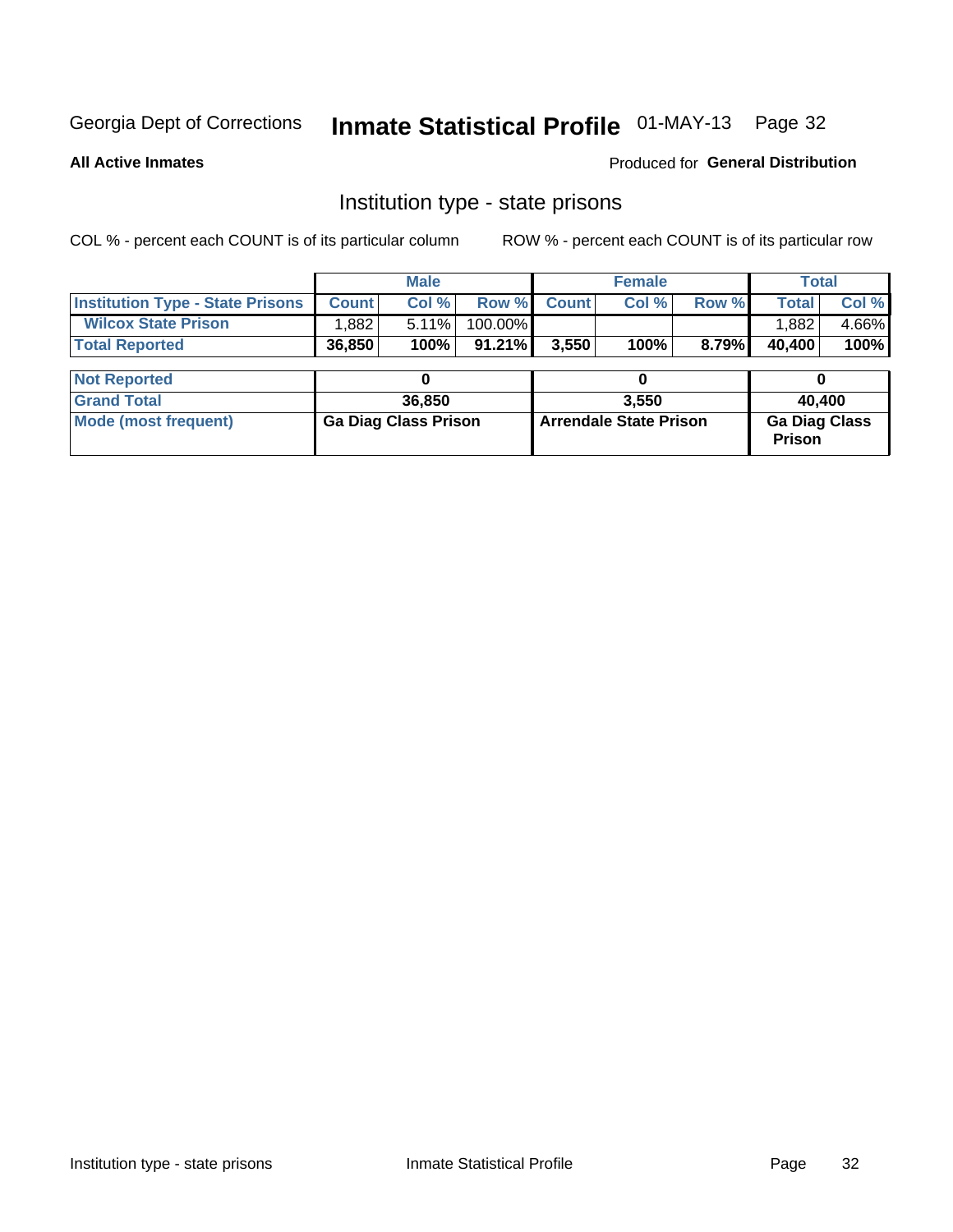# Inmate Statistical Profile 01-MAY-13 Page 33

**All Active Inmates** 

#### Produced for General Distribution

### Institution type - private prisons

COL % - percent each COUNT is of its particular column

|                                           | <b>Male</b>  |           |                    | <b>Female</b> |       |       | <b>Total</b> |        |
|-------------------------------------------|--------------|-----------|--------------------|---------------|-------|-------|--------------|--------|
| <b>Institution Type - Private Prisons</b> | <b>Count</b> | Col %     | <b>Row % Count</b> |               | Col % | Row % | Total        | Col %  |
| <b>Coffee Corr Facility</b>               | 2.641        | 32.98%    | 100.00%            |               |       |       | 2,641        | 32.98% |
| <b>Jenkins Corr Facility</b>              | 1,138        | $14.21\%$ | $100.00\%$         |               |       |       | 1,138        | 14.21% |
| <b>Riverbend Corr Facility</b>            | 1.502        | 18.76%    | 100.00%            |               |       |       | 1,502        | 18.76% |
| <b>Wheeler Corr Facility</b>              | 2.727        | $34.05\%$ | 100.00%            |               |       |       | 2.727        | 34.05% |
| <b>Total Reported</b>                     | 8,008        | 100%      | 100%               |               |       | %     | 8,008        | 100%   |

| Reported |       |       |
|----------|-------|-------|
| 'otal    | 8,008 | 3,008 |

| Mode (most frequent) | Wheeler Corr Facility | Null | <b>Wheeler Corr</b><br>Facility |
|----------------------|-----------------------|------|---------------------------------|
|----------------------|-----------------------|------|---------------------------------|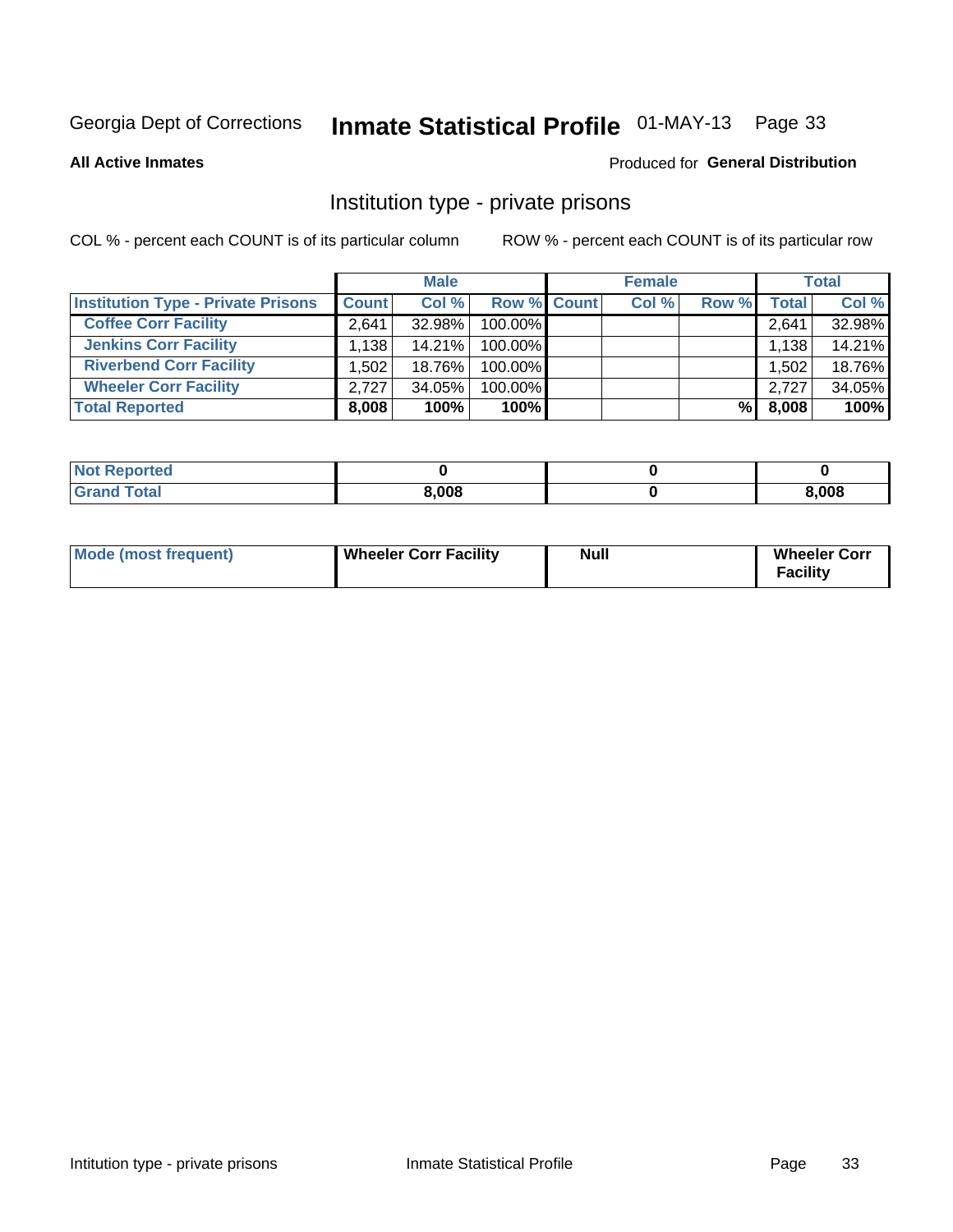### Inmate Statistical Profile 01-MAY-13 Page 34

**All Active Inmates** 

#### Produced for General Distribution

# Institution type - pre-release centers

COL % - percent each COUNT is of its particular column

|                                                   | <b>Male</b> |      |  | <b>Female</b> |      |             | <b>Total</b> |       |
|---------------------------------------------------|-------------|------|--|---------------|------|-------------|--------------|-------|
| <b>Institution Type - Prison Annexe   Count  </b> |             | Col% |  | Row % Count   | Col% | Row % Total |              | Col % |
| <b>Total Reported</b>                             |             |      |  |               |      |             |              |       |

| <b>Not Reported</b>      |  |  |
|--------------------------|--|--|
| <b>Total</b><br>. Gror . |  |  |

| <b>Mode</b>     | <b>Null</b> | <b>Null</b> | <b>Null</b> |
|-----------------|-------------|-------------|-------------|
| most frequent). |             |             |             |
|                 |             |             |             |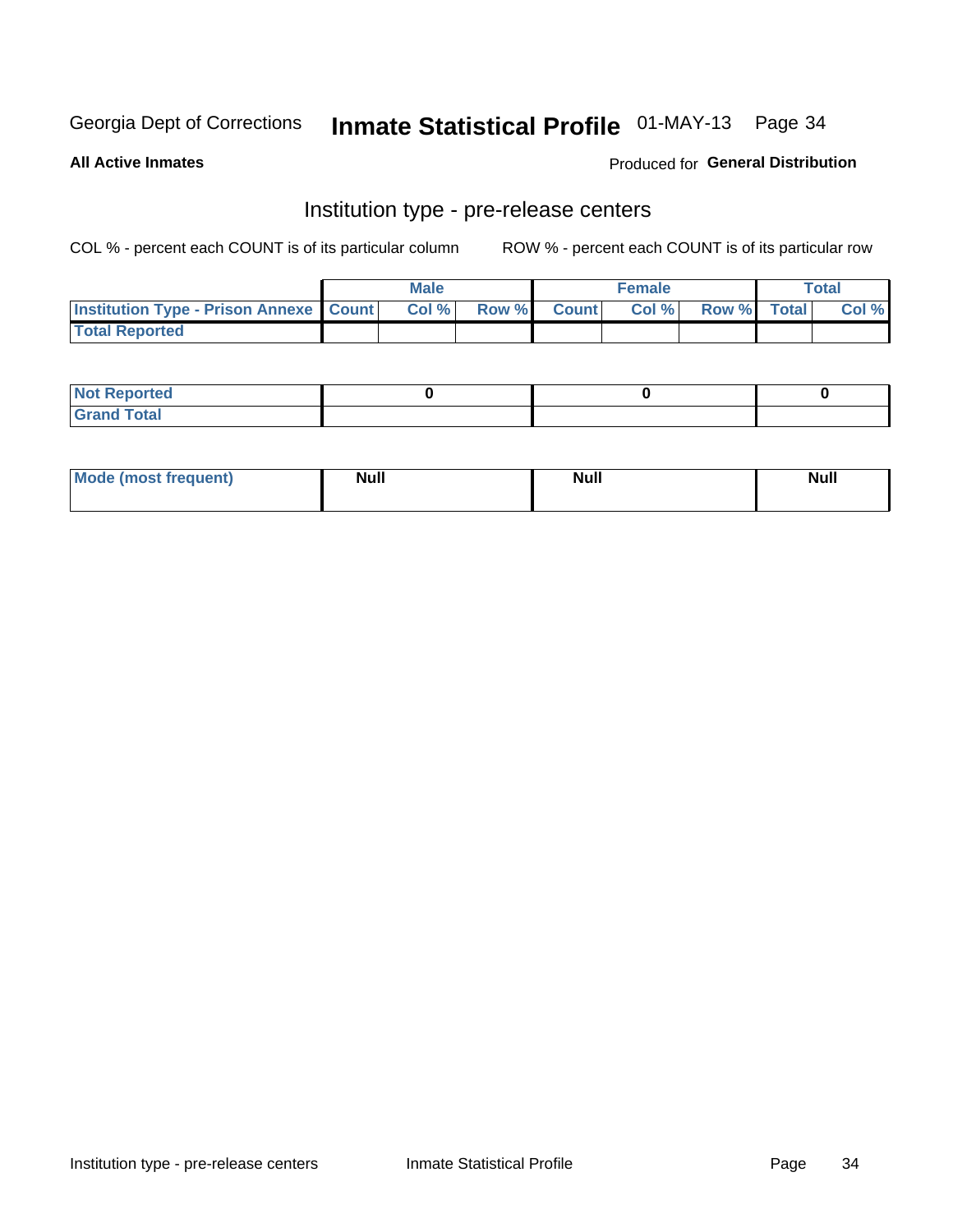# Inmate Statistical Profile 01-MAY-13 Page 35

**All Active Inmates** 

#### Produced for General Distribution

### Institution type - inmate boot camp

COL % - percent each COUNT is of its particular column

|                                      |              | <b>Male</b> |             | <b>Female</b> |             | Total |
|--------------------------------------|--------------|-------------|-------------|---------------|-------------|-------|
| <b>Institution Type - Boot Camps</b> | <b>Count</b> | Col %       | Row % Count | Col%          | Row % Total | Col % |
| <b>Total Rported</b>                 |              |             |             |               |             |       |

| <b>Not Reported</b>                   |  |  |
|---------------------------------------|--|--|
| <b>Total</b><br><b>C HAM</b><br>_____ |  |  |

| <b>AhoM</b>       | <b>Null</b> | <b>Null</b> | Ab d' |
|-------------------|-------------|-------------|-------|
| <b>"requent</b> ) |             |             | _____ |
|                   |             |             |       |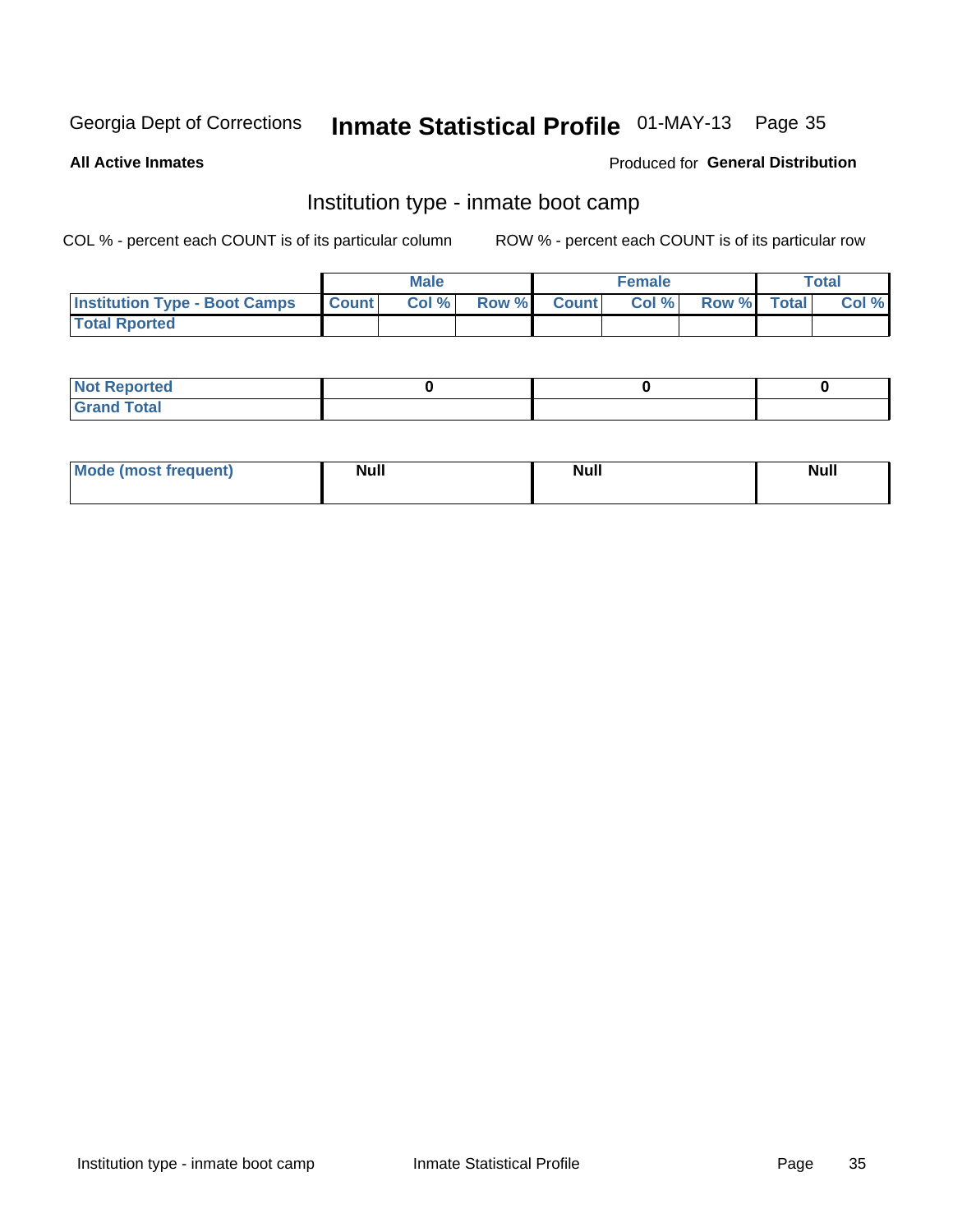# Inmate Statistical Profile 01-MAY-13 Page 36

#### **All Active Inmates**

#### Produced for General Distribution

### Number of disciplinary reports

COL % - percent each COUNT is of its particular column

|                                       |              | <b>Male</b> |        |       | <b>Female</b> |          |              | <b>Total</b> |
|---------------------------------------|--------------|-------------|--------|-------|---------------|----------|--------------|--------------|
| <b>Number of Disciplinary Reports</b> | <b>Count</b> | Col %       | Row %  | Count | Col %         | Row %    | <b>Total</b> | Col %        |
| $\bf{0}$                              | 23,165       | 44.41%      | 90.73% | 2,366 | 61.84%        | $9.27\%$ | 25,531       | 45.60%       |
|                                       | 6,609        | 12.67%      | 93.12% | 488   | 12.75%        | 6.88%    | 7,097        | 12.68%       |
| $\overline{2}$                        | 4,142        | 7.94%       | 94.87% | 224   | 5.85%         | 5.13%    | 4,366        | 7.80%        |
| 3                                     | 2,657        | 5.09%       | 95.37% | 129   | 3.37%         | 4.63%    | 2,786        | 4.98%        |
| 4                                     | 1,948        | 3.73%       | 95.12% | 100   | 2.61%         | 4.88%    | 2,048        | 3.66%        |
| 5                                     | 1,582        | 3.03%       | 95.70% | 71    | 1.86%         | 4.30%    | 1,653        | 2.95%        |
| <b>More Than 5</b>                    | 12,058       | 23.12%      | 96.42% | 448   | 11.71%        | $3.58\%$ | 12,506       | 22.34%       |
| <b>Total Reported</b>                 | 52,161       | 100%        | 93.17% | 3,826 | 100%          | 6.83%    | 55,987       | 100.0%       |

| orted<br>וחש |       |       |        |
|--------------|-------|-------|--------|
| <b>Total</b> | 52161 | 3,826 | 55.987 |

| Mean (average)       | 5.29 | 2.63 | E 11<br>. J. I . |
|----------------------|------|------|------------------|
| Median (middle)      |      |      |                  |
| Mode (most frequent) |      |      |                  |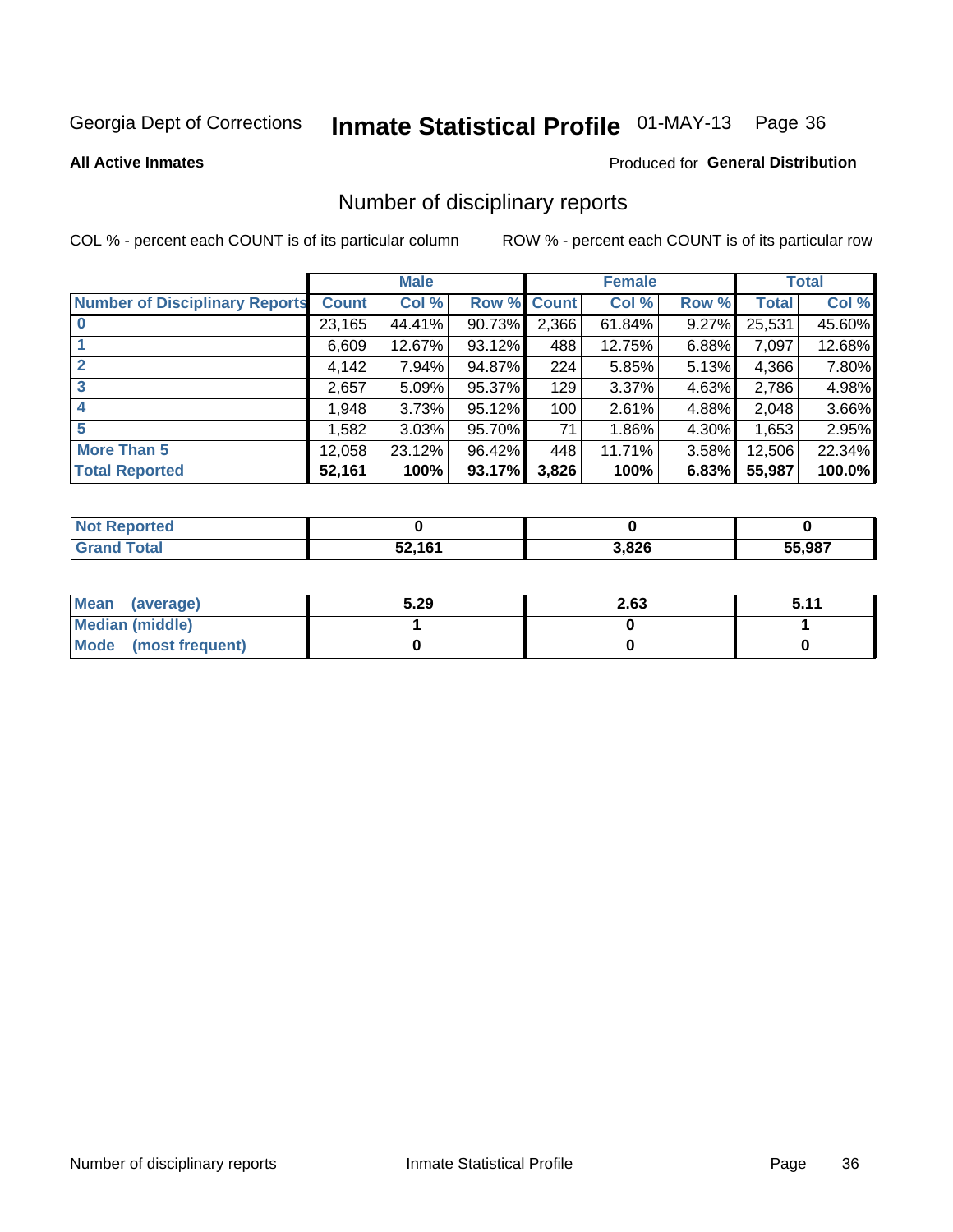# Inmate Statistical Profile 01-MAY-13 Page 37

#### **All Active Inmates**

### **Produced for General Distribution**

## Number of transfers

COL % - percent each COUNT is of its particular column

|                            |         | <b>Male</b> |             |       | <b>Female</b> |          |              | <b>Total</b> |
|----------------------------|---------|-------------|-------------|-------|---------------|----------|--------------|--------------|
| <b>Number of Transfers</b> | Count l | Col %       | Row % Count |       | Col %         | Row %    | <b>Total</b> | Col %        |
|                            | 4,611   | 8.84%       | 85.15%      | 804   | 21.01%        | 14.85%   | 5,415        | 9.67%        |
|                            | 442     | 0.85%       | 83.24%      | 89    | 2.33%         | 16.76%   | 531          | 0.95%        |
|                            | 15,711  | 30.12%      | 91.73%      | 1,417 | 37.04%        | $8.27\%$ | 17,128       | 30.59%       |
| 3                          | 2,271   | 4.35%       | 91.43%      | 213   | 5.57%         | $8.57\%$ | 2,484        | 4.44%        |
|                            | 6,865   | 13.16%      | 93.08%      | 510   | 13.33%        | $6.92\%$ | 7,375        | 13.17%       |
| 5                          | 2,631   | 5.04%       | 94.33%      | 158   | 4.13%         | 5.67%    | 2,789        | 4.98%        |
| <b>More Than 5</b>         | 19,630  | 37.63%      | 96.87%      | 635   | 16.60%        | $3.13\%$ | 20,265       | 36.20%       |
| <b>Total Reported</b>      | 52,161  | 100%        | 93.17%      | 3,826 | 100.0%        | 6.83%    | 55,987       | 100%         |

| <b>Not Reported</b> |        |       |        |
|---------------------|--------|-------|--------|
| <b>Total</b>        | 52 161 | 3,826 | 55,987 |

| Mean (average)       | 5.92 | 3.08 | Ε 79<br>ว. เ ง |
|----------------------|------|------|----------------|
| Median (middle)      |      |      |                |
| Mode (most frequent) |      |      |                |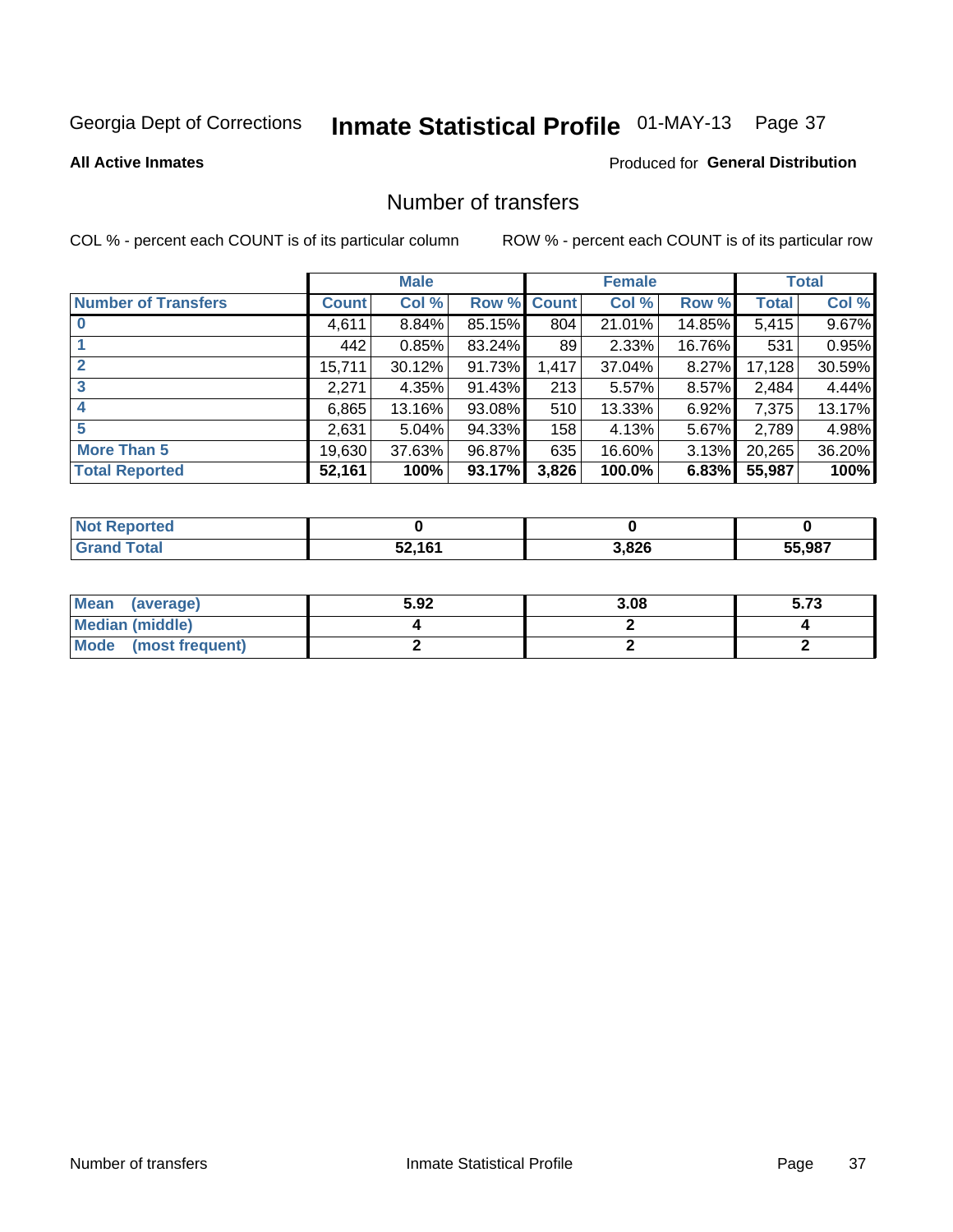## Inmate Statistical Profile 01-MAY-13 Page 38

**All Active Inmates** 

#### Produced for General Distribution

## Number of escapes

COL % - percent each COUNT is of its particular column

|                          |              | <b>Male</b> |             |       | <b>Female</b> |       |        | <b>Total</b> |
|--------------------------|--------------|-------------|-------------|-------|---------------|-------|--------|--------------|
| <b>Number of Escapes</b> | <b>Count</b> | Col %       | Row % Count |       | Col %         | Row % | Total  | Col %        |
|                          | 51,553       | 98.83%      | 93.11%      | 3,814 | 99.69%        | 6.89% | 55,367 | 98.89%       |
|                          | 536          | 1.03%       | 97.81%      | 12    | 0.31%         | 2.19% | 548    | 0.98%        |
|                          | 62           | 0.12%       | 100.00%     |       |               |       | 62     | 0.11%        |
|                          | 8            | 0.02%       | 100.00%     |       |               |       |        | 0.01%        |
|                          |              | 0.01%       | 100.00%     |       |               |       |        | 0.01%        |
| <b>Total Reported</b>    | 52,161       | 100%        | $93.17\%$   | 3,826 | 100%          | 6.83% | 55,987 | 100%         |

| <b>rted</b> |        |       |        |
|-------------|--------|-------|--------|
|             | 52,161 | 3,826 | 55,987 |

| Mean (average)       |  | ו ש. |
|----------------------|--|------|
| Median (middle)      |  |      |
| Mode (most frequent) |  |      |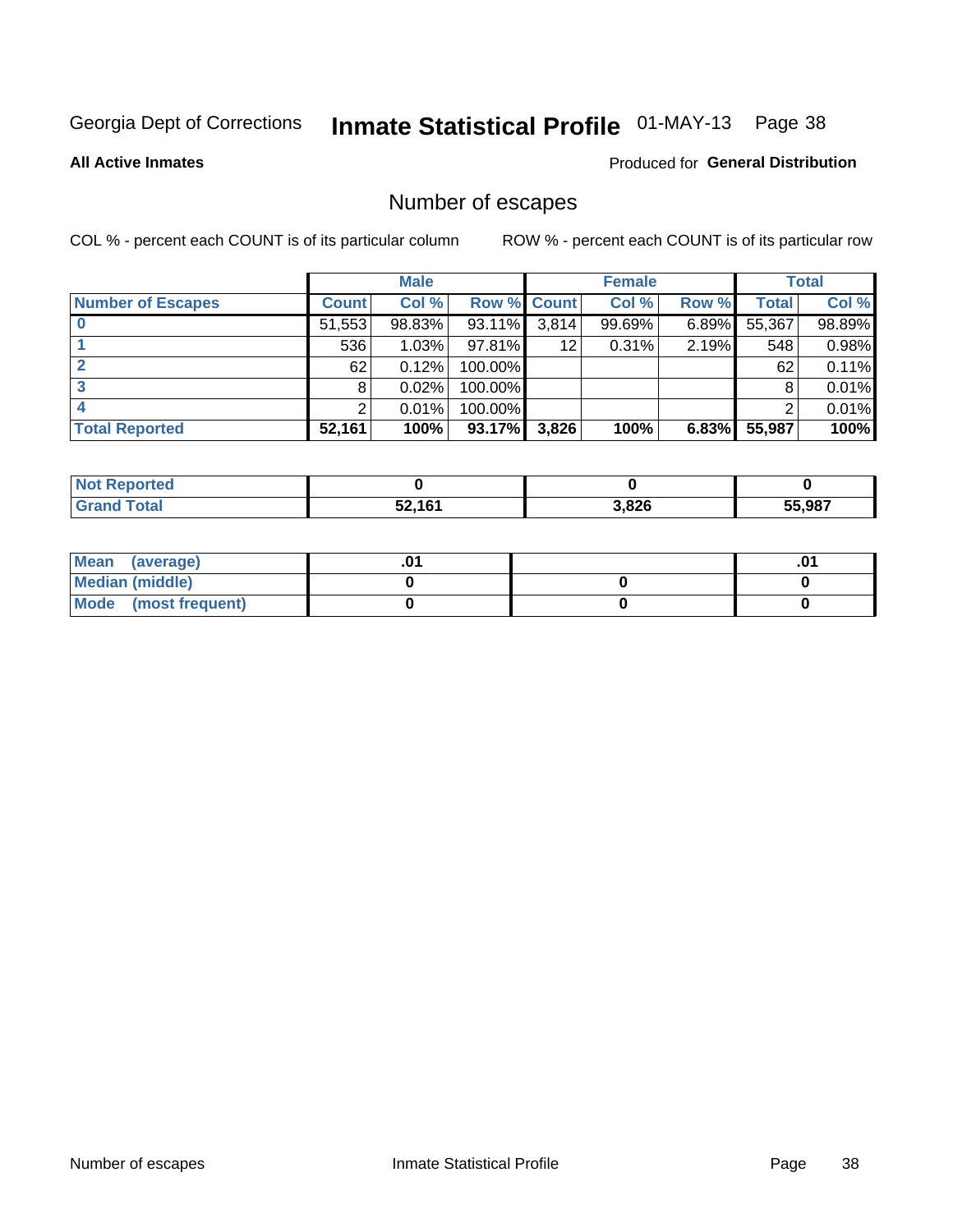## Inmate Statistical Profile 01-MAY-13 Page 39

**All Active Inmates** 

#### Produced for General Distribution

## Split sentences - Probation to follow

COL % - percent each COUNT is of its particular column

|                            |              | <b>Male</b> |                    |     | <b>Female</b> |          |              | <b>Total</b> |
|----------------------------|--------------|-------------|--------------------|-----|---------------|----------|--------------|--------------|
| <b>Probation to follow</b> | <b>Count</b> | Col %       | <b>Row % Count</b> |     | Col %         | Row %    | <b>Total</b> | Col %        |
| <b>Yes</b>                 | 34.533       | 66.20%      | $92.43\%$ 2.827    |     | 73.89%        |          | 7.57% 37,360 | 66.73%       |
| <b>No</b>                  | 17.628       | $33.80\%$   | 94.64%             | 999 | 26.11%        | $5.36\%$ | 18,627       | 33.27%       |
| <b>Total Reported</b>      | 52,161       | 100%        | $93.17\%$ 3,826    |     | 100%          |          | 6.83% 55,987 | 100%         |

|  |  | EO 404 | 826, | 55.987 |
|--|--|--------|------|--------|
|--|--|--------|------|--------|

| M<br>reauent)<br>/٥<br>$\sim$<br>v.,<br>.<br>w<br>$\cdot$ - $\cdot$ |
|---------------------------------------------------------------------|
|---------------------------------------------------------------------|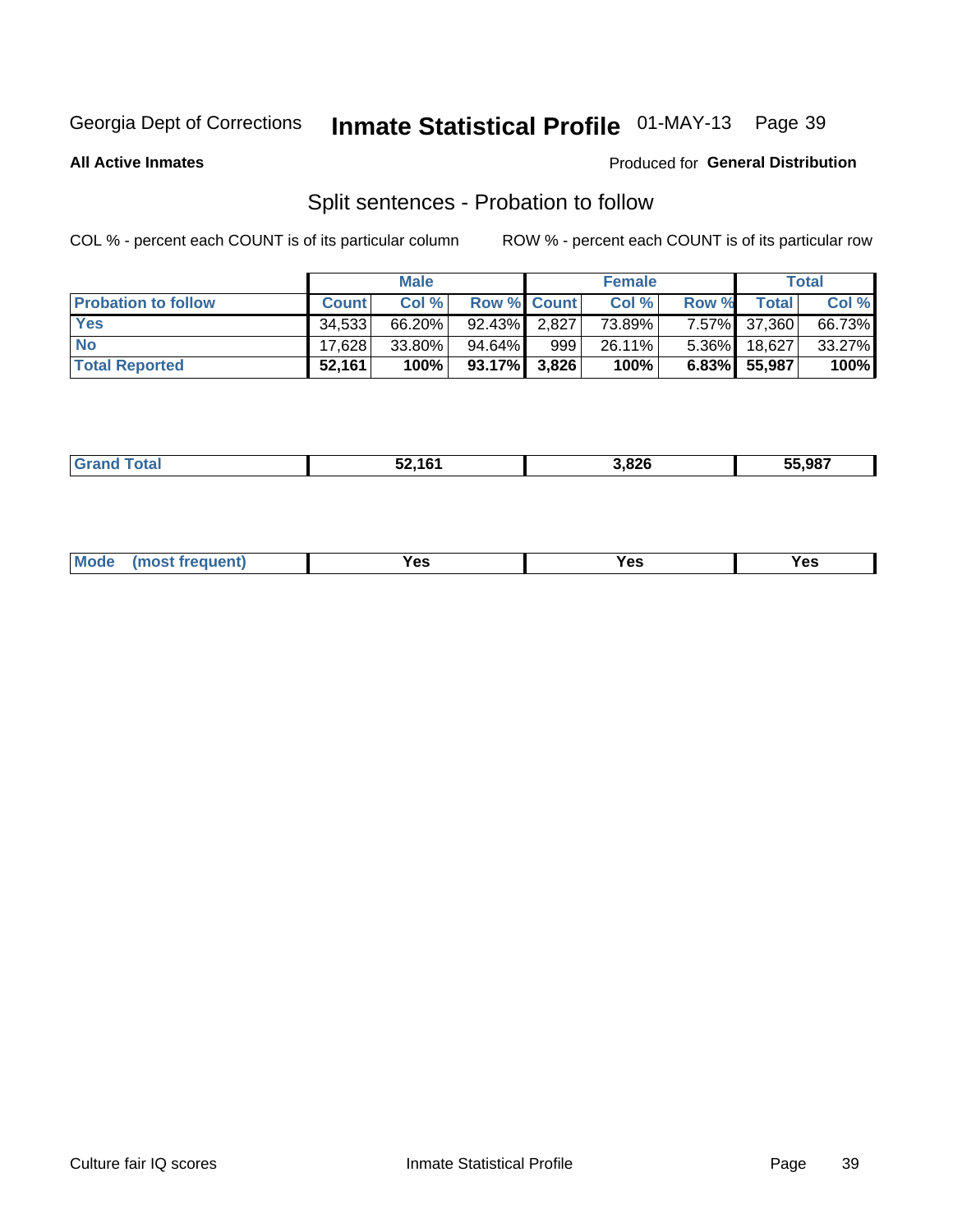## Inmate Statistical Profile 01-MAY-13 Page 40

**All Active Inmates** 

#### Produced for General Distribution

## Probable future release type of still active inmates

COL % - percent each COUNT is of its particular column

|                                         |              | <b>Male</b> |                    |      | <b>Female</b> |          | <b>Total</b> |        |
|-----------------------------------------|--------------|-------------|--------------------|------|---------------|----------|--------------|--------|
| <b>Probable Future Release Type</b>     | <b>Count</b> | Col %       | <b>Row % Count</b> |      | Col %         | Row %    | <b>Total</b> | Col %  |
| <b>Paroled with probation to follow</b> | 10,286       | 20.11%      | 91.66%             | 936  | 25.07%        | 8.34%    | 11,222       | 20.45% |
| Paroled w/o probation to follow         | 3.147        | 6.15%       | 93.74%             | 210  | 5.63%         | 6.26%    | 3,357        | 6.12%  |
| <b>Maxout with probation to follow</b>  | 22,620       | 44.22%      | 92.63% 1,800       |      | 48.22%        | 7.37%    | 24,420       | 44.49% |
| <b>Maxout w/o probation to follow</b>   | 7,321        | 14.31%      | 94.34%             | 439  | 11.76%        | 5.66%    | 7,760        | 14.14% |
| Life, LWOP or death sentence            | 7.778        | $15.21\%$   | 95.72%             | 3481 | $9.32\%$      | $4.28\%$ | 8,126        | 14.81% |
| <b>Total Reported</b>                   | 51,152       | 100%        | $93.2\%$ 3,733     |      | 100%          | 6.8%     | 54,885       | 100%   |

| . otal | 152<br>אט ו | <b>פרד נ</b><br>ა. , აა | 54,885 |
|--------|-------------|-------------------------|--------|

| <b>Mode (most frequent)</b> | Maxout with PROB follow   Maxout with PROB follow   Maxout with PROB |        |
|-----------------------------|----------------------------------------------------------------------|--------|
|                             |                                                                      | follow |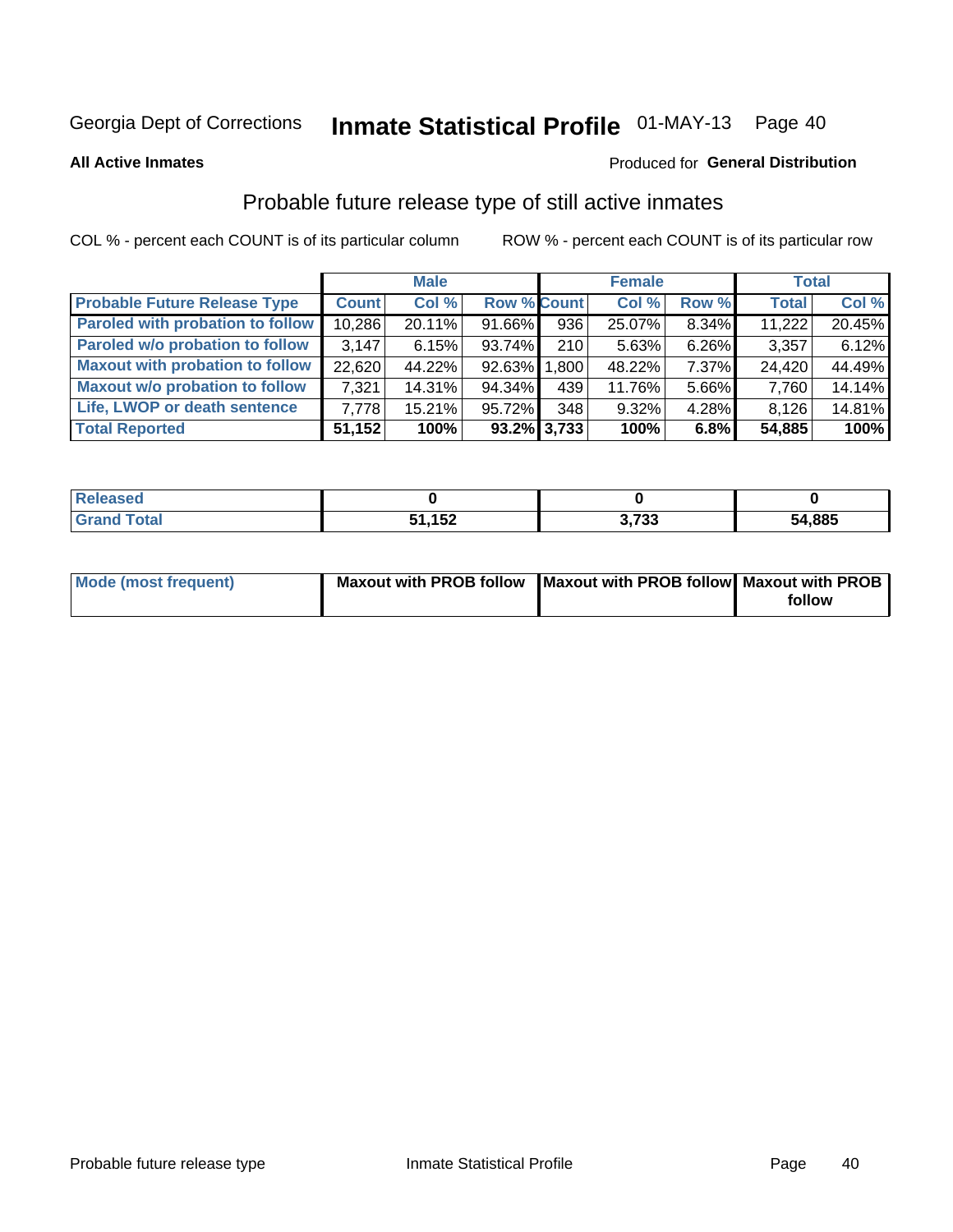#### **All Active Inmates**

### **Produced for General Distribution**

## Time served in current (or last) institution

COL % - percent each COUNT is of its particular column

|                            |              | <b>Male</b> |        |              | <b>Female</b> |        |              | <b>Total</b> |
|----------------------------|--------------|-------------|--------|--------------|---------------|--------|--------------|--------------|
| <b>Time In Institution</b> | <b>Count</b> | Col %       | Row %  | <b>Count</b> | Col %         | Row %  | <b>Total</b> | Col %        |
| 0 to 3 months              | 13,418       | 25.72%      | 89.64% | 1,551        | 40.54%        | 10.36% | 14,969       | 26.74%       |
| 3.01 to 6 months           | 7,410        | 14.21%      | 93.92% | 480          | 12.55%        | 6.08%  | 7,890        | 14.09%       |
| 6.01 to 9 months           | 5,710        | 10.95%      | 94.44% | 336          | 8.78%         | 5.56%  | 6,046        | 10.80%       |
| 9.01 to 12 months          | 4,460        | 8.55%       | 95.04% | 233          | 6.09%         | 4.96%  | 4,693        | 8.38%        |
| 12.01 to 18 months         | 7,054        | 13.52%      | 95.67% | 319          | 8.34%         | 4.33%  | 7,373        | 13.17%       |
| <b>18.01 to 24 months</b>  | 4,089        | 7.84%       | 94.78% | 225          | 5.88%         | 5.22%  | 4,314        | 7.71%        |
| 2.01 to 3 years            | 4,208        | 8.07%       | 91.86% | 373          | 9.75%         | 8.14%  | 4,581        | 8.18%        |
| $3.01$ to 4 years          | 2,045        | 3.92%       | 95.47% | 97           | 2.54%         | 4.53%  | 2,142        | 3.83%        |
| 4.01 to 5 years            | 1,372        | 2.63%       | 94.88% | 74           | 1.93%         | 5.12%  | 1,446        | 2.58%        |
| 5.01 to 6 years            | 607          | 1.16%       | 96.20% | 24           | 0.63%         | 3.80%  | 631          | 1.13%        |
| 6.01 to 7 years            | 376          | 0.72%       | 94.24% | 23           | 0.60%         | 5.76%  | 399          | 0.71%        |
| 7.01 to 8 years            | 328          | 0.63%       | 93.45% | 23           | 0.60%         | 6.55%  | 351          | 0.63%        |
| 8.01 to 9 years            | 170          | 0.33%       | 83.74% | 33           | 0.86%         | 16.26% | 203          | 0.36%        |
| 9.01 to 10 years           | 143          | 0.27%       | 96.62% | 5            | 0.13%         | 3.38%  | 148          | 0.26%        |
| Over 10 years              | 771          | 1.48%       | 96.25% | 30           | 0.78%         | 3.75%  | 801          | 1.43%        |
| <b>Total Reported</b>      | 52,161       | 100%        | 93.17% | 3,826        | 100%          | 6.83%  | 55,987       | 100%         |

| <b>Penorted</b><br><b>Not</b> |        |      |        |
|-------------------------------|--------|------|--------|
| ⊺ิ∩tal                        | 52,161 | ,826 | 55.987 |

| <b>Mean</b><br>(average) | 20 months | 14 months | 20 months |  |
|--------------------------|-----------|-----------|-----------|--|
| Median (middle)          | 9 months  | 5 months  | 8 months  |  |
| Mode<br>(most frequent)  | 0 months  | months    | ∖ months  |  |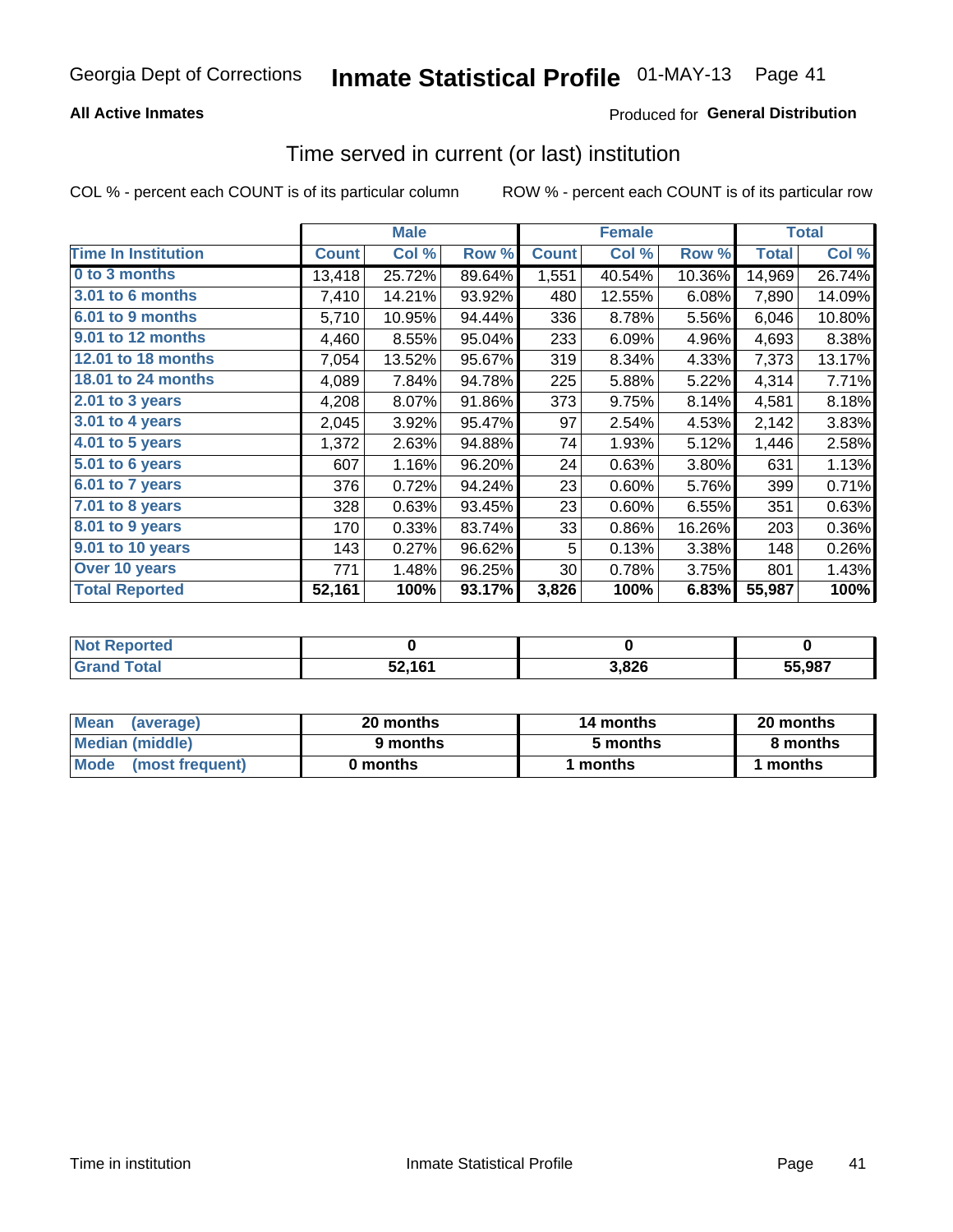## Inmate Statistical Profile 01-MAY-13 Page 42

#### **All Active Inmates**

#### Produced for General Distribution

## Highest grade level attained

COL % - percent each COUNT is of its particular column

|                              |              | <b>Male</b> |         |                | <b>Female</b> |        |              | <b>Total</b> |
|------------------------------|--------------|-------------|---------|----------------|---------------|--------|--------------|--------------|
| <b>Grade Level</b>           | <b>Count</b> | Col %       | Row %   | <b>Count</b>   | Col %         | Row %  | <b>Total</b> | Col %        |
| No school at all             | 21           | 0.04%       | 95.45%  | 1              | 0.03%         | 4.55%  | 22           | 0.04%        |
| <b>Grade 1</b>               | 40           | 0.08%       | 95.24%  | $\overline{2}$ | 0.05%         | 4.76%  | 42           | 0.08%        |
| <b>Grade 2</b>               | 84           | 0.17%       | 95.45%  | 4              | 0.11%         | 4.55%  | 88           | 0.16%        |
| Grade 3                      | 120          | 0.24%       | 93.75%  | $\bf 8$        | 0.22%         | 6.25%  | 128          | 0.24%        |
| <b>Grade 4</b>               | 131          | 0.26%       | 98.50%  | $\overline{c}$ | 0.05%         | 1.50%  | 133          | 0.25%        |
| Grade 5                      | 190          | 0.38%       | 94.53%  | 11             | 0.30%         | 5.47%  | 201          | 0.38%        |
| Grade 6                      | 669          | 1.35%       | 95.71%  | 30             | 0.81%         | 4.29%  | 699          | 1.31%        |
| <b>Grade 7</b>               | 883          | 1.78%       | 92.85%  | 68             | 1.83%         | 7.15%  | 951          | 1.78%        |
| Grade 8                      | 3,320        | 6.69%       | 92.02%  | 288            | 7.75%         | 7.98%  | 3,608        | 6.76%        |
| Grade 9                      | 6,073        | 12.23%      | 94.45%  | 357            | 9.61%         | 5.55%  | 6,430        | 12.05%       |
| Grade 10                     | 8,065        | 16.25%      | 95.14%  | 412            | 11.09%        | 4.86%  | 8,477        | 15.89%       |
| Grade 11                     | 8,117        | 16.35%      | 95.42%  | 390            | 10.50%        | 4.58%  | 8,507        | 15.94%       |
| <b>Grade 12 or GED</b>       | 16,616       | 33.47%      | 93.31%  | 1,191          | 32.07%        | 6.69%  | 17,807       | 33.37%       |
| Some tech school             | 283          | 0.57%       | 68.86%  | 128            | 3.45%         | 31.14% | 411          | 0.77%        |
| <b>Completed tech school</b> | 300          | 0.60%       | 68.97%  | 135            | 3.63%         | 31.03% | 435          | 0.82%        |
| College, 1 year              | 1,476        | 2.97%       | 87.49%  | 211            | 5.68%         | 12.51% | 1,687        | 3.16%        |
| College, 2 year              | 1,945        | 3.92%       | 87.57%  | 276            | 7.43%         | 12.43% | 2,221        | 4.16%        |
| College, 3 year              | 492          | 0.99%       | 88.01%  | 67             | 1.80%         | 11.99% | 559          | 1.05%        |
| <b>Bachelor's degree</b>     | 649          | 1.31%       | 86.19%  | 104            | 2.80%         | 13.81% | 753          | 1.41%        |
| <b>Master's degree</b>       | 121          | 0.24%       | 83.45%  | 24             | 0.65%         | 16.55% | 145          | 0.27%        |
| Ph.D. degree                 | 20           | 0.04%       | 100.00% |                |               |        | 20           | 0.04%        |
| Law degree                   | 19           | 0.04%       | 86.36%  | 3              | 0.08%         | 13.64% | 22           | 0.04%        |
| <b>Medical degree</b>        | 9            | 0.02%       | 81.82%  | $\overline{2}$ | 0.05%         | 18.18% | 11           | 0.02%        |
| <b>Total Reported</b>        | 49,643       | 100%        | 93.04%  | 3,714          | 100%          | 6.96%  | 53,357       | 100%         |

| <b>Not Reported</b> | 2,518  | 44 <sup>o</sup><br>- 14 | 2.630  |
|---------------------|--------|-------------------------|--------|
| ' Grand<br>⊺otal    | 52.161 | 3,826                   | 55.987 |

| <b>Mean</b><br>(average) | 10.84           | 11.40           | 10.88             |
|--------------------------|-----------------|-----------------|-------------------|
| Median (middle)          | Grade 11        | Grade 12 or GED | Grade 11          |
| Mode<br>(most frequent)  | Grade 12 or GED | Grade 12 or GED | I Grade 12 or GED |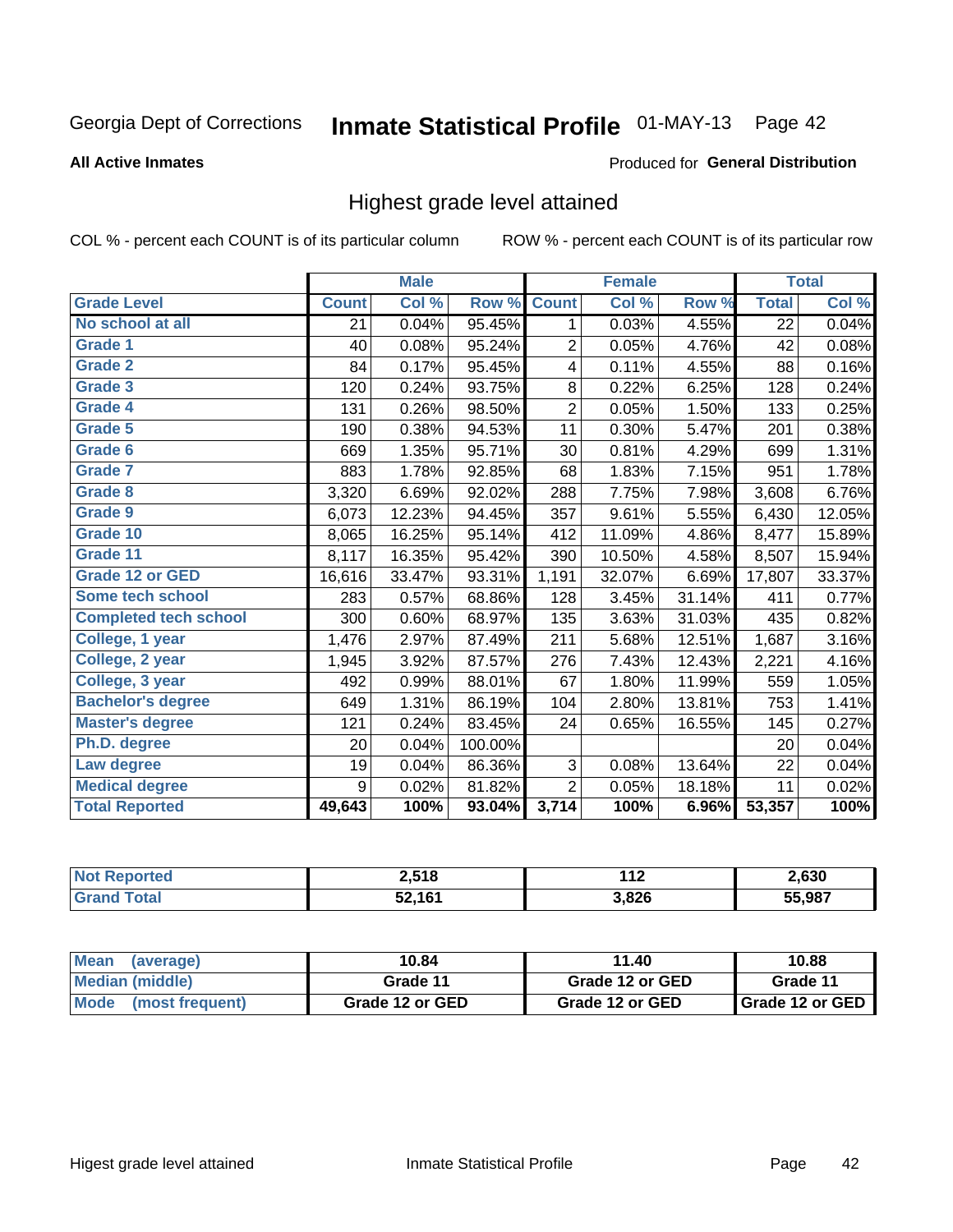# Inmate Statistical Profile 01-MAY-13 Page 43

#### **All Active Inmates**

#### Produced for General Distribution

## Culture fair IQ scores

COL % - percent each COUNT is of its particular column

|                       |                 | <b>Male</b> |             |       | <b>Female</b> |        |              | <b>Total</b> |
|-----------------------|-----------------|-------------|-------------|-------|---------------|--------|--------------|--------------|
| <b>IQ Scores</b>      | <b>Count</b>    | Col %       | Row % Count |       | Col %         | Row %  | <b>Total</b> | Col %        |
| $60 - 69$             | 1,274           | 2.72%       | 94.58%      | 73    | 2.17%         | 5.42%  | 1,347        | 2.68%        |
| $70 - 79$             | 3,517           | 7.50%       | 92.60%      | 281   | 8.35%         | 7.40%  | 3,798        | 7.56%        |
| $80 - 89$             | 7,126           | 15.20%      | 89.22%      | 861   | 25.59%        | 10.78% | 7,987        | 15.89%       |
| $90 - 99$             | 12,988          | 27.70%      | 91.46%      | 1,213 | 36.05%        | 8.54%  | 14,201       | 28.26%       |
| $100 - 109$           | 12,526          | 26.72%      | 96.25%      | 488   | 14.50%        | 3.75%  | 13,014       | 25.90%       |
| $110 - 119$           | 7,985           | 17.03%      | 97.08%      | 240   | 7.13%         | 2.92%  | 8,225        | 16.37%       |
| $120 - 129$           | 1,402           | 2.99%       | 91.57%      | 129   | 3.83%         | 8.43%  | 1,531        | 3.05%        |
| $130 - 139$           | 55              | 0.12%       | 49.55%      | 56    | 1.66%         | 50.45% | 111          | 0.22%        |
| 140 & Up              | 12 <sup>°</sup> | 0.03%       | 33.33%      | 24    | 0.71%         | 66.67% | 36           | 0.07%        |
| <b>Total Reported</b> | 46,885          | 100%        | 93.30%      | 3,365 | 100%          | 6.70%  | 50,250       | 100%         |

| <b>Not Reported</b>         | 4.416  | 274<br>21 I | 4,687  |
|-----------------------------|--------|-------------|--------|
| <b>Not Valid (under 60)</b> | 860    | 190         | 1,050  |
| <b>Grand Total</b>          | 52,161 | 3,826       | 55,987 |

| <b>Mean</b><br>(average) | 98 | 95 | 98 |
|--------------------------|----|----|----|
| <b>Median (middle)</b>   | 99 | 94 | 99 |
| Mode<br>(most frequent)  | 99 | 99 | 99 |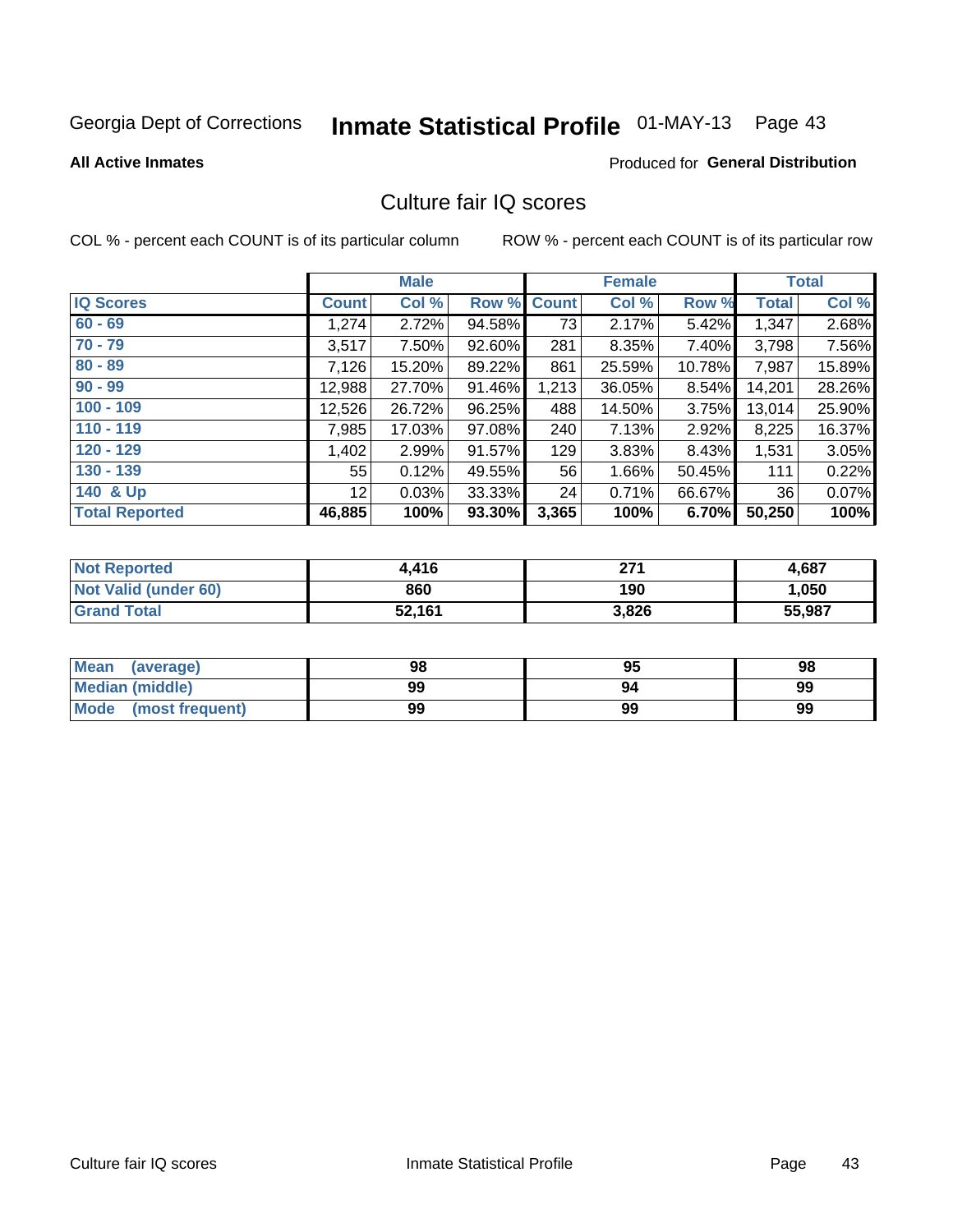## Inmate Statistical Profile 01-MAY-13 Page 44

#### **All Active Inmates**

#### Produced for General Distribution

## Wide Range Achievement Test (WRAT) reading score

COL % - percent each COUNT is of its particular column

|                           |              | <b>Male</b> |        |              | <b>Female</b> |        |              | <b>Total</b> |
|---------------------------|--------------|-------------|--------|--------------|---------------|--------|--------------|--------------|
| <b>WRAT Reading Score</b> | <b>Count</b> | Col %       | Row %  | <b>Count</b> | Col %         | Row %  | <b>Total</b> | Col %        |
| $0.1$ to $0.9$            | 520          | 2.09%       | 98.86% | 6            | 0.56%         | 1.14%  | 526          | 2.02%        |
| 1.0 to 1.9                | 601          | 2.41%       | 98.52% | 9            | 0.84%         | 1.48%  | 610          | 2.35%        |
| 2.0 to 2.9                | 1,110        | 4.46%       | 97.45% | 29           | 2.71%         | 2.55%  | 1,139        | 4.38%        |
| 3.0 to 3.9                | 2,096        | 8.41%       | 97.67% | 50           | 4.66%         | 2.33%  | 2,146        | 8.26%        |
| 4.0 to 4.9                | 2,400        | 9.63%       | 96.81% | 79           | 7.37%         | 3.19%  | 2,479        | 9.54%        |
| 5.0 to 5.9                | 2,105        | 8.45%       | 97.54% | 53           | 4.94%         | 2.46%  | 2,158        | 8.31%        |
| 6.0 to 6.9                | 2,112        | 8.48%       | 96.53% | 76           | 7.09%         | 3.47%  | 2,188        | 8.42%        |
| 7.0 to 7.9                | 1,028        | 4.13%       | 95.36% | 50           | 4.66%         | 4.64%  | 1,078        | 4.15%        |
| 8.0 to 8.9                | 2,040        | 8.19%       | 96.36% | 77           | 7.18%         | 3.64%  | 2,117        | 8.15%        |
| 9.0 to 9.9                | 1,645        | 6.60%       | 96.76% | 55           | 5.13%         | 3.24%  | 1,700        | 6.54%        |
| 10.0 to 10.9              | 1,338        | 5.37%       | 95.44% | 64           | 5.97%         | 4.56%  | 1,402        | 5.40%        |
| 11.0 to 11.9              | 1,686        | 6.77%       | 94.93% | 90           | 8.40%         | 5.07%  | 1,776        | 6.84%        |
| 12.0 to 12.9              | 5,036        | 20.22%      | 94.36% | 301          | 28.08%        | 5.64%  | 5,337        | 20.54%       |
| 13                        | 1,193        | 4.79%       | 89.97% | 133          | 12.41%        | 10.03% | 1,326        | 5.10%        |
| <b>Total Reported</b>     | 24,910       | 100%        | 95.87% | 1,072        | 100%          | 4.13%  | 25,982       | 100%         |
|                           |              |             |        |              |               |        |              |              |

| <b>Not Reported</b>        | 27,251 | 2,754 | 30,005 |
|----------------------------|--------|-------|--------|
| $\mathsf{Total}$<br>'Grand | 52,161 | 3,826 | 55,987 |

| <b>Mean</b><br>(average)       | 8.03       | 9.52 | 8.10 |
|--------------------------------|------------|------|------|
| <b>Median (middle)</b>         | י ה<br>0.Z | 10.8 | o.z  |
| <b>Mode</b><br>(most frequent) | 12.8       | 12.9 | 12.8 |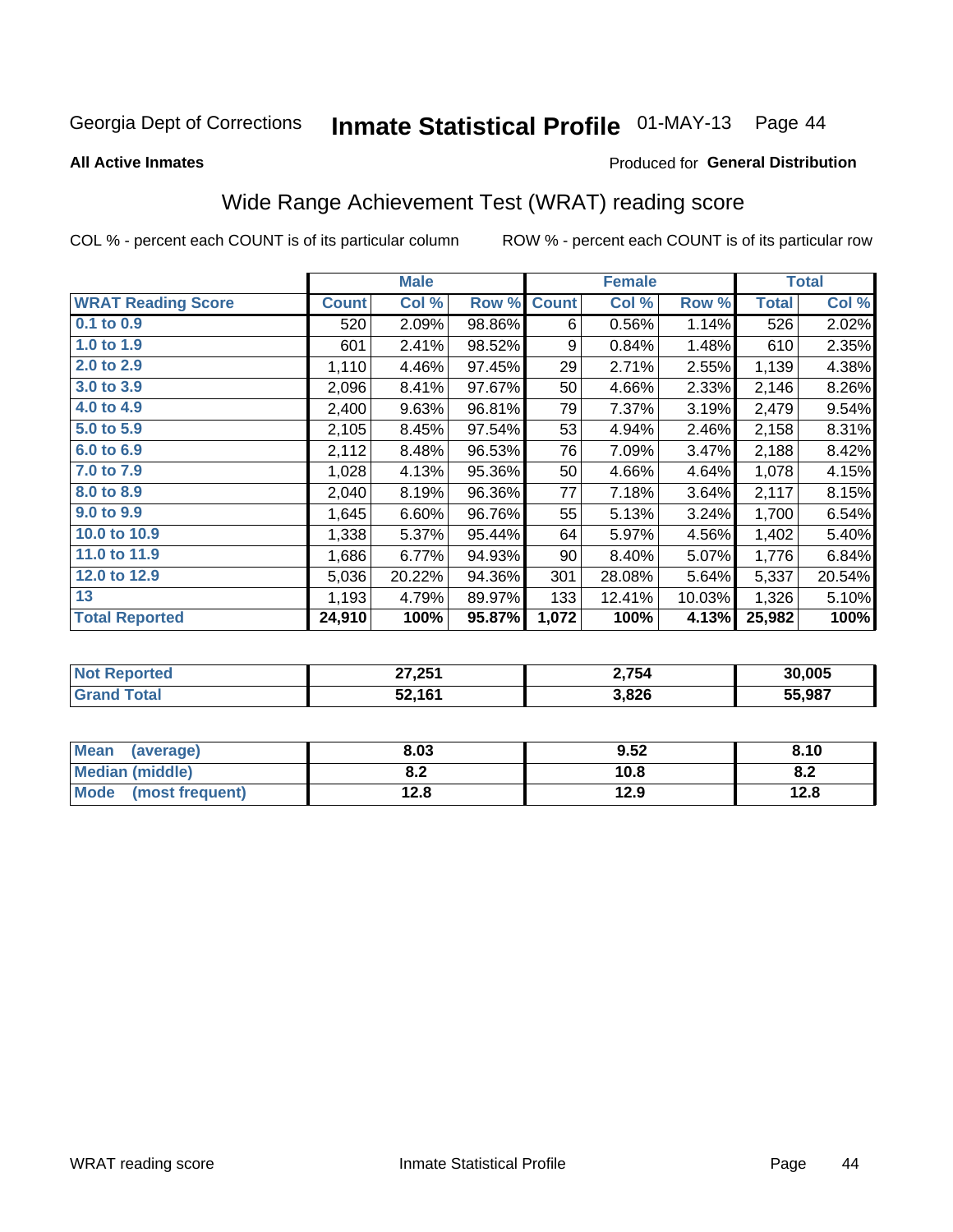## Inmate Statistical Profile 01-MAY-13 Page 45

**All Active Inmates** 

#### Produced for General Distribution

## Wide Range Achievement Test (WRAT) math score

COL % - percent each COUNT is of its particular column

|                              |              | <b>Male</b> |        |              | <b>Female</b> |          |              | <b>Total</b> |
|------------------------------|--------------|-------------|--------|--------------|---------------|----------|--------------|--------------|
| <b>WRAT Mathematic Score</b> | <b>Count</b> | Col %       | Row %  | <b>Count</b> | Col %         | Row %    | <b>Total</b> | Col %        |
| 0.1 to 0.9                   | 76           | 0.31%       | 98.70% | 1            | 0.09%         | 1.30%    | 77           | 0.30%        |
| 1.0 to 1.9                   | 173          | 0.70%       | 98.30% | 3            | 0.28%         | 1.70%    | 176          | 0.68%        |
| 2.0 to 2.9                   | 603          | 2.42%       | 96.95% | 19           | 1.77%         | 3.05%    | 622          | 2.40%        |
| 3.0 to 3.9                   | 1,506        | 6.05%       | 97.29% | 42           | 3.91%         | 2.71%    | 1,548        | 5.96%        |
| 4.0 to 4.9                   | 2,935        | 11.79%      | 97.22% | 84           | 7.82%         | 2.78%    | 3,019        | 11.63%       |
| 5.0 to 5.9                   | 3,599        | 14.46%      | 96.62% | 126          | 11.73%        | 3.38%    | 3,725        | 14.35%       |
| 6.0 to 6.9                   | 5,645        | 22.68%      | 96.43% | 209          | 19.46%        | 3.57%    | 5,854        | 22.55%       |
| 7.0 to 7.9                   | 2,896        | 11.64%      | 96.24% | 113          | 10.52%        | 3.76%    | 3,009        | 11.59%       |
| 8.0 to 8.9                   | 2,087        | 8.39%       | 94.73% | 116          | 10.80%        | 5.27%    | 2,203        | 8.49%        |
| 9.0 to 9.9                   | 1,697        | 6.82%       | 95.28% | 84           | 7.82%         | 4.72%    | 1,781        | 6.86%        |
| 10.0 to 10.9                 | 829          | 3.33%       | 96.96% | 26           | 2.42%         | 3.04%    | 855          | 3.29%        |
| 11.0 to 11.9                 | 889          | 3.57%       | 93.09% | 66           | 6.15%         | 6.91%    | 955          | 3.68%        |
| 12.0 to 12.9                 | 1,802        | 7.24%       | 91.94% | 158          | 14.71%        | $8.06\%$ | 1,960        | 7.55%        |
| 13                           | 149          | 0.60%       | 84.66% | 27           | 2.51%         | 15.34%   | 176          | 0.68%        |
| <b>Total Reported</b>        | 24,886       | 100%        | 95.86% | 1,074        | 100%          | 4.14%    | 25,960       | 100.0%       |

| <b>NO</b><br>$\cdots$ = $\cdots$ or teams $\cdots$ | 27.27<br>27,275 | 2,752 | 30,027 |
|----------------------------------------------------|-----------------|-------|--------|
|                                                    | 52,161          | 3,826 | 55.987 |

| Mean (average)         | 7.08 | 8.05 | 712<br>7. IZ |
|------------------------|------|------|--------------|
| <b>Median (middle)</b> | ง. ว | 54   | o.,          |
| Mode (most frequent)   | ხ.მ  | 12.9 | 6.5          |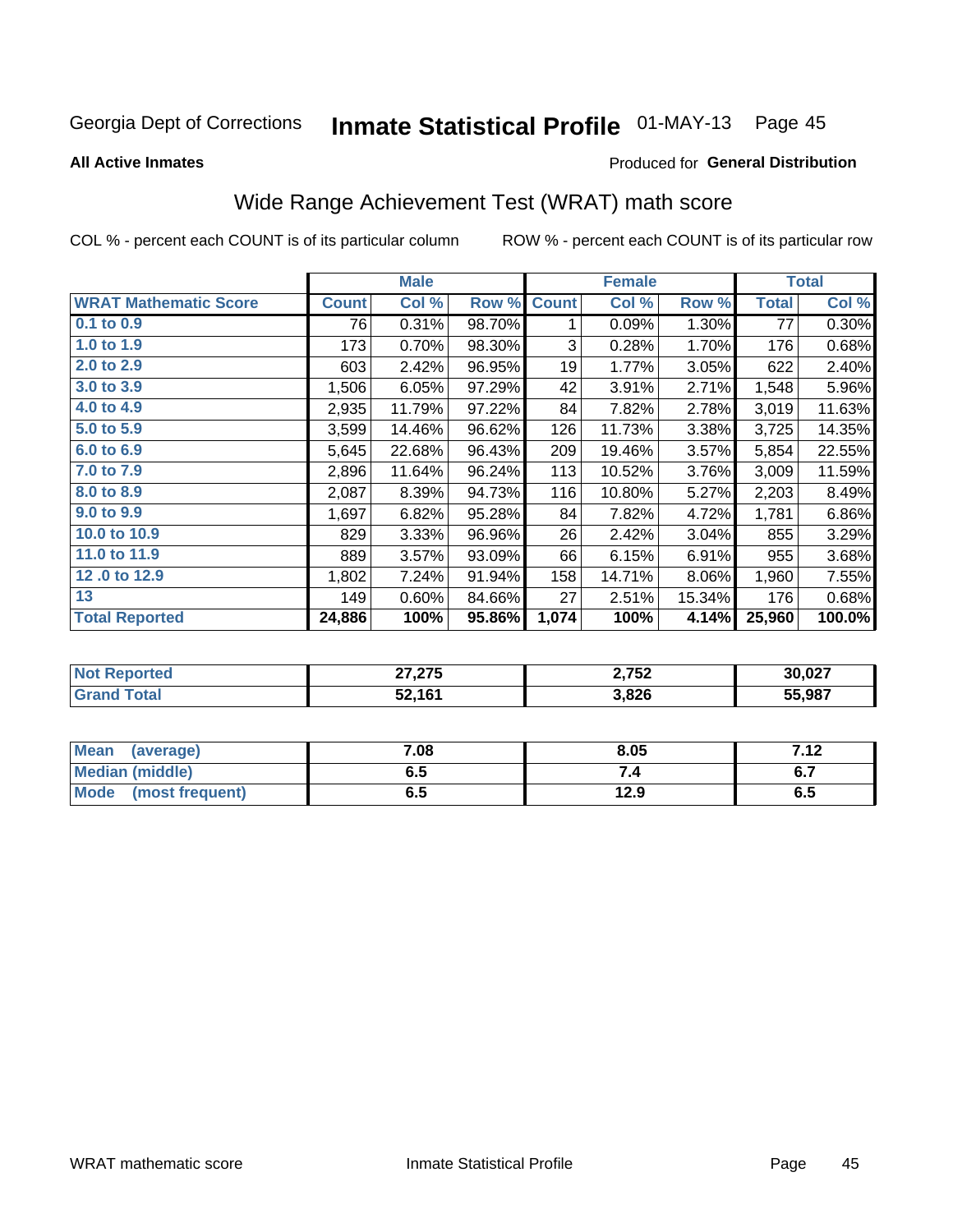#### **Inmate Statistical Profile 01-MAY-13** Page 46

#### **All Active Inmates**

### Produced for General Distribution

## Wide Range Achievement Test (WRAT) spelling score

COL % - percent each COUNT is of its particular column

|                            |              | <b>Male</b> |        |              | <b>Female</b> |        |              | <b>Total</b>  |
|----------------------------|--------------|-------------|--------|--------------|---------------|--------|--------------|---------------|
| <b>WRAT Spelling Score</b> | <b>Count</b> | Col %       | Row %  | <b>Count</b> | Col %         | Row %  | <b>Total</b> | Col %         |
| $0.1$ to $0.9$             | 539          | 2.16%       | 99.45% | 3            | 0.28%         | 0.55%  | 542          | 2.08%         |
| 1.0 to 1.9                 | 946          | 3.79%       | 98.85% | 11           | 1.02%         | 1.15%  | 957          | 3.68%         |
| 2.0 to 2.9                 | 1,614        | 6.47%       | 98.41% | 26           | 2.41%         | 1.59%  | 1,640        | 6.30%         |
| 3.0 to 3.9                 | 2,084        | 8.35%       | 98.53% | 31           | 2.87%         | 1.47%  | 2,115        | 8.13%         |
| 4.0 to 4.9                 | 2,096        | 8.40%       | 97.49% | 54           | 5.00%         | 2.51%  | 2,150        | 8.26%         |
| 5.0 to 5.9                 | 2,967        | 11.89%      | 97.18% | 86           | 7.97%         | 2.82%  | 3,053        | 11.73%        |
| 6.0 to 6.9                 | 2,674        | 10.72%      | 96.78% | 89           | 8.25%         | 3.22%  | 2,763        | 10.62%        |
| 7.0 to 7.9                 | 2,095        | 8.40%       | 95.84% | 91           | 8.43%         | 4.16%  | 2,186        | 8.40%         |
| 8.0 to 8.9                 | 1,931        | 7.74%       | 95.55% | 90           | 8.34%         | 4.45%  | 2,021        | 7.77%         |
| 9.0 to 9.9                 | 1,553        | 6.23%       | 95.63% | 71           | 6.58%         | 4.37%  | 1,624        | 6.24%         |
| 10.0 to 10.9               | 1,416        | 5.68%       | 95.68% | 64           | 5.93%         | 4.32%  | 1,480        | 5.69%         |
| 11.0 to 11.9               | 1,315        | 5.27%       | 94.20% | 81           | 7.51%         | 5.80%  | 1,396        | 5.36%         |
| 12.0 to 12.9               | 3,169        | 12.70%      | 91.30% | 302          | 27.99%        | 8.70%  | 3,471        | 13.34%        |
| 13                         | 545          | 2.18%       | 87.20% | 80           | 7.41%         | 12.80% | 625          | 2.40%         |
| <b>Total Reported</b>      | 24,944       | 100%        | 95.85% | 1,079        | 100%          | 4.15%  | 26,023       | 100%          |
|                            |              |             |        |              |               |        |              |               |
| Not Donortod               |              | 27.217      |        |              | 2717          |        |              | <b>20.0GA</b> |

| <b>Not</b><br>∴eported | <b>27237</b><br>،, ، ، | 2,747 | 29.964 |
|------------------------|------------------------|-------|--------|
| otal<br>Gr:            | 52.161                 | 3,826 | 55.987 |
|                        |                        |       |        |

| <b>Mean</b><br>(average) | 7.04<br>.Z I | 9.35 | 7.30 |
|--------------------------|--------------|------|------|
| Median (middle)          |              | 9.6  | ν.,  |
| Mode<br>(most frequent)  | 12.9         | 12.9 | 12.9 |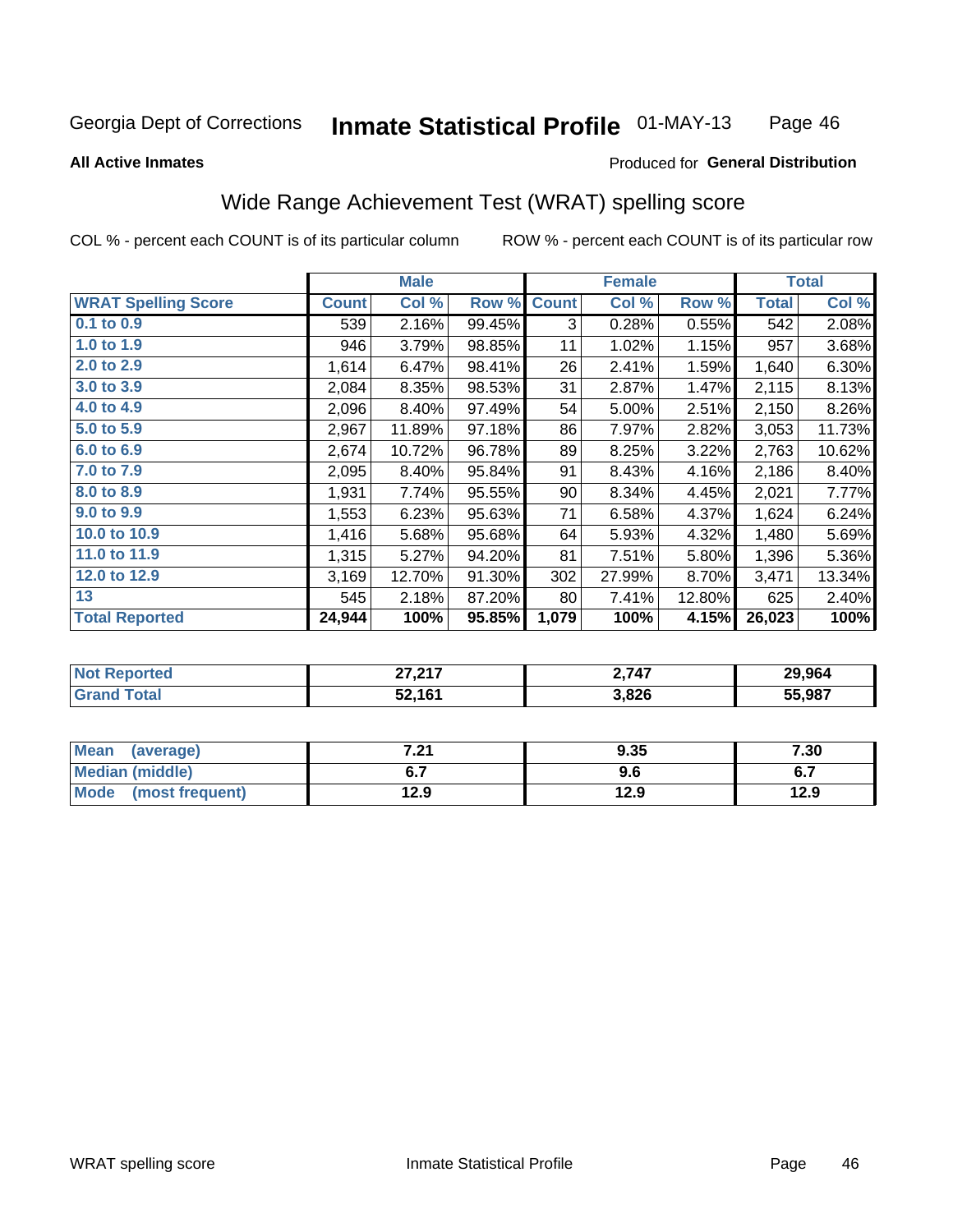#### **All Active Inmates**

#### Produced for General Distribution

## Scope of substance abuse - summary

COL % - percent each COUNT is of its particular column

|                        |              | <b>Male</b> |        |              | <b>Female</b> |          |              | <b>Total</b> |
|------------------------|--------------|-------------|--------|--------------|---------------|----------|--------------|--------------|
| <b>Substance Abuse</b> | <b>Count</b> | Col %       | Row %  | <b>Count</b> | Col %         | Row %    | <b>Total</b> | Col %        |
| <b>None</b>            | 39.243       | 75.23%      | 92.18% | 3,327        | 86.96%        | 7.82%    | 42,570       | 76.04%       |
| <b>Drugs only</b>      | 6,931        | 13.29%      | 94.89% | 373          | 9.75%         | $5.11\%$ | 7,304        | 13.05%       |
| <b>Alcohol only</b>    | .505         | 2.89%       | 98.05% | 30           | 0.78%         | 1.95%    | 1,535        | 2.74%        |
| Drugs and alcohol      | 4,482        | 8.59%       | 97.90% | 96           | 2.51%         | 2.10%    | 4,578        | 8.18%        |
| <b>Total Reported</b>  | 52,161       | 100%        | 93.17% | 3,826        | 100%          | 6.83%    | 55,987       | 100.0%       |

| <b>Not Reported</b> |        |       |        |
|---------------------|--------|-------|--------|
| <b>Grand Total</b>  | 52,161 | 3,826 | 55,987 |

| Mode<br>None<br>None<br>None<br>quenu |
|---------------------------------------|
|---------------------------------------|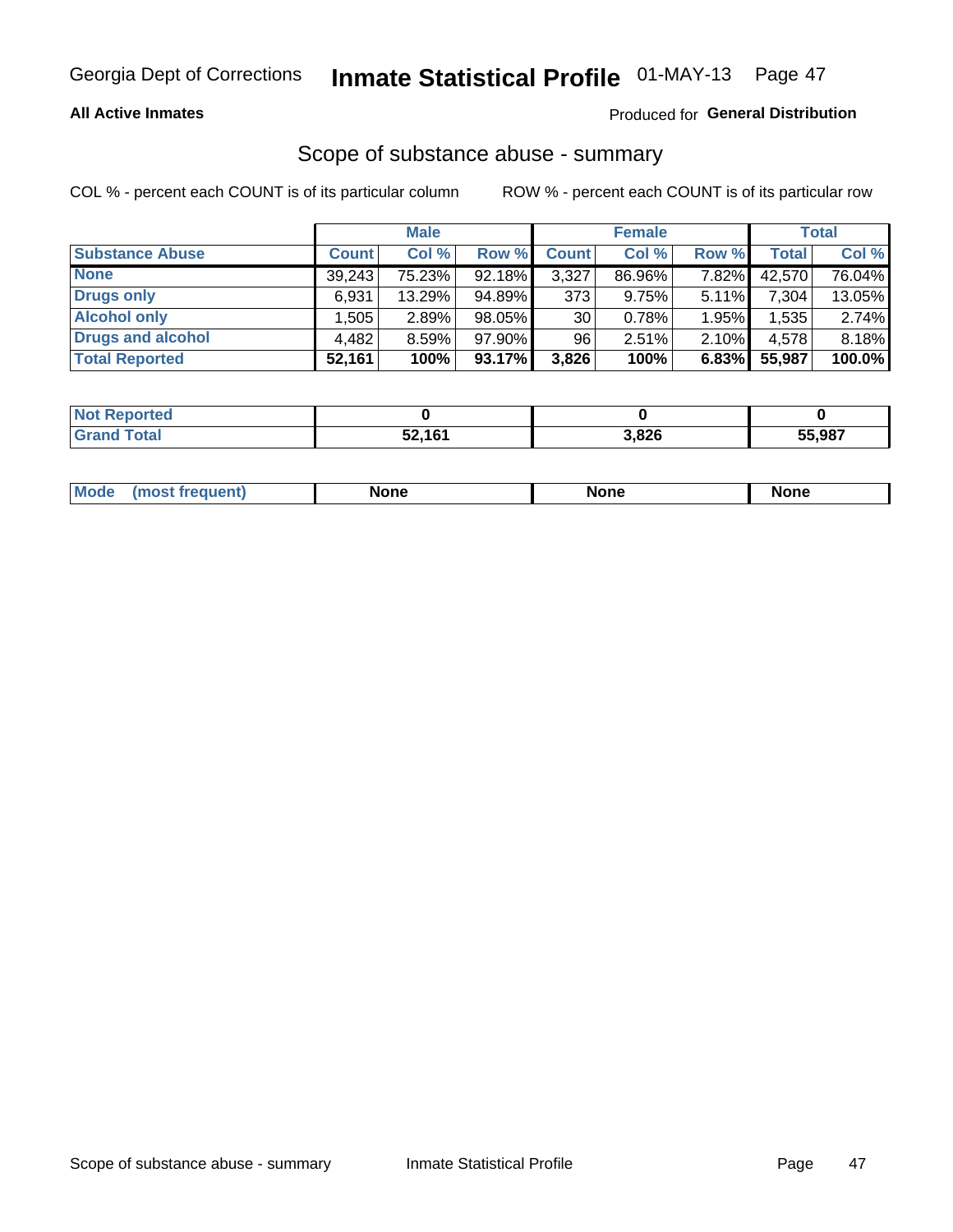#### **All Active Inmates**

### **Produced for General Distribution**

### Scope of substance abuse - detail

COL % - percent each COUNT is of its particular column

|                                      |              | <b>Male</b> |         |              | <b>Female</b> |       |              | <b>Total</b> |
|--------------------------------------|--------------|-------------|---------|--------------|---------------|-------|--------------|--------------|
| <b>Substance Abuse</b>               | <b>Count</b> | Col %       | Row %   | <b>Count</b> | Col %         | Row % | <b>Total</b> | Col %        |
| No drug or alcohol problems          | 39,243       | 75.23%      | 92.18%  | 3,327        | 86.96%        | 7.82% | 42,570       | 76.04%       |
| Drug addiction but no alcohol        | 128          | 0.25%       | 90.78%  | 13           | 0.34%         | 9.22% | 141          | 0.25%        |
| <b>Drug addiction and alcohol</b>    | 66           | 0.13%       | 98.51%  |              | 0.03%         | 1.49% | 67           | 0.12%        |
| <b>labuse</b>                        |              |             |         |              |               |       |              |              |
| <b>Drug addiction and alcoholism</b> | 46           | 0.09%       | 100.00% |              |               |       | 46           | 0.08%        |
| No drug problem but alcohol          | 1,245        | 2.39%       | 99.05%  | 12           | 0.31%         | 0.95% | 1,257        | 2.25%        |
| <b>labuse</b>                        |              |             |         |              |               |       |              |              |
| No drug problem but alcoholism       | 260          | 0.50%       | 93.53%  | 18           | 0.47%         | 6.47% | 278          | 0.50%        |
| Drug experiment but no alcohol       | 3,559        | 6.82%       | 97.29%  | 99           | 2.59%         | 2.71% | 3,658        | 6.53%        |
| <b>Drug experiment &amp; alcohol</b> | 723          | 1.39%       | 98.64%  | 10           | 0.26%         | 1.36% | 733          | 1.31%        |
| abuse                                |              |             |         |              |               |       |              |              |
| Drug experiment & alcoholism         | 233          | 0.45%       | 95.88%  | 10           | 0.26%         | 4.12% | 243          | 0.43%        |
| Drug abuse but no alcohol            | 3,244        | 6.22%       | 92.55%  | 261          | 6.82%         | 7.45% | 3,505        | 6.26%        |
| Drug abuse and alcohol abuse         | 2,883        | 5.53%       | 98.77%  | 36           | 0.94%         | 1.23% | 2,919        | 5.21%        |
| <b>Drug abuse and alcoholism</b>     | 531          | 1.02%       | 93.16%  | 39           | 1.02%         | 6.84% | 570          | 1.02%        |
| <b>Total Reported</b>                | 52,161       | 100%        | 93.17%  | 3,826        | 100%          | 6.83% | 55,987       | 100%         |

| oorted<br><b>NOT</b> |        |       |        |
|----------------------|--------|-------|--------|
| otal                 | 52,161 | 3,826 | 55,987 |

| Mode (most frequent) | No drug or alcohol problems No drug or alcohol problems No drug or alcohol |          |
|----------------------|----------------------------------------------------------------------------|----------|
|                      |                                                                            | problems |
|                      |                                                                            |          |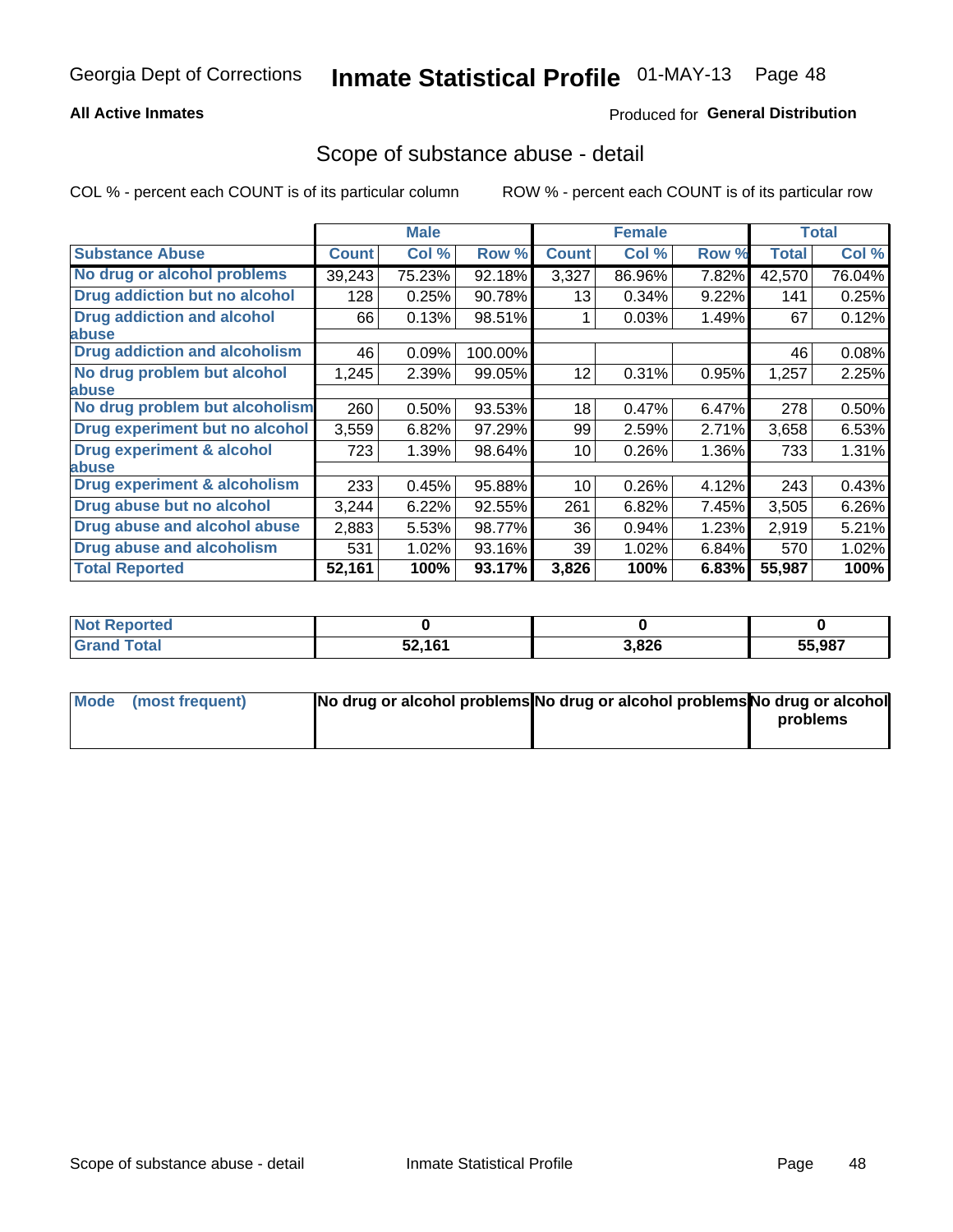## Inmate Statistical Profile 01-MAY-13 Page 49

#### **All Active Inmates**

#### Produced for General Distribution

## Current / last mental health treatment level

COL % - percent each COUNT is of its particular column

|                                    |              | <b>Male</b> |         |              | <b>Female</b> |        |              | <b>Total</b> |
|------------------------------------|--------------|-------------|---------|--------------|---------------|--------|--------------|--------------|
| <b>Mental Health Treatment Lev</b> | <b>Count</b> | Col %       | Row %   | <b>Count</b> | Col %         | Row %  | <b>Total</b> | Col %        |
| 1 No problem at current time       | 7,846        | 51.10%      | 91.42%  | 736          | 29.67%        | 8.58%  | 8,582        | 48.12%       |
| 2 Receiving outpatient             | 5,412        | 35.25%      | 76.17%  | 1,693        | 68.24%        | 23.83% | 7,105        | 39.84%       |
| <b>Treatment</b>                   |              |             |         |              |               |        |              |              |
| 3 Inpatient, moderate              | 1,715        | 11.17%      | 98.00%  | 35           | 1.41%         | 2.00%  | 1,750        | 9.81%        |
| Treatment                          |              |             |         |              |               |        |              |              |
| 4 Inpatient, intensive             | 358          | 2.33%       | 95.47%  | 17           | 0.69%         | 4.53%  | 375          | 2.10%        |
| <b>Treatment</b>                   |              |             |         |              |               |        |              |              |
| 5 Undergoing crisis                | 18           | 0.12%       | 100.00% |              |               |        | 18           | 0.10%        |
| <b>stabilization</b>               |              |             |         |              |               |        |              |              |
| <b>6 Hospital for criminally</b>   | 6            | 0.04%       | 100.00% |              |               |        | 6            | 0.03%        |
| <b>Tinsane</b>                     |              |             |         |              |               |        |              |              |
| <b>Total Evaluated</b>             | 15,355       | 100%        | 86.09%  | 2,481        | 100%          | 13.91% | 17,836       | 100%         |

| Never had MH evaluation | 36,806 | ,345  | 38,151 |
|-------------------------|--------|-------|--------|
| <b>Grand Total</b>      | 52,161 | 3,826 | 55,987 |

| Median (middle) | No problem at current time | <b>Receiving outpatient</b><br>treatment | <b>Receiving</b><br>outpatient<br>treatment |
|-----------------|----------------------------|------------------------------------------|---------------------------------------------|
| <b>Mode</b>     | No problem at current time | <b>Receiving outpatient</b>              | No problem at                               |
| (most frequent) |                            | treatment                                | current time                                |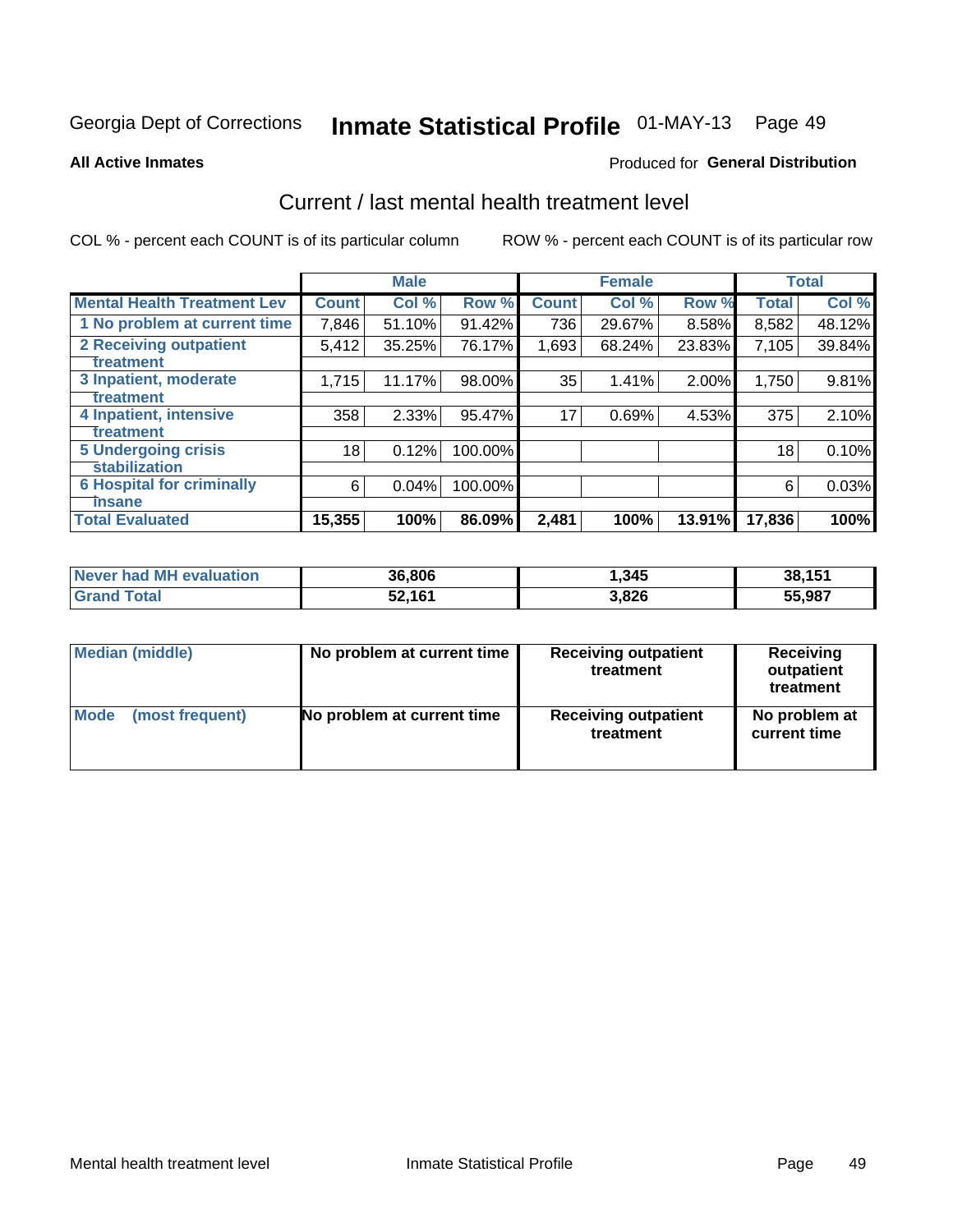### **All Active Inmates**

### Produced for General Distribution

## PULHESDWIT medical scale - 'P' overall condition ('P'hysical)

COL % - percent each COUNT is of its particular column

|                                  |              | <b>Male</b> |         |              | <b>Female</b> |         |              | <b>Total</b> |
|----------------------------------|--------------|-------------|---------|--------------|---------------|---------|--------------|--------------|
| 'P' Overall Condition            | <b>Count</b> | Col %       | Row %   | <b>Count</b> | Col %         | Row %   | <b>Total</b> | Col %        |
| 1 No medical illness             | 34,815       | 73.93%      | 94.06%  | 2,199        | 62.22%        | 5.94%   | 37,014       | 73.11%       |
| 2 Well-controlled chronic        | 11,075       | 23.52%      | 90.00%  | 1,231        | 34.83%        | 10.00%  | 12,306       | 24.31%       |
| <b>illness</b>                   |              |             |         |              |               |         |              |              |
| 3 Poorly-controlled chronic      | 1,115        | 2.37%       | 96.12%  | 45           | 1.27%         | 3.88%   | 1,160        | 2.29%        |
| <b>illness</b>                   |              |             |         |              |               |         |              |              |
| 4 Significant problems requiring | 76           | 0.16%       | 87.36%  | 11           | 0.31%         | 12.64%  | 87           | 0.17%        |
| special housing                  |              |             |         |              |               |         |              |              |
| 5 Terminal illness, < 6 months   | 14           | 0.03%       | 100.00% |              |               |         | 14           | 0.03%        |
| to live                          |              |             |         |              |               |         |              |              |
| 6 Inmate is pregnant             |              |             |         | 48           | 1.36%         | 100.00% | 48           | 0.09%        |
| <b>Total Reported</b>            | 47,095       | 100%        | 93.02%  | 3,534        | 100%          | 6.98%   | 50,629       | 100%         |

| ue u | 5.066 | 292  | .358   |
|------|-------|------|--------|
|      | 1C    | .826 | 55.987 |

| Mode | (most frequent) | 1 No medical illness | 1 No medical illness | 1 No medical<br>illness |
|------|-----------------|----------------------|----------------------|-------------------------|
|------|-----------------|----------------------|----------------------|-------------------------|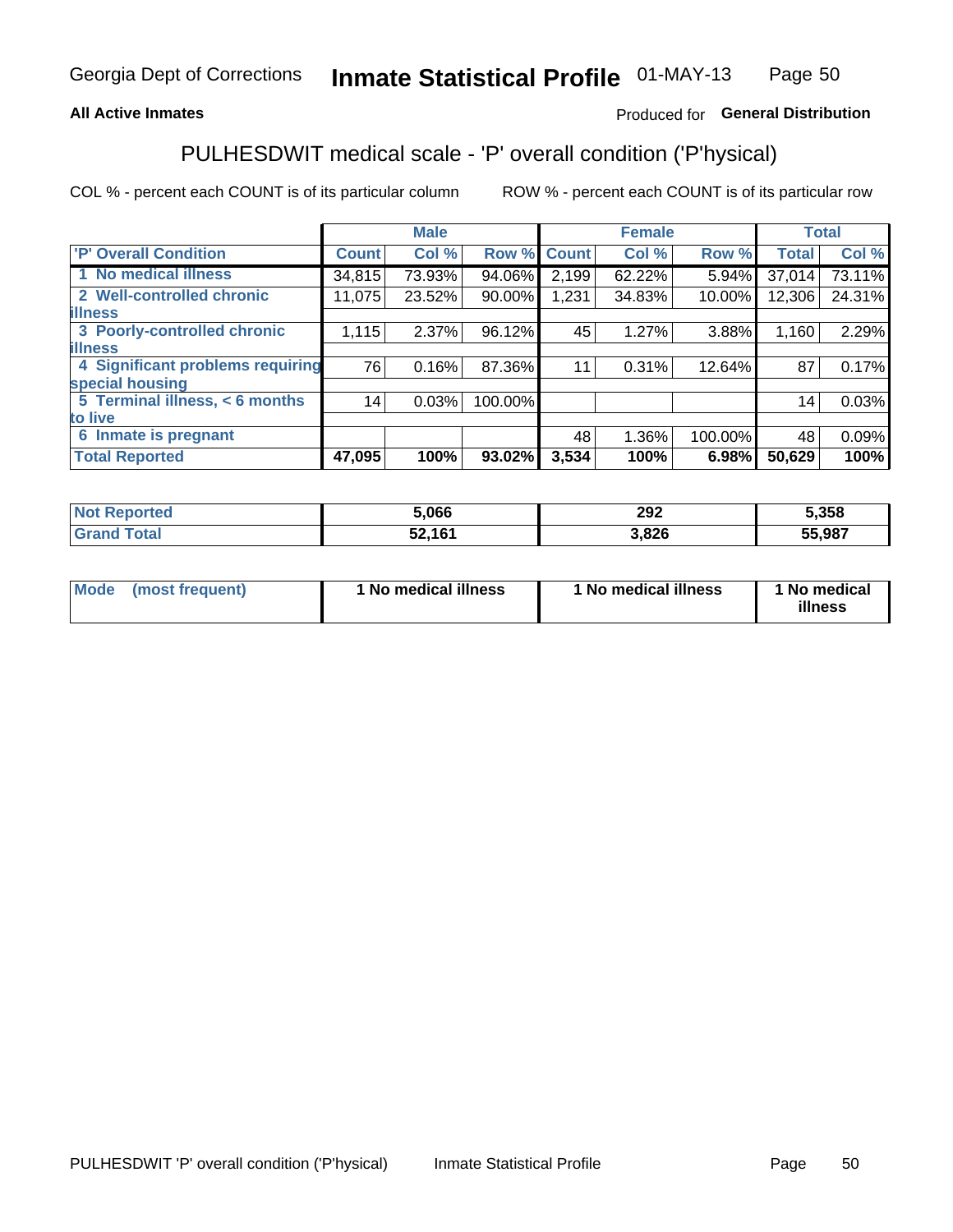#### **All Active Inmates**

#### Produced for General Distribution

## PULHESDWIT medical scale - 'U' upper body

COL % - percent each COUNT is of its particular column

|                              |              | <b>Male</b> |         |                | <b>Female</b> |       |              | <b>Total</b> |
|------------------------------|--------------|-------------|---------|----------------|---------------|-------|--------------|--------------|
| <b>U' Upper Body</b>         | <b>Count</b> | Col %       | Row %   | <b>Count</b>   | Col %         | Row % | <b>Total</b> | Col %        |
| 1 Upper bones, joints,       | 44,855       | 95.41%      | 93.05%  | 3,349          | 94.82%        | 6.95% | 48,204       | 95.37%       |
| muscles all OK               |              |             |         |                |               |       |              |              |
| 2 One or both arms minimally | 1,820        | 3.87%       | 91.69%  | 165            | 4.67%         | 8.31% | 1,985        | 3.93%        |
| limited                      |              |             |         |                |               |       |              |              |
| 3 One or both arms           | 287          | 0.61%       | 94.72%  | 16             | 0.45%         | 5.28% | 303          | 0.60%        |
| <b>moderately limited</b>    |              |             |         |                |               |       |              |              |
| 4 One arm disabled,          | 45           | 0.10%       | 95.74%  | $\overline{2}$ | 0.06%         | 4.26% | 47           | 0.09%        |
| paralyzed, or amputated      |              |             |         |                |               |       |              |              |
| 5 Both arms disabled,        | 5            | 0.01%       | 100.00% |                |               |       | 5            | 0.01%        |
| paralyzed, or amputated      |              |             |         |                |               |       |              |              |
| <b>Total Reported</b>        | 47,012       | 100%        | 93.01%  | 3,532          | 100%          | 6.99% | 50,544       | 100%         |

| <b>Not Reported</b> | 5,149  | 294   | 5,443  |
|---------------------|--------|-------|--------|
| <b>Grand Total</b>  | 52,161 | 3,826 | 55,987 |

| Mode (most frequent) | 1 Upper bones, joints,<br>muscles all OK | 1 Upper bones, joints,<br>muscles all OK | 1 Upper bones,<br>joints, muscles all<br>ΟK |
|----------------------|------------------------------------------|------------------------------------------|---------------------------------------------|
|----------------------|------------------------------------------|------------------------------------------|---------------------------------------------|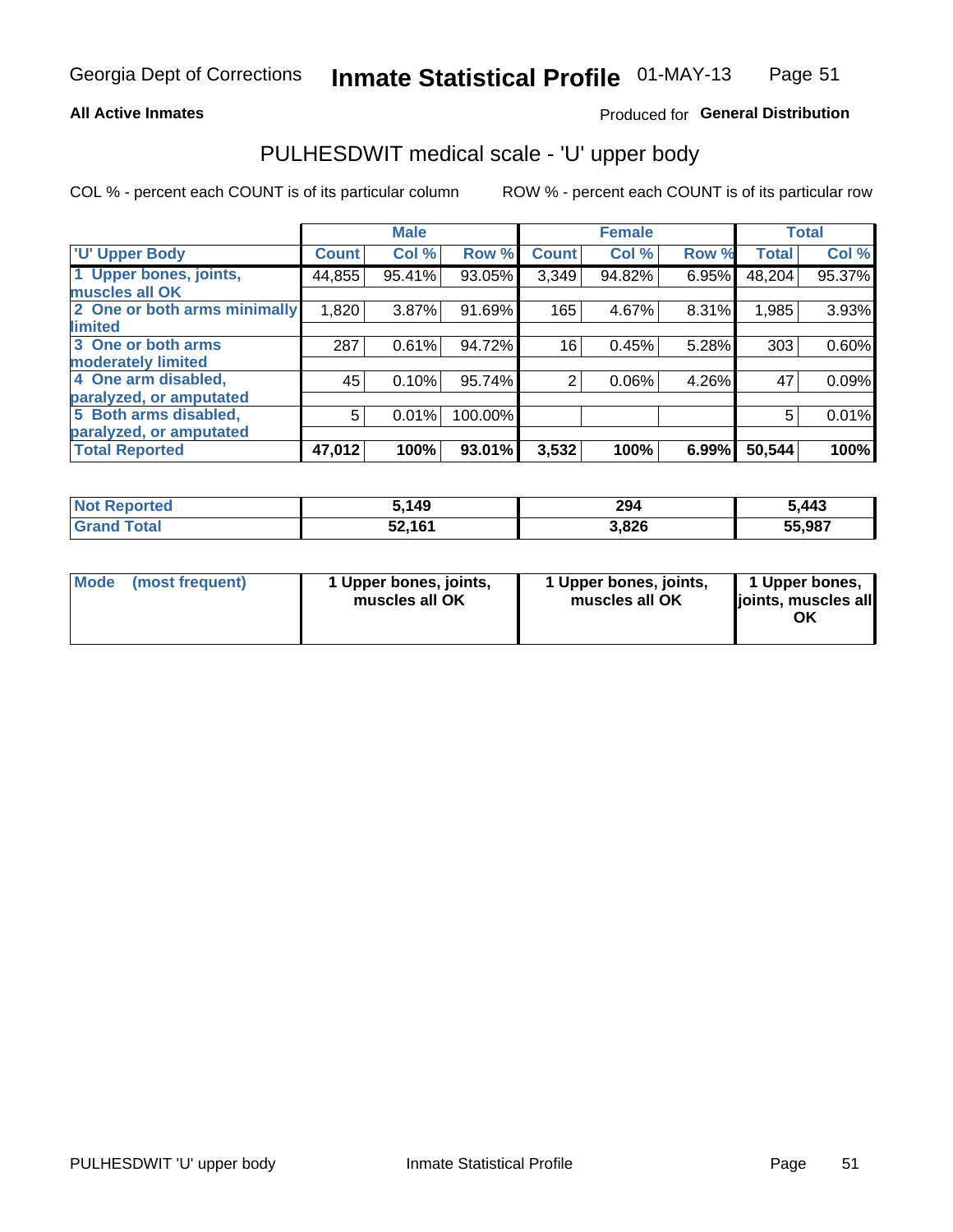#### **All Active Inmates**

### Produced for General Distribution

## PULHESDWIT medical scale - 'L' lower body

COL % - percent each COUNT is of its particular column

|                                |              | <b>Male</b> |         |              | <b>Female</b> |       |              | <b>Total</b> |
|--------------------------------|--------------|-------------|---------|--------------|---------------|-------|--------------|--------------|
| 'L' Lower Body                 | <b>Count</b> | Col %       | Row %   | <b>Count</b> | Col %         | Row % | <b>Total</b> | Col %        |
| 1 Lower bones, joints,         | 41,576       | 88.42%      | 93.15%  | 3,059        | 86.63%        | 6.85% | 44,635       | 88.30%       |
| muscles all OK                 |              |             |         |              |               |       |              |              |
| 2 One or both legs minimally   | 4,614        | 9.81%       | 91.22%  | 444          | 12.57%        | 8.78% | 5,058        | 10.01%       |
| limited                        |              |             |         |              |               |       |              |              |
| 3 One or both legs             | 703          | 1.50%       | 96.83%  | 23           | 0.65%         | 3.17% | 726          | 1.44%        |
| moderately limited             |              |             |         |              |               |       |              |              |
| 4 One leg disabled, paralyzed, | 121          | 0.26%       | 96.03%  | 5            | 0.14%         | 3.97% | 126          | 0.25%        |
| or amputated                   |              |             |         |              |               |       |              |              |
| 5 Both legs disabled,          | 6            | 0.01%       | 100.00% |              |               |       | 6            | 0.01%        |
| paralyzed, or amputated        |              |             |         |              |               |       |              |              |
| <b>Total Reported</b>          | 47,020       | 100%        | 93.01%  | 3,531        | 100%          | 6.99% | 50,551       | 100.0%       |

| <b>Not Reported</b>   | ,141   | 295   | 5,436  |
|-----------------------|--------|-------|--------|
| <b>Total</b><br>Grand | 52,161 | 3,826 | 55,987 |

|  | Mode (most frequent) | 1 Lower bones, joints,<br>muscles all OK | 1 Lower bones, joints,<br>muscles all OK | 1 Lower bones,<br>joints, muscles all<br>ΟK |
|--|----------------------|------------------------------------------|------------------------------------------|---------------------------------------------|
|--|----------------------|------------------------------------------|------------------------------------------|---------------------------------------------|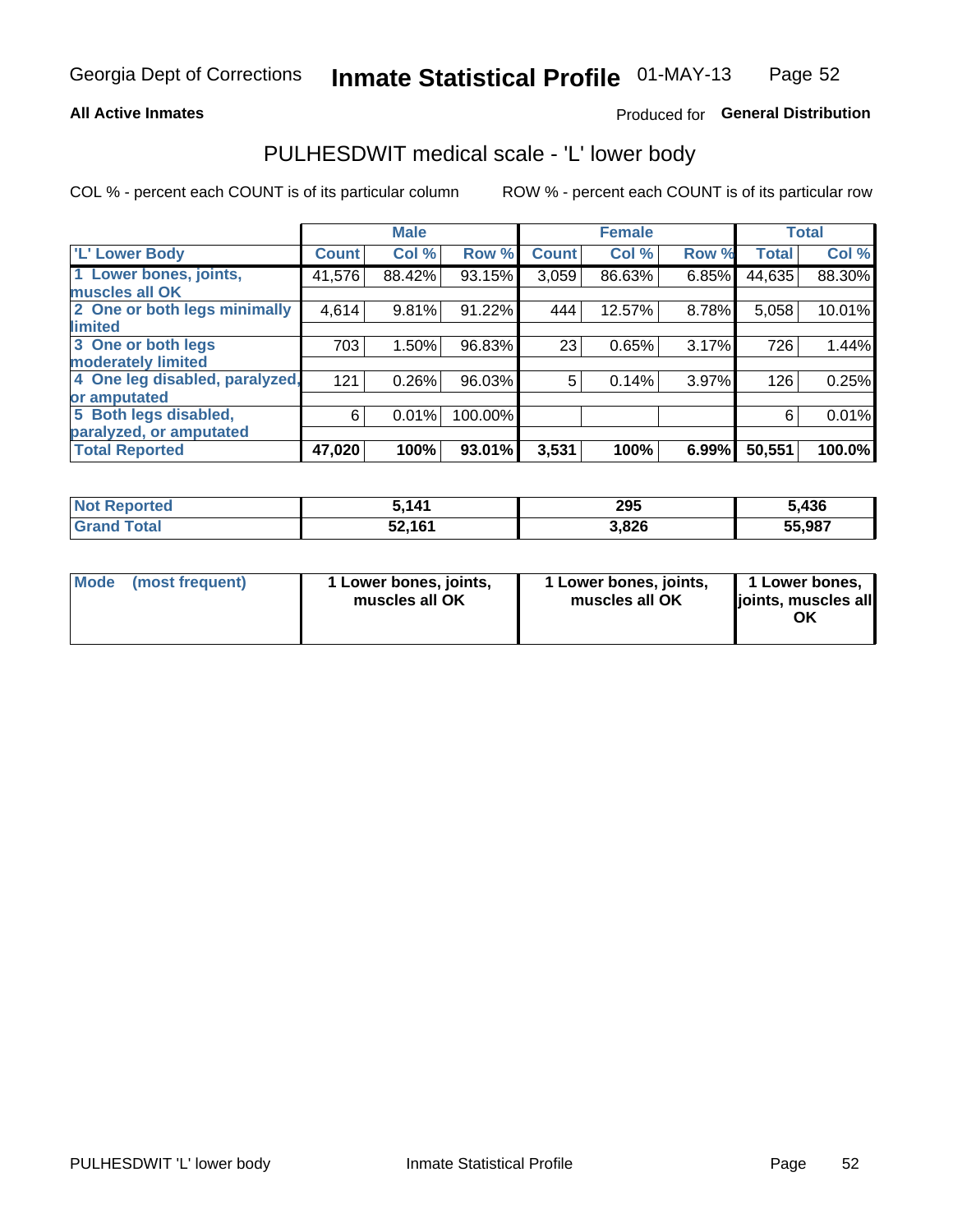#### **All Active Inmates**

### Produced for General Distribution

### PULHESDWIT medical scale - 'H' hearing

COL % - percent each COUNT is of its particular column

|                                |        | <b>Male</b> |         |             | <b>Female</b> |       | <b>Total</b> |        |
|--------------------------------|--------|-------------|---------|-------------|---------------|-------|--------------|--------|
| <b>H' Hearing</b>              | Count! | Col %       |         | Row % Count | Col %         | Row % | <b>Total</b> | Col %  |
| 1 Normal hearing both ears     | 46,406 | 98.74%      | 93.01%  | 3,489       | 98.87%        | 6.99% | 49,895       | 98.75% |
| 2 Some loss in one ear with    | 453    | 0.96%       | 92.45%  | 37          | 1.05%         | 7.55% | 490          | 0.97%  |
| other OK, or mild loss in both |        |             |         |             |               |       |              |        |
| 3 Total loss in one ear with   | 104    | 0.22%       | 97.20%  | 3           | 0.09%         | 2.80% | 107          | 0.21%  |
| mild loss in other             |        |             |         |             |               |       |              |        |
| 4 Severe loss in both ears     | 25     | 0.05%       | 100.00% |             |               |       | 25           | 0.05%  |
| 5 Total loss in both ears,     | 11     | 0.02%       | 100.00% |             |               |       | 11           | 0.02%  |
| requiring special housing      |        |             |         |             |               |       |              |        |
| <b>Total Reported</b>          | 46,999 | 100%        | 93.02%  | 3,529       | 100%          | 6.98% | 50,528       | 100%   |

| <b>Not Reno</b><br>≅norted i | 5,162  | 297   | 5,459  |
|------------------------------|--------|-------|--------|
| Total                        | 52,161 | 3,826 | 55,987 |

| Mode (most frequent) | 1 Normal hearing both ears 1 Normal hearing both ears 1 Normal hearing |           |
|----------------------|------------------------------------------------------------------------|-----------|
|                      |                                                                        | both ears |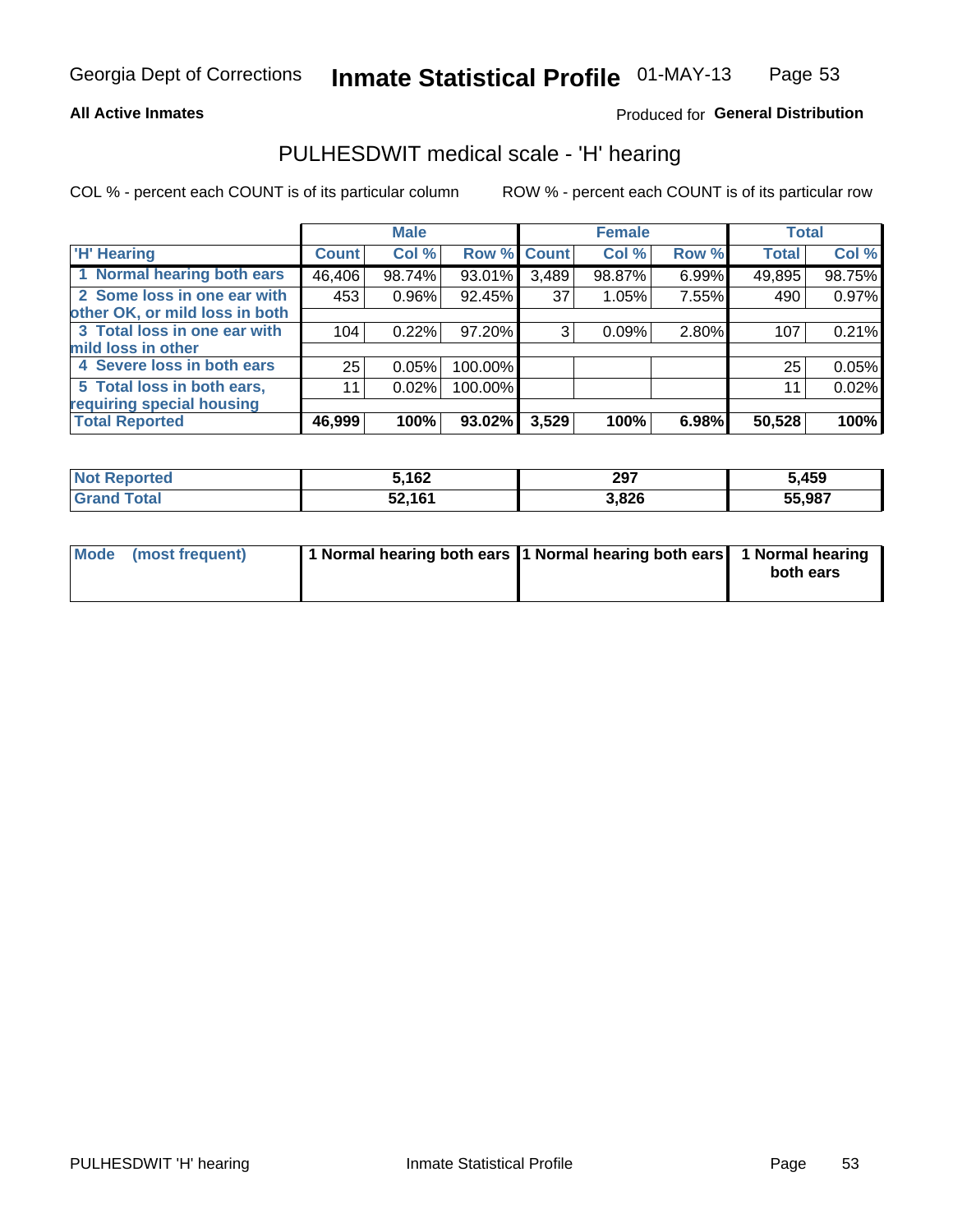#### **All Active Inmates**

#### Produced for General Distribution

## PULHESDWIT medical scale - 'E' vision

COL % - percent each COUNT is of its particular column

|                                 |              | <b>Male</b> |        |              | <b>Female</b> |        |              | <b>Total</b> |
|---------------------------------|--------------|-------------|--------|--------------|---------------|--------|--------------|--------------|
| <b>E' Vision</b>                | <b>Count</b> | Col %       | Row %  | <b>Count</b> | Col %         | Row %  | <b>Total</b> | Col %        |
| 1 Correctable to 20/40 in both  | 36,634       | 79.39%      | 95.60% | ,686         | 47.95%        | 4.40%  | 38,320       | 77.17%       |
| eyes                            |              |             |        |              |               |        |              |              |
| 2 Correctable to 20/70 in one   | 8,575        | 18.58%      | 84.19% | 1,610        | 45.79%        | 15.81% | 10,185       | 20.51%       |
| eye, may be blind in other      |              |             |        |              |               |        |              |              |
| 3 Correctable to 20/200 in one  | 804          | 1.74%       | 82.72% | 168          | 4.78%         | 17.28% | 972          | 1.96%        |
| eye, may be blind in other      |              |             |        |              |               |        |              |              |
| 4 One eye not correctable to    | 118          | 0.26%       | 70.66% | 49           | 1.39%         | 29.34% | 167          | 0.34%        |
| 20/200, other may be blind      |              |             |        |              |               |        |              |              |
| 5 Blind in both eyes, requiring | 12           | 0.03%       | 80.00% | 3            | 0.09%         | 20.00% | 15           | 0.03%        |
| special housing                 |              |             |        |              |               |        |              |              |
| <b>Total Reported</b>           | 46,143       | 100%        | 92.92% | 3,516        | 100%          | 7.08%  | 49,659       | 100.0%       |

| <b>Not Reported</b>     | 6.018  | 310   | 6,328  |
|-------------------------|--------|-------|--------|
| <b>Total</b><br>' Grand | 52,161 | 3,826 | 55,987 |

| Mode (most frequent) | 1 Correctable to 20/40 in both<br>eves | 1 Correctable to 20/40 in   1 Correctable to  <br>both eves | 20/40 in both eyes |
|----------------------|----------------------------------------|-------------------------------------------------------------|--------------------|
|                      |                                        |                                                             |                    |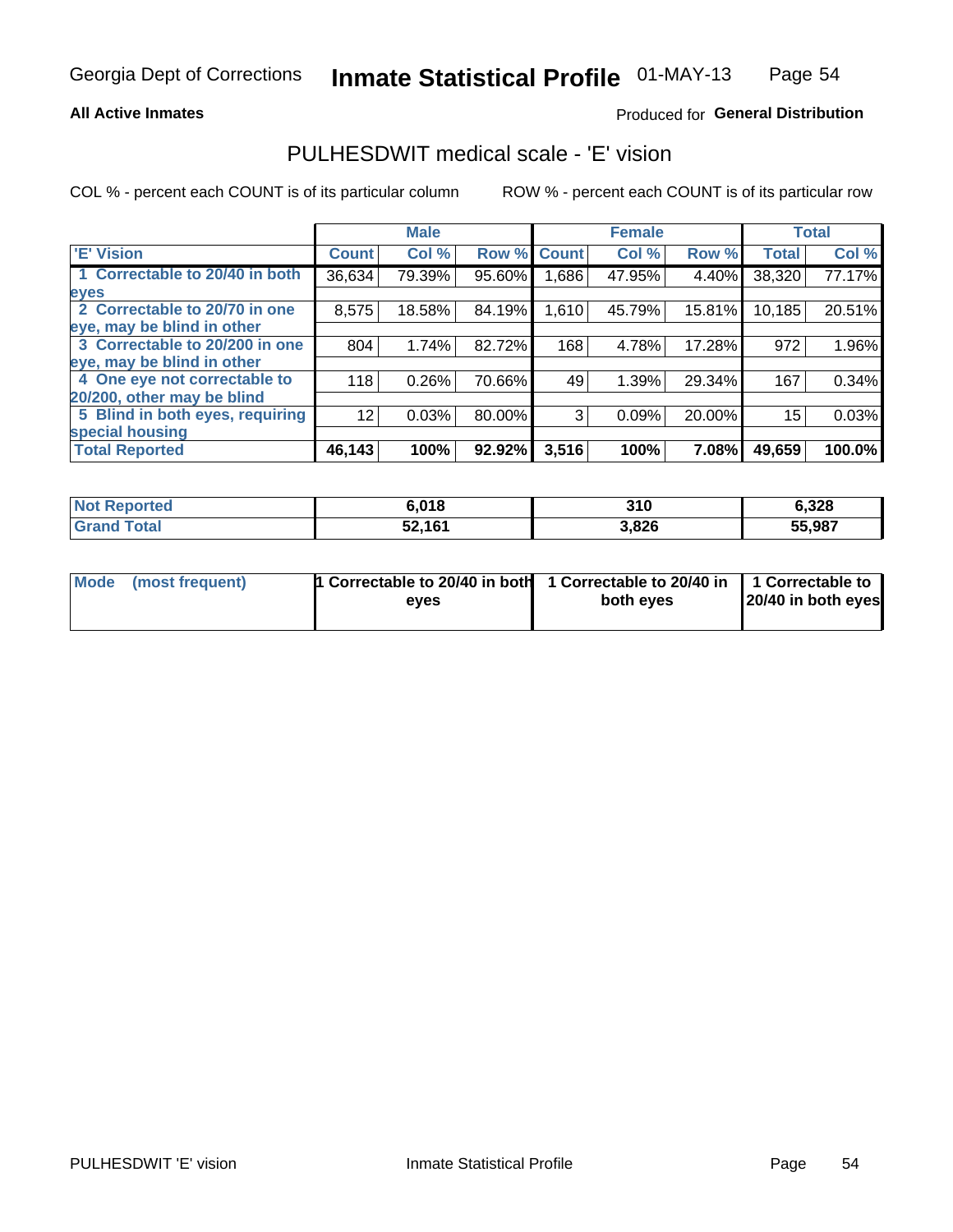#### **All Active Inmates**

### Produced for General Distribution

## PULHESDWIT medical scale - 'S' pSychiatric

COL % - percent each COUNT is of its particular column

|                                        |              | <b>Male</b> |        |              | <b>Female</b> |        |              | <b>Total</b> |
|----------------------------------------|--------------|-------------|--------|--------------|---------------|--------|--------------|--------------|
| 'S' pSychiatric                        | <b>Count</b> | Col %       | Row %  | <b>Count</b> | Col %         | Row %  | <b>Total</b> | Col %        |
| 1 No impairment or disorders           | 39,684       | 86.23%      | 95.39% | 1,918        | 55.66%        | 4.61%  | 41,602       | 84.10%       |
| 2 Stable, or in remission, or          | 4,942        | 10.74%      | 76.67% | ,504         | 43.64%        | 23.33% | 6,446        | 13.03%       |
| mild impairment or retardation         |              |             |        |              |               |        |              |              |
| 3 Requires moderate inpatient          | 1,188        | 2.58%       | 98.59% | 17           | 0.49%         | 1.41%  | 1,205        | 2.44%        |
| treatment                              |              |             |        |              |               |        |              |              |
| 4 Requires intensive inpatient         | 188          | 0.41%       | 96.91% | 6            | 0.17%         | 3.09%  | 194          | 0.39%        |
| treatment                              |              |             |        |              |               |        |              |              |
| <b>5 Requires Crisis Stabilization</b> | 21           | 0.05%       | 95.45% |              | 0.03%         | 4.55%  | 22           | 0.04%        |
| Unit (CSU) inpatient care              |              |             |        |              |               |        |              |              |
| <b>Total Reported</b>                  | 46,023       | 100%        | 93.03% | 3,446        | 100%          | 6.97%  | 49,469       | 100%         |

| <b>Not Reported</b> | 6,138  | 380   | 6,518  |
|---------------------|--------|-------|--------|
| Total<br>' Grand    | 52,161 | 3,826 | 55,987 |

| <b>Mode</b> | (most frequent) | <b>1 No impairment or disorders</b> | 1 No impairment or<br>disorders | 11 No impairment or<br>disorders |
|-------------|-----------------|-------------------------------------|---------------------------------|----------------------------------|
|-------------|-----------------|-------------------------------------|---------------------------------|----------------------------------|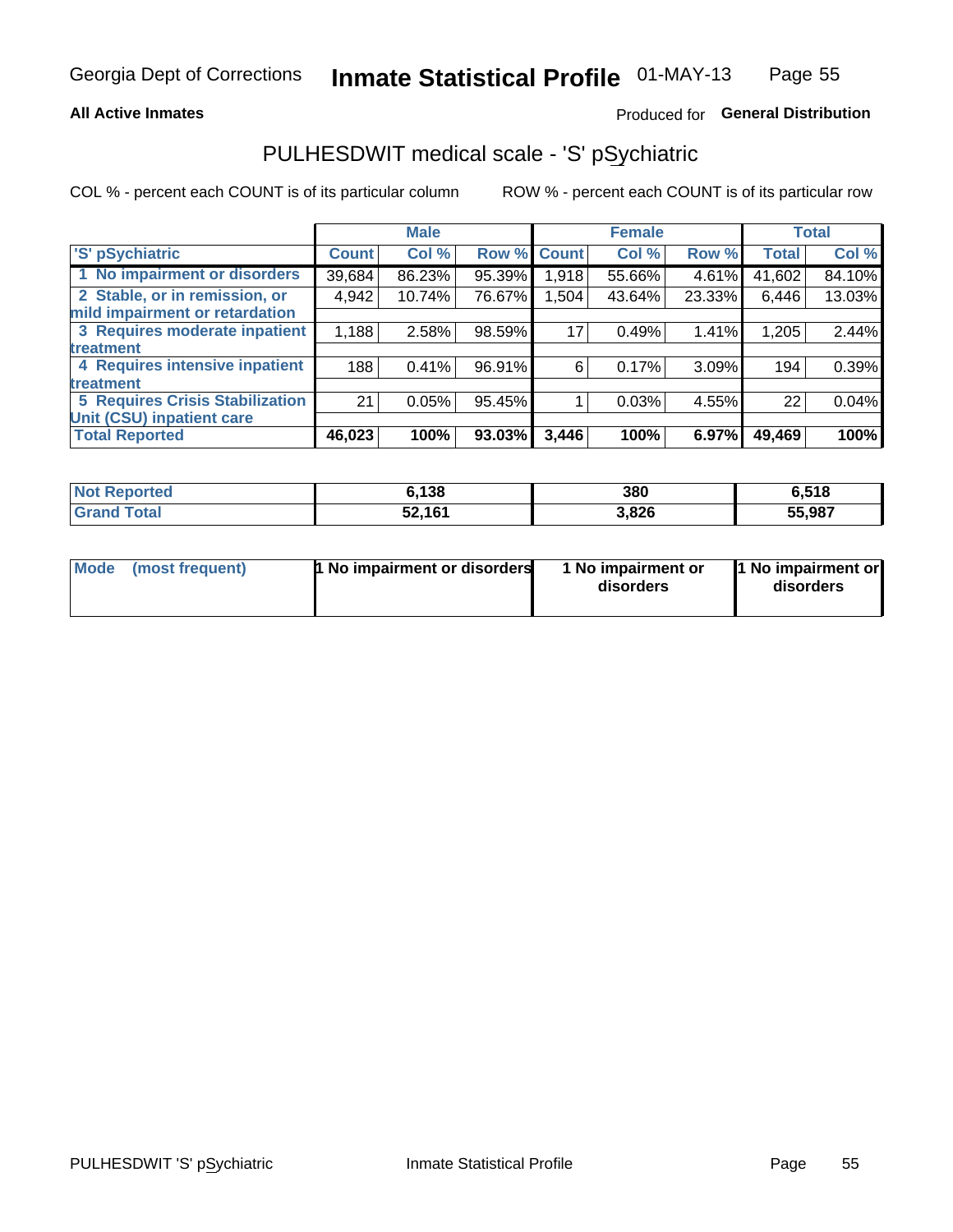#### **All Active Inmates**

### Produced for General Distribution

## PULHESDWIT medical scale - 'D' dental

COL % - percent each COUNT is of its particular column

|                                 |                 | <b>Male</b> |         |              | <b>Female</b> |       |              | <b>Total</b> |
|---------------------------------|-----------------|-------------|---------|--------------|---------------|-------|--------------|--------------|
| <b>D'</b> Dental                | <b>Count</b>    | Col %       | Row %   | <b>Count</b> | Col %         | Row % | <b>Total</b> | Col %        |
| 1 Minimal routine dental health | 24,313          | 55.10%      | 91.92%  | 2,136        | 61.57%        | 8.08% | 26,449       | 55.57%       |
| <b>needs</b>                    |                 |             |         |              |               |       |              |              |
| 2 Moderate cavities and/or gum  | 15,207          | 34.46%      | 93.22%  | 1,106        | 31.88%        | 6.78% | 16,313       | 34.27%       |
| disease                         |                 |             |         |              |               |       |              |              |
| 3 Extensive gum disease         | 4,588           | 10.40%      | 95.29%  | 227          | 6.54%         | 4.71% | 4,815        | 10.12%       |
| and/or widespread decay         |                 |             |         |              |               |       |              |              |
| 4 Urgent need for dental        | 17 <sub>1</sub> | 0.04%       | 100.00% |              |               |       | 17           | 0.04%        |
| <b>Services</b>                 |                 |             |         |              |               |       |              |              |
| 5 Life-threatening disease or   | 2               | 0.01%       | 100.00% |              |               |       | 2            | 0.01%        |
| extreme pain or infection       |                 |             |         |              |               |       |              |              |
| <b>Total Reported</b>           | 44,127          | 100%        | 92.71%  | 3,469        | 100%          | 7.29% | 47,596       | 100.0%       |

| <b>Not Reported</b> | 8,034  | 357   | 8,391  |
|---------------------|--------|-------|--------|
| <b>Grand Total</b>  | 52,161 | 3,826 | 55,987 |

| 1 Minimal routine dental<br>Mode<br>(most frequent)<br>health needs | 1 Minimal routine dental 1 Minimal routine<br>health needs | dental health<br>needs |
|---------------------------------------------------------------------|------------------------------------------------------------|------------------------|
|---------------------------------------------------------------------|------------------------------------------------------------|------------------------|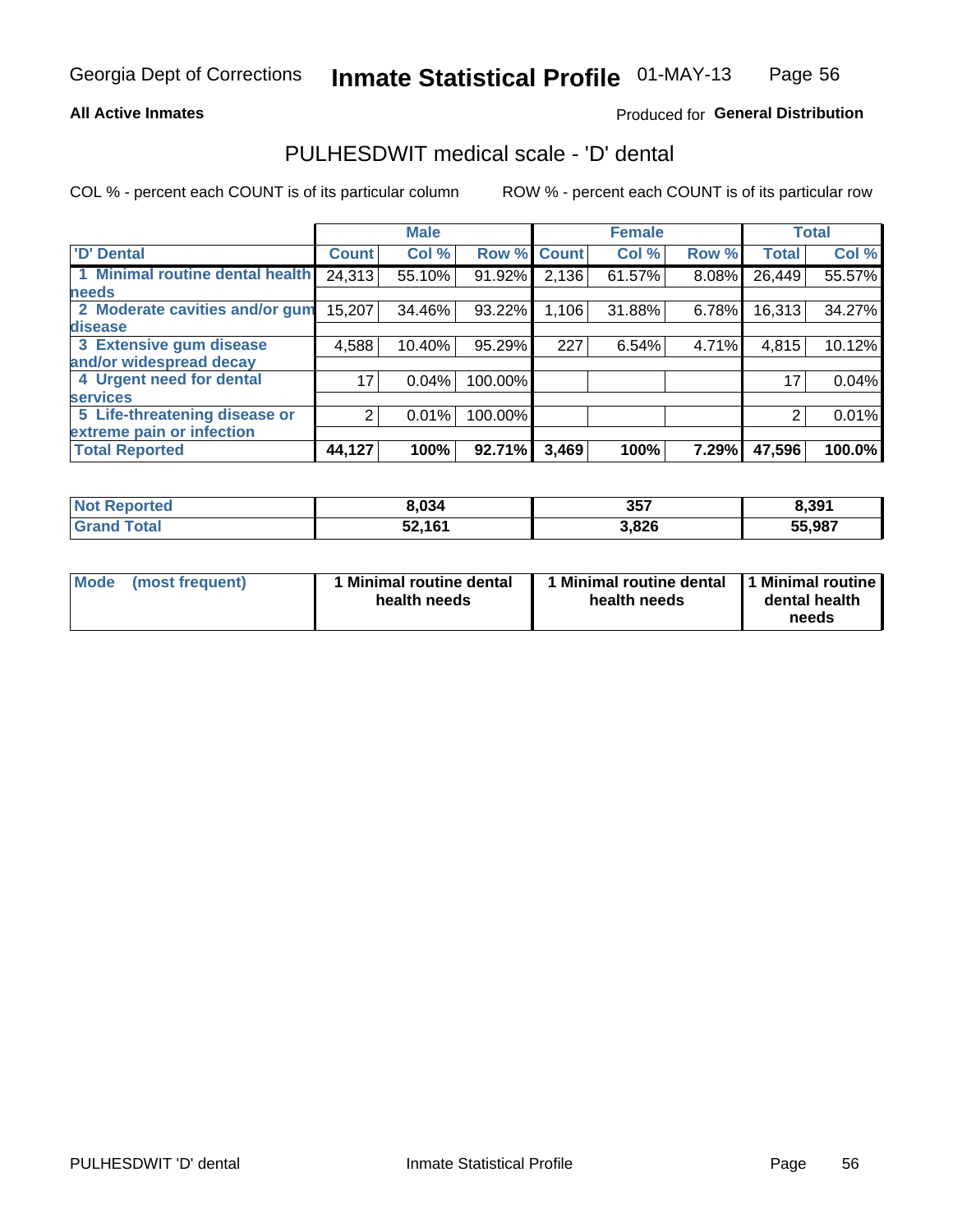#### **All Active Inmates**

### Produced for General Distribution

## PULHESDWIT medical scale - 'W' work ability

COL % - percent each COUNT is of its particular column

|                                 |              | <b>Male</b> |             |       | <b>Female</b> |        |              | <b>Total</b> |
|---------------------------------|--------------|-------------|-------------|-------|---------------|--------|--------------|--------------|
| 'W' work ability                | <b>Count</b> | Col %       | Row % Count |       | Col %         | Row %  | <b>Total</b> | Col %        |
| 1 Unrestricted work or activity | 39,113       | 83.19%      | 92.85%      | 3,013 | 85.35%        | 7.15%  | 42,126       | 83.34%       |
| 2 Minor restrictions on type of | 6,235        | 13.26%      | 94.48%      | 364   | 10.31%        | 5.52%  | 6,599        | 13.06%       |
| <b>work</b>                     |              |             |             |       |               |        |              |              |
| 3 Moderate restrictions on type | 1,127        | 2.40%       | 94.15%      | 70    | 1.98%         | 5.85%  | 1,197        | 2.37%        |
| lof work                        |              |             |             |       |               |        |              |              |
| 4 Major restrictions on type of | 389          | 0.83%       | 87.02%      | 58    | 1.64%         | 12.98% | 447          | 0.88%        |
| <b>work</b>                     |              |             |             |       |               |        |              |              |
| 5 Cannot work under any         | 151          | 0.32%       | 85.80%      | 25    | 0.71%         | 14.20% | 176          | 0.35%        |
| <b>circumstances</b>            |              |             |             |       |               |        |              |              |
| <b>Total Reported</b>           | 47,015       | 100%        | 93.02%      | 3,530 | 100%          | 6.98%  | 50,545       | 100%         |

| <b>Not Reported</b>   | .146   | 296   | 5,442  |
|-----------------------|--------|-------|--------|
| Total<br><b>Grand</b> | 52,161 | 3,826 | 55,987 |

| Mode            | 1 Unrestricted work or | 1 Unrestricted work or | 1 Unrestricted   |
|-----------------|------------------------|------------------------|------------------|
| (most frequent) | activity               | activity               | work or activity |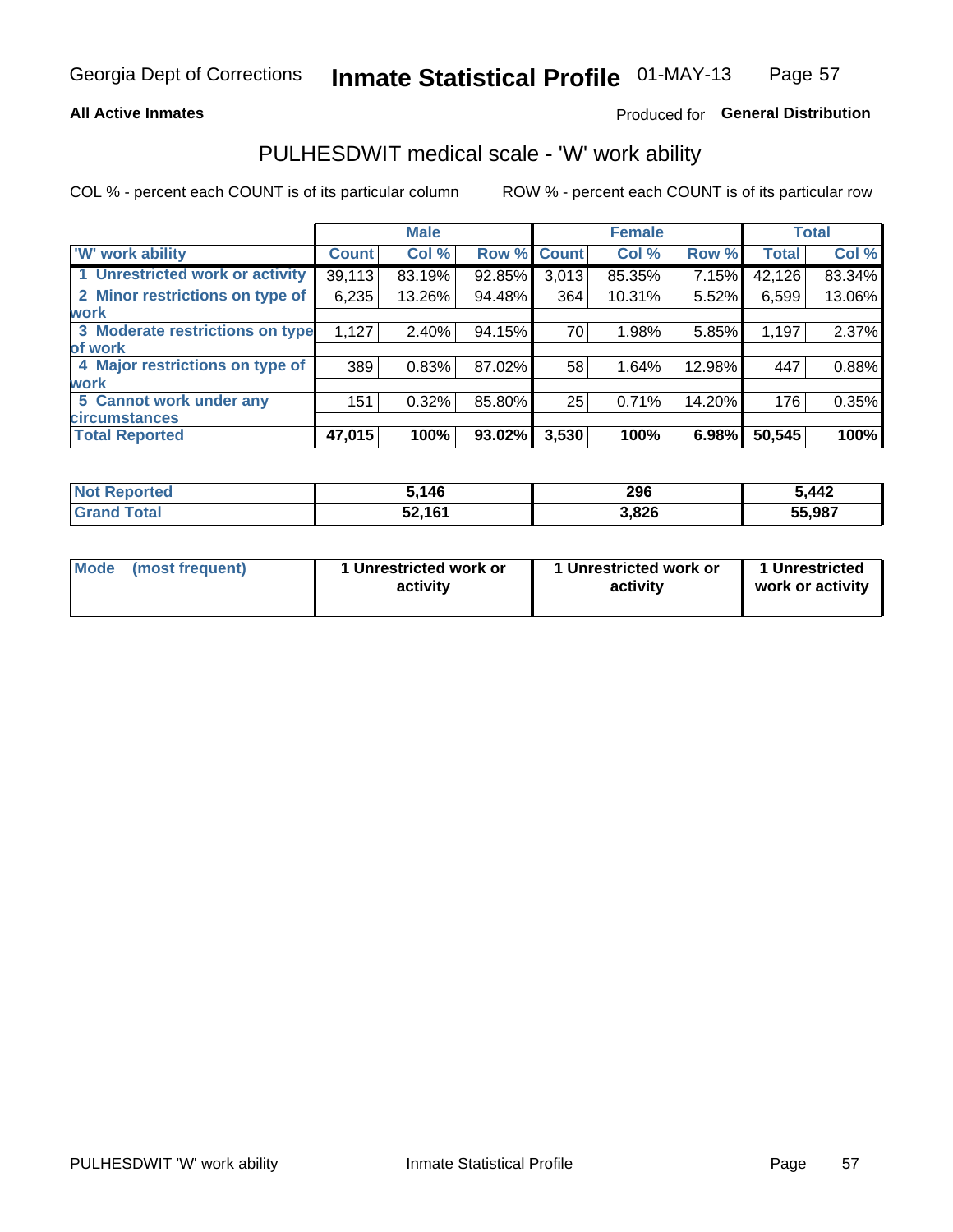#### **All Active Inmates**

#### Produced for General Distribution

## PULHESDWIT medical scale - 'I' impairment

COL % - percent each COUNT is of its particular column

|                                                              |              | <b>Male</b> |             |       | <b>Female</b> |       |              | <b>Total</b> |
|--------------------------------------------------------------|--------------|-------------|-------------|-------|---------------|-------|--------------|--------------|
| <b>T' Impairment</b>                                         | <b>Count</b> | Col %       | Row % Count |       | Col %         | Row % | <b>Total</b> | Col %        |
| 1 No impairments or<br>disabilities                          | 46,671       | 99.30%      | 93.03%      | 3,498 | 99.15%        | 6.97% | 50,169       | 99.29%       |
| 2 Wheelchair-bound but<br>otherwise OK                       | 232          | 0.49%       | 90.27%      | 25    | 0.71%         | 9.73% | 257          | 0.51%        |
| <b>3 Needs low-level Assisted</b><br>Living (level I)        | 33           | 0.07%       | 94.29%      | 2     | 0.06%         | 5.71% | 35           | 0.07%        |
| 4 Needs moderate Assisted<br>Living (level II)               | 10           | 0.02%       | 90.91%      |       | 0.03%         | 9.09% | 11           | 0.02%        |
| <b>5 Needs maximal Assisted</b><br><b>Living (level III)</b> | 54           | 0.11%       | 96.43%      | 2     | 0.06%         | 3.57% | 56           | 0.11%        |
| <b>Total Reported</b>                                        | 47,000       | 100%        | 93.02%      | 3,528 | 100%          | 6.98% | 50,528       | 100%         |

| <b>Not</b><br>Reported | រ.161  | 298   | 5,459  |
|------------------------|--------|-------|--------|
| Total                  | 52,161 | 3,826 | 55,987 |

| <b>Mode</b> | (most frequent) | <b>No impairments or</b><br>disabilities | 1 No impairments or<br>disabilities | 1 No impairments<br>or disabilities |
|-------------|-----------------|------------------------------------------|-------------------------------------|-------------------------------------|
|-------------|-----------------|------------------------------------------|-------------------------------------|-------------------------------------|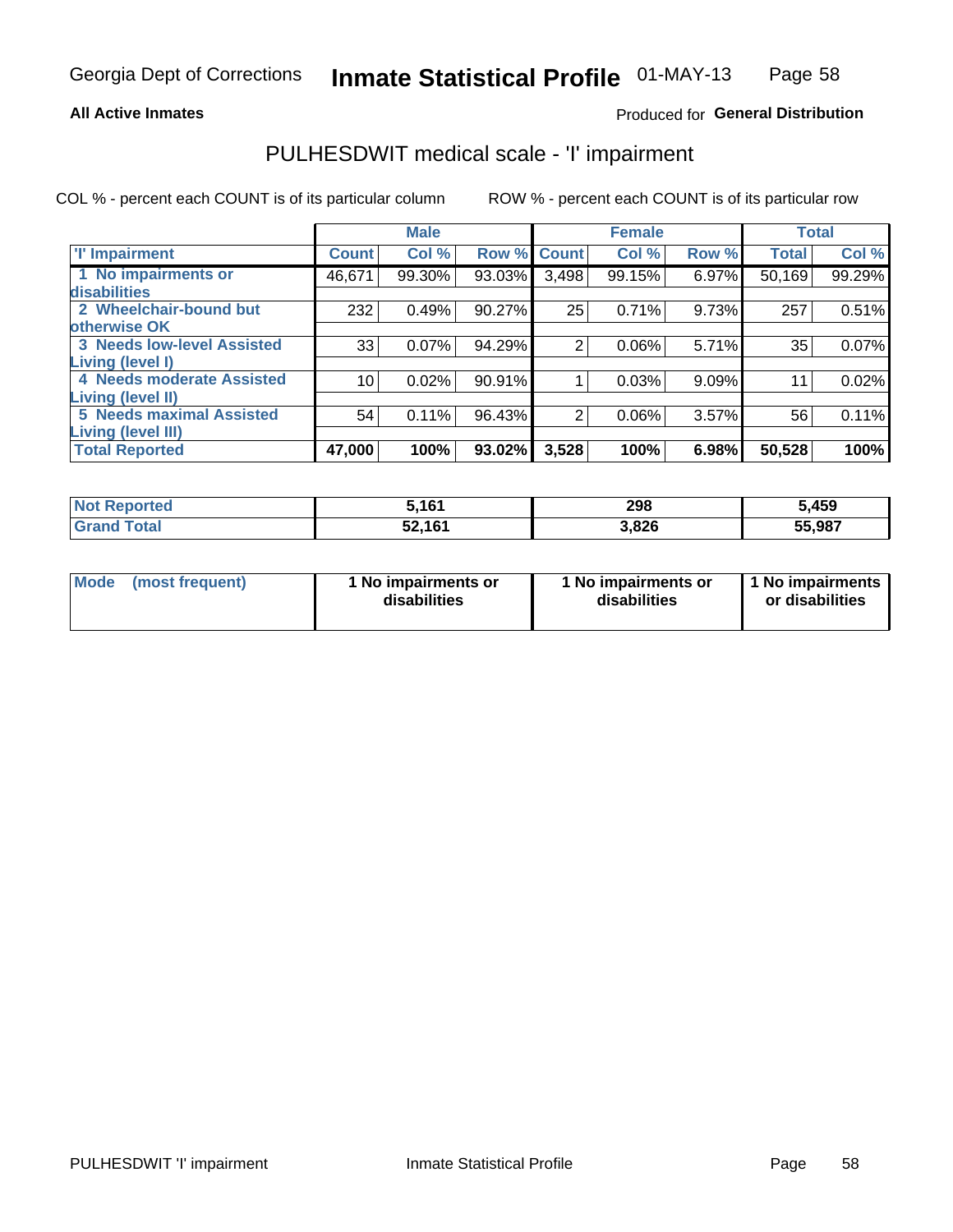#### **All Active Inmates**

### Produced fo General Distribution

## PULHESDWIT medical scale - 'T' transportability

COL % - percent each COUNT is of its particular column

|                              |                    | <b>Male</b> |         |              | <b>Female</b> |       |              | <b>Total</b> |
|------------------------------|--------------------|-------------|---------|--------------|---------------|-------|--------------|--------------|
| <b>T' Transportability</b>   | Count <sup>!</sup> | Col %       | Row %   | <b>Count</b> | Col %         | Row % | <b>Total</b> | Col %        |
| 1 Can be transported in any  | 46,763             | 99.45%      | 93.03%  | 3,503        | 99.60%        | 6.97% | 50,266       | 99.46%       |
| ordinary approved vehicle    |                    |             |         |              |               |       |              |              |
| 2 Wheelchair-bound, not      | 76                 | 0.16%       | 91.57%  | 7            | 0.20%         | 8.43% | 83           | 0.16%        |
| needing special vehicle      |                    |             |         |              |               |       |              |              |
| 3 Wheelchair-bound, requires | 14                 | 0.03%       | 100.00% |              |               |       | 14           | 0.03%        |
| special vehicle              |                    |             |         |              |               |       |              |              |
| 4 Needs specially-equipped   | 6                  | 0.01%       | 100.00% |              |               |       | 6            | 0.01%        |
| medical vehicle              |                    |             |         |              |               |       |              |              |
| <b>5 Requires ambulance</b>  | 163                | 0.35%       | 95.88%  | 7            | 0.20%         | 4.12% | 170          | 0.34%        |
| transport                    |                    |             |         |              |               |       |              |              |
| <b>Total Reported</b>        | 47,022             | 100%        | 93.04%  | 3,517        | 100%          | 6.96% | 50,539       | 100%         |

| <b>Not</b><br><b>Reported</b> | 5,139  | 309   | 5,448  |
|-------------------------------|--------|-------|--------|
| `otal                         | 52,161 | 3,826 | 55,987 |

|  | Mode (most frequent) | 1 Can be transported in any 1 Can be transported in any<br>ordinary approved vehicle   ordinary approved vehicle   transported in any |  | 1 Can be<br>  ordinary approved  <br>vehicle |
|--|----------------------|---------------------------------------------------------------------------------------------------------------------------------------|--|----------------------------------------------|
|--|----------------------|---------------------------------------------------------------------------------------------------------------------------------------|--|----------------------------------------------|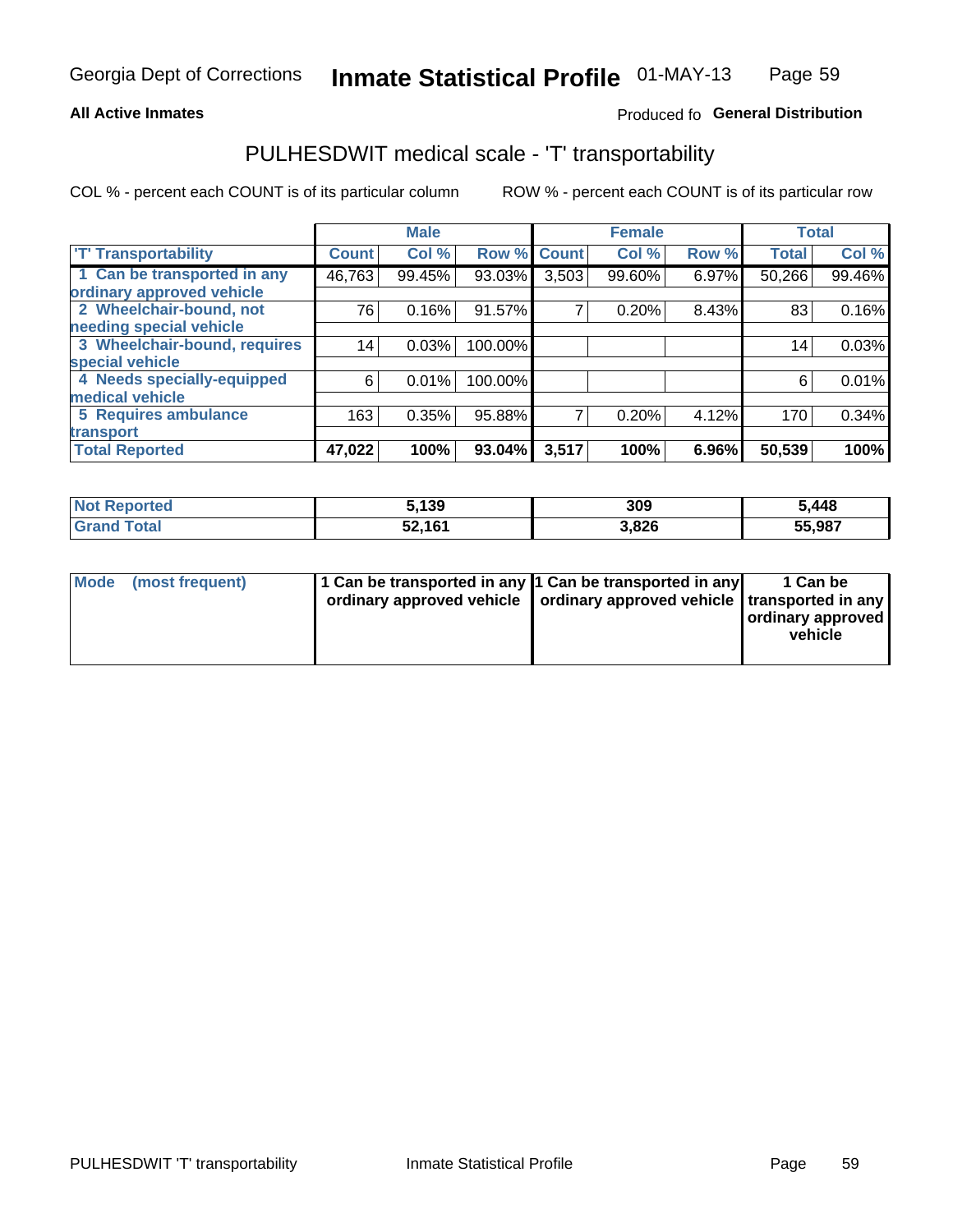#### **All Active Inmates**

### Produced for General Distribution

### Criminality in family, self-reported

COL % - percent each COUNT is of its particular column

|                              |              | <b>Male</b> |        |              | <b>Female</b> |          |                 | Total  |
|------------------------------|--------------|-------------|--------|--------------|---------------|----------|-----------------|--------|
| <b>Criminality In Family</b> | <b>Count</b> | Col%        | Row %  | <b>Count</b> | Col %         | Row %    | <b>Total</b>    | Col %  |
| Yes, criminality in family   | 4.850        | $23.51\%$   | 93.72% | 325          | $39.02\%$     | $6.28\%$ | 5.175           | 24.11% |
| No criminality in family     | 15,782       | 76.49%      | 96.88% | 508          | 60.98%        | $3.12\%$ | 16,290          | 75.89% |
| <b>Total Reported</b>        | 20,632       | 100%        | 96.12% | 833          | 100%          |          | $3.88\%$ 21,465 | 100%   |

| <b>Not Reported</b> | 31,529 | 2,993 | 34,522 |
|---------------------|--------|-------|--------|
| ⊿Total              | 52,161 | 3,826 | 55.987 |

|  | Mode (most frequent) | No criminality in family | No criminality in family | No criminality in<br>family |
|--|----------------------|--------------------------|--------------------------|-----------------------------|
|--|----------------------|--------------------------|--------------------------|-----------------------------|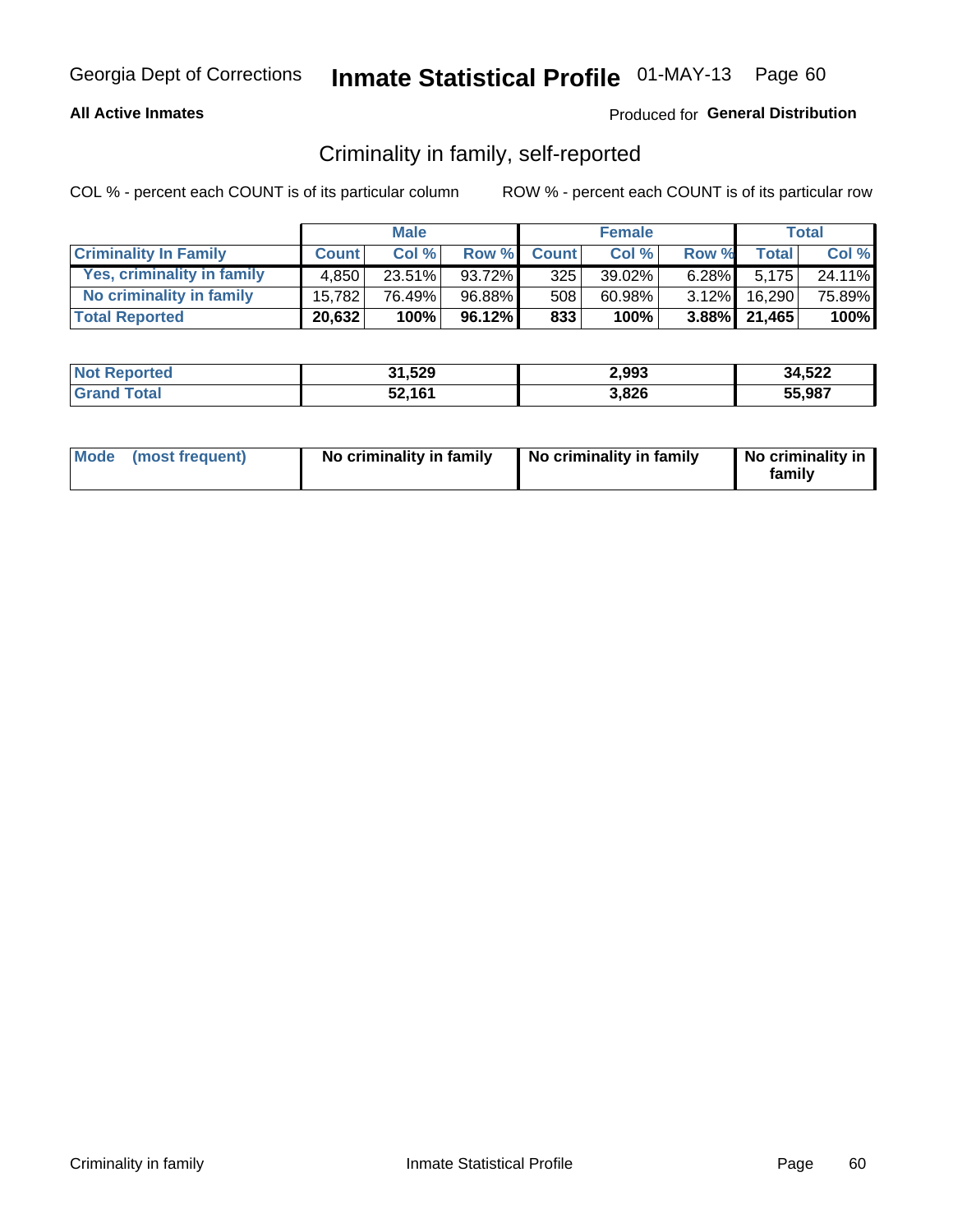#### **All Active Inmates**

#### Produced for General Distribution

### Alcoholism in family, self-reported

COL % - percent each COUNT is of its particular column

|                             |              | <b>Male</b> |           |              | <b>Female</b> |          |                   | Total  |
|-----------------------------|--------------|-------------|-----------|--------------|---------------|----------|-------------------|--------|
| <b>Alcoholism In Family</b> | <b>Count</b> | Col%        | Row %     | <b>Count</b> | Col %         | Row %    | <b>Total</b>      | Col %  |
| Yes, alcoholism in family   | 3.039        | 14.73%      | 93.51%    | 211          | 25.33%        | $6.49\%$ | 3,250             | 15.14% |
| No alcoholism in family     | 17.593       | 85.27%      | $96.59\%$ | 622          | 74.67%        |          | $3.41\%$ 18,215   | 84.86% |
| <b>Total Reported</b>       | 20,632       | 100%        | 96.12%    | 833          | 100%          |          | $3.88\%$   21,465 | 100%   |

| <b>Not Reported</b> | 31,529 | 2,993 | 34,522 |
|---------------------|--------|-------|--------|
| <b>Srand Total</b>  | 52,161 | 3,826 | 55.987 |

|  | Mode (most frequent) | No alcoholism in family | No alcoholism in family | No alcoholism in<br>family |
|--|----------------------|-------------------------|-------------------------|----------------------------|
|--|----------------------|-------------------------|-------------------------|----------------------------|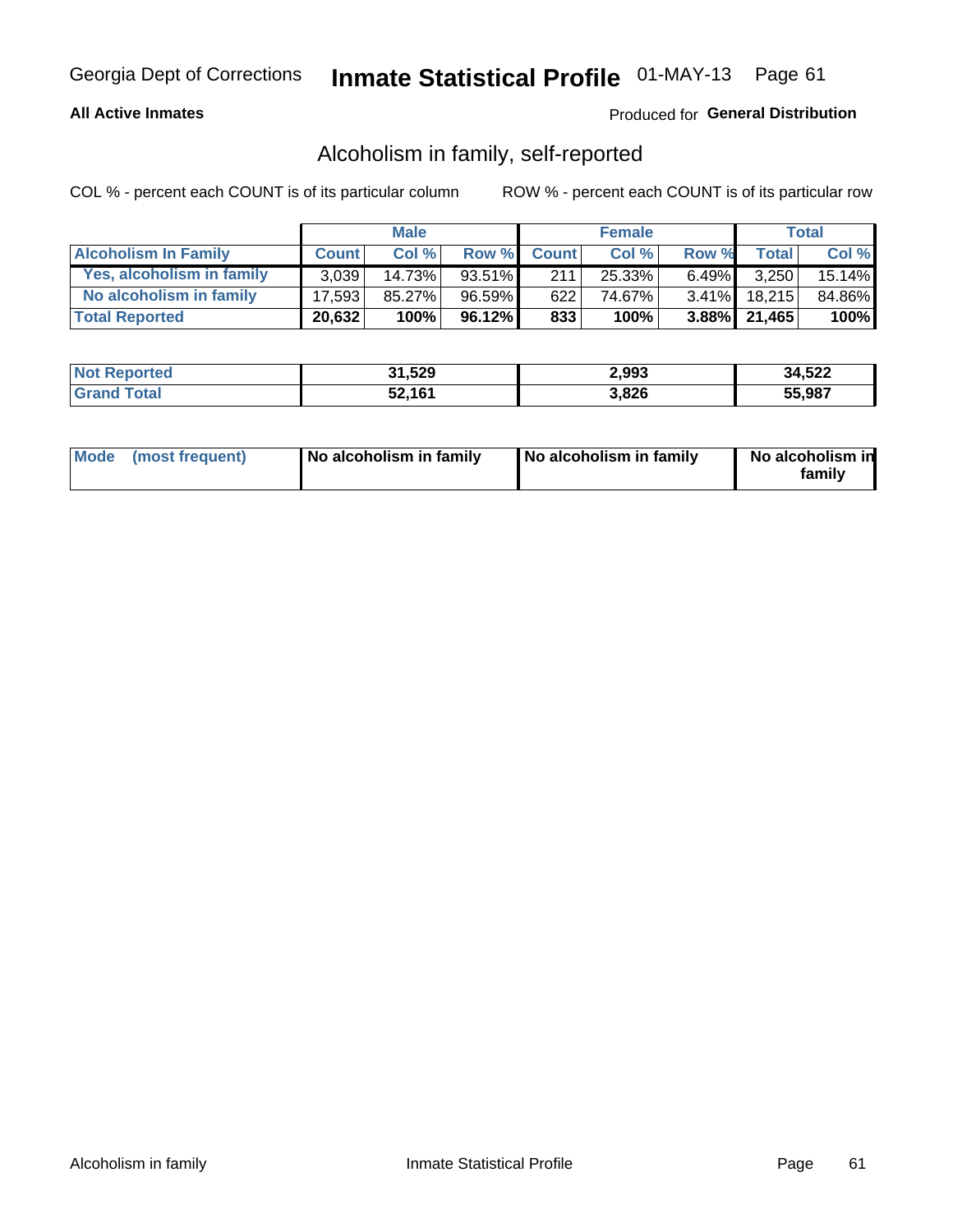#### **All Active Inmates**

#### Produced for General Distribution

### Drug abuse in family, self-reported

COL % - percent each COUNT is of its particular column

|                           |              | <b>Male</b> |           |              | <b>Female</b> |          |                 | Total     |
|---------------------------|--------------|-------------|-----------|--------------|---------------|----------|-----------------|-----------|
| Drug Abuse In Family      | <b>Count</b> | Col%        | Row %     | <b>Count</b> | Col%          | Row %    | <b>Total</b>    | Col %     |
| Yes, drug abuse in family | 1,696        | $8.22\%$    | $90.16\%$ | 185          | 22.21%        | $9.84\%$ | 1,881           | 8.76%     |
| No drug abuse in family   | 18.936       | 91.78%      | 96.69%    | 648          | 77.79%        | $3.31\%$ | 19.584          | $91.24\%$ |
| <b>Total Reported</b>     | 20,632       | 100%        | 96.12%    | 833          | 100%          |          | $3.88\%$ 21,465 | $100\%$   |

| <b>Not Reported</b> | 31,529 | 2,993 | 34,522 |
|---------------------|--------|-------|--------|
| Total               | 52,161 | 3,826 | 55.987 |

|  | Mode (most frequent) | No drug abuse in family | No drug abuse in family | No drug abuse in<br>familv |
|--|----------------------|-------------------------|-------------------------|----------------------------|
|--|----------------------|-------------------------|-------------------------|----------------------------|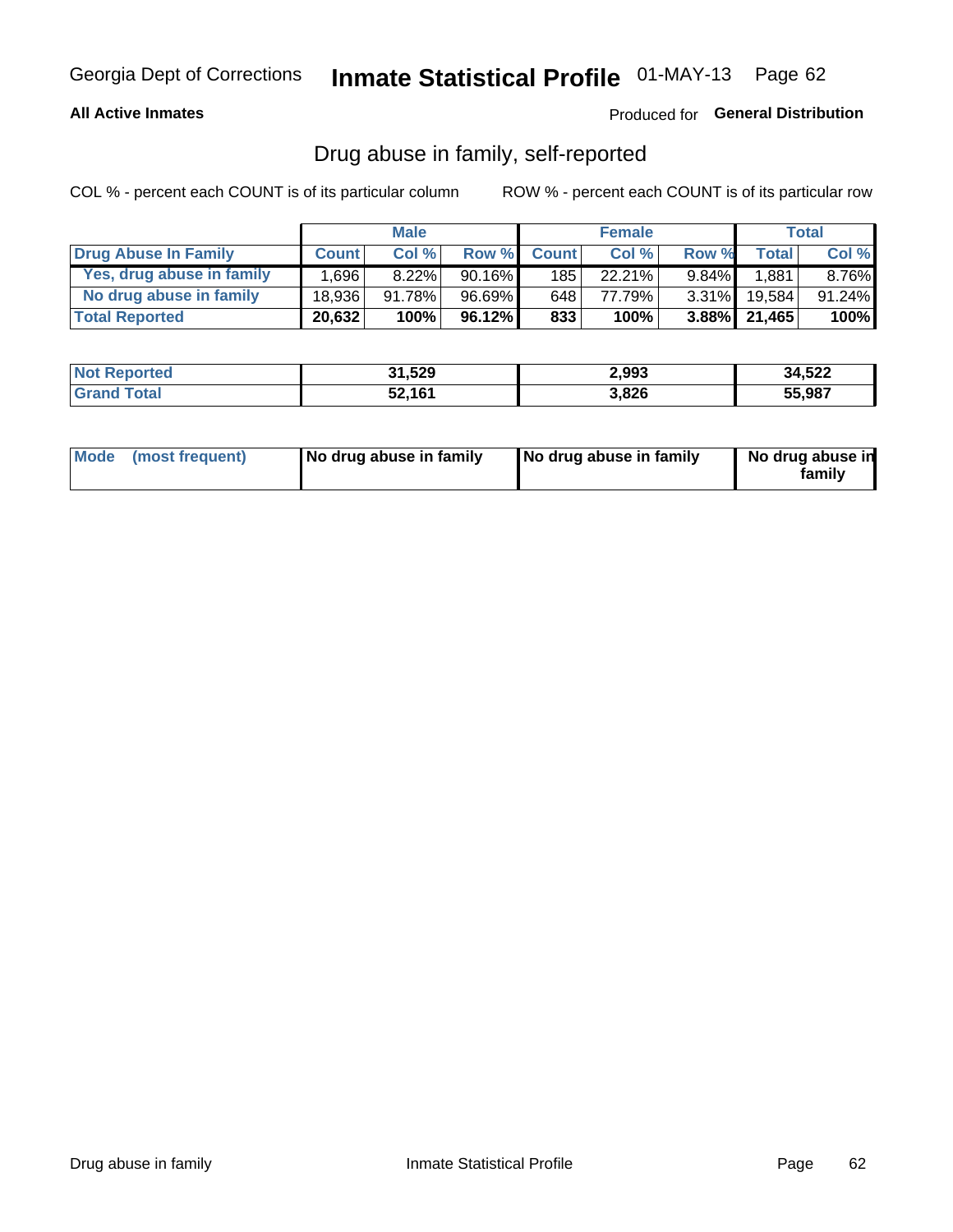#### **All Active Inmates**

### Produced for General Distribution

### Subjected to frequent beatings, self-reported

COL % - percent each COUNT is of its particular column

|                            |              | <b>Male</b> |        |              | <b>Female</b> |           |        | Total  |
|----------------------------|--------------|-------------|--------|--------------|---------------|-----------|--------|--------|
| <b>Frequent beatings</b>   | <b>Count</b> | Col %       | Row %  | <b>Count</b> | Col %         | Row %     | Total  | Col %  |
| Yes, subjected to frequent | 990          | $4.80\%$    | 87.30% | 144          | 17.29%        | $12.70\%$ | 1.134  | 5.28%  |
| <b>beatings</b>            |              |             |        |              |               |           |        |        |
| Not subjected to frequent  | 19.642       | 95.20%      | 96.61% | 689          | 82.71%        | $3.39\%$  | 20,331 | 94.72% |
| <b>beatings</b>            |              |             |        |              |               |           |        |        |
| <b>Total Reported</b>      | 20,632       | 100%        | 96.12% | 833          | 100%          | $3.88\%$  | 21,465 | 100%   |

| <b>Not Reported</b> | 31,529 | 2,993 | 34,522 |
|---------------------|--------|-------|--------|
| <b>Grand Total</b>  | 52,161 | 3,826 | 55,987 |

| Mode (most frequent) | Not subjected to frequent<br>beatings | Not subjected to frequent<br>beatings | Not subjected to<br><b>frequent beatings</b> |
|----------------------|---------------------------------------|---------------------------------------|----------------------------------------------|
|                      |                                       |                                       |                                              |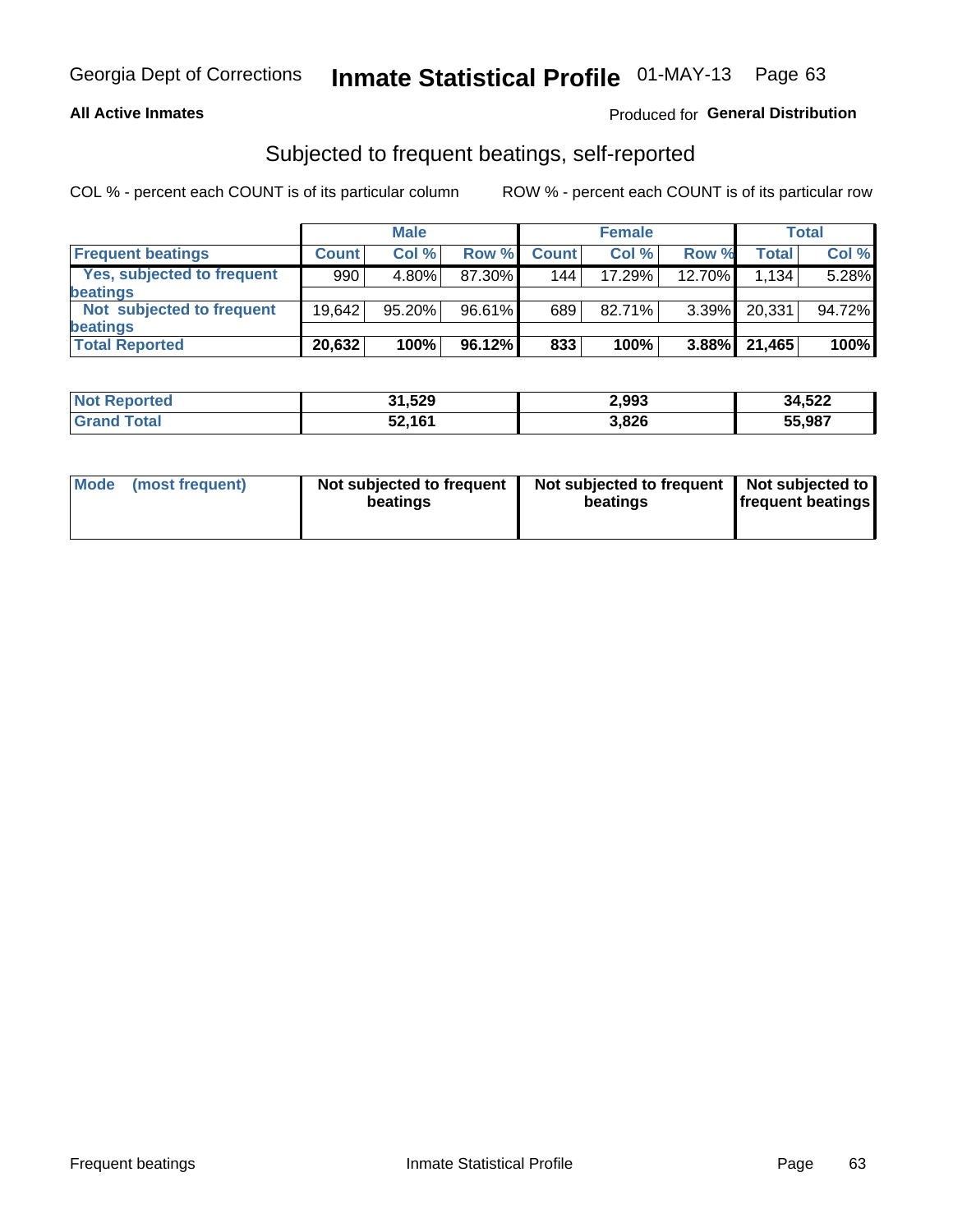#### **All Active Inmates**

### Produced for General Distribution

### Father absent during inmate's childhood

COL % - percent each COUNT is of its particular column

|                           |              | <b>Male</b> |           |              | <b>Female</b> |          |                   | Total  |
|---------------------------|--------------|-------------|-----------|--------------|---------------|----------|-------------------|--------|
| <b>Father Absent</b>      | <b>Count</b> | Col%        | Row %     | <b>Count</b> | Col %         | Row %    | <b>Total</b>      | Col %  |
| Yes, father was absent    | 10.011       | 48.52%      | 96.99%    | 311          | 37.33%        | $3.01\%$ | 10.322            | 48.09% |
| No, father was not absent | 10.621       | 51.48%      | 95.32%    | 522          | 62.67%        | $4.68\%$ | 11.143            | 51.91% |
| <b>Total Reported</b>     | 20,632       | 100%        | $96.12\%$ | 833          | 100%          |          | $3.88\%$   21,465 | 100%   |

| <b>Not Reported</b> | 31,529 | 2,993 | 34,522 |
|---------------------|--------|-------|--------|
| <b>Srand Total</b>  | 52,161 | 3,826 | 55,987 |

|  | Mode (most frequent) | No, father was not absent No, father was not absent |  | No, father was not<br>absent |
|--|----------------------|-----------------------------------------------------|--|------------------------------|
|--|----------------------|-----------------------------------------------------|--|------------------------------|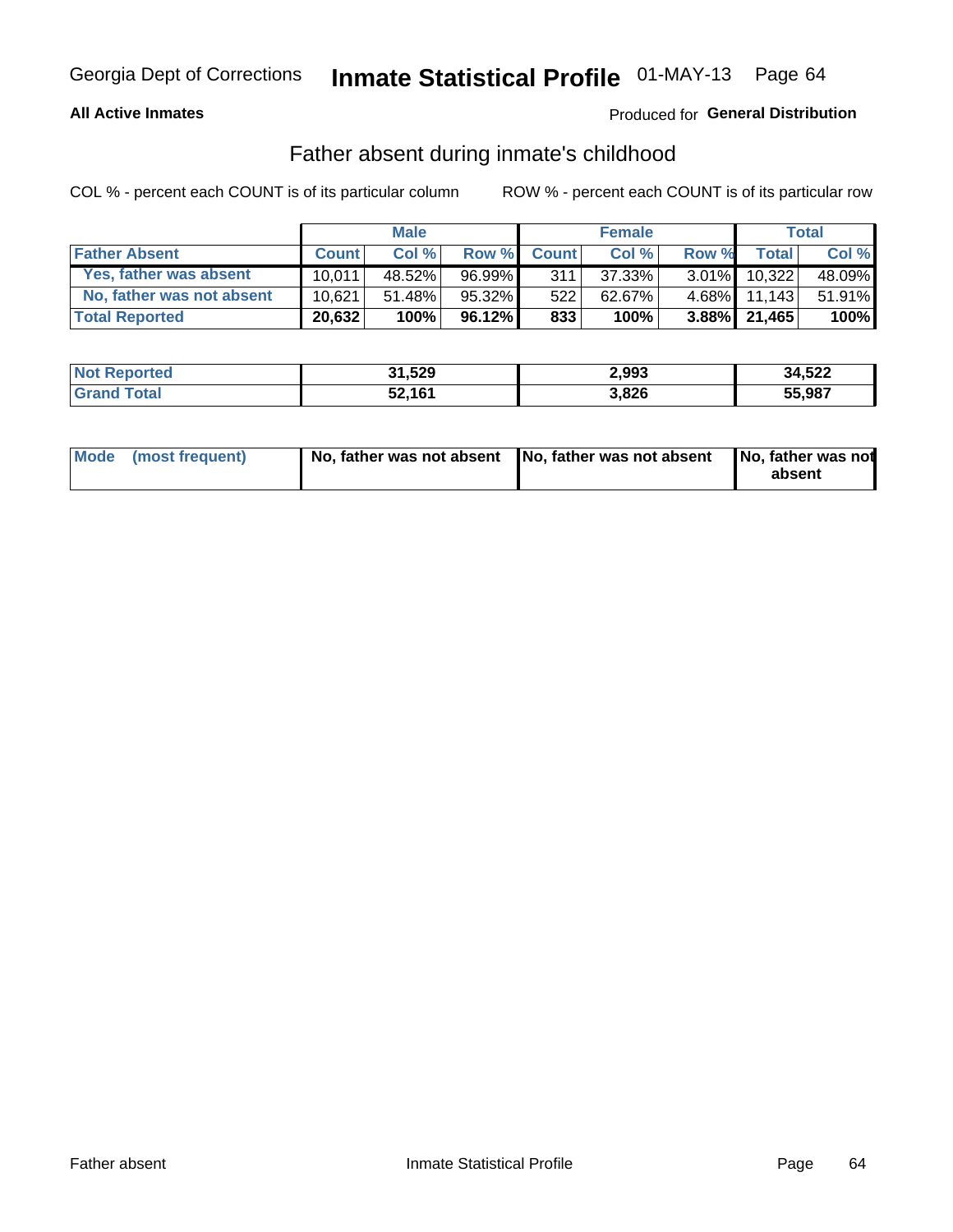#### **All Active Inmates**

### Produced for General Distribution

### Mother absent during inmate's childhood

COL % - percent each COUNT is of its particular column

|                           |              | <b>Male</b> |           |              | <b>Female</b> |          |              | Total  |
|---------------------------|--------------|-------------|-----------|--------------|---------------|----------|--------------|--------|
| <b>Mother Absent</b>      | <b>Count</b> | Col%        | Row %     | <b>Count</b> | Col %         | Row %    | <b>Total</b> | Col %  |
| Yes, mother was absent    | 2.649        | 12.84%      | 95.87%    | 114          | 13.69%        | $4.13\%$ | 2.763        | 12.87% |
| No, mother was not absent | 17.983       | 87.16%      | 96.16%    | 719          | 86.31%        | $3.84\%$ | 18.702       | 87.13% |
| <b>Total Reported</b>     | 20,632       | 100%        | $96.12\%$ | 833          | 100%          |          | 3.88% 21,465 | 100%   |

| <b>Not Reported</b> | 31,529 | 2,993 | 34,522 |
|---------------------|--------|-------|--------|
| ⊿Total              | 52,161 | 3,826 | 55.987 |

| Mode (most frequent) | No, mother was not absent   No, mother was not absent   No, mother was | not absent |
|----------------------|------------------------------------------------------------------------|------------|
|                      |                                                                        |            |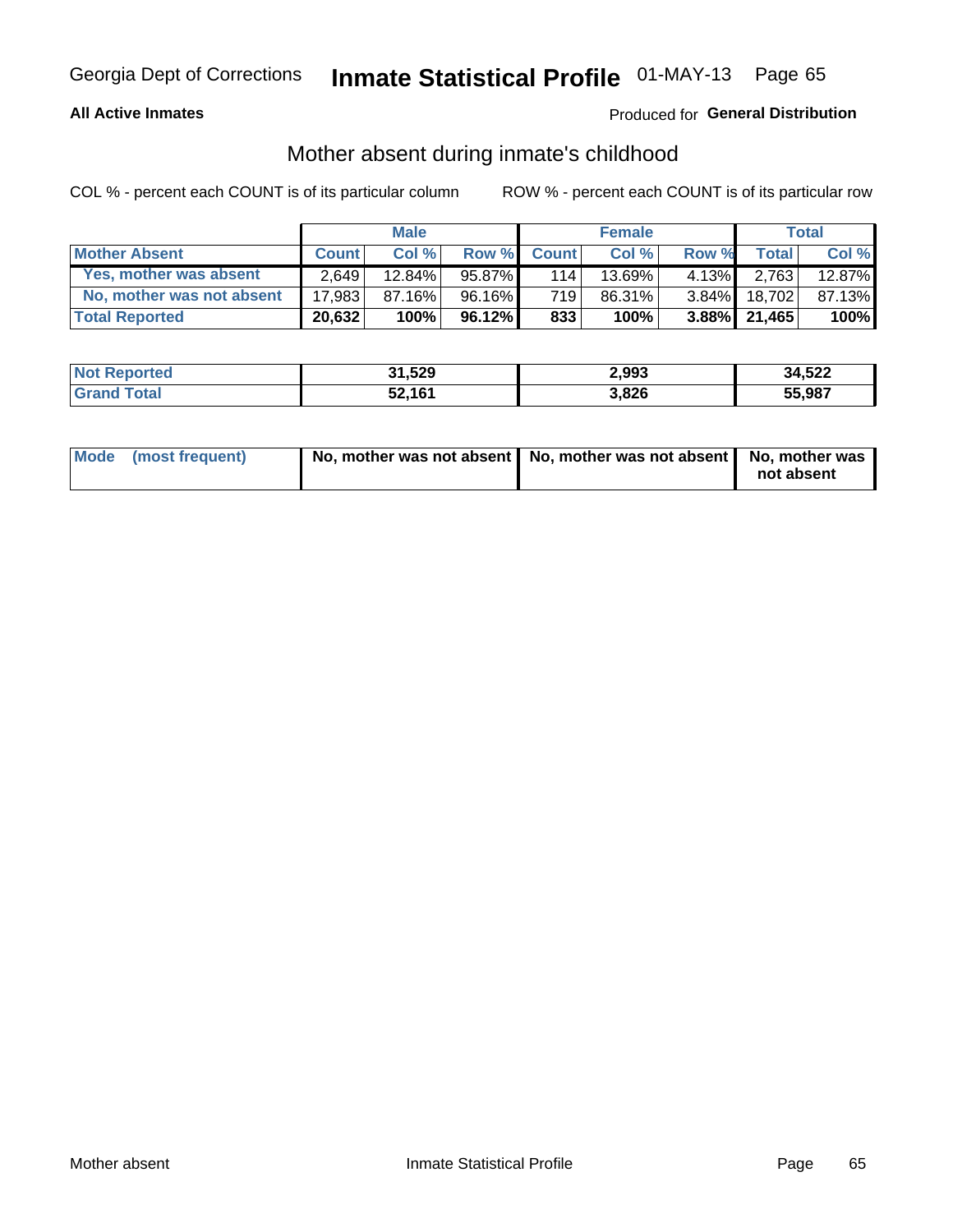#### **All Active Inmates**

### Produced for General Distribution

### Inmate diagnosed as manipulative

COL % - percent each COUNT is of its particular column

|                       | <b>Male</b>  |        |           | <b>Female</b> |        |          | Total        |        |
|-----------------------|--------------|--------|-----------|---------------|--------|----------|--------------|--------|
| <b>Manipulative</b>   | <b>Count</b> | Col %  | Row %     | <b>Count</b>  | Col%   | Row %    | <b>Total</b> | Col %  |
| Yes, manipulative     | 4.042        | 20.41% | $99.53\%$ | 19            | 2.28%  | 0.47%    | 4.061        | 19.68% |
| No, not manipulative  | 15,764       | 79.59% | 95.10%    | 813           | 97.72% | $4.90\%$ | 16.577       | 80.32% |
| <b>Total Reported</b> | 19,806       | 100%   | 95.97%    | 832           | 100%   | $4.03\%$ | 20,638       | 100%   |

| <b>Not Reported</b>   | 32,355 | 2,994 | 35,349 |
|-----------------------|--------|-------|--------|
| `otal<br><b>Grand</b> | 52,161 | 3,826 | 55,987 |

|  | Mode (most frequent) | No. not manipulative | No, not manipulative | No. not<br><b>I</b> manipulative |
|--|----------------------|----------------------|----------------------|----------------------------------|
|--|----------------------|----------------------|----------------------|----------------------------------|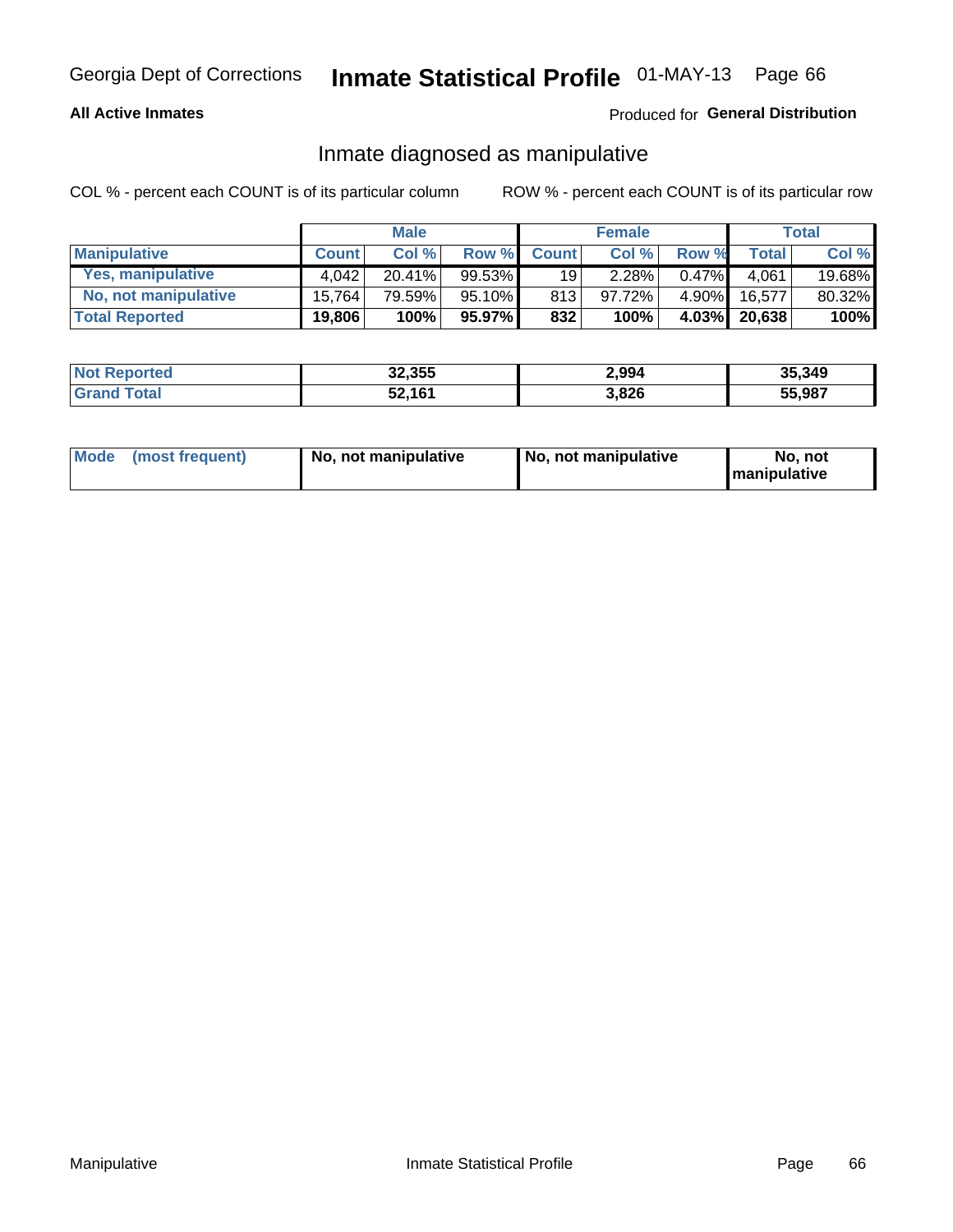#### **All Active Inmates**

#### Produced for General Distribution

### Inmate diagnosed as assaultive

COL % - percent each COUNT is of its particular column

|                           | <b>Male</b>  |        | <b>Female</b> |              |        | Total    |              |        |
|---------------------------|--------------|--------|---------------|--------------|--------|----------|--------------|--------|
| <b>Assaultive</b>         | <b>Count</b> | Col%   | Row %         | <b>Count</b> | Col %  | Row %    | <b>Total</b> | Col %  |
| Yes, assaultive           | 11.499       | 58.06% | 95.85%        | 498          | 59.86% | $4.15\%$ | 11,997       | 58.13% |
| <b>No, not assaultive</b> | 8.307        | 41.94% | 96.13%        | 334          | 40.14% | $3.87\%$ | 8.641        | 41.87% |
| <b>Total Reported</b>     | 19,806       | 100%   | 95.97%        | 832          | 100%   | $4.03\%$ | 20,638       | 100%   |

| <b>Not Reported</b> | 32,355 | 2,994 | 35,349 |
|---------------------|--------|-------|--------|
| Total               | 52,161 | 3,826 | 55.987 |

| Mode<br>(most frequent) | Yes, assaultive | Yes, assaultive | <b>Yes, assaultive</b> |
|-------------------------|-----------------|-----------------|------------------------|
|-------------------------|-----------------|-----------------|------------------------|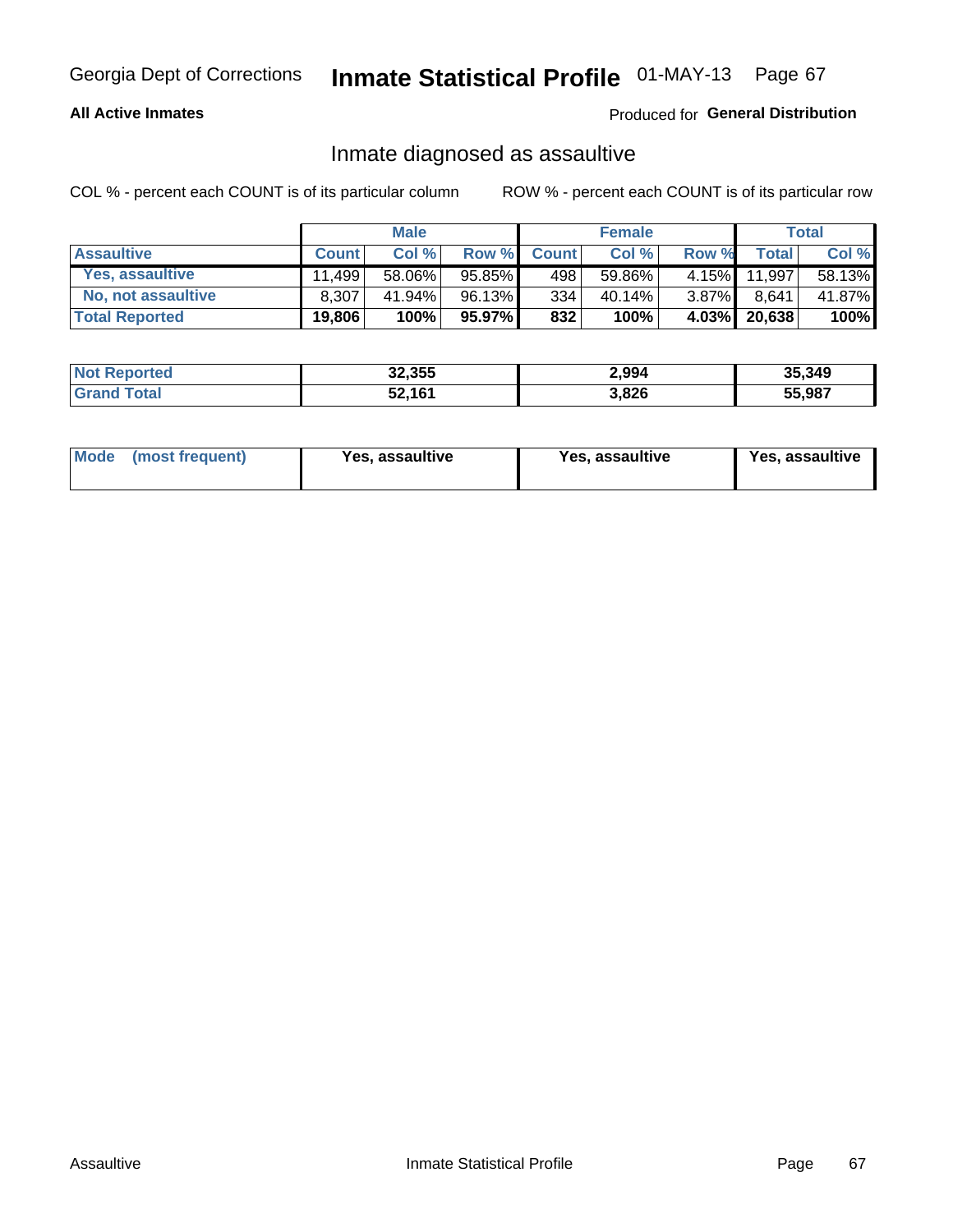# Inmate Statistical Profile 01-MAY-13 Page 68

#### **All Active Inmates**

#### Produced for General Distribution

## Number of prior Georgia incarcerations

COL % - percent each COUNT is of its particular column

|                                       |              | <b>Male</b> |             |       | <b>Female</b> |       |        | <b>Total</b> |
|---------------------------------------|--------------|-------------|-------------|-------|---------------|-------|--------|--------------|
| <b>Num of Prior GA Incarcerations</b> | <b>Count</b> | Col %       | Row % Count |       | Col %         | Row % | Total  | Col %        |
|                                       | 30,132       | 57.77%      | 91.59%      | 2,765 | 72.27%        | 8.41% | 32,897 | 58.76%       |
|                                       | 9,350        | 17.93%      | $95.19\%$   | 472   | 12.34%        | 4.81% | 9,822  | 17.54%       |
| $\overline{2}$                        | 5,189        | 9.95%       | 95.40%      | 250   | 6.53%         | 4.60% | 5,439  | 9.71%        |
| 3                                     | 2,992        | 5.74%       | 94.86%      | 162   | 4.23%         | 5.14% | 3,154  | 5.63%        |
| $\boldsymbol{4}$                      | 1,836        | 3.52%       | 96.18%      | 73    | 1.91%         | 3.82% | 1,909  | 3.41%        |
| 5                                     | 1,095        | 2.10%       | 96.48%      | 40    | 1.05%         | 3.52% | 1,135  | 2.03%        |
| <b>More Than 5</b>                    | 1,567        | 3.00%       | $96.08\%$   | 64    | 1.67%         | 3.92% | 1,631  | 2.91%        |
| <b>Total Reported</b>                 | 52,161       | 100%        | 93.17%      | 3,826 | 100%          | 6.83% | 55,987 | 100%         |

| orted<br><b>N</b> |        |       |        |
|-------------------|--------|-------|--------|
| <b>ota</b>        | 52,161 | 3,826 | 55,987 |

| Mean (average)       | l.01 | .o. | .98 |
|----------------------|------|-----|-----|
| Median (middle)      |      |     |     |
| Mode (most frequent) |      |     |     |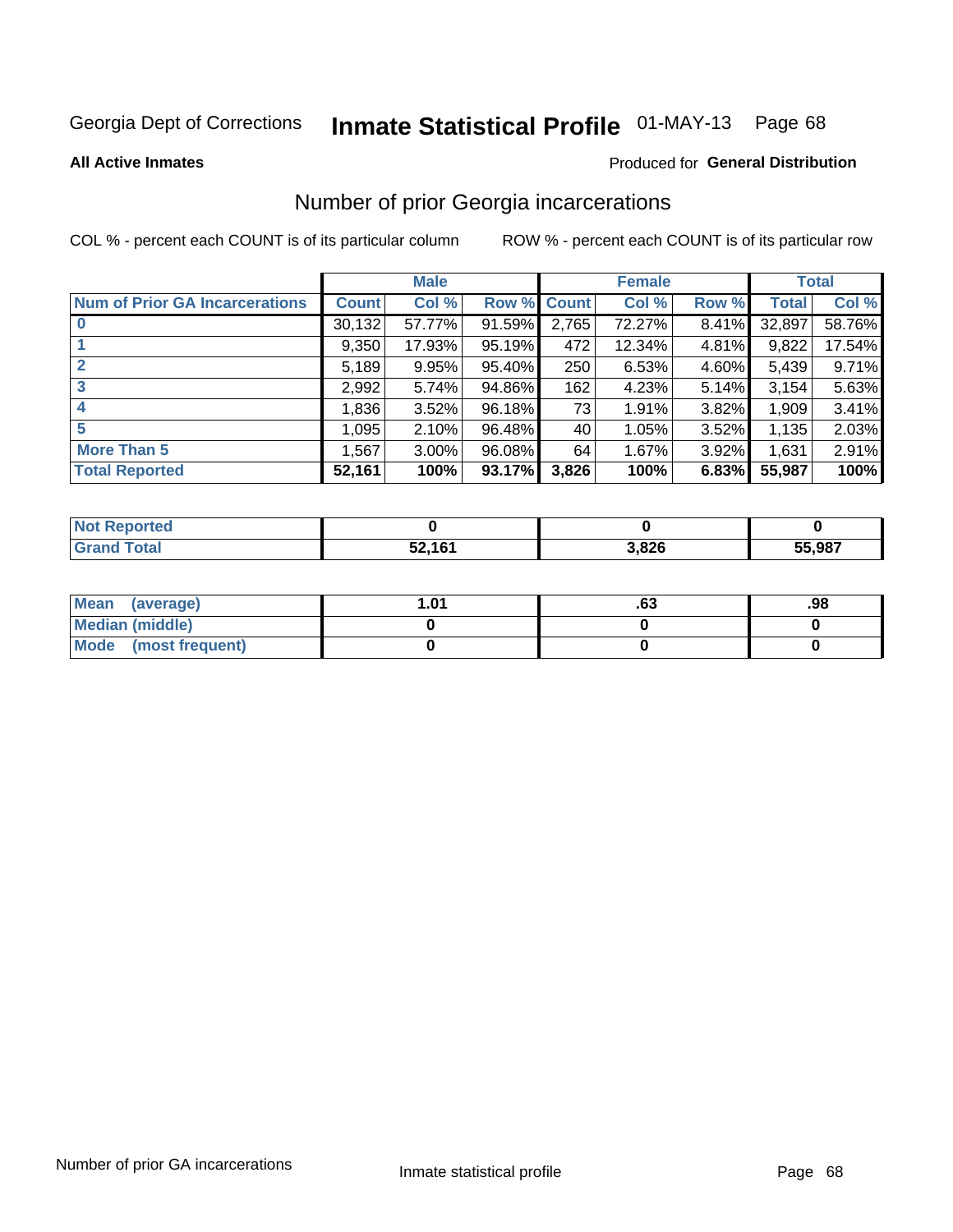#### **Inmate Statistical Profile 01-MAY-13** Page 69

#### **All Active Inmates**

#### Produced for General Distribution

### Prison sentence in years

COL % - percent each COUNT is of its particular column

ROW % - percent each COUNT is of its particular row

|                                 | <b>Male</b>    |        |         | <b>Female</b> |        |        | <b>Total</b>   |        |
|---------------------------------|----------------|--------|---------|---------------|--------|--------|----------------|--------|
| <b>Prison Sentence In Years</b> | <b>Count</b>   | Col %  | Row %   | <b>Count</b>  | Col %  | Row %  | <b>Total</b>   | Col %  |
| $0 - 1$                         | 1,464          | 2.81%  | 89.82%  | 166           | 4.34%  | 10.18% | 1,630          | 2.91%  |
| $1.1 - 2$                       | 3,125          | 5.99%  | 89.75%  | 357           | 9.33%  | 10.25% | 3,482          | 6.22%  |
| $2.1 - 3$                       | 3,796          | 7.28%  | 89.55%  | 443           | 11.58% | 10.45% | 4,239          | 7.57%  |
| $3.1 - 4$                       | 3,090          | 5.92%  | 90.56%  | 322           | 8.42%  | 9.44%  | 3,412          | 6.09%  |
| $4.1 - 5$                       | 4,882          | 9.36%  | 91.34%  | 463           | 12.10% | 8.66%  | 5,345          | 9.55%  |
| $5.1 - 6$                       | 2,305          | 4.42%  | 90.32%  | 247           | 6.46%  | 9.68%  | 2,552          | 4.56%  |
| $6.1 - 7$                       | 2,249          | 4.31%  | 92.17%  | 191           | 4.99%  | 7.83%  | 2,440          | 4.36%  |
| $7.1 - 8$                       | 2,019          | 3.87%  | 92.32%  | 168           | 4.39%  | 7.68%  | 2,187          | 3.91%  |
| $8.1 - 9$                       | 1,604          | 3.08%  | 93.42%  | 113           | 2.95%  | 6.58%  | 1,717          | 3.07%  |
| $9.1 - 10$                      | 5,487          | 10.52% | 93.54%  | 379           | 9.91%  | 6.46%  | 5,866          | 10.48% |
| $10.1 - 12$                     | 2,830          | 5.43%  | 94.71%  | 158           | 4.13%  | 5.29%  | 2,988          | 5.34%  |
| $12.1 - 15$                     | 4,000          | 7.67%  | 95.31%  | 197           | 5.15%  | 4.69%  | 4,197          | 7.50%  |
| $15.1 - 20$                     | 3,998          | 7.66%  | 95.88%  | 172           | 4.50%  | 4.12%  | 4,170          | 7.45%  |
| 20.1 - Over                     | 3,503          | 6.72%  | 97.22%  | 100           | 2.61%  | 2.78%  | 3,603          | 6.44%  |
| <b>Life</b>                     | 6,915          | 13.26% | 95.48%  | 327           | 8.55%  | 4.52%  | 7,242          | 12.94% |
| <b>Life Without Parole</b>      | 802            | 1.54%  | 97.33%  | 22            | 0.58%  | 2.67%  | 824            | 1.47%  |
| <b>Death</b>                    | 90             | 0.17%  | 98.90%  |               | 0.03%  | 1.10%  | 91             | 0.16%  |
| <b>Youthful Offenders</b>       | $\overline{2}$ | 0.01%  | 100.00% |               |        |        | $\overline{2}$ | 0.01%  |
| <b>Total Reported</b>           | 52,161         | 100%   | 93.17%  | 3,826         | 100.0% | 6.83%  | 55,987         | 100.0% |

| <b>Reported</b><br>I NOT F |            |       |        |  |
|----------------------------|------------|-------|--------|--|
| A <sub>1</sub>             | .161<br>-- | 3.82f | 55,987 |  |

#### **Determinate (numeric) sentences only**

| <b>Mean</b> | .-<br>13.Z7 | つい<br>ن∡.د ا | 15.20 |
|-------------|-------------|--------------|-------|
|             |             |              |       |

All sentences (including determinate), with life, life without parole, and death sentences figured at 45 years

| Me | ^^<br>ט. | הה הה<br>____ | 24.62 |
|----|----------|---------------|-------|
|    |          |               |       |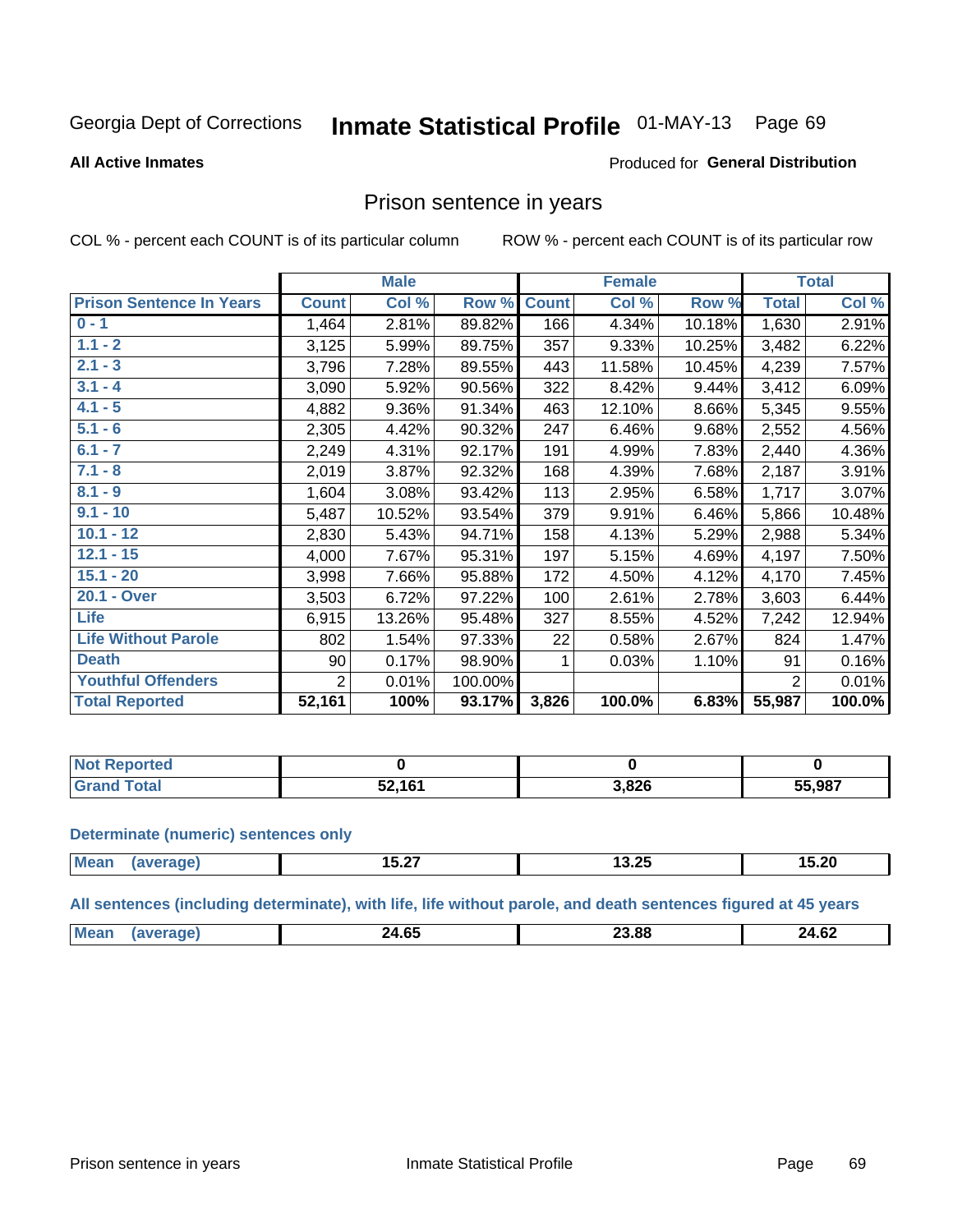## Inmate Statistical Profile 01-MAY-13 Page 70

#### **All Active Inmates**

#### Produced for General Distribution

## Primary offense, broken out into felonies vs misdemeanors

COL % - percent each COUNT is of its particular column

|                                  | <b>Male</b>  |        |           | <b>Female</b>      |        |       | Total  |        |
|----------------------------------|--------------|--------|-----------|--------------------|--------|-------|--------|--------|
| <b>Felonies and Misdemeanors</b> | <b>Count</b> | Col%   |           | <b>Row % Count</b> | Col%   | Row % | Total, | Col %  |
| <b>Felonies</b>                  | 51,990       | 99.81% | 93.16%    | 3,819              | 99.84% | 6.84% | 55,809 | 99.81% |
| <b>Misdemeanors</b>              | 98           | 19%    | 94.23%    | 6                  | .16% ' | 5.77% | 104    | .19%   |
| <b>Total Reported</b>            | 52,088       | 100%   | $93.16\%$ | 3,825              | 100%   | 6.84% | 55,913 | 100%   |

| <b>Not</b><br>ted. | $\rightarrow$ |        | -      |  |
|--------------------|---------------|--------|--------|--|
| Grand<br>™otaı     | 52.161        | 52,089 | 55,987 |  |

| Mo | ____ | 11 C.S<br>. | onies<br>. |
|----|------|-------------|------------|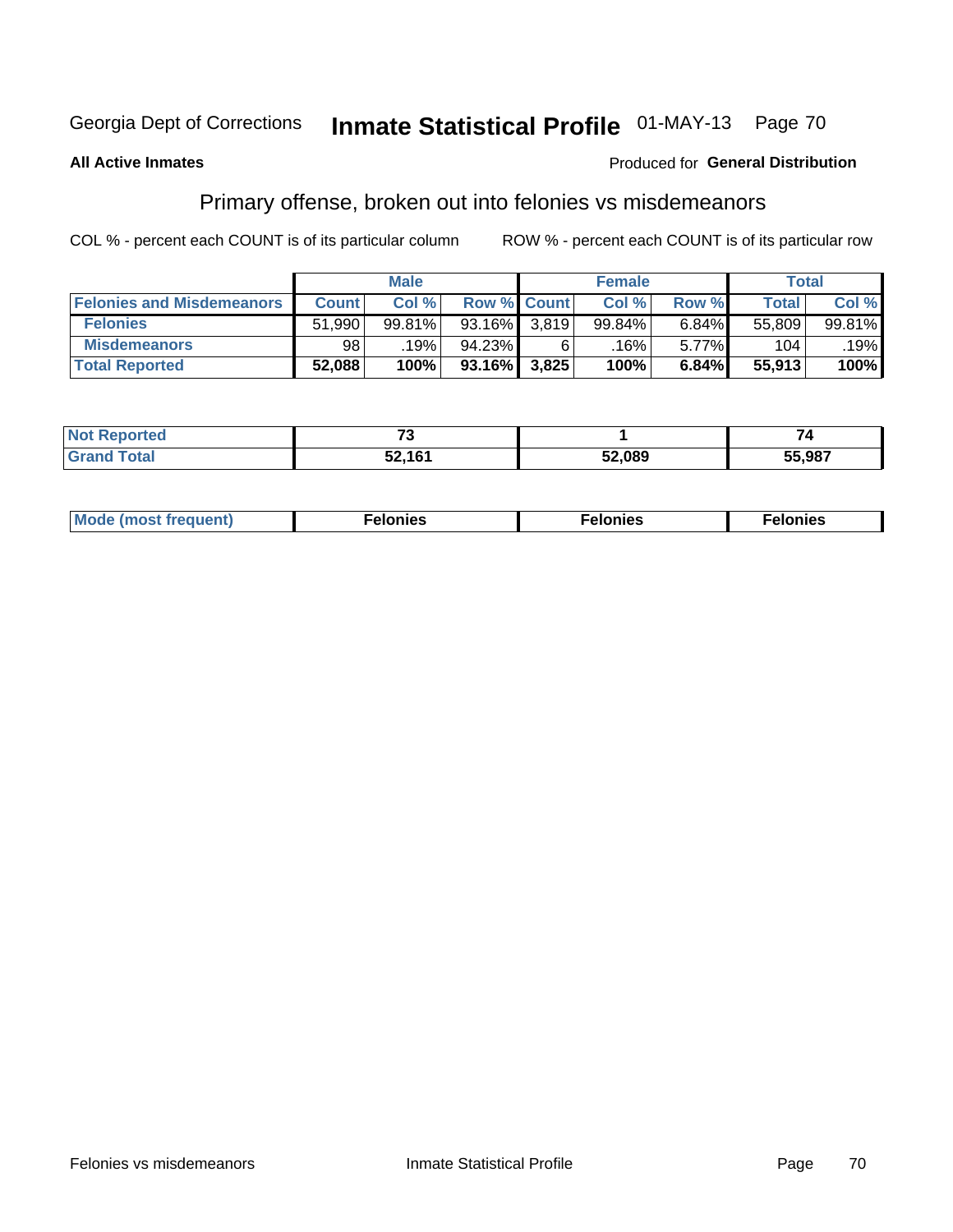## Georgia Dept of Corrections **Inmate Statistical Profile** 01-MAY-13 Page 71

#### **All Active Inmates**

#### Produced for **General Distribution**

## Primary offense, broken out into six broad crime categories

COL % - percent each COUNT is of its particular column ROW % - percent each COUNT is of its particular row

|                                 | <b>Male</b>  |        |        | <b>Female</b> |        |        | <b>Total</b> |        |
|---------------------------------|--------------|--------|--------|---------------|--------|--------|--------------|--------|
| <b>Crime Categories</b>         | <b>Count</b> | Col %  |        | Row % Count   | Col %  | Row %  | <b>Total</b> | Col %  |
| <b>Violent</b>                  | 24,918       | 48.00% | 94.26% | 1,518         | 39.86% | 5.74%  | 26,436       | 47.44% |
| <b>Sex Crime</b><br>2           | 8,187        | 15.77% | 98.60% | 116           | 3.05%  | 1.40%  | 8,303        | 14.90% |
| $\mathbf{3}$<br><b>Property</b> | 10,331       | 19.90% | 89.24% | 1,245         | 32.69% | 10.76% | 11,576       | 20.77% |
| <b>Drug</b><br>4                | 6,384        | 12.30% | 89.22% | 771           | 20.25% | 10.78% | 7,155        | 12.84% |
| <b>Habit/DUI</b><br>5           | 97           | .19%   | 85.09% | 17            | .45%   | 14.91% | 114          | .20%   |
| <b>Other</b><br>6               | 1,996        | 3.84%  | 93.40% | 141           | 3.70%  | 6.60%  | 2,137        | 3.84%  |
| <b>Total Reported</b>           | 51,913       | 100%   | 93.17% | 3,808         | 100%   | 6.83%  | 55,721       | 100%   |

| Reported<br>ומאי ' | 248    | ı a   | 266    |
|--------------------|--------|-------|--------|
| <b>Total</b>       | 52,161 | 3,826 | 55,987 |

| Mo<br>uent)<br>nos | .<br>/iolent | <br>Violent | - --<br><b>Tiolent</b> |
|--------------------|--------------|-------------|------------------------|
|                    |              |             |                        |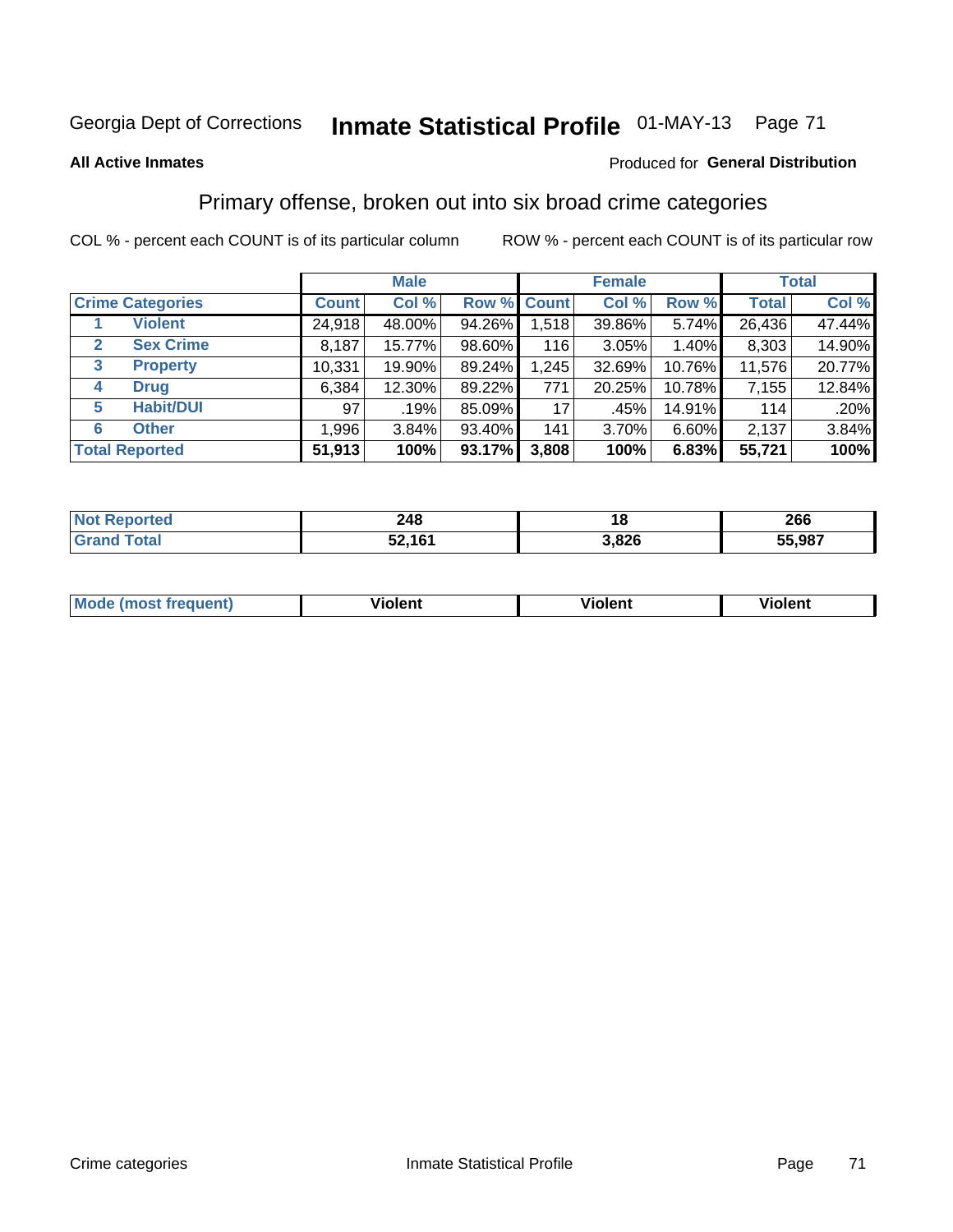## Georgia Dept of Corrections **Inmate Statistical Profile** 01-MAY-13 Page 72

#### **All Active Inmates**

#### Produced for **General Distribution**

## Primary offense, detailed offense code

COL % - percent each COUNT is of its particular column ROW % - percent each COUNT is of its particular row

|   |                                                          |                     | <b>Male</b> |         |                         | <b>Female</b> |                 |                     | <b>Total</b>   |
|---|----------------------------------------------------------|---------------------|-------------|---------|-------------------------|---------------|-----------------|---------------------|----------------|
|   | <b>Primary Offense</b>                                   | <b>Count</b>        | Col %       | Row %   | <b>Count</b>            | Col %         | Row %           | <b>Total</b>        | Col %          |
| F | <b>Abandonment Of Child</b>                              | $\overline{2}$      | .01%        | 100.00% |                         |               |                 | 2                   | .01%           |
| F | <b>Agg Aslt W Intnt To Rape</b>                          | 56                  | .11%        | 100.00% |                         |               |                 | 56                  | .10%           |
| F | <b>Agg Sex Battery Atmpt</b>                             | 1                   | .01%        | 100.00% |                         |               |                 |                     | .01%           |
| F | <b>Aggrav Assault</b>                                    | 5,027               | 9.65%       | 95.21%  | 253                     | 6.61%         | 4.79%           | 5,280               | 9.44%          |
| F | <b>Aggrav Assault Peace</b><br><b>Ofcr</b>               | 288                 | .55%        | 95.36%  | 14                      | .37%          | 4.64%           | 302                 | .54%           |
| F | <b>Aggrav Battery</b>                                    | 1,094               | 2.10%       | 93.74%  | 73                      | 1.91%         | 6.26%           | 1,167               | 2.09%          |
| F | <b>Aggrav Battery Peace</b><br><b>Ofcr</b>               | 22                  | .04%        | 95.65%  | 1                       | .03%          | 4.35%           | 23                  | .04%           |
| F | <b>Aggrav Ch Molest, Atmpt</b>                           | 4                   | .01%        | 100.00% |                         |               |                 | 4                   | .01%           |
| F | <b>Aggrav Child Molestation</b>                          | 1,265               | 2.43%       | 98.44%  | 20                      | .52%          | 1.56%           | 1,285               | 2.30%          |
| F | <b>Aggrav Cruelty To</b><br><b>Animals</b>               | 6                   | .01%        | 85.71%  | 1                       | .03%          | 14.29%          | 7                   | .01%           |
| F | <b>Aggrav Sexual Battery</b>                             | 183                 | .35%        | 99.46%  | 1                       | .03%          | .54%            | 184                 | .33%           |
| F | <b>Aggrav Sodomy</b>                                     | 210                 | .40%        | 99.06%  | $\overline{2}$          | .05%          | .94%            | 212                 | .38%           |
| F | <b>Aggrav Stalking</b>                                   | 281                 | .54%        | 97.57%  | $\overline{7}$          | .18%          | 2.43%           | 288                 | .52%           |
| F | <b>Aggravated Assault On</b>                             | 5                   | .01%        | 100.00% |                         |               |                 | 5                   | .01%           |
| F | $65+$<br><b>Aiding Escape</b>                            |                     | .01%        | 100.00% |                         |               |                 |                     | .01%           |
| F | <b>Aircraft Hijacking</b>                                | $\overline{2}$<br>3 | .01%        | 100.00% |                         |               |                 | $\overline{2}$<br>3 | .01%           |
| F | <b>Alter Id</b>                                          | $\overline{3}$      | .01%        | 100.00% |                         |               |                 | 3                   | .01%           |
| F | <b>Armed Robbery</b>                                     |                     | 10.63%      | 96.73%  |                         | 4.89%         |                 |                     |                |
| F | <b>Arson 1st Degree</b>                                  | 5,539               | .15%        | 82.80%  | 187                     | .42%          | 3.27%<br>17.20% | 5,726               | 10.24%<br>.17% |
| F | <b>Arson 2nd Degree</b>                                  | 77                  | .01%        | 50.00%  | 16<br>3                 |               |                 | 93                  |                |
| F | <b>Arson 3rd Degree</b>                                  | 3                   | .01%        | 100.00% |                         | .08%          | 50.00%          | 6<br>$\mathbf{1}$   | .01%<br>.01%   |
| F | <b>Arson Misc</b>                                        | 1                   | .01%        | 100.00% |                         |               |                 |                     |                |
| F |                                                          | 1                   |             |         |                         |               |                 | 1                   | .01%           |
| F | <b>Atmpt Aggrav Assault</b>                              | 8                   | .02%        | 100.00% |                         |               |                 | 8                   | .01%           |
| F | <b>Atmpt Aggrav Sodomy</b><br><b>Atmpt Armed Robbery</b> | 4                   | .01%        | 100.00% |                         |               |                 | 4                   | .01%           |
| F | <b>Atmpt Burglary</b>                                    | 105                 | .20%        | 97.22%  | 3                       | .08%          | 2.78%           | 108                 | .19%           |
| F |                                                          | 31                  | .06%        | 100.00% |                         |               |                 | 31                  | .06%           |
|   | <b>Atmpt Child Molestation</b>                           | 23                  | .04%        | 100.00% |                         |               |                 | 23                  | .04%           |
| F | <b>Atmpt Cruelty To</b><br><b>Children</b>               | 1                   | .01%        | 100.00% |                         |               |                 | $\mathbf 1$         | .01%           |
| F | <b>Atmpt Kidnap</b>                                      | 6                   | .01%        | 100.00% |                         |               |                 | 6                   | .01%           |
| F | <b>Atmpt Murder</b>                                      | 44                  | .08%        | 91.67%  | 4                       | .10%          | 8.33%           | 48                  | .09%           |
| F | <b>Atmpt Rape</b>                                        | 42                  | .08%        | 97.67%  | $\mathbf{1}$            | .03%          | 2.33%           | 43                  | .08%           |
| F | <b>Atmpt Robbery</b>                                     | 60                  | .12%        | 93.75%  | $\overline{\mathbf{4}}$ | .10%          | 6.25%           | 64                  | .11%           |
| F | <b>Atmpt Theft By Taking</b>                             | 5                   | .01%        | 100.00% |                         |               |                 | 5                   | .01%           |
| F | <b>Atmpt Viol Substance</b><br>Act                       | 21                  | .04%        | 77.78%  | $6 \mid$                | .16%          | 22.22%          | 27                  | .05%           |
|   |                                                          |                     |             |         |                         |               |                 |                     |                |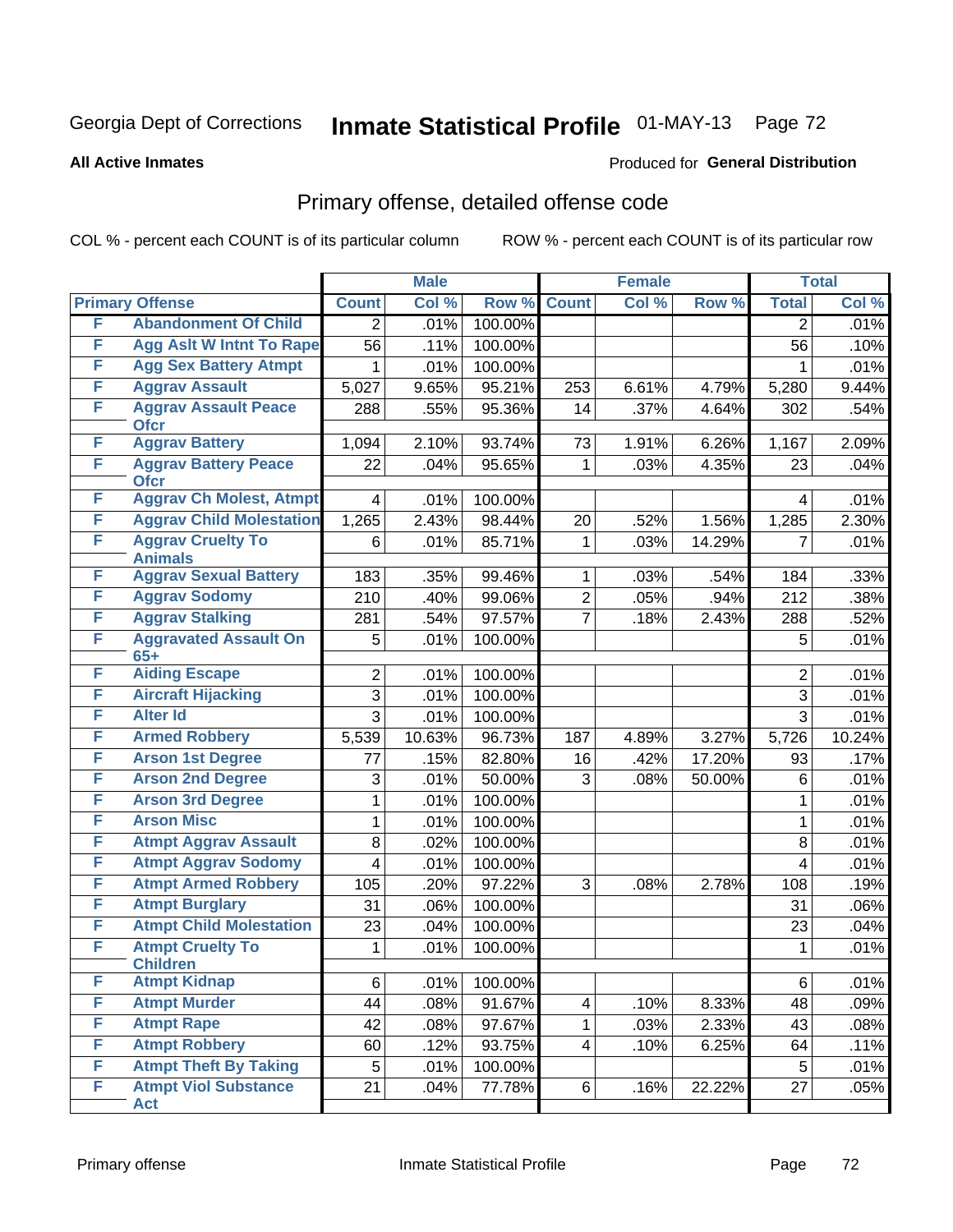#### **All Active Inmates**

#### Produced for **General Distribution**

## Primary offense, detailed offense code

|   |                                               |                         | <b>Male</b> |         |                | <b>Female</b> |         |                | <b>Total</b> |
|---|-----------------------------------------------|-------------------------|-------------|---------|----------------|---------------|---------|----------------|--------------|
|   | <b>Primary Offense</b>                        | <b>Count</b>            | Col %       | Row %   | <b>Count</b>   | Col %         | Row %   | <b>Total</b>   | Col %        |
| F | <b>Att/Consprcy Commt</b>                     | 50                      | .10%        | 86.21%  | 8              | .21%          | 13.79%  | 58             | .10%         |
| F | C/S/Of<br><b>Bad Checks</b>                   | 5                       | .01%        | 55.56%  | 4              | .10%          | 44.44%  | 9              | .02%         |
| F | <b>Bail Jumping</b>                           | $\overline{2}$          | .01%        | 100.00% |                |               |         | $\overline{2}$ | .01%         |
| F | <b>Barratry</b>                               |                         |             | 100.00% |                |               |         |                |              |
| F | <b>Bestiality</b>                             | 1                       | .01%        |         |                |               |         | 1              | .01%         |
| F |                                               | 1                       | .01%        | 50.00%  | 1              | .03%          | 50.00%  | $\overline{2}$ | .01%         |
| F | <b>Bigamy</b><br><b>Bribery Of Contestant</b> | 1                       | .01%        | 100.00% |                |               |         | $\mathbf{1}$   | .01%         |
| F |                                               | 1                       | .01%        | 100.00% |                |               |         | 1              | .01%         |
|   | <b>Burg 1st Aft 6/30/12</b>                   | $\overline{2}$          | .01%        | 100.00% |                |               |         | $\overline{2}$ | .01%         |
| F | <b>Burg Bef 7/1/12</b>                        | 6,320                   | 12.13%      | 96.00%  | 263            | 6.88%         | 4.00%   | 6,583          | 11.77%       |
| F | <b>Carry Concealed Weapon</b>                 | 4                       | .01%        | 100.00% |                |               |         | 4              | .01%         |
| F | <b>Carry Weapon At School</b>                 | $\overline{7}$          | .01%        | 100.00% |                |               |         | $\overline{7}$ | .01%         |
| F | <b>Child Molestation</b>                      | 2,626                   | 5.04%       | 98.02%  | 53             | 1.39%         | 1.98%   | 2,679          | 4.79%        |
| F | <b>Chop Shop Violation</b>                    | 1                       | .01%        | 100.00% |                |               |         | 1              | .01%         |
| F | <b>Cnspire Traffic Cntrl Sub</b>              | 15                      | .03%        | 93.75%  | 1              | .03%          | 6.25%   | 16             | .03%         |
| F | <b>Cntrbtng Delingency</b><br><b>Minor</b>    |                         |             |         | $\mathbf 1$    | .03%          | 100.00% | $\mathbf{1}$   | .01%         |
| F | <b>Computer Pornography</b>                   | 68                      | .13%        | 100.00% |                |               |         | 68             | .12%         |
| F | <b>Computer Theft</b>                         | 10                      | .02%        | 55.56%  | 8              | .21%          | 44.44%  | 18             | .03%         |
| F | <b>Computer Trespass</b>                      | $\overline{c}$          | .01%        | 100.00% |                |               |         | $\overline{2}$ | .01%         |
| F | <b>Conceal Contraband</b>                     | $\mathbf{1}$            | .01%        | 100.00% |                |               |         | $\mathbf{1}$   | .01%         |
| F | <b>Conceal Death Of</b><br><b>Another</b>     | 12                      | .02%        | 85.71%  | $\overline{2}$ | .05%          | 14.29%  | 14             | .03%         |
| F | <b>Conspiracy</b>                             | 40                      | .08%        | 83.33%  | 8              | .21%          | 16.67%  | 48             | .09%         |
| F | <b>Convsn Paymnts Real</b>                    | 1                       | .01%        | 100.00% |                |               |         | 1              | .01%         |
|   | <b>Propy</b>                                  |                         |             |         |                |               |         |                |              |
| F | <b>Crmnl Atmpt</b>                            | $\overline{2}$          | .01%        | 100.00% |                |               |         | $\overline{2}$ | .01%         |
| F | <b>Crmnl Damage 1st</b>                       | 29                      | .06%        | 93.55%  | $\overline{2}$ | .05%          | 6.45%   | 31             | .06%         |
|   | <b>Degree</b>                                 |                         |             |         |                |               |         |                |              |
| F | <b>Crmnl Damage 2nd</b><br><b>Degree</b>      | 85                      | .16%        | 93.41%  | 6              | .16%          | 6.59%   | 91             | .16%         |
| F | <b>Crmnl Interfere Govt</b>                   | 24                      | .05%        | 96.00%  | 1              | .03%          | 4.00%   | 25             | .04%         |
|   | <b>Prop</b>                                   |                         |             |         |                |               |         |                |              |
| F | <b>Crmnl Poss Explosives</b>                  | $\mathbf 1$             | .01%        | 100.00% |                |               |         | $\mathbf 1$    | .01%         |
| F | <b>Crmnl Solicitation</b>                     |                         |             |         | 1              | .03%          | 100.00% | $\mathbf{1}$   | .01%         |
| F | <b>Crmnl Trespassing</b>                      | 1                       | .01%        | 100.00% |                |               |         | 1              | .01%         |
| F | <b>Cruelty To Animals</b>                     | $\overline{\mathbf{4}}$ | .01%        | 100.00% |                |               |         | 4              | .01%         |
| F | <b>Cruelty To Children</b>                    | 291                     | .56%        | 75.78%  | 93             | 2.43%         | 24.22%  | 384            | .69%         |
| F | <b>Cruelty To Elder Person</b>                | 15                      | .03%        | 68.18%  | $\overline{7}$ | .18%          | 31.82%  | 22             | .04%         |
| F | <b>Defrauding State</b>                       | $\overline{2}$          | .01%        | 100.00% |                |               |         | $\overline{c}$ | .01%         |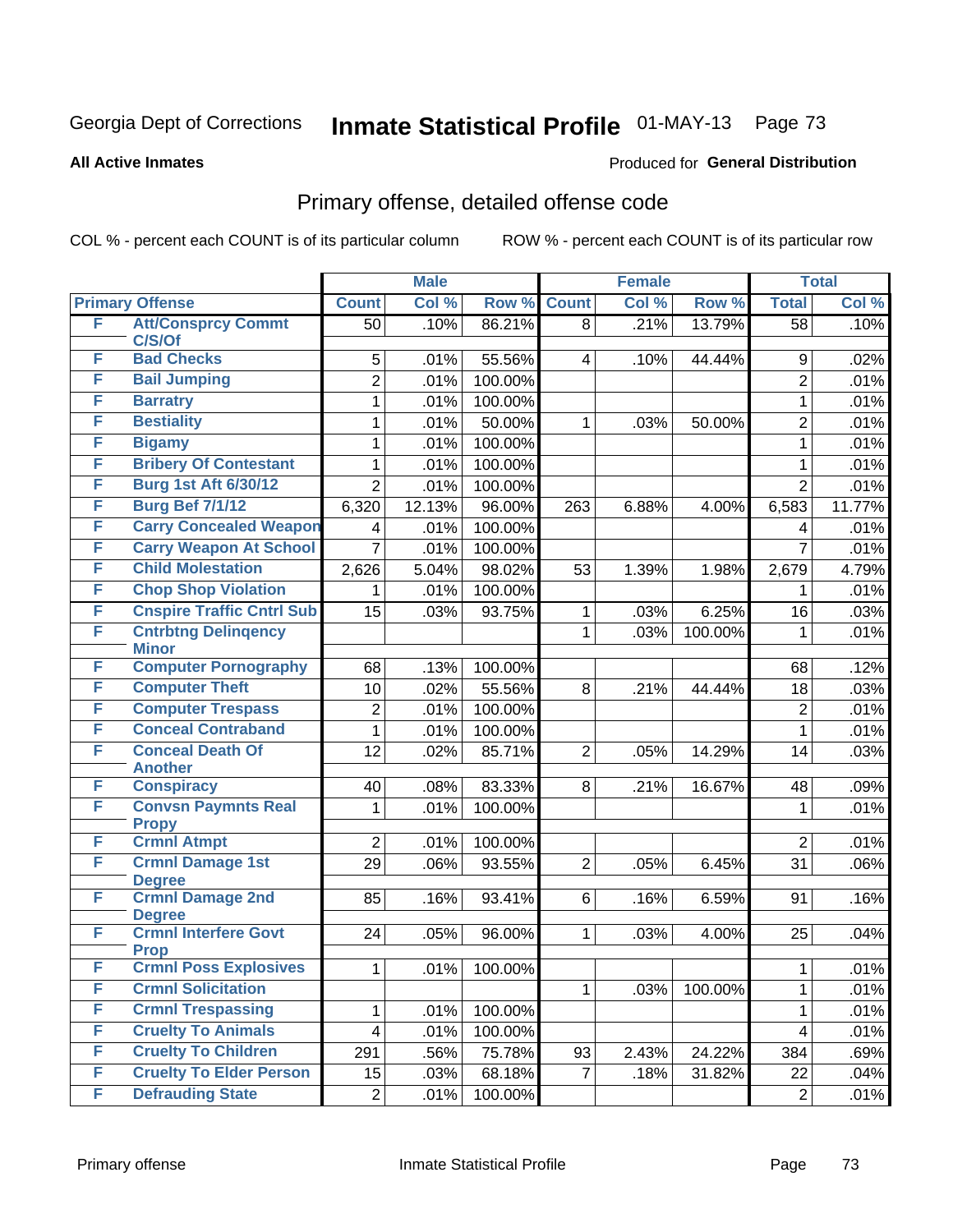#### **All Active Inmates**

#### Produced for **General Distribution**

## Primary offense, detailed offense code

|   |                                            |                | <b>Male</b> |         |                | <b>Female</b> |         |                | <b>Total</b> |
|---|--------------------------------------------|----------------|-------------|---------|----------------|---------------|---------|----------------|--------------|
|   | <b>Primary Offense</b>                     | <b>Count</b>   | Col %       | Row %   | <b>Count</b>   | Col %         | Row %   | <b>Total</b>   | Col %        |
| F | <b>Distributing Obscene Mat</b>            | 1              | .01%        | 100.00% |                |               |         | 1              | .01%         |
| F | <b>Dogfighting</b>                         | 1              | .01%        | 100.00% |                |               |         | $\mathbf{1}$   | .01%         |
| F | <b>Drvng Habtl Violator</b>                | 8              | .02%        | 72.73%  | 3              | .08%          | 27.27%  | 11             | .02%         |
| F | Eavesdrop &                                | 3              | .01%        | 100.00% |                |               |         | 3              | .01%         |
|   | <b>Surveillance</b>                        |                |             |         |                |               |         |                |              |
| F | <b>Entering Vehicle</b>                    | 96             | .18%        | 96.00%  | 4              | .10%          | 4.00%   | 100            | .18%         |
| F | <b>Entice Child, Attempted</b>             | 7              | .01%        | 100.00% |                |               |         | 7              | .01%         |
| F | <b>Enticing Child-Indec</b>                | 72             | .14%        | 96.00%  | 3              | .08%          | 4.00%   | 75             | .13%         |
| F | <b>Purp</b><br><b>Escape</b>               | 20             | .04%        | 86.96%  | 3              | .08%          | 13.04%  | 23             | .04%         |
| F | <b>False Certificates</b>                  |                |             |         | 1              | .03%          | 100.00% | 1              | .01%         |
| F | <b>False Imprisonment</b>                  |                |             | 97.34%  | $\overline{5}$ |               | 2.66%   | 188            |              |
| F | <b>False Public Alarm</b>                  | 183            | .35%        |         |                | .13%          |         |                | .34%         |
| F |                                            | 1              | .01%        | 100.00% |                |               |         | 1              | .01%         |
|   | <b>False Statements Govt</b>               | 28             | .05%        | 80.00%  | 7              | .18%          | 20.00%  | 35             | .06%         |
| F | <b>False Swearing</b>                      | 3              | .01%        | 50.00%  | 3              | .08%          | 50.00%  | 6              | .01%         |
| F | <b>False Swearng Writtn</b><br><b>Stmt</b> | 5              | .01%        | 83.33%  | 1              | .03%          | 16.67%  | 6              | .01%         |
| F | <b>Family Violence Battery</b>             | 125            | .24%        | 98.43%  | $\overline{2}$ | .05%          | 1.57%   | 127            | .23%         |
| F | <b>Feticide</b>                            | 1              | .01%        | 50.00%  | 1              | .03%          | 50.00%  | 2              | .01%         |
| F | <b>Feticide By Vehicle</b>                 | 1              | .01%        | 20.00%  | 4              | .10%          | 80.00%  | $\overline{5}$ | .01%         |
| F | <b>Financial Identity Fraud</b>            | 41             |             | 58.57%  |                |               |         |                |              |
| F | <b>Fleeing/Eluding Police</b>              |                | .08%        |         | 29             | .76%          | 41.43%  | 70             | .13%         |
| F |                                            | 218            | .42%        | 95.61%  | 10             | .26%          | 4.39%   | 228            | .41%         |
|   | <b>Forg 1st Bef 7/1/12</b>                 | 1,039          | 1.99%       | 71.07%  | 423            | 11.06%        | 28.93%  | 1,462          | 2.61%        |
| F | <b>Forg 2nd Bef 7/1/12</b>                 | 25             | .05%        | 73.53%  | 9              | .24%          | 26.47%  | 34             | .06%         |
| F | <b>Fraudulent Access</b>                   | $\overline{2}$ | .01%        | 100.00% |                |               |         | $\overline{2}$ | .01%         |
| F | <b>Compute</b><br><b>Fraudulent Checks</b> | $\overline{2}$ | .01%        | 100.00% |                |               |         | $\overline{2}$ | .01%         |
| F | <b>Fraudulent Credit Card</b>              | 64             | .12%        | 72.73%  | 24             | .63%          | 27.27%  | 88             | .16%         |
| F | <b>Gang Participation</b>                  | 33             | .06%        | 100.00% |                |               |         | 33             | .06%         |
| F | <b>Guard Line</b>                          | 10             | .02%        | 66.67%  | $\overline{5}$ | .13%          | 33.33%  | 15             | .03%         |
|   | <b>W/Weapon/Drugs</b>                      |                |             |         |                |               |         |                |              |
| F | <b>Habit Traf Viol/Impaired</b>            | 20             | .04%        | 86.96%  | 3              | .08%          | 13.04%  | 23             | .04%         |
| F | <b>Habit Traf Viol/Other</b>               | 22             | .04%        | 100.00% |                |               |         | 22             | .04%         |
| F | <b>Hijacking Motor Vehicle</b>             | 38             | .07%        | 100.00% |                |               |         | 38             | .07%         |
| F | <b>Hindering Appreh Or Pun</b>             | 4              | .01%        | 66.67%  | $\mathbf{2}$   | .05%          | 33.33%  | 6              | .01%         |
| F | <b>Hit-Run W/Injury/Fatality</b>           | 10             | .02%        | 83.33%  | $\overline{2}$ | .05%          | 16.67%  | 12             | .02%         |
| F | <b>Homicide By Vessel</b>                  | 23             | .04%        | 88.46%  | $\overline{3}$ | .08%          | 11.54%  | 26             | .05%         |
| F | <b>Illegal Attm To Obt Drugs</b>           | 6              | .01%        | 60.00%  | 4              | .10%          | 40.00%  | 10             | .02%         |
| F | <b>Impersonating Officer</b>               | 6              | .01%        | 100.00% |                |               |         | 6              | .01%         |
| F | <b>Impersonation</b>                       | $\overline{2}$ | .01%        | 100.00% |                |               |         | $\overline{2}$ | .01%         |
|   |                                            |                |             |         |                |               |         |                |              |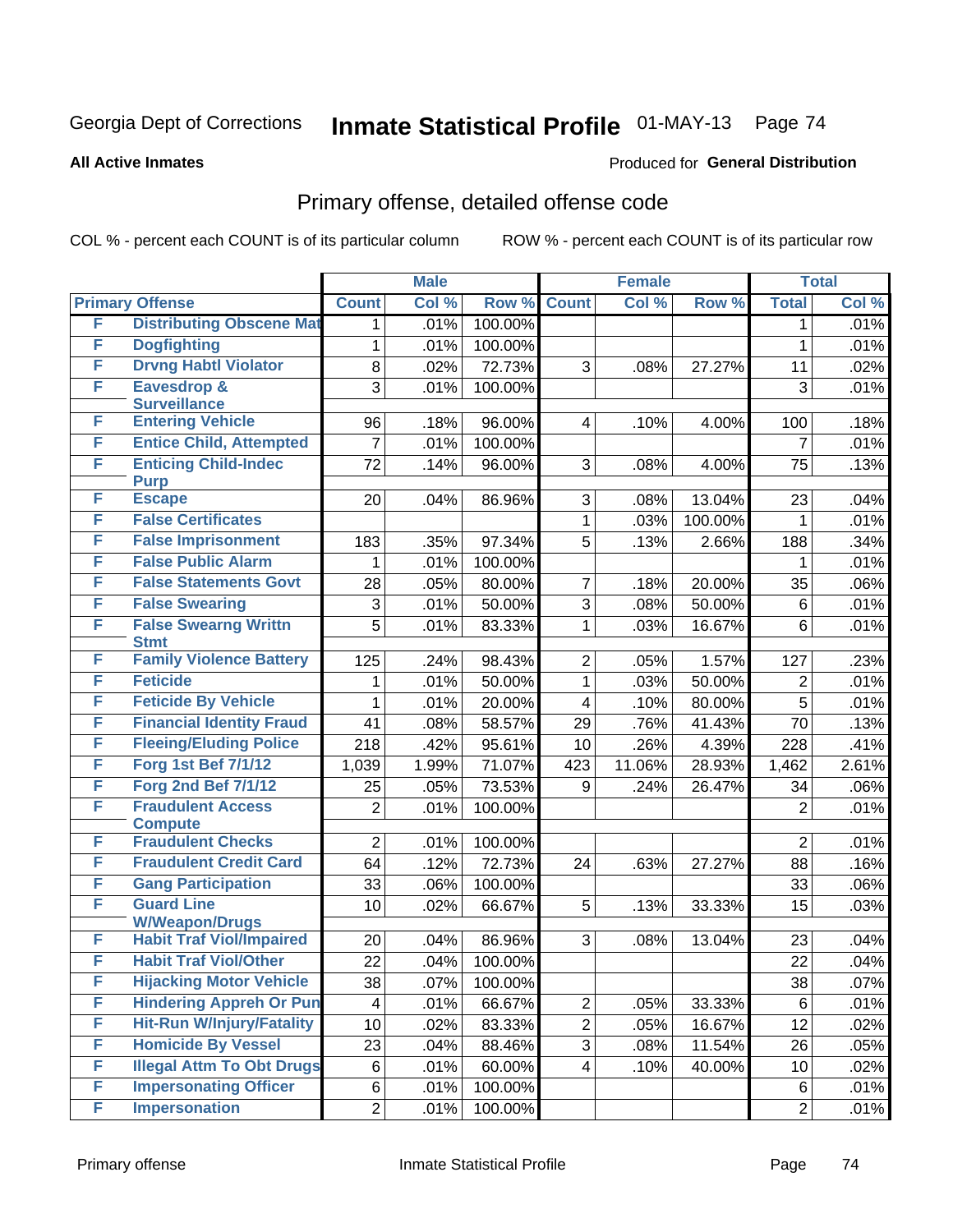#### **All Active Inmates**

#### Produced for **General Distribution**

## Primary offense, detailed offense code

|   |                                                   |                 | <b>Male</b> |         |                | <b>Female</b> |         |                  | <b>Total</b> |
|---|---------------------------------------------------|-----------------|-------------|---------|----------------|---------------|---------|------------------|--------------|
|   | <b>Primary Offense</b>                            | <b>Count</b>    | Col %       | Row %   | <b>Count</b>   | Col %         | Row %   | <b>Total</b>     | Col %        |
| F | <b>Incest</b>                                     | 186             | .36%        | 98.41%  | $\overline{3}$ | .08%          | 1.59%   | 189              | .34%         |
| F | <b>Incest, Atmpt</b>                              | $\overline{2}$  | .01%        | 100.00% |                |               |         | $\overline{2}$   | .01%         |
| F | <b>Influencing Witness</b>                        | $\overline{2}$  | .01%        | 66.67%  | 1              | .03%          | 33.33%  | $\overline{3}$   | .01%         |
| F | <b>Injury By Vehicle</b>                          | 89              | .17%        | 81.65%  | 20             | .52%          | 18.35%  | 109              | .19%         |
| F | <b>Interference With</b>                          | 15              | .03%        | 100.00% |                |               |         | 15               | .03%         |
| F | <b>Custody</b><br><b>Involuntary Manslaughter</b> |                 |             |         |                |               |         |                  |              |
| F |                                                   | 138             | .26%        | 84.15%  | 26             | .68%          | 15.85%  | 164              | .29%         |
| F | <b>Kidnapping</b><br><b>Livestock Theft</b>       | 1,539           | 2.95%       | 96.91%  | 49             | 1.28%         | 3.09%   | 1,588            | 2.84%        |
| F | <b>Machine Gun Activities</b>                     | 2               | .01%        | 100.00% |                |               |         | $\overline{2}$   | .01%         |
| F | <b>Malicious Conf Sane</b>                        | 1               | .01%        | 100.00% |                |               |         | 1                | .01%         |
|   | <b>Pers</b>                                       |                 |             |         | $\mathbf 1$    | .03%          | 100.00% | $\mathbf{1}$     | .01%         |
| F | <b>Manf Methamph 200-399</b><br>Gm                | $\overline{2}$  | .01%        | 40.00%  | 3 <sup>1</sup> | .08%          | 60.00%  | 5                | .01%         |
| F | <b>Manf Methamph 28-199</b><br>Gm                 | 20              | .04%        | 90.91%  | $\overline{2}$ | .05%          | 9.09%   | 22               | .04%         |
| F | Manf Methamph 400+ Gm                             | 1               | .01%        | 100.00% |                |               |         | 1                | .01%         |
| F | <b>Manf Methamph Unspec</b>                       | 200             | .38%        | 87.72%  | 28             | .73%          | 12.28%  | 228              | .41%         |
|   | <b>Amt</b>                                        |                 |             |         |                |               |         |                  |              |
| F | <b>Manufact Meth Near</b><br><b>Child</b>         | 14              | .03%        | 77.78%  | $\overline{4}$ | .10%          | 22.22%  | 18               | .03%         |
| F | <b>Misc Assault/Battery</b>                       | 11              | .02%        | 100.00% |                |               |         | 11               | .02%         |
| F | <b>Misc CorrectionI Inst Off</b>                  | 4               | .01%        | 100.00% |                |               |         | 4                | .01%         |
| F | <b>Misc Criminal Damage</b>                       | 1               | .01%        | 100.00% |                |               |         | $\mathbf{1}$     | .01%         |
| F | <b>Misc Drugs Trafficking</b>                     | 19              | .04%        | 100.00% |                |               |         | 19               | .03%         |
| F | <b>Misc Forgery</b>                               | 1               | .01%        | 100.00% |                |               |         | 1                | .01%         |
| F | <b>Misc Fraud</b>                                 | $\overline{7}$  | .01%        | 50.00%  | $\overline{7}$ | .18%          | 50.00%  | 14               | .03%         |
| F | <b>Misc Homicide Offense</b>                      | 8               | .02%        | 88.89%  | $\mathbf{1}$   | .03%          | 11.11%  | $\boldsymbol{9}$ | .02%         |
| F | <b>Misc Invasion Of Privacy</b>                   | 1               | .01%        | 100.00% |                |               |         | 1                | .01%         |
| F | <b>Misc Mrals/Pblic H/Safty</b>                   | $\overline{2}$  | .01%        | 100.00% |                |               |         | $\overline{2}$   | .01%         |
| F | <b>Misc Obscenity</b>                             | 3               | .01%        | 100.00% |                |               |         | $\overline{3}$   | .01%         |
| F | <b>Misc Public Order</b>                          | $\overline{2}$  | .01%        | 100.00% |                |               |         | $\overline{2}$   | .01%         |
| F | <b>Misc Sexual Offense</b>                        | $\overline{20}$ | .04%        | 100.00% |                |               |         | 20               | .04%         |
| F | <b>Misc Weapon/Explosive</b><br><b>Off</b>        | 1               | .01%        | 100.00% |                |               |         | 1                | .01%         |
| F | <b>Murder</b>                                     | 5,328           | 10.23%      | 94.27%  | 324            | 8.47%         | 5.73%   | 5,652            | 10.11%       |
| F | <b>Murder, Conspire To</b><br><b>Commit</b>       | 8 <sup>1</sup>  | .02%        | 88.89%  | $\mathbf{1}$   | .03%          | 11.11%  | 9                | .02%         |
| F | <b>Mutiny In Penal Inst</b>                       |                 | .01%        | 100.00% |                |               |         |                  | .01%         |
| F | <b>Obstr Of Law Enf Officer</b>                   | 482             | .93%        | 90.77%  | 49             | 1.28%         | 9.23%   | 531              | .95%         |
| F | <b>Pandering By</b>                               | $\overline{2}$  | .01%        | 100.00% |                |               |         | $\overline{2}$   | .01%         |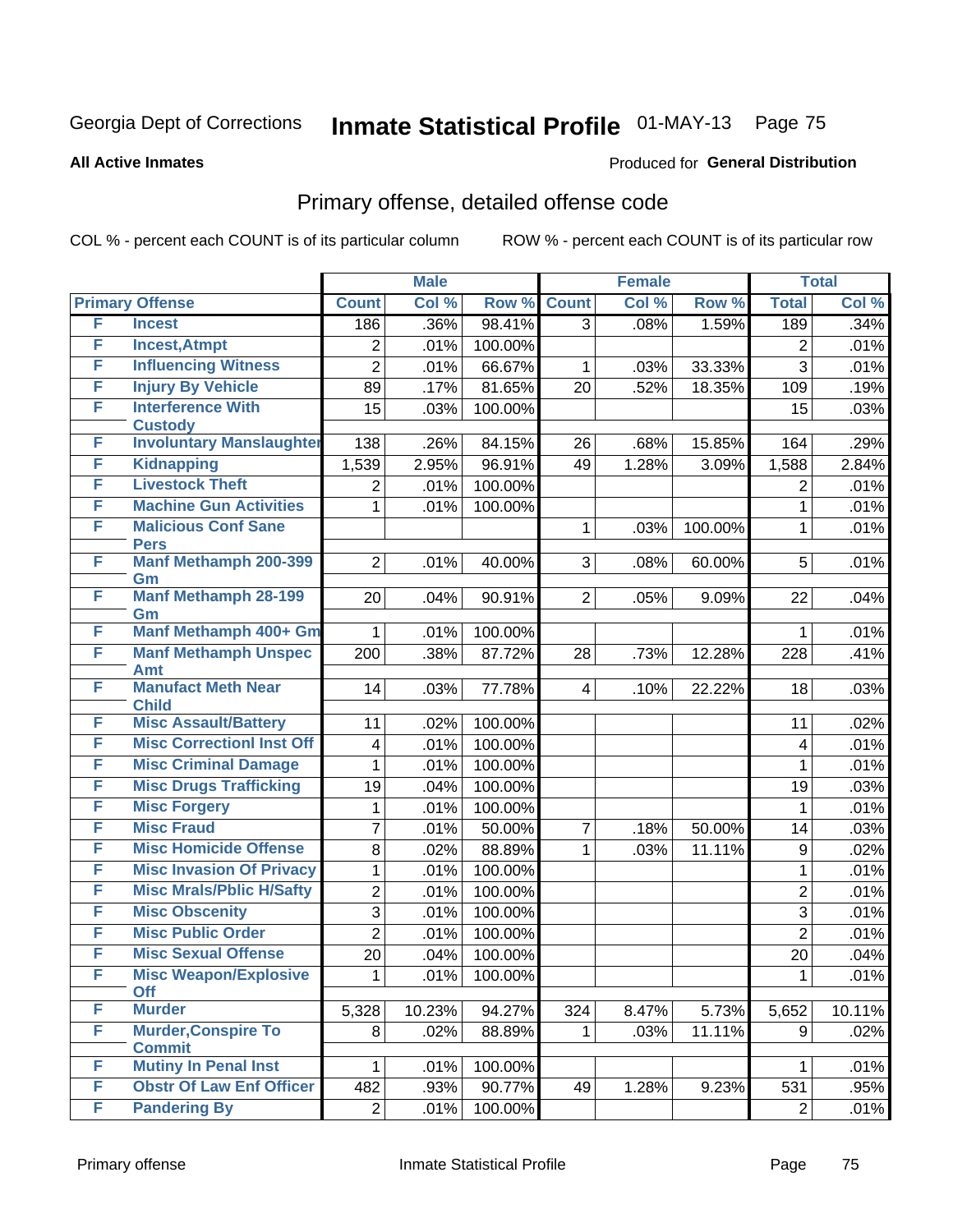#### **All Active Inmates**

### Produced for **General Distribution**

### Primary offense, detailed offense code

|   |                                                 |                  | <b>Male</b> |         |                         | <b>Female</b> |         | <b>Total</b>   |       |
|---|-------------------------------------------------|------------------|-------------|---------|-------------------------|---------------|---------|----------------|-------|
|   | <b>Primary Offense</b>                          | <b>Count</b>     | Col %       | Row %   | <b>Count</b>            | Col %         | Row %   | <b>Total</b>   | Col % |
|   | <b>Compulsion</b>                               |                  |             |         |                         |               |         |                |       |
| F | <b>Peeping Tom</b>                              | 21               | .04%        | 100.00% |                         |               |         | 21             | .04%  |
| F | <b>Perjury</b>                                  | 1                | .01%        | 100.00% |                         |               |         | 1              | .01%  |
| F | <b>Pimping A Minor Under</b>                    | $\overline{7}$   | .01%        | 100.00% |                         |               |         | $\overline{7}$ | .01%  |
|   | 18                                              |                  |             |         |                         |               |         |                |       |
| F | <b>Poss Contraband</b><br><b>Articles</b>       | 3                | .01%        | 100.00% |                         |               |         | 3              | .01%  |
| F | <b>Poss Dep Stim Cntrf</b>                      | 73               | .14%        | 77.66%  | 21                      | .55%          | 22.34%  | 94             | .17%  |
|   | <b>Drugs</b>                                    |                  |             |         |                         |               |         |                |       |
| F | <b>Poss Drug Related Matri</b>                  | 13               | .02%        | 72.22%  | 5                       | .13%          | 27.78%  | 18             | .03%  |
| F | <b>Poss Ephedrine</b>                           | $\boldsymbol{9}$ | .02%        | 69.23%  | $\overline{\mathbf{4}}$ | .10%          | 30.77%  | 13             | .02%  |
| F | <b>Poss Firearm 1st</b>                         | 68               | .13%        | 95.77%  | 3                       | .08%          | 4.23%   | 71             | .13%  |
| F | <b>Offender</b><br><b>Poss Firearm Convct</b>   |                  |             |         |                         |               |         |                |       |
|   | <b>Felon</b>                                    | 864              | 1.66%       | 96.64%  | 30                      | .78%          | 3.36%   | 894            | 1.60% |
| F | <b>Poss Knife During Crime</b>                  | 3                | .01%        | 100.00% |                         |               |         | $\mathfrak{S}$ | .01%  |
| F | <b>Poss Mda/Extsy</b>                           | $\boldsymbol{9}$ | .02%        | 75.00%  | 3                       | .08%          | 25.00%  | 12             | .02%  |
| F | <b>Poss Methamphetamine</b>                     | 349              | .67%        | 77.21%  | 103                     | 2.69%         | 22.79%  | 452            | .81%  |
| F | <b>Poss Narcotics Opiates</b>                   | 54               | .10%        | 80.60%  | 13                      | .34%          | 19.40%  | 67             | .12%  |
| F | <b>Poss Of Certain</b>                          | 26               | .05%        | 89.66%  | 3                       | .08%          | 10.34%  | 29             | .05%  |
|   | <b>Weapons</b>                                  |                  |             |         |                         |               |         |                |       |
| F | <b>Poss Of Cocaine</b>                          | 715              | 1.37%       | 85.53%  | 121                     | 3.16%         | 14.47%  | 836            | 1.50% |
| F | <b>Poss Of Firearm Dur</b>                      | 447              | .86%        | 95.92%  | 19                      | .50%          | 4.08%   | 466            | .83%  |
| F | <b>Crime</b><br><b>Poss Of Marijuana</b>        | 95               | .18%        | 95.96%  | $\overline{4}$          | .10%          | 4.04%   | 99             | .18%  |
| F | <b>Poss Tools Commit</b>                        | 31               | .06%        | 100.00% |                         |               |         | 31             | .06%  |
|   | <b>Crime</b>                                    |                  |             |         |                         |               |         |                |       |
| F | <b>Poss W Int Dis Other</b>                     | 91               | .17%        | 84.26%  | 17                      | .44%          | 15.74%  | 108            | .19%  |
|   | <b>Drug</b>                                     |                  |             |         |                         |               |         |                |       |
| F | <b>Poss W Int Dist Cocaine</b>                  | 463              | .89%        | 94.49%  | 27                      | .71%          | 5.51%   | 490            | .88%  |
| F | <b>Poss W Int Dist</b>                          | 798              | 1.53%       | 95.68%  | 36                      | .94%          | 4.32%   | 834            | 1.49% |
| F | <b>Marijuana</b><br><b>Poss W Int Dist Meth</b> | 246              | .47%        | 80.39%  | 60                      | 1.57%         | 19.61%  | 306            | .55%  |
| F | <b>Poss Wpn, Drugs By</b>                       | 34               | .07%        | 89.47%  | 4                       | .10%          | 10.53%  | 38             | .07%  |
|   | <b>Prisnr</b>                                   |                  |             |         |                         |               |         |                |       |
| F | <b>Racketeering</b>                             | 62               | .12%        | 73.81%  | 22                      | .58%          | 26.19%  | 84             | .15%  |
| F | <b>Rape</b>                                     | 1,765            | 3.39%       | 99.72%  | 5                       | .13%          | .28%    | 1,770          | 3.17% |
| F | <b>Reck Cond Infected</b>                       | 8                | .02%        | 80.00%  | $\overline{2}$          | .05%          | 20.00%  | 10             | .02%  |
|   | <b>Person</b>                                   |                  |             |         |                         |               |         |                |       |
| F | <b>Reckless Abandonment</b>                     | 3                | .01%        | 100.00% |                         |               |         | 3              | .01%  |
| F | <b>Recv Gds, Srvs Fraud</b><br><b>Obtnd</b>     |                  |             |         | $\mathbf{1}$            | .03%          | 100.00% | $\mathbf 1$    | .01%  |
|   |                                                 |                  |             |         |                         |               |         |                |       |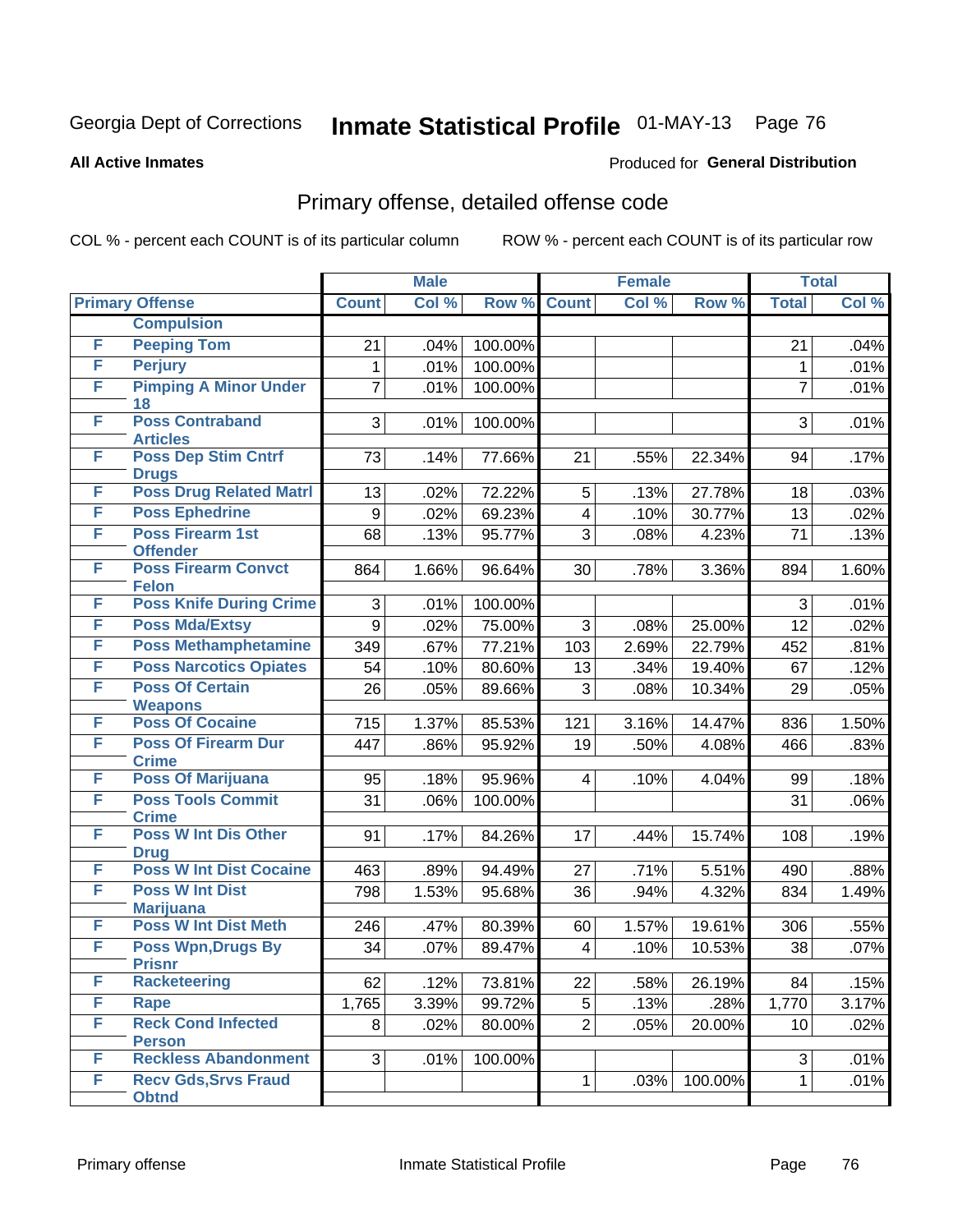#### **All Active Inmates**

#### Produced for **General Distribution**

## Primary offense, detailed offense code

|   |                                                        |                | <b>Male</b> |         |                | <b>Female</b> |        |              | <b>Total</b> |
|---|--------------------------------------------------------|----------------|-------------|---------|----------------|---------------|--------|--------------|--------------|
|   | <b>Primary Offense</b>                                 | <b>Count</b>   | Col %       | Row %   | <b>Count</b>   | Col %         | Row %  | <b>Total</b> | Col %        |
| F | <b>Removal Baggage, Cargo</b>                          | 1              | .01%        | 100.00% |                |               |        | 1            | .01%         |
| F | <b>Etc</b><br><b>Robbery</b>                           |                |             |         |                |               |        |              |              |
| F | <b>Robbery By Force</b>                                | 1,664          | 3.19%       | 92.55%  | 134            | 3.50%         | 7.45%  | 1,798        | 3.22%        |
| F | <b>Robbery By Intimidation</b>                         | 293            | .56%        | 90.99%  | 29             | .76%          | 9.01%  | 322          | .58%         |
| F |                                                        | 285            | .55%        | 91.94%  | 25             | .65%          | 8.06%  | 310          | .55%         |
|   | <b>Robbery By Sudden</b><br><b>Snatch</b>              | 136            | .26%        | 93.15%  | 10             | .26%          | 6.85%  | 146          | .26%         |
| F | <b>S/D Of Alcoholic Intox</b>                          | 1              | .01%        | 100.00% |                |               |        | 1            | .01%         |
| F | <b>S/D Cocaine</b>                                     | 826            | 1.59%       | 94.18%  | 51             | 1.33%         | 5.82%  | 877          | 1.57%        |
| F | <b>S/D Cont Sub Public</b>                             | 42             | .08%        | 97.67%  | 1              | .03%          | 2.33%  | 43           | .08%         |
| F | <b>S/D Cont Sub School</b>                             | 39             | .07%        | 97.50%  | 1              | .03%          | 2.50%  | 40           | .07%         |
| F | <b>S/D Dep Stim Cntrf Drugs</b>                        | 71             | .14%        | 68.93%  | 32             | .84%          | 31.07% | 103          | .18%         |
| F | <b>S/D Narcotics Opiates</b>                           | 34             | .07%        | 79.07%  | 9              | .24%          | 20.93% | 43           | .08%         |
| F | <b>S/D Of Lsd</b>                                      | 1              | .01%        | 100.00% |                |               |        | 1            | .01%         |
| F | <b>S/D Of Marijuana</b>                                | 393            | .75%        | 96.32%  | 15             | .39%          | 3.68%  | 408          | .73%         |
| F | <b>Sale Mda/Extsy</b>                                  | 4              | .01%        | 80.00%  | 1              | .03%          | 20.00% | 5            | .01%         |
| F | <b>Sale Methamphetamine</b>                            | 127            | .24%        | 77.91%  | 36             | .94%          | 22.09% | 163          | .29%         |
| F | <b>Sex Exploitation Child</b>                          | 171            | .33%        | 98.84%  | $\overline{2}$ | .05%          | 1.16%  | 173          | .31%         |
| F | <b>Sex Offender Fail Registr</b>                       | 406            | .78%        | 99.75%  | 1              | .03%          | .25%   | 407          | .73%         |
| F | <b>Sex Offender Fail To</b><br><b>Move</b>             | 14             | .03%        | 100.00% |                |               |        | 14           | .03%         |
| F | Sexl/Asslt/Agn/Pers/Cstd                               | 10             | .02%        | 100.00% |                |               |        | 10           | .02%         |
| F | <b>Sexual Battery</b>                                  | 208            | .40%        | 99.05%  | $\overline{2}$ | .05%          | .95%   | 210          | .38%         |
| F | <b>Simple Battery</b>                                  | 18             | .03%        | 90.00%  | $\overline{2}$ | .05%          | 10.00% | 20           | .04%         |
| F | <b>Sodomy</b>                                          | 20             | .04%        | 100.00% |                |               |        | 20           | .04%         |
| F | <b>Solicit Sodomy From</b>                             | 5              | .01%        | 100.00% |                |               |        | 5            | .01%         |
|   | <b>Minor</b>                                           |                |             |         |                |               |        |              |              |
| F | <b>Stalking</b>                                        | 3              | .01%        | 100.00% |                |               |        | 3            | .01%         |
| F | <b>Statutory Rape</b>                                  | 831            | 1.60%       | 97.42%  | 22             | .58%          | 2.58%  | 853          | 1.53%        |
| F | <b>Statutory Rape, Atmpt</b>                           | 1              | .01%        | 100.00% |                |               |        | 1            | .01%         |
| F | <b>Subornation Of Perjury</b>                          | 1              | .01%        | 100.00% |                |               |        | 1            | .01%         |
| F | <b>Tampering With</b>                                  | 12             | .02%        | 80.00%  | 3              | .08%          | 20.00% | 15           | .03%         |
| F | <b>Evidence</b><br><b>Terrorist Threats &amp; Acts</b> | 410            | .79%        | 96.24%  | 16             | .42%          | 3.76%  | 426          | .76%         |
| F | <b>Theft Bring Prop In State</b>                       | 9              | .02%        | 100.00% |                |               |        | 9            | .02%         |
| F | <b>Theft By Conversion</b>                             | 27             | .05%        | 81.82%  | 6              | .16%          | 18.18% | 33           | .06%         |
| F | <b>Theft By Deception</b>                              | 47             | .09%        | 87.04%  | $\overline{7}$ | .18%          | 12.96% | 54           | .10%         |
| F | <b>Theft By Extortion</b>                              | $\overline{c}$ | .01%        | 100.00% |                |               |        |              | .01%         |
| F | <b>Theft By Rec Stolen Prop</b>                        | 819            | 1.57%       | 94.03%  | 52             | 1.36%         | 5.97%  | 2<br>871     |              |
| F | <b>Theft By Shoplifting</b>                            |                |             |         |                |               |        |              | 1.56%        |
|   |                                                        | 383            | .74%        | 67.91%  | 181            | 4.73%         | 32.09% | 564          | 1.01%        |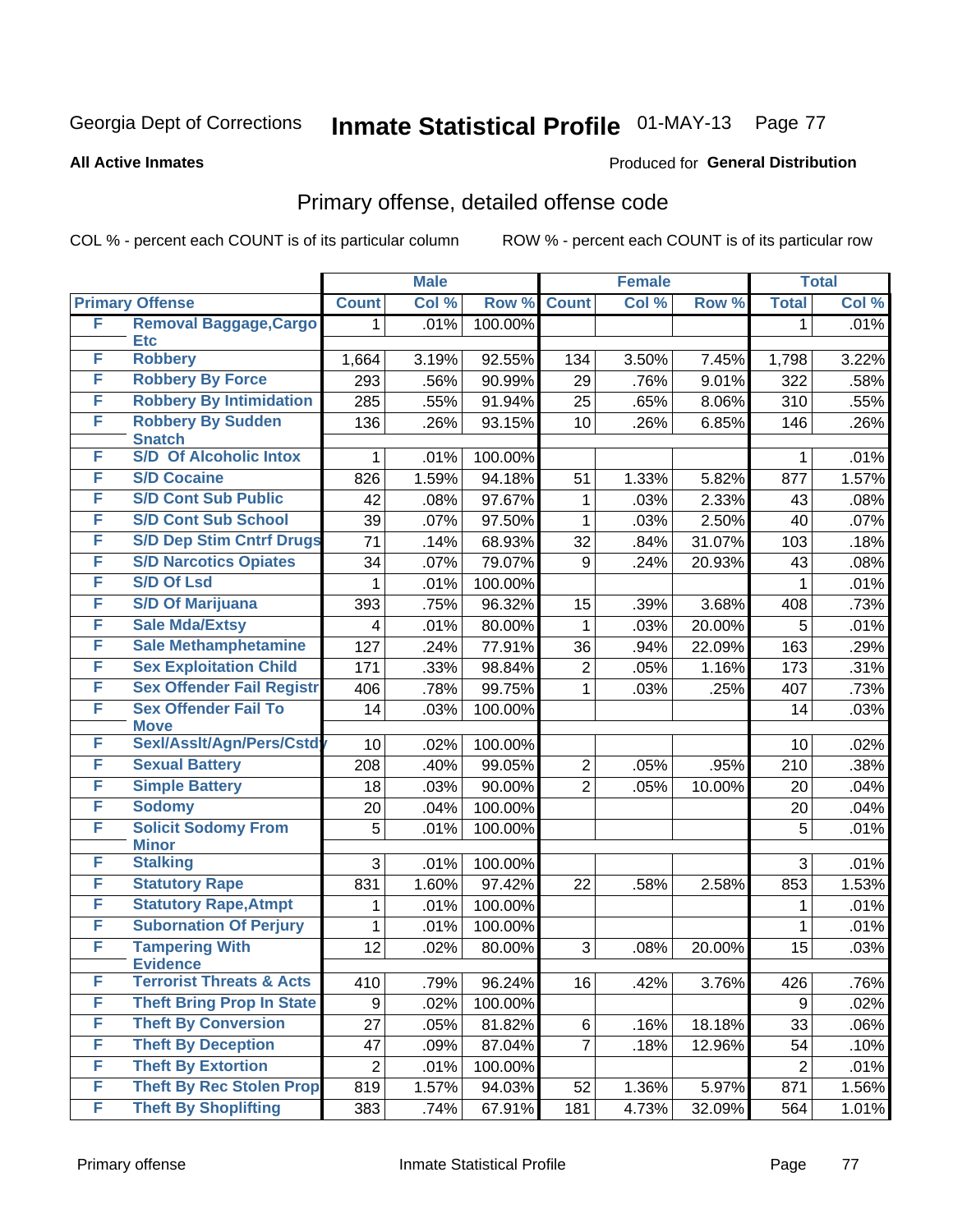#### **All Active Inmates**

#### Produced for **General Distribution**

## Primary offense, detailed offense code

|   |                                            |                         | <b>Male</b>  |         |                | <b>Female</b> |                 |                                    | <b>Total</b> |
|---|--------------------------------------------|-------------------------|--------------|---------|----------------|---------------|-----------------|------------------------------------|--------------|
|   | <b>Primary Offense</b>                     | <b>Count</b>            | Col %        | Row %   | <b>Count</b>   | Col %         | Row %           | <b>Total</b>                       | Col %        |
| F | <b>Theft By Taking</b>                     | 989                     | 1.90%        | 84.89%  | 176            | 4.60%         | 15.11%          | 1,165                              | 2.08%        |
| F | <b>Theft Credit Card</b>                   | 19                      | .04%         | 90.48%  | 2              | .05%          | 9.52%           | 21                                 | .04%         |
| F | <b>Theft Motorveh Or Part</b>              | 66                      | .13%         | 92.96%  | 5              | .13%          | 7.04%           | 71                                 | .13%         |
| F | <b>Theft Of Lost Property</b>              | 4                       | .01%         | 100.00% |                |               |                 | $\overline{4}$                     | .01%         |
| F | <b>Theft Of Services</b>                   | 5                       | .01%         | 100.00% |                |               |                 | 5                                  | .01%         |
| F | <b>Traf Amphtmine 28-199</b>               | $\overline{\mathbf{4}}$ | .01%         | 100.00% |                |               |                 | $\overline{\mathbf{4}}$            | .01%         |
|   | Gm                                         |                         |              |         |                |               |                 |                                    |              |
| F | <b>Traf Amphtmine 400+ Gm</b>              | 3                       | .01%         | 100.00% |                |               |                 | 3                                  | .01%         |
| F | <b>Traf Cocaine 201-400</b><br>Gm          | 192                     | .37%         | 94.58%  | 11             | .29%          | 5.42%           | 203                                | .36%         |
| F | <b>Traf Cocaine 401+ Gm</b>                | 141                     | .27%         | 94.00%  | 9              | .24%          | 6.00%           | 150                                | .27%         |
| F | <b>Traf Cocaine Less 200</b>               | 392                     | .75%         | 95.84%  | 17             | .44%          | 4.16%           | 409                                | .73%         |
| F | Gm<br>Traf Marijna 10-2000 Lb              | 114                     |              | 95.00%  |                |               |                 |                                    | .21%         |
| F | Traf Marijna 10001+ Lb                     | 3                       | .22%<br>.01% | 75.00%  | 6              | .16%<br>.03%  | 5.00%<br>25.00% | 120<br>$\overline{4}$              | .01%         |
| F | Traf Marijna 2001-10k Lb                   | $\overline{2}$          |              | 100.00% | 1              |               |                 |                                    |              |
| F | <b>Traf Mda/Extsy 200-</b>                 | 5                       | .01%<br>.01% | 83.33%  |                |               | 16.67%          | $\boldsymbol{2}$<br>$6\phantom{1}$ | .01%<br>.01% |
|   | 399gm                                      |                         |              |         | 1              | .03%          |                 |                                    |              |
| F | <b>Traf Mda/Extsy 28-199gm</b>             | 21                      | .04%         | 91.30%  | $\overline{2}$ | .05%          | 8.70%           | 23                                 | .04%         |
| F | Traf Mda/Extsy 400+Gm                      | $\overline{\mathbf{4}}$ | .01%         | 100.00% |                |               |                 | $\overline{4}$                     | .01%         |
| F | <b>Traf Methamph 200-399</b>               | 67                      | .13%         | 89.33%  | 8              | .21%          | 10.67%          | 75                                 | .13%         |
|   | Gm                                         |                         |              |         |                |               |                 |                                    |              |
| F | <b>Traf Methamph 28-199</b><br>Gm          | 212                     | .41%         | 84.80%  | 38             | .99%          | 15.20%          | 250                                | .45%         |
| F | Traf Methamph 400+ Gm                      | 47                      | .09%         | 95.92%  | $\overline{2}$ | .05%          | 4.08%           | 49                                 | .09%         |
| F | <b>Traf Methamph Unspec</b><br>Amt         | 82                      | .16%         | 93.18%  | 6              | .16%          | 6.82%           | 88                                 | .16%         |
| F | <b>Traf Narcotic 15-28 Gm</b>              | 10                      | .02%         | 100.00% |                |               |                 | 10                                 | .02%         |
| F | <b>Traf Narcotic 29+ Gm</b>                | $\overline{7}$          | .01%         | 100.00% |                |               |                 | $\overline{7}$                     | .01%         |
| F | <b>Traf Narcotic Less 14 Gm</b>            | 10                      | .02%         | 90.91%  | 1              | .03%          | 9.09%           | 11                                 | .02%         |
| F | <b>Unauth Dist Recrd</b>                   | 1                       | .01%         | 100.00% |                |               |                 | 1                                  | .01%         |
|   | <b>Devices</b>                             |                         |              |         |                |               |                 |                                    |              |
| F | <b>Unknown Offense</b>                     | 21                      | .04%         | 84.00%  | 4              | .10%          | 16.00%          | 25                                 | .04%         |
| F | <b>Uniwfl Mfg/Del/Dist N-C S</b>           | 21                      | .04%         | 95.45%  | 1              | .03%          | 4.55%           | 22                                 | .04%         |
| F | <b>Use Comm Facity Vio C</b><br><b>Sub</b> | 5                       | .01%         | 71.43%  | $\overline{2}$ | .05%          | 28.57%          | $\overline{7}$                     | .01%         |
| F | <b>Vehicular Homicide</b>                  | 303                     | .58%         | 83.70%  | 59             | 1.54%         | 16.30%          | 362                                | .65%         |
| F | <b>Viol Dngrous Drgs Act</b>               | 154                     | .30%         | 81.05%  | 36             | .94%          | 18.95%          | 190                                | .34%         |
| F | <b>Viol Ga Cntrl Sbst Act</b>              | 103                     | .20%         | 85.83%  | 17             | .44%          | 14.17%          | 120                                | .21%         |
| F | <b>Viol Ga Securities Act</b>              | $\boldsymbol{2}$        | .01%         | 100.00% |                |               |                 | $\overline{2}$                     | .01%         |
| F | <b>Viol Motor Vehicle Laws</b>             | 27                      | .05%         | 77.14%  | 8              | .21%          | 22.86%          | 35                                 | .06%         |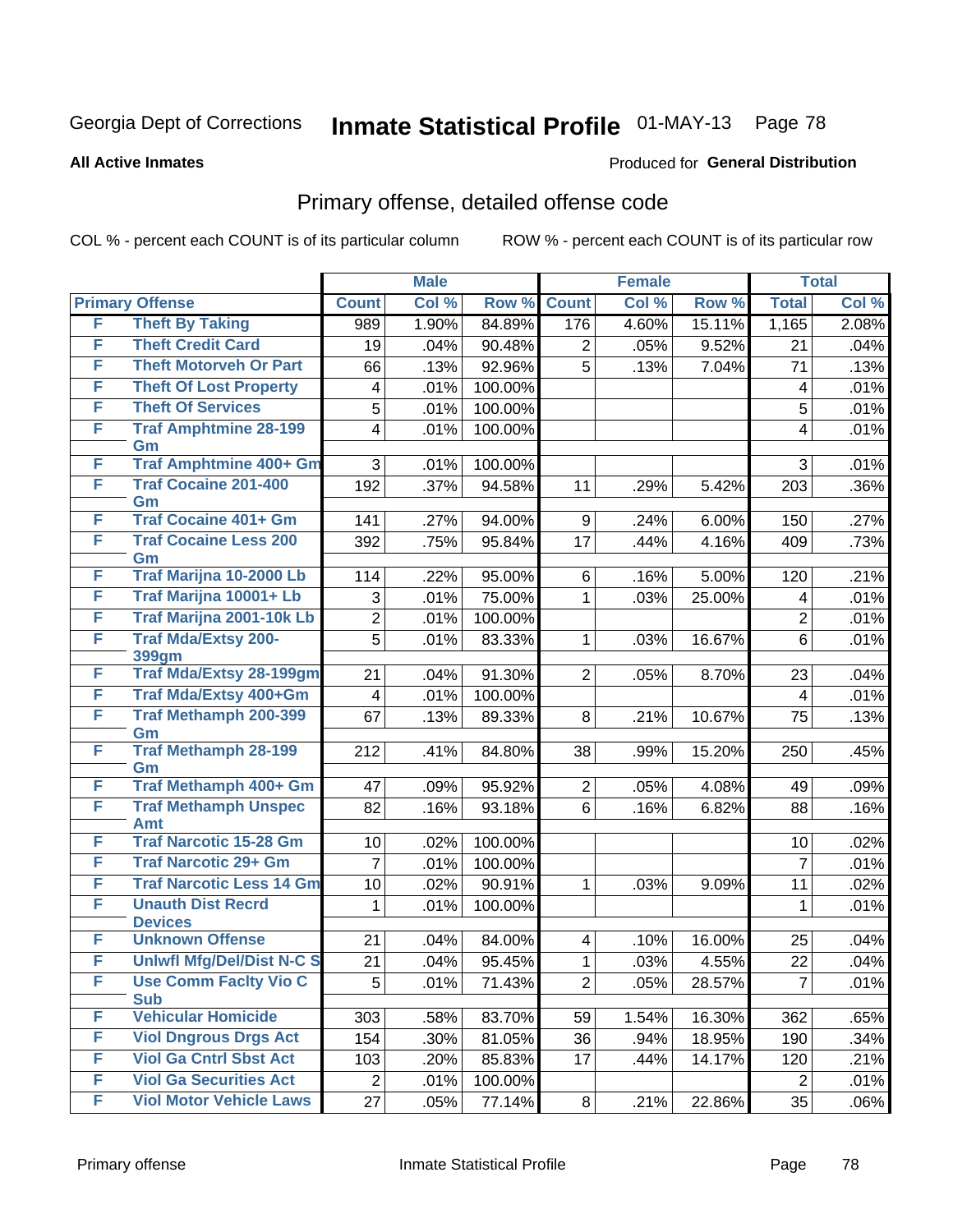#### **All Active Inmates**

#### Produced for **General Distribution**

## Primary offense, detailed offense code

|   |                                              |                | <b>Male</b> |         |              | <b>Female</b> |         |                | <b>Total</b> |
|---|----------------------------------------------|----------------|-------------|---------|--------------|---------------|---------|----------------|--------------|
|   | <b>Primary Offense</b>                       | <b>Count</b>   | Col %       | Row %   | <b>Count</b> | Col %         | Row %   | <b>Total</b>   | Col %        |
| F | <b>Viol Oath Public Offcr</b>                | 1              | .01%        | 100.00% |              |               |         | 1              | .01%         |
| F | <b>Violatn Othr States Law</b>               | 9              | .02%        | 90.00%  | $\mathbf{1}$ | .03%          | 10.00%  | 10             | .02%         |
| F | <b>Vol Manslaughter Of</b>                   | $\overline{2}$ | .01%        | 100.00% |              |               |         | $\overline{2}$ | .01%         |
|   | <b>Fetus</b>                                 |                |             |         |              |               |         |                |              |
| F | <b>Voluntary Manslaughter</b>                | 1,091          | 2.09%       | 88.63%  | 140          | 3.66%         | 11.37%  | 1,231          | 2.20%        |
| Μ | <b>Abandonment Of Dep</b><br><b>Child</b>    | 5              | .01%        | 100.00% |              |               |         | 5              | .01%         |
| Μ | <b>Abusive Language</b>                      | 1              | .01%        | 100.00% |              |               |         | 1              | .01%         |
| M | <b>Agg Assault With</b><br><b>Firearm</b>    | 1              | .01%        | 100.00% |              |               |         | 1              | .01%         |
| Μ | <b>Agg Assault With Knife</b>                | 1              | .01%        | 100.00% |              |               |         | 1              | .01%         |
| M | <b>Assault &amp; Battery</b>                 | 6              | .01%        | 100.00% |              |               |         | 6              | .01%         |
| Μ | <b>Bad Checks</b>                            | $\overline{2}$ | .01%        | 66.67%  | $\mathbf{1}$ | .03%          | 33.33%  | 3              | .01%         |
| M | <b>Burglary</b>                              | 8              | .02%        | 100.00% |              |               |         | 8              | .01%         |
| M | <b>Cheating &amp; Swindling</b>              | 1              | .01%        | 100.00% |              |               |         | 1              | .01%         |
| M | <b>Cpwl &amp; Concealed</b>                  | 3              | .01%        | 100.00% |              |               |         | 3              | .01%         |
|   | <b>Weapon</b><br><b>Crmnl Attempt</b>        |                |             |         |              |               |         |                |              |
| M |                                              | 1              | .01%        | 100.00% |              |               |         | 1              | .01%         |
| M | <b>Crmnl Intfer Govt Prop</b>                | 1              | .01%        | 100.00% |              |               |         | $\mathbf{1}$   | .01%         |
| Μ | <b>Cruelty To Children</b><br><b>Dui</b>     | 1              | .01%        | 50.00%  | $\mathbf{1}$ | .03%          | 50.00%  | $\overline{2}$ | .01%         |
| M |                                              | 10             | .02%        | 90.91%  | $\mathbf{1}$ | .03%          | 9.09%   | 11             | .02%         |
| Μ | <b>Escape</b>                                | 4              | .01%        | 100.00% |              |               |         | $\overline{4}$ | .01%         |
| M | <b>Forgery</b>                               | $\overline{c}$ | .01%        | 100.00% |              |               |         | $\overline{2}$ | .01%         |
| Μ | <b>Fraudulent Checks</b>                     | $\mathbf{1}$   | .01%        | 100.00% |              |               |         | 1              | .01%         |
| M | <b>Misc Misdemeanor</b>                      | $\overline{2}$ | .01%        | 100.00% |              |               |         | $\overline{2}$ | .01%         |
| Μ | <b>Obstr Of Law Enf Officer</b>              | 1              | .01%        | 100.00% |              |               |         | 1              | .01%         |
| M | <b>Other Misdemeanor</b>                     | 7              | .01%        | 100.00% |              |               |         | $\overline{7}$ | .01%         |
| Μ | <b>Pointing Gun At Another</b>               | 1              | .01%        | 100.00% |              |               |         | 1              | .01%         |
| M | <b>Prostitution</b>                          |                |             |         | $\mathbf{1}$ | .03%          | 100.00% | 1              | .01%         |
| M | <b>Public Drunkenness</b>                    | 2              | .01%        | 100.00% |              |               |         | $\overline{2}$ | .01%         |
| M | <b>Public Indecency</b>                      | 5              | .01%        | 100.00% |              |               |         | 5              | .01%         |
| Μ | <b>Simple Battery</b>                        | 1              | .01%        | 50.00%  | $\mathbf{1}$ | .03%          | 50.00%  | $\overline{c}$ | .01%         |
| M | <b>Theft By Deception &lt;</b>               | $1\vert$       | .01%        | 100.00% |              |               |         | $\mathbf{1}$   | .01%         |
| M | \$500<br><b>Theft By Taking -</b>            | 21             | .04%        | 100.00% |              |               |         | 21             | .04%         |
| M | Larceny<br><b>Theft Motor Vehicle, Parts</b> | 1              | .01%        | 100.00% |              |               |         | $\mathbf{1}$   | .01%         |
| M | <b>Vagrancy</b>                              | 3              | .01%        | 100.00% |              |               |         | 3              | .01%         |
| M | <b>Viol Motor Veh Law</b>                    | $\overline{2}$ | .01%        | 66.67%  | $\mathbf{1}$ | .03%          | 33.33%  | 3              | .01%         |
| M | <b>Wife Beating</b>                          | $\overline{2}$ | .01%        | 100.00% |              |               |         | $\overline{2}$ | .01%         |
|   |                                              |                |             |         |              |               |         |                |              |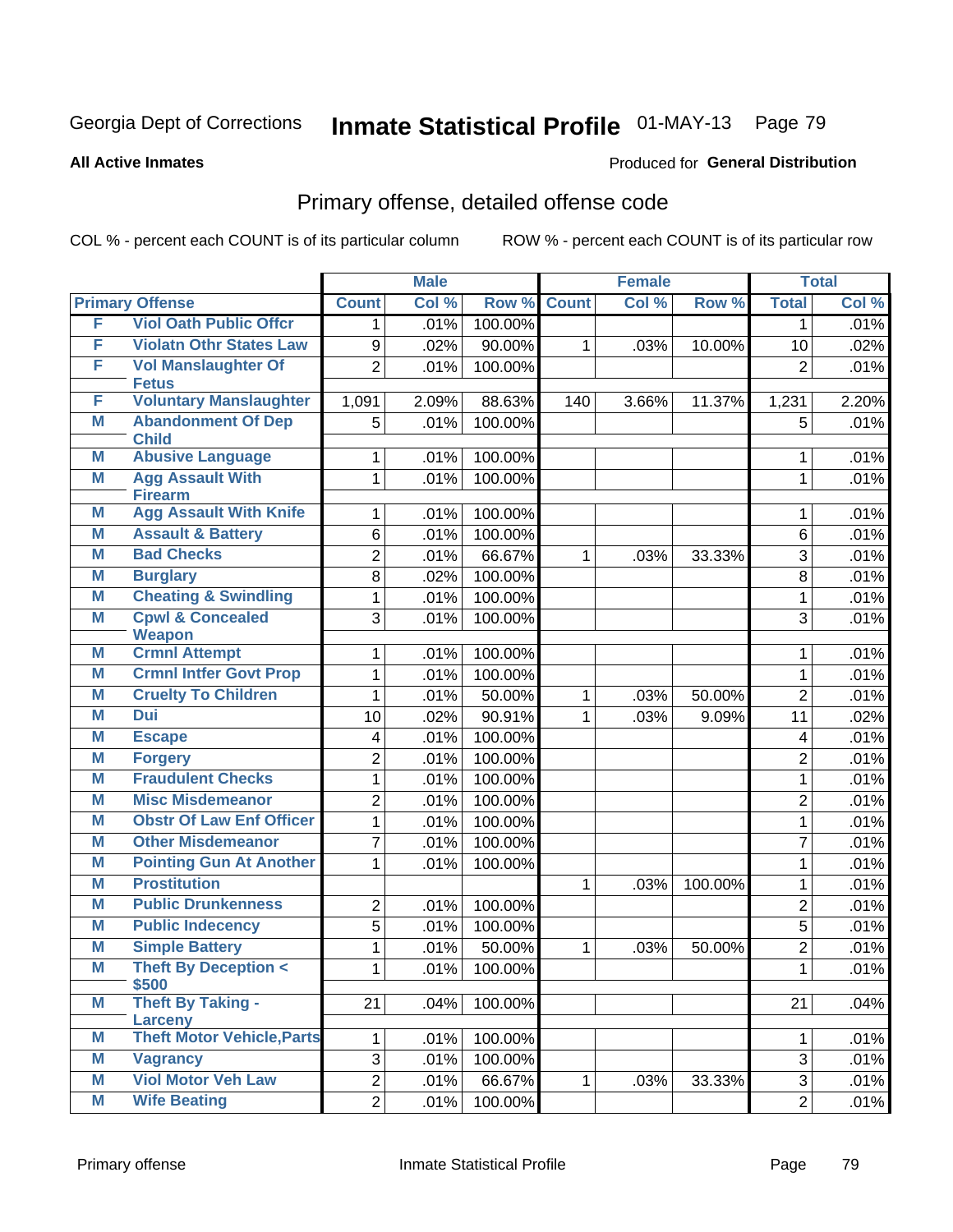**All Active Inmates**

#### Produced for **General Distribution**

### Primary offense, detailed offense code

|                              |              | <b>Male</b> |                    |       | <b>Female</b> |       |                 | Total   |  |
|------------------------------|--------------|-------------|--------------------|-------|---------------|-------|-----------------|---------|--|
| <b>Primary Offense</b>       | <b>Count</b> | Col%        | <b>Row % Count</b> |       | Col%          | Row % | $\tau$ otal     | Col %   |  |
| <b>Worthless Checks</b><br>M |              | .01%        | 100.00%            |       |               |       |                 | $.01\%$ |  |
| <b>Total Rported</b>         | 52,088       | 101%        | $93.16\%$          | 3,825 | 100%          |       | $6.84\%$ 55,913 | $101\%$ |  |

| ported<br>' NOT | $\rightarrow$           |       | 74     |
|-----------------|-------------------------|-------|--------|
| `otal           | 524C1<br><b>JZ, IVI</b> | 3,826 | 55,987 |

| Mode (most frequent) | 1601 Burg Bef 7/1/12 | 1701 Forg 1st Bef 7/1/12 | 1601 Burg Bef<br>7/1/12 |
|----------------------|----------------------|--------------------------|-------------------------|
|----------------------|----------------------|--------------------------|-------------------------|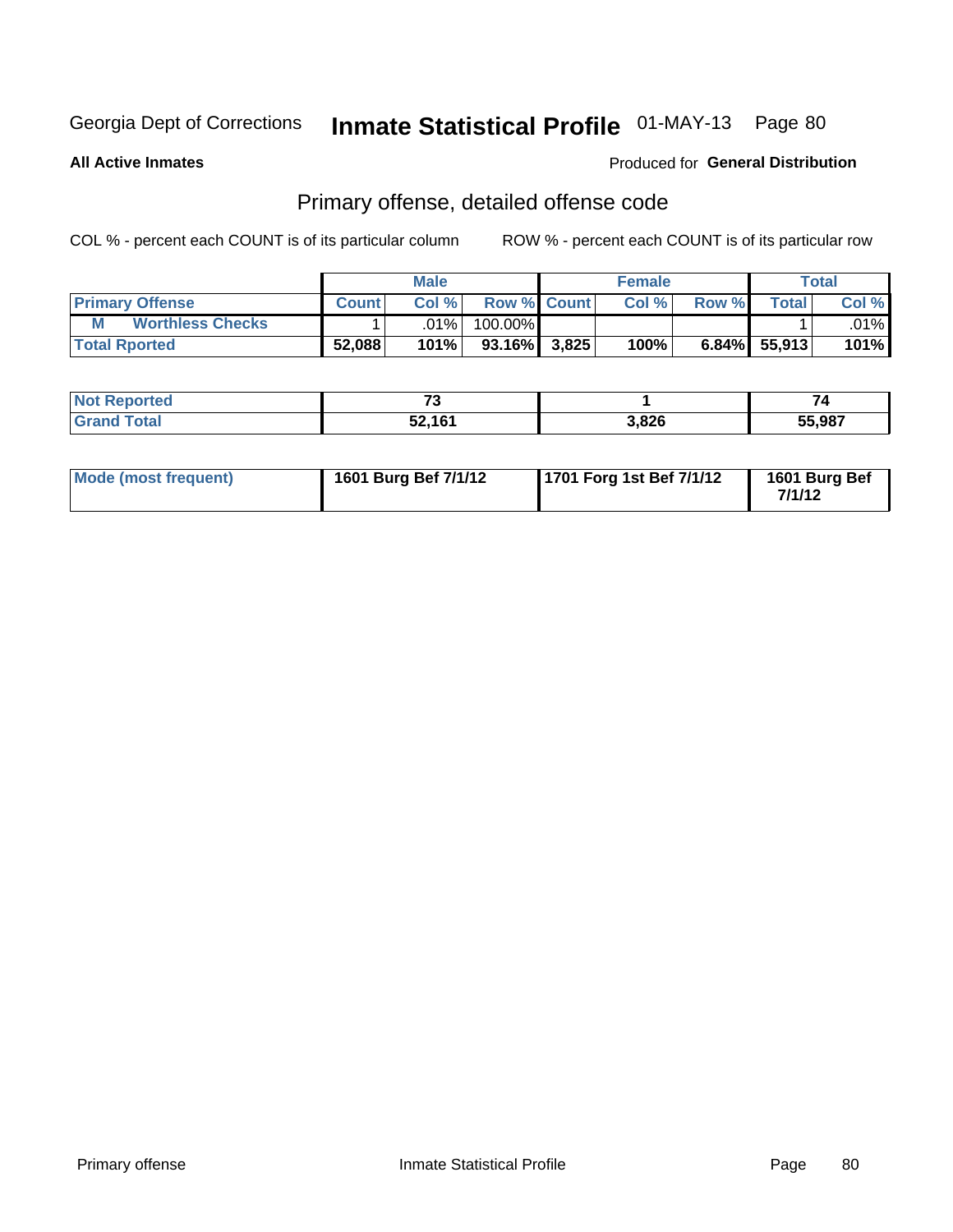#### **All Active Inmates**

#### Produced for **General Distribution**

## County of conviction of primary offense

|     |                             |              | <b>Male</b> |         |                | <b>Female</b> |        |              | <b>Total</b> |
|-----|-----------------------------|--------------|-------------|---------|----------------|---------------|--------|--------------|--------------|
|     | <b>County of Conviction</b> | <b>Count</b> | Col %       | Row %   | <b>Count</b>   | Col %         | Row %  | <b>Total</b> | Col %        |
| 000 | <b>Unknown</b>              | 248          | .48%        | 93.23%  | 18             | .47%          | 6.77%  | 266          | .48%         |
| 001 | <b>Appling County</b>       | 104          | .20%        | 92.04%  | 9              | .24%          | 7.96%  | 113          | .20%         |
| 002 | <b>Atkinson County</b>      | 53           | .10%        | 94.64%  | 3              | .08%          | 5.36%  | 56           | .10%         |
| 003 | <b>Bacon County</b>         | 67           | .13%        | 95.71%  | 3              | .08%          | 4.29%  | 70           | .13%         |
| 004 | <b>Baker County</b>         | 13           | .02%        | 100.00% |                |               |        | 13           | .02%         |
| 005 | <b>Baldwin County</b>       | 335          | .64%        | 95.17%  | 17             | .44%          | 4.83%  | 352          | .63%         |
| 006 | <b>Banks County</b>         | 61           | .12%        | 93.85%  | $\overline{4}$ | .10%          | 6.15%  | 65           | .12%         |
| 007 | <b>Barrow County</b>        | 254          | .49%        | 90.39%  | 27             | .71%          | 9.61%  | 281          | .50%         |
| 008 | <b>Bartow County</b>        | 671          | 1.29%       | 88.76%  | 85             | 2.22%         | 11.24% | 756          | 1.35%        |
| 009 | <b>Ben Hill County</b>      | 241          | .46%        | 94.51%  | 14             | .37%          | 5.49%  | 255          | .46%         |
| 010 | <b>Berrien County</b>       | 97           | .19%        | 92.38%  | 8              | .21%          | 7.62%  | 105          | .19%         |
| 011 | <b>Bibb County</b>          | 1,106        | 2.12%       | 95.26%  | 55             | 1.44%         | 4.74%  | 1,161        | 2.07%        |
| 012 | <b>Bleckley County</b>      | 75           | .14%        | 91.46%  | $\overline{7}$ | .18%          | 8.54%  | 82           | .15%         |
| 013 | <b>Brantley County</b>      | 62           | .12%        | 89.86%  | $\overline{7}$ | .18%          | 10.14% | 69           | .12%         |
| 014 | <b>Brooks County</b>        | 65           | .12%        | 95.59%  | 3              | .08%          | 4.41%  | 68           | .12%         |
| 015 | <b>Bryan County</b>         | 125          | .24%        | 97.66%  | 3              | .08%          | 2.34%  | 128          | .23%         |
| 016 | <b>Bulloch County</b>       | 518          | .99%        | 91.20%  | 50             | 1.31%         | 8.80%  | 568          | 1.01%        |
| 017 | <b>Burke County</b>         | 217          | .42%        | 96.44%  | 8              | .21%          | 3.56%  | 225          | .40%         |
| 018 | <b>Butts County</b>         | 155          | .30%        | 97.48%  | 4              | .10%          | 2.52%  | 159          | .28%         |
| 019 | <b>Calhoun County</b>       | 37           | .07%        | 86.05%  | 6              | .16%          | 13.95% | 43           | .08%         |
| 020 | <b>Camden County</b>        | 166          | .32%        | 92.74%  | 13             | .34%          | 7.26%  | 179          | .32%         |
| 021 | <b>Candler County</b>       | 126          | .24%        | 91.97%  | 11             | .29%          | 8.03%  | 137          | .24%         |
| 022 | <b>Carroll County</b>       | 596          | 1.14%       | 91.13%  | 58             | 1.52%         | 8.87%  | 654          | 1.17%        |
| 023 | <b>Catoosa County</b>       | 350          | .67%        | 89.51%  | 41             | 1.07%         | 10.49% | 391          | .70%         |
| 024 | <b>Charlton County</b>      | 61           | .12%        | 93.85%  | 4              | .10%          | 6.15%  | 65           | .12%         |
| 025 | <b>Chatham County</b>       | 2,295        | 4.40%       | 96.19%  | 91             | 2.38%         | 3.81%  | 2,386        | 4.26%        |
| 026 | <b>Chattahoochee County</b> | 32           | .06%        | 94.12%  | $\overline{2}$ | .05%          | 5.88%  | 34           | .06%         |
| 027 | <b>Chattooga County</b>     | 243          | .47%        | 87.41%  | 35             | .91%          | 12.59% | 278          | .50%         |
| 028 | <b>Cherokee County</b>      | 551          | 1.06%       | 93.39%  | 39             | 1.02%         | 6.61%  | 590          | 1.05%        |
| 029 | <b>Clarke County</b>        | 464          | .89%        | 95.47%  | 22             | .58%          | 4.53%  | 486          | .87%         |
| 030 | <b>Clay County</b>          | 33           | .06%        | 91.67%  | 3              | .08%          | 8.33%  | 36           | .06%         |
| 031 | <b>Clayton County</b>       | 1,591        | 3.05%       | 94.14%  | 99             | 2.59%         | 5.86%  | 1,690        | 3.02%        |
| 032 | <b>Clinch County</b>        | 60           | .12%        | 96.77%  | $\overline{2}$ | .05%          | 3.23%  | 62           | .11%         |
| 033 | <b>Cobb County</b>          | 2,655        | 5.09%       | 90.71%  | 272            | 7.11%         | 9.29%  | 2,927        | 5.23%        |
| 034 | <b>Coffee County</b>        | 265          | .51%        | 92.98%  | 20             | .52%          | 7.02%  | 285          | .51%         |
| 035 | <b>Colquitt County</b>      | 266          | .51%        | 93.33%  | 19             | .50%          | 6.67%  | 285          | .51%         |
| 036 | <b>Columbia County</b>      | 384          | .74%        | 91.00%  | 38             | .99%          | 9.00%  | 422          | .75%         |
| 037 | <b>Cook County</b>          | 130          | .25%        | 94.89%  | $\overline{7}$ | .18%          | 5.11%  | 137          | .24%         |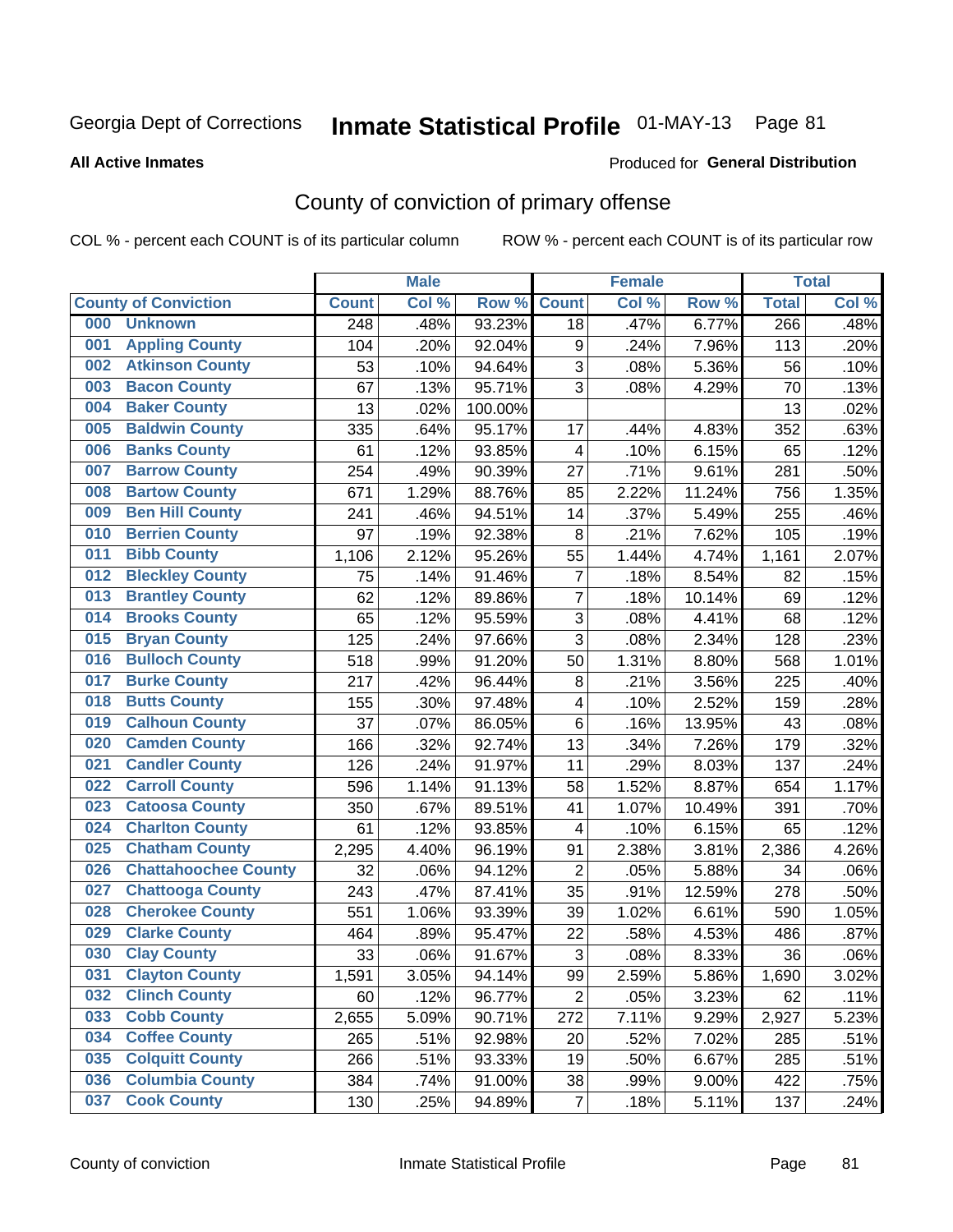#### **All Active Inmates**

#### Produced for **General Distribution**

## County of conviction of primary offense

|                                |              | <b>Male</b> |         |                | <b>Female</b> |        |              | <b>Total</b> |
|--------------------------------|--------------|-------------|---------|----------------|---------------|--------|--------------|--------------|
| <b>County of Conviction</b>    | <b>Count</b> | Col %       | Row %   | <b>Count</b>   | Col %         | Row %  | <b>Total</b> | Col %        |
| <b>Coweta County</b><br>038    | 532          | 1.02%       | 93.50%  | 37             | .97%          | 6.50%  | 569          | 1.02%        |
| <b>Crawford County</b><br>039  | 18           | .03%        | 100.00% |                |               |        | 18           | .03%         |
| <b>Crisp County</b><br>040     | 276          | .53%        | 93.88%  | 18             | .47%          | 6.12%  | 294          | .53%         |
| <b>Dade County</b><br>041      | 110          | .21%        | 89.43%  | 13             | .34%          | 10.57% | 123          | .22%         |
| <b>Dawson County</b><br>042    | 123          | .24%        | 89.78%  | 14             | .37%          | 10.22% | 137          | .24%         |
| <b>Decatur County</b><br>043   | 323          | .62%        | 92.55%  | 26             | .68%          | 7.45%  | 349          | .62%         |
| <b>Dekalb County</b><br>044    | 3,197        | 6.13%       | 95.01%  | 168            | 4.39%         | 4.99%  | 3,365        | 6.01%        |
| <b>Dodge County</b><br>045     | 158          | .30%        | 94.05%  | 10             | .26%          | 5.95%  | 168          | .30%         |
| <b>Dooly County</b><br>046     | 94           | .18%        | 94.95%  | 5              | .13%          | 5.05%  | 99           | .18%         |
| 047<br><b>Dougherty County</b> | 1,007        | 1.93%       | 94.38%  | 60             | 1.57%         | 5.62%  | 1,067        | 1.91%        |
| <b>Douglas County</b><br>048   | 1,307        | 2.51%       | 90.39%  | 139            | 3.63%         | 9.61%  | 1,446        | 2.58%        |
| <b>Early County</b><br>049     | 94           | .18%        | 95.92%  | 4              | .10%          | 4.08%  | 98           | .18%         |
| <b>Echols County</b><br>050    | 11           | .02%        | 91.67%  | $\mathbf{1}$   | .03%          | 8.33%  | 12           | .02%         |
| 051<br><b>Effingham County</b> | 209          | .40%        | 93.72%  | 14             | .37%          | 6.28%  | 223          | .40%         |
| <b>Elbert County</b><br>052    | 136          | .26%        | 93.79%  | 9              | .24%          | 6.21%  | 145          | .26%         |
| <b>Emanuel County</b><br>053   | 168          | .32%        | 91.80%  | 15             | .39%          | 8.20%  | 183          | .33%         |
| <b>Evans County</b><br>054     | 101          | .19%        | 96.19%  | 4              | .10%          | 3.81%  | 105          | .19%         |
| <b>Fannin County</b><br>055    | 102          | .20%        | 91.07%  | 10             | .26%          | 8.93%  | 112          | .20%         |
| <b>Fayette County</b><br>056   | 399          | .76%        | 88.08%  | 54             | 1.41%         | 11.92% | 453          | .81%         |
| <b>Floyd County</b><br>057     | 822          | 1.58%       | 88.96%  | 102            | 2.67%         | 11.04% | 924          | 1.65%        |
| <b>Forsyth County</b><br>058   | 341          | .65%        | 85.89%  | 56             | 1.46%         | 14.11% | 397          | .71%         |
| <b>Franklin County</b><br>059  | 147          | .28%        | 95.45%  | $\overline{7}$ | .18%          | 4.55%  | 154          | .28%         |
| <b>Fulton County</b><br>060    | 4,982        | 9.55%       | 95.50%  | 235            | 6.14%         | 4.50%  | 5,217        | 9.32%        |
| <b>Gilmer County</b><br>061    | 118          | .23%        | 95.16%  | 6              | .16%          | 4.84%  | 124          | .22%         |
| <b>Glascock County</b><br>062  | 7            | .01%        | 87.50%  | 1              | .03%          | 12.50% | 8            | .01%         |
| 063<br><b>Glynn County</b>     | 467          | .90%        | 94.92%  | 25             | .65%          | 5.08%  | 492          | .88%         |
| <b>Gordon County</b><br>064    | 349          | .67%        | 87.47%  | 50             | 1.31%         | 12.53% | 399          | .71%         |
| 065<br><b>Grady County</b>     | 228          | .44%        | 94.21%  | 14             | .37%          | 5.79%  | 242          | .43%         |
| <b>Greene County</b><br>066    | 129          | .25%        | 93.48%  | 9              | .24%          | 6.52%  | 138          | .25%         |
| <b>Gwinnett County</b><br>067  | 2,513        | 4.82%       | 92.46%  | 205            | 5.36%         | 7.54%  | 2,718        | 4.85%        |
| <b>Habersham County</b><br>068 | 102          | .20%        | 97.14%  | 3              | .08%          | 2.86%  | 105          | .19%         |
| 069<br><b>Hall County</b>      | 737          | 1.41%       | 90.54%  | 77             | 2.01%         | 9.46%  | 814          | 1.45%        |
| <b>Hancock County</b><br>070   | 35           | .07%        | 97.22%  | 1              | .03%          | 2.78%  | 36           | .06%         |
| <b>Haralson County</b><br>071  | 102          | .20%        | 94.44%  | 6              | .16%          | 5.56%  | 108          | .19%         |
| <b>Harris County</b><br>072    | 119          | .23%        | 94.44%  | $\overline{7}$ | .18%          | 5.56%  | 126          | .23%         |
| <b>Hart County</b><br>073      | 134          | .26%        | 95.71%  | 6              | .16%          | 4.29%  | 140          | .25%         |
| <b>Heard County</b><br>074     | 46           | .09%        | 90.20%  | 5              | .13%          | 9.80%  | 51           | .09%         |
| <b>Henry County</b><br>075     | 603          | 1.16%       | 91.78%  | 54             | 1.41%         | 8.22%  | 657          | 1.17%        |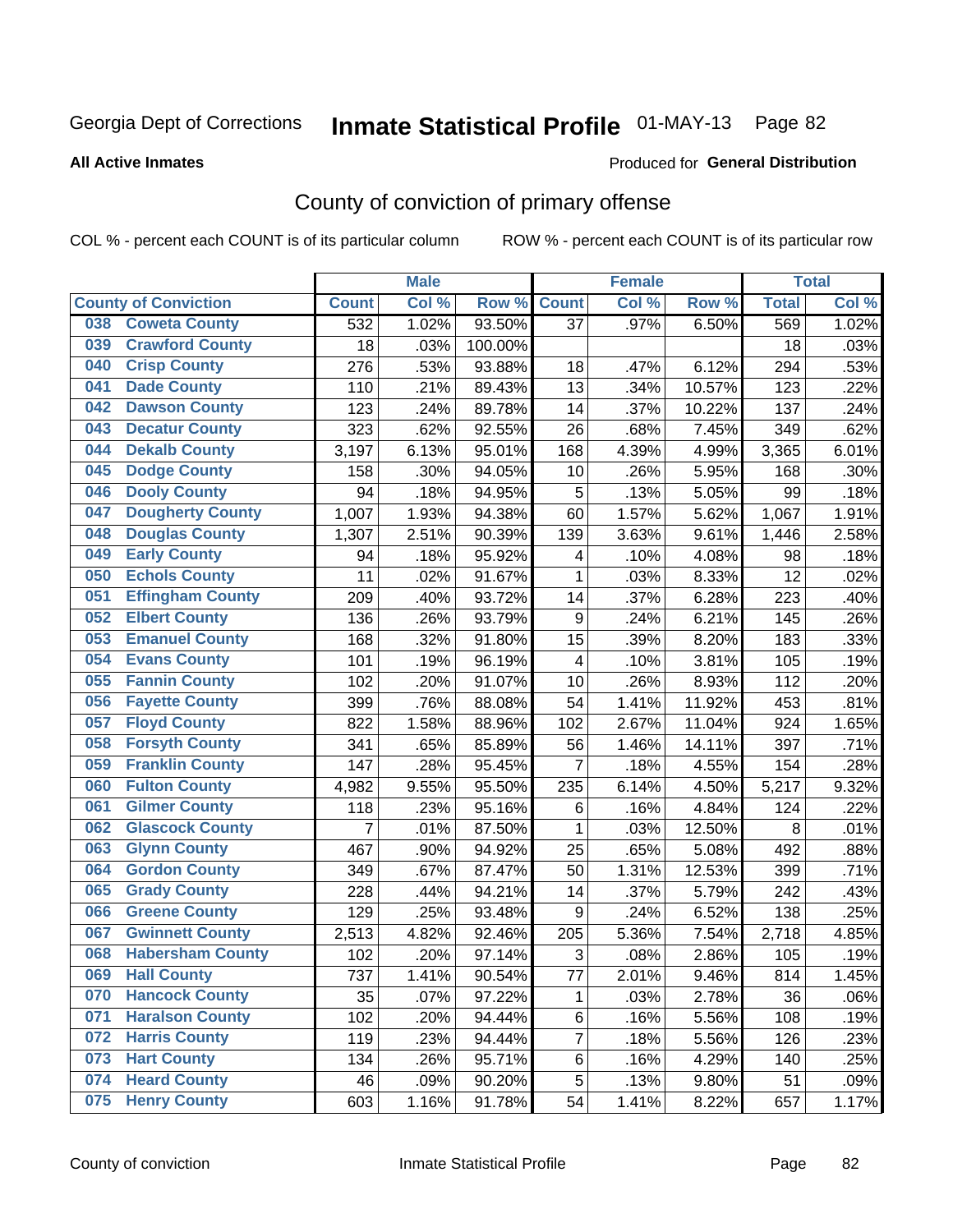#### **All Active Inmates**

#### Produced for **General Distribution**

## County of conviction of primary offense

|       |                             |              | <b>Male</b> |         |                           | <b>Female</b> |        |                  | <b>Total</b> |
|-------|-----------------------------|--------------|-------------|---------|---------------------------|---------------|--------|------------------|--------------|
|       | <b>County of Conviction</b> | <b>Count</b> | Col %       | Row %   | <b>Count</b>              | Col %         | Row %  | <b>Total</b>     | Col %        |
| 076   | <b>Houston County</b>       | 703          | 1.35%       | 94.87%  | 38                        | .99%          | 5.13%  | $\overline{741}$ | 1.32%        |
| 077   | <b>Irwin County</b>         | 79           | .15%        | 92.94%  | 6                         | .16%          | 7.06%  | 85               | .15%         |
| 078   | <b>Jackson County</b>       | 244          | .47%        | 88.41%  | 32                        | .84%          | 11.59% | 276              | .49%         |
| 079   | <b>Jasper County</b>        | 66           | .13%        | 90.41%  | $\overline{7}$            | .18%          | 9.59%  | 73               | .13%         |
| 080   | <b>Jeff Davis County</b>    | 85           | .16%        | 95.51%  | 4                         | .10%          | 4.49%  | 89               | .16%         |
| 081   | <b>Jefferson County</b>     | 172          | .33%        | 97.73%  | 4                         | .10%          | 2.27%  | 176              | .31%         |
| 082   | <b>Jenkins County</b>       | 69           | .13%        | 94.52%  | 4                         | .10%          | 5.48%  | 73               | .13%         |
| 083   | <b>Johnson County</b>       | 51           | .10%        | 92.73%  | 4                         | .10%          | 7.27%  | 55               | .10%         |
| 084   | <b>Jones County</b>         | 217          | .42%        | 88.21%  | 29                        | .76%          | 11.79% | 246              | .44%         |
| 085   | <b>Lamar County</b>         | 87           | .17%        | 94.57%  | 5                         | .13%          | 5.43%  | 92               | .16%         |
| 086   | <b>Lanier County</b>        | 49           | .09%        | 98.00%  | 1                         | .03%          | 2.00%  | 50               | .09%         |
| 087   | <b>Laurens County</b>       | 325          | .62%        | 94.20%  | 20                        | .52%          | 5.80%  | 345              | .62%         |
| 088   | <b>Lee County</b>           | 74           | .14%        | 88.10%  | 10                        | .26%          | 11.90% | 84               | .15%         |
| 089   | <b>Liberty County</b>       | 327          | .63%        | 94.51%  | 19                        | .50%          | 5.49%  | 346              | .62%         |
| 090   | <b>Lincoln County</b>       | 26           | .05%        | 92.86%  | $\mathbf 2$               | .05%          | 7.14%  | 28               | .05%         |
| 091   | <b>Long County</b>          | 88           | .17%        | 94.62%  | 5                         | .13%          | 5.38%  | 93               | .17%         |
| 092   | <b>Lowndes County</b>       | 575          | 1.10%       | 95.04%  | 30                        | .78%          | 4.96%  | 605              | 1.08%        |
| 093   | <b>Lumpkin County</b>       | 91           | .17%        | 91.00%  | 9                         | .24%          | 9.00%  | 100              | .18%         |
| 094   | <b>Macon County</b>         | 61           | .12%        | 96.83%  | $\overline{2}$            | .05%          | 3.17%  | 63               | .11%         |
| 095   | <b>Madison County</b>       | 103          | .20%        | 93.64%  | $\overline{7}$            | .18%          | 6.36%  | 110              | .20%         |
| 096   | <b>Marion County</b>        | 23           | .04%        | 95.83%  | $\mathbf{1}$              | .03%          | 4.17%  | 24               | .04%         |
| 097   | <b>Mcduffie County</b>      | 196          | .38%        | 94.69%  | 11                        | .29%          | 5.31%  | 207              | .37%         |
| 098   | <b>Mcintosh County</b>      | 81           | .16%        | 95.29%  | $\overline{\mathbf{4}}$   | .10%          | 4.71%  | 85               | .15%         |
| 099   | <b>Meriwether County</b>    | 197          | .38%        | 95.63%  | 9                         | .24%          | 4.37%  | 206              | .37%         |
| 100   | <b>Miller County</b>        | 31           | .06%        | 100.00% |                           |               |        | 31               | .06%         |
| 101   | <b>Mitchell County</b>      | 222          | .43%        | 91.74%  | 20                        | .52%          | 8.26%  | 242              | .43%         |
| 102   | <b>Monroe County</b>        | 163          | .31%        | 88.59%  | 21                        | .55%          | 11.41% | 184              | .33%         |
| 103   | <b>Montgomery County</b>    | 48           | .09%        | 94.12%  | $\ensuremath{\mathsf{3}}$ | .08%          | 5.88%  | 51               | .09%         |
| 104   | <b>Morgan County</b>        | 158          | .30%        | 93.49%  | 11                        | .29%          | 6.51%  | 169              | .30%         |
| 105   | <b>Murray County</b>        | 168          | .32%        | 92.31%  | 14                        | .37%          | 7.69%  | 182              | .33%         |
| 106   | <b>Muscogee County</b>      | 1,439        | 2.76%       | 95.17%  | 73                        | 1.91%         | 4.83%  | 1,512            | 2.70%        |
| 107   | <b>Newton County</b>        | 709          | 1.36%       | 92.32%  | 59                        | 1.54%         | 7.68%  | 768              | 1.37%        |
| 108   | <b>Oconee County</b>        | 47           | .09%        | 95.92%  | $\overline{2}$            | .05%          | 4.08%  | 49               | .09%         |
| 109   | <b>Oglethorpe County</b>    | 54           | .10%        | 93.10%  | 4                         | .10%          | 6.90%  | 58               | .10%         |
| 110   | <b>Paulding County</b>      | 302          | .58%        | 92.07%  | 26                        | .68%          | 7.93%  | 328              | .59%         |
| 111   | <b>Peach County</b>         | 82           | .16%        | 97.62%  | $\overline{2}$            | .05%          | 2.38%  | 84               | .15%         |
| 112   | <b>Pickens County</b>       | 96           | .18%        | 90.57%  | 10                        | .26%          | 9.43%  | 106              | .19%         |
| $113$ | <b>Pierce County</b>        | 73           | .14%        | 96.05%  | 3                         | .08%          | 3.95%  | 76               | .14%         |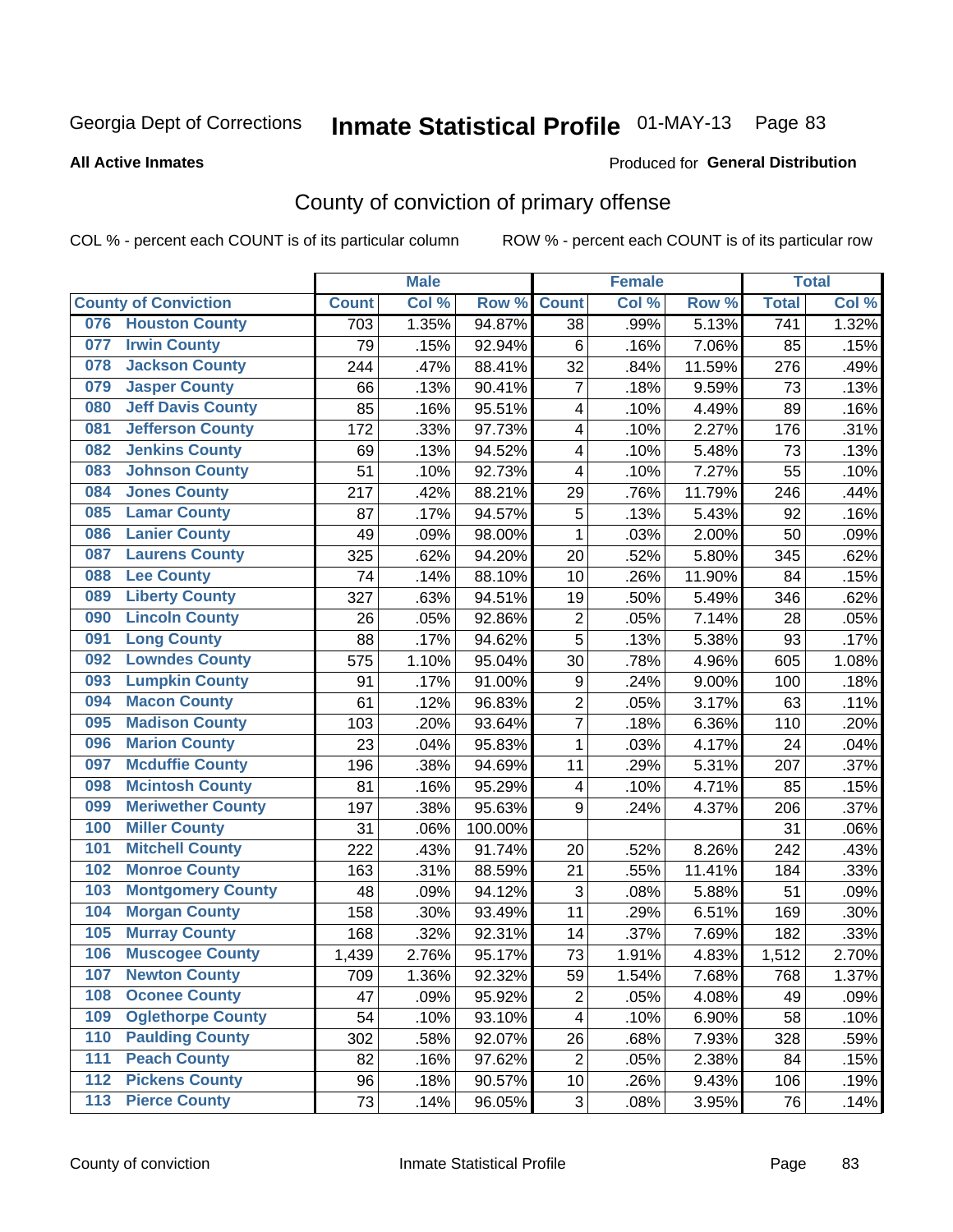#### **All Active Inmates**

#### Produced for **General Distribution**

## County of conviction of primary offense

|                                          |              | <b>Male</b> |         |                         | <b>Female</b> |        |                 | <b>Total</b> |
|------------------------------------------|--------------|-------------|---------|-------------------------|---------------|--------|-----------------|--------------|
| <b>County of Conviction</b>              | <b>Count</b> | Col %       | Row %   | <b>Count</b>            | Col %         | Row %  | <b>Total</b>    | Col %        |
| <b>Pike County</b><br>114                | 46           | .09%        | 90.20%  | $\overline{5}$          | .13%          | 9.80%  | $\overline{51}$ | .09%         |
| <b>Polk County</b><br>$\overline{115}$   | 166          | .32%        | 93.26%  | 12                      | .31%          | 6.74%  | 178             | .32%         |
| <b>Pulaski County</b><br>116             | 65           | .12%        | 92.86%  | 5                       | .13%          | 7.14%  | 70              | .13%         |
| <b>Putnam County</b><br>117              | 173          | .33%        | 91.05%  | 17                      | .44%          | 8.95%  | 190             | .34%         |
| <b>Quitman County</b><br>118             | 19           | .04%        | 100.00% |                         |               |        | 19              | .03%         |
| <b>Rabun County</b><br>119               | 51           | .10%        | 87.93%  | $\overline{7}$          | .18%          | 12.07% | 58              | .10%         |
| <b>Randolph County</b><br>120            | 75           | .14%        | 94.94%  | 4                       | .10%          | 5.06%  | 79              | .14%         |
| <b>Richmond County</b><br>121            | 1,916        | 3.67%       | 94.38%  | 114                     | 2.98%         | 5.62%  | 2,030           | 3.63%        |
| <b>Rockdale County</b><br>122            | 460          | .88%        | 94.26%  | 28                      | .73%          | 5.74%  | 488             | .87%         |
| <b>Schley County</b><br>123              | 20           | .04%        | 95.24%  | 1                       | .03%          | 4.76%  | 21              | .04%         |
| <b>Screven County</b><br>124             | 140          | .27%        | 95.24%  | $\overline{7}$          | .18%          | 4.76%  | 147             | .26%         |
| <b>Seminole County</b><br>125            | 71           | .14%        | 89.87%  | 8                       | .21%          | 10.13% | 79              | .14%         |
| <b>Spalding County</b><br>126            | 556          | 1.07%       | 92.67%  | 44                      | 1.15%         | 7.33%  | 600             | 1.07%        |
| <b>Stephens County</b><br>127            | 166          | .32%        | 94.32%  | 10                      | .26%          | 5.68%  | 176             | .31%         |
| <b>Stewart County</b><br>128             | 33           | .06%        | 97.06%  | 1                       | .03%          | 2.94%  | 34              | .06%         |
| <b>Sumter County</b><br>129              | 236          | .45%        | 95.16%  | 12                      | .31%          | 4.84%  | 248             | .44%         |
| <b>Talbot County</b><br>130              | 51           | .10%        | 94.44%  | 3                       | .08%          | 5.56%  | 54              | .10%         |
| <b>Taliaferro County</b><br>131          | 24           | .05%        | 82.76%  | 5                       | .13%          | 17.24% | 29              | .05%         |
| <b>Tattnall County</b><br>132            | 204          | .39%        | 93.58%  | 14                      | .37%          | 6.42%  | 218             | .39%         |
| <b>Taylor County</b><br>133              | 79           | .15%        | 94.05%  | 5                       | .13%          | 5.95%  | 84              | .15%         |
| <b>Telfair County</b><br>134             | 91           | .17%        | 91.00%  | 9                       | .24%          | 9.00%  | 100             | .18%         |
| <b>Terrell County</b><br>135             | 78           | .15%        | 97.50%  | $\overline{2}$          | .05%          | 2.50%  | 80              | .14%         |
| <b>Thomas County</b><br>136              | 239          | .46%        | 94.84%  | 13                      | .34%          | 5.16%  | 252             | .45%         |
| <b>Tift County</b><br>137                | 296          | .57%        | 96.10%  | 12                      | .31%          | 3.90%  | 308             | .55%         |
| <b>Toombs County</b><br>138              | 358          | .69%        | 91.56%  | 33                      | .86%          | 8.44%  | 391             | .70%         |
| <b>Towns County</b><br>139               | 37           | .07%        | 88.10%  | 5                       | .13%          | 11.90% | 42              | .08%         |
| <b>Treutlen County</b><br>140            | 86           | .16%        | 94.51%  | 5                       | .13%          | 5.49%  | 91              | .16%         |
| <b>Troup County</b><br>141               | 650          | 1.25%       | 90.91%  | 65                      | 1.70%         | 9.09%  | 715             | 1.28%        |
| <b>Turner County</b><br>142              | 66           | .13%        | 94.29%  | $\overline{\mathbf{4}}$ | .10%          | 5.71%  | 70              | .13%         |
| <b>Twiggs County</b><br>$\overline{143}$ | 75           | .14%        | 94.94%  | $\overline{\mathbf{4}}$ | .10%          | 5.06%  | 79              | .14%         |
| <b>Union County</b><br>144               | 79           | .15%        | 84.04%  | 15                      | .39%          | 15.96% | 94              | .17%         |
| 145<br><b>Upson County</b>               | 168          | .32%        | 94.92%  | 9                       | .24%          | 5.08%  | 177             | .32%         |
| <b>Walker County</b><br>146              | 387          | .74%        | 89.38%  | 46                      | 1.20%         | 10.62% | 433             | .77%         |
| <b>Walton County</b><br>147              | 526          | 1.01%       | 90.07%  | 58                      | 1.52%         | 9.93%  | 584             | 1.04%        |
| <b>Ware County</b><br>148                | 338          | .65%        | 93.89%  | 22                      | .58%          | 6.11%  | 360             | .64%         |
| <b>Warren County</b><br>149              | 50           | .10%        | 96.15%  | $\overline{2}$          | .05%          | 3.85%  | 52              | .09%         |
| <b>Washington County</b><br>150          | 200          | .38%        | 90.50%  | 21                      | .55%          | 9.50%  | 221             | .39%         |
| <b>Wayne County</b><br>151               | 136          | .26%        | 90.67%  | 14                      | .37%          | 9.33%  | 150             | .27%         |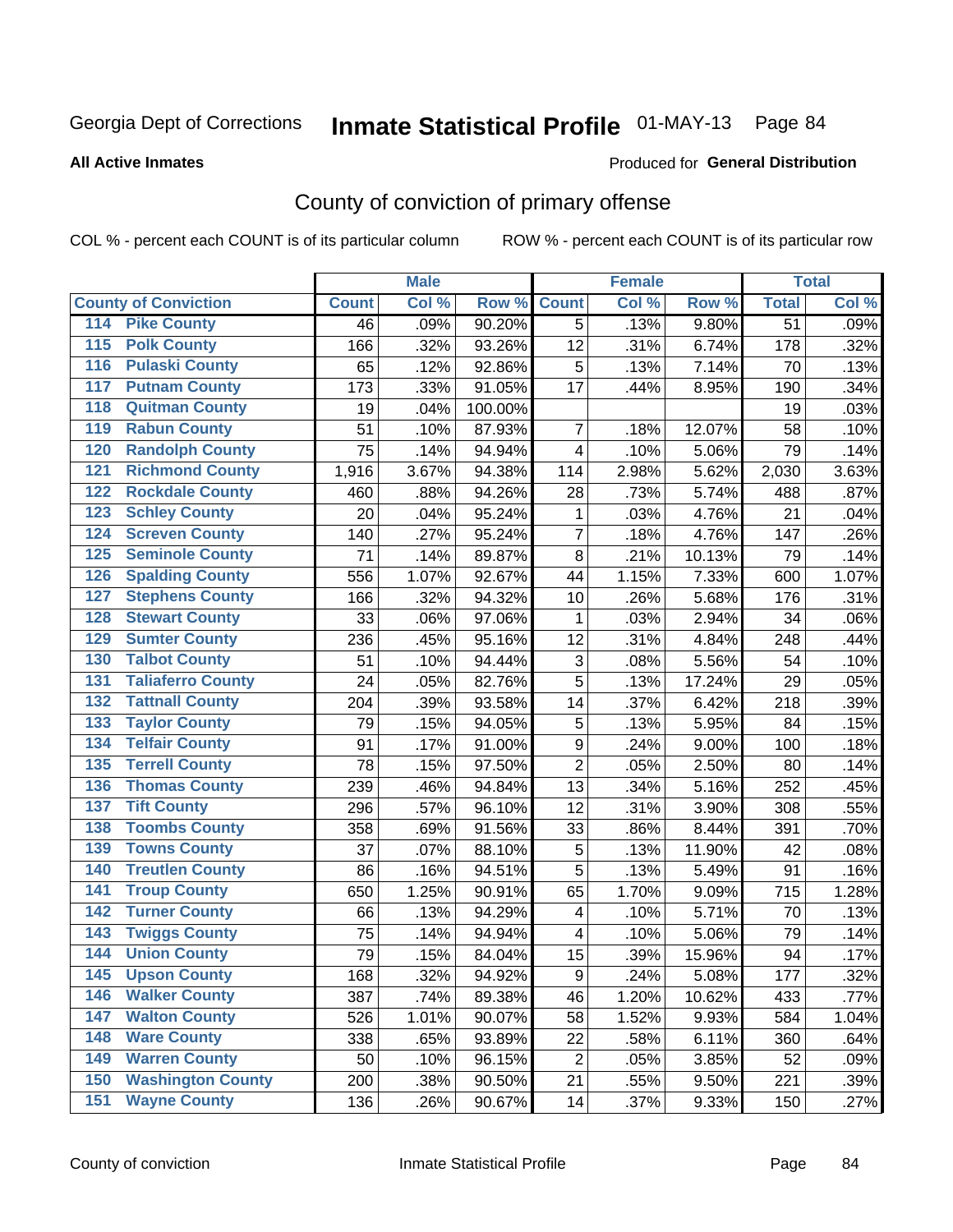**All Active Inmates**

#### Produced for **General Distribution**

## County of conviction of primary offense

|                                |                    | <b>Male</b> |             |       | <b>Female</b> |        |              | <b>Total</b> |
|--------------------------------|--------------------|-------------|-------------|-------|---------------|--------|--------------|--------------|
| <b>County of Conviction</b>    | Count <sup>1</sup> | Col %       | Row % Count |       | Col %         | Row %  | <b>Total</b> | Col %        |
| <b>Webster County</b><br>152   | 8                  | $.02\%$     | 100.00%     |       |               |        | 8            | .01%         |
| <b>Wheeler County</b><br>153   | 32                 | $.06\%$     | 96.97%      |       | .03%          | 3.03%  | 33           | .06%         |
| <b>White County</b><br>154     | 115                | .22%        | 88.46%      | 15    | .39%          | 11.54% | 130          | .23%         |
| <b>Whitfield County</b><br>155 | 610                | 1.17%       | 90.64%      | 63    | 1.65%         | 9.36%  | 673          | 1.20%        |
| <b>Wilcox County</b><br>156    | 50                 | .10%        | 89.29%      | 6     | .16%          | 10.71% | 56           | .10%         |
| <b>Wilkes County</b><br>157    | 71                 | .14%        | 95.95%      | 3     | .08%          | 4.05%  | 74           | .13%         |
| <b>Wilkinson County</b><br>158 | 49                 | .09%        | 96.08%      | 2     | $.05\%$       | 3.92%  | 51           | .09%         |
| <b>Worth County</b><br>159     | 116                | .22%        | 94.31%      |       | .18%          | 5.69%  | 123          | .22%         |
| <b>Total Rported</b>           | 52,161             | 100%        | $93.17\%$   | 3,826 | 100%          | 6.83%  | 55,987       | 100%         |

| <b>Not Reported</b> |        |       |        |
|---------------------|--------|-------|--------|
| <b>Grand Total</b>  | 52,161 | 3,826 | 55,987 |

| <b>Mode (most frequent)</b> | <b>Fulton County</b> | <b>ICobb County</b> | <b>Fulton County</b> |
|-----------------------------|----------------------|---------------------|----------------------|
|                             |                      |                     |                      |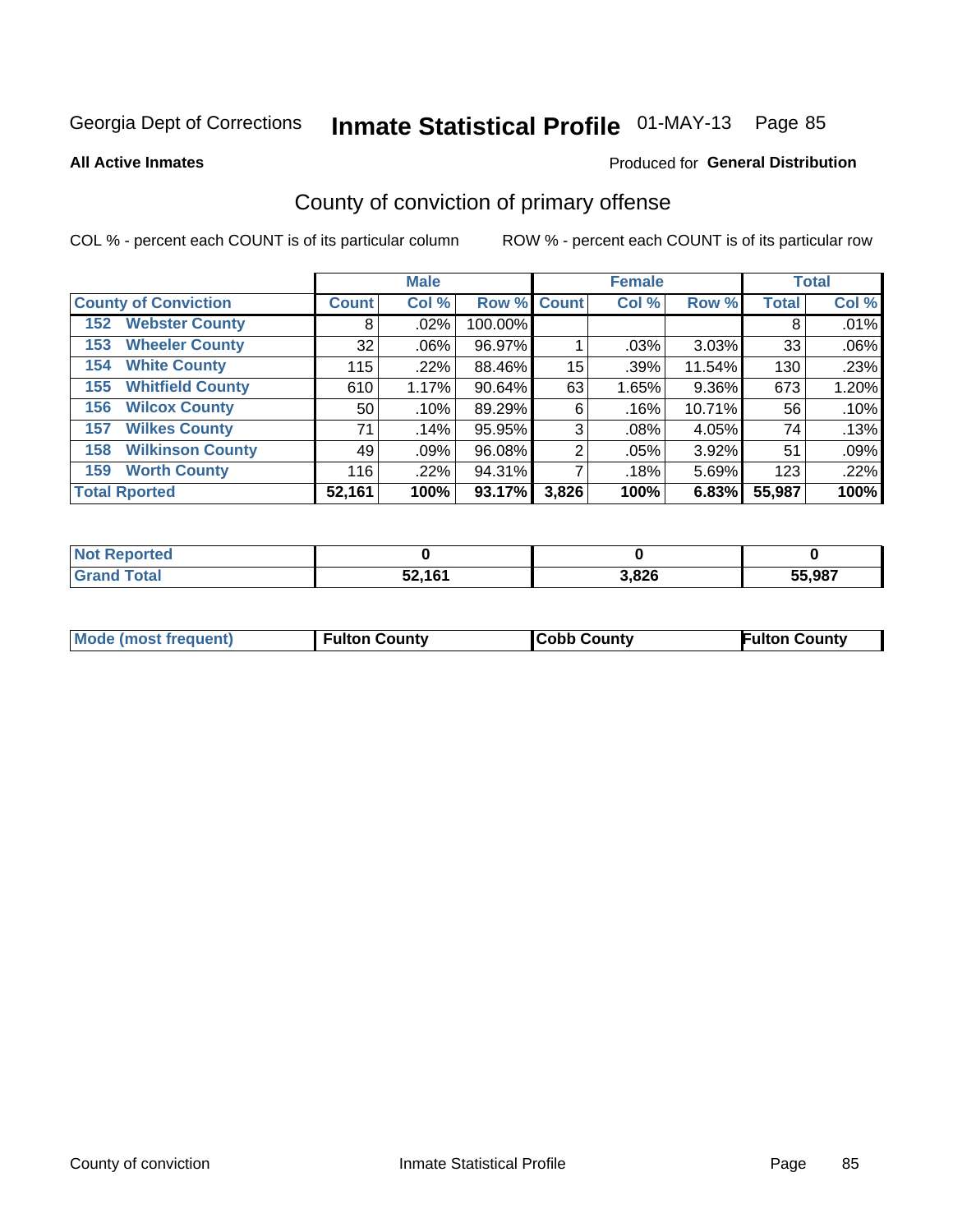#### **All Active Inmates**

#### Produced for **General Distribution**

## Circuit of conviction of primary offense

|                         |                                 |              | <b>Male</b> |        |              | <b>Female</b> |        |              | <b>Total</b> |
|-------------------------|---------------------------------|--------------|-------------|--------|--------------|---------------|--------|--------------|--------------|
|                         | <b>Circuit of Conviction</b>    | <b>Count</b> | Col %       | Row %  | <b>Count</b> | Col %         | Row %  | <b>Total</b> | Col %        |
| $\overline{1}$          | <b>Alapaha Circuit</b>          | 389          | .75%        | 94.88% | 21           | .55%          | 5.12%  | 410          | .74%         |
| $\overline{2}$          | <b>Alcovy Circuit</b>           | 1,235        | 2.38%       | 91.35% | 117          | 3.07%         | 8.65%  | 1,352        | 2.43%        |
| 3                       | <b>Atlanta Circuit</b>          | 4,982        | 9.60%       | 95.50% | 235          | 6.17%         | 4.50%  | 5,217        | 9.36%        |
| 4                       | <b>Atlantic Circuit</b>         | 926          | 1.78%       | 94.97% | 49           | 1.29%         | 5.03%  | 975          | 1.75%        |
| 5                       | <b>Augusta Circuit</b>          | 2,517        | 4.85%       | 94.02% | 160          | 4.20%         | 5.98%  | 2,677        | 4.80%        |
| 6                       | <b>Blue Ridge Circuit</b>       | 551          | 1.06%       | 93.39% | 39           | 1.02%         | 6.61%  | 590          | 1.06%        |
| $\overline{\mathbf{7}}$ | <b>Brunswick Circuit</b>        | 958          | 1.85%       | 93.65% | 65           | 1.71%         | 6.35%  | 1,023        | 1.84%        |
| 8                       | <b>Chattahoochee Circuit</b>    | 1,743        | 3.36%       | 95.04% | 91           | 2.39%         | 4.96%  | 1,834        | 3.29%        |
| $\overline{9}$          | <b>Cherokee Circuit</b>         | 1,020        | 1.96%       | 88.31% | 135          | 3.55%         | 11.69% | 1,155        | 2.07%        |
| 10                      | <b>Clayton Circuit</b>          | 1,591        | 3.06%       | 94.14% | 99           | 2.60%         | 5.86%  | 1,690        | 3.03%        |
| 11                      | <b>Cobb Circuit</b>             | 2,655        | 5.11%       | 90.71% | 272          | 7.14%         | 9.29%  | 2,927        | 5.25%        |
| 12                      | <b>Conasauga Circuit</b>        | 778          | 1.50%       | 90.99% | 77           | 2.02%         | 9.01%  | 855          | 1.53%        |
| 13                      | <b>Cordele Circuit</b>          | 661          | 1.27%       | 93.89% | 43           | 1.13%         | 6.11%  | 704          | 1.26%        |
| 14                      | <b>Coweta Circuit</b>           | 2,021        | 3.89%       | 92.07% | 174          | 4.57%         | 7.93%  | 2,195        | 3.94%        |
| 15                      | <b>Dougherty Circuit</b>        | 1,007        | 1.94%       | 94.38% | 60           | 1.58%         | 5.62%  | 1,067        | 1.91%        |
| 16                      | <b>Dublin Circuit</b>           | 537          | 1.03%       | 94.21% | 33           | .87%          | 5.79%  | 570          | 1.02%        |
| 17                      | <b>Eastern Circuit</b>          | 2,295        | 4.42%       | 96.19% | 91           | 2.39%         | 3.81%  | 2,386        | 4.28%        |
| 18                      | <b>Flint Circuit</b>            | 603          | 1.16%       | 91.78% | 54           | 1.42%         | 8.22%  | 657          | 1.18%        |
| 19                      | <b>Griffin Circuit</b>          | 1,169        | 2.25%       | 91.26% | 112          | 2.94%         | 8.74%  | 1,281        | 2.30%        |
| 20                      | <b>Gwinnett Circuit</b>         | 2,513        | 4.84%       | 92.46% | 205          | 5.38%         | 7.54%  | 2,718        | 4.88%        |
| $\overline{21}$         | <b>Houston Circuit</b>          | 703          | 1.35%       | 94.87% | 38           | 1.00%         | 5.13%  | 741          | 1.33%        |
| $\overline{22}$         | <b>Lookout Mountain Circuit</b> | 1,090        | 2.10%       | 88.98% | 135          | 3.55%         | 11.02% | 1,225        | 2.20%        |
| 23                      | <b>Macon Circuit</b>            | 1,206        | 2.32%       | 95.49% | 57           | 1.50%         | 4.51%  | 1,263        | 2.27%        |
| 24                      | <b>Middle Circuit</b>           | 1,024        | 1.97%       | 92.42% | 84           | 2.21%         | 7.58%  | 1,108        | 1.99%        |
| 25                      | <b>Mountain Circuit</b>         | 319          | .61%        | 94.10% | 20           | .53%          | 5.90%  | 339          | .61%         |
| 26                      | <b>Northeastern Circuit</b>     | 860          | 1.66%       | 90.43% | 91           | 2.39%         | 9.57%  | 951          | 1.71%        |
| $\overline{27}$         | <b>Northern Circuit</b>         | 574          | 1.11%       | 94.56% | 33           | .87%          | 5.44%  | 607          | 1.09%        |
| 28                      | <b>Ocmulgee Circuit</b>         | 1,162        | 2.24%       | 92.59% | 93           | 2.44%         | 7.41%  | 1,255        | 2.25%        |
| 29                      | <b>Oconee Circuit</b>           | 469          | .90%        | 93.06% | 35           | .92%          | 6.94%  | 504          | .90%         |
| 30                      | <b>Ogeechee Circuit</b>         | 936          | 1.80%       | 92.58% | 75           | 1.97%         | 7.42%  | 1,011        | 1.81%        |
| $\overline{31}$         | <b>Pataula Circuit</b>          | 401          | .77%        | 95.02% | 21           | .55%          | 4.98%  | 422          | .76%         |
| 32                      | <b>Piedmont Circuit</b>         | 559          | 1.08%       | 89.87% | 63           | 1.65%         | 10.13% | 622          | 1.12%        |
| 33                      | <b>Rome Circuit</b>             | 822          | 1.58%       | 88.96% | 102          | 2.68%         | 11.04% | 924          | 1.66%        |
| 34                      | <b>South Georgia Circuit</b>    | 823          | 1.59%       | 92.58% | 66           | 1.73%         | 7.42%  | 889          | 1.60%        |
| 35                      | <b>Southern Circuit</b>         | 1,156        | 2.23%       | 94.60% | 66           | 1.73%         | 5.40%  | 1,222        | 2.19%        |
| 36                      | <b>Southwestern Circuit</b>     | 432          | .83%        | 94.32% | 26           | .68%          | 5.68%  | 458          | .82%         |
| 37                      | <b>Stone Mountain Circuit</b>   | 3,197        | 6.16%       | 95.01% | 168          | 4.41%         | 4.99%  | 3,365        | 6.04%        |
| 38                      | <b>Tallapoosa Circuit</b>       | 268          | .52%        | 93.71% | 18           | .47%          | 6.29%  | 286          | .51%         |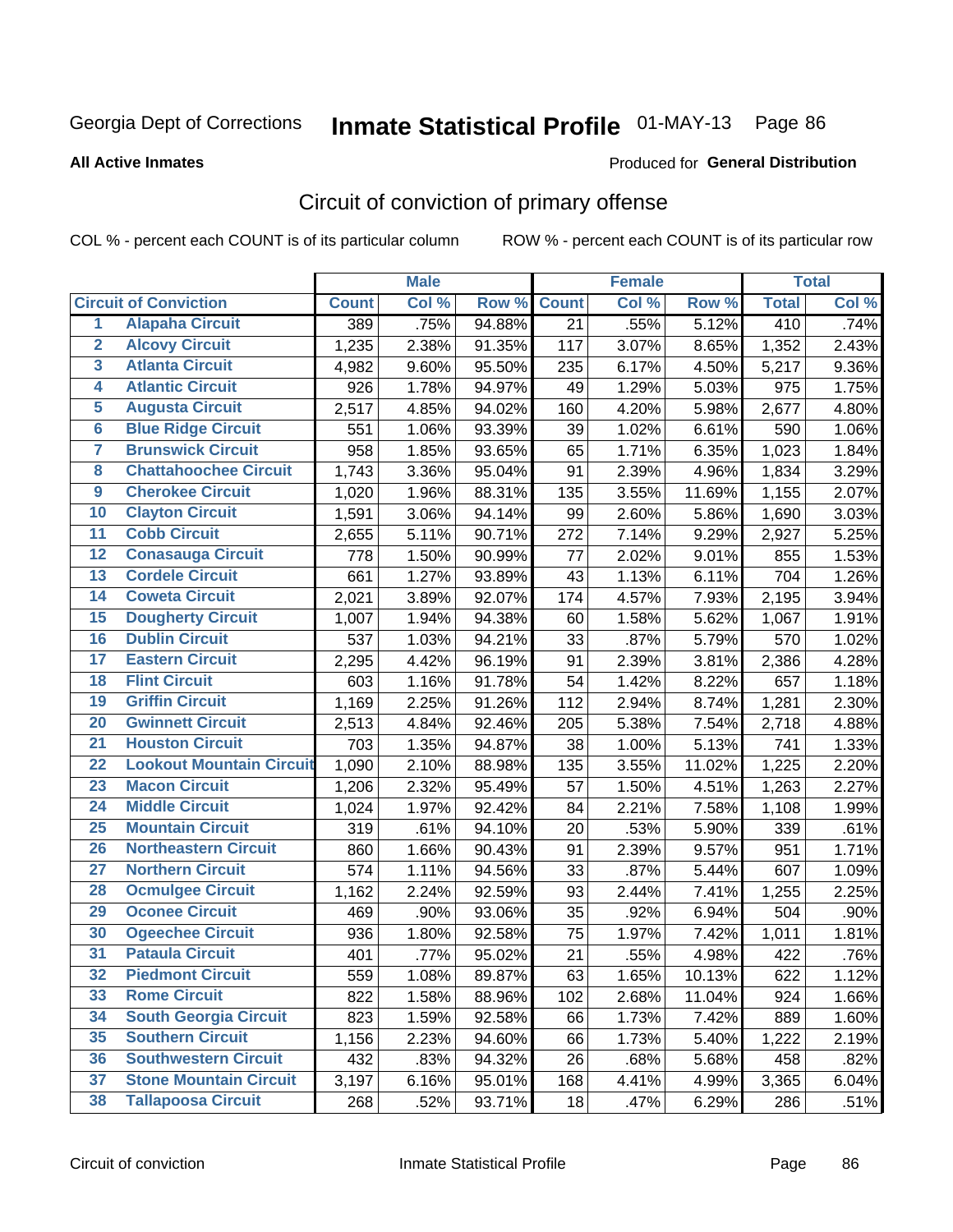#### **All Active Inmates**

#### Produced for **General Distribution**

## Circuit of conviction of primary offense

|    |                              |              | <b>Male</b> |        |              | <b>Female</b> |          |              | <b>Total</b> |
|----|------------------------------|--------------|-------------|--------|--------------|---------------|----------|--------------|--------------|
|    | <b>Circuit of Conviction</b> | <b>Count</b> | Col %       | Row %  | <b>Count</b> | Col %         | Row %    | <b>Total</b> | Col %        |
| 39 | <b>Tifton Circuit</b>        | 557          | 1.07%       | 95.05% | 29           | .76%          | 4.95%    | 586          | 1.05%        |
| 40 | <b>Toombs Circuit</b>        | 374          | .72%        | 93.97% | 24           | .63%          | 6.03%    | 398          | .71%         |
| 41 | <b>Waycross Circuit</b>      | 866          | 1.67%       | 93.62% | 59           | 1.55%         | 6.38%    | 925          | 1.66%        |
| 42 | <b>Western Circuit</b>       | 511          | .98%        | 95.51% | 24           | .63%          | 4.49%    | 535          | .96%         |
| 43 | <b>Rockdale Circuit</b>      | 460          | .89%        | 94.26% | 28           | .74%          | 5.74%    | 488          | .88%         |
| 44 | <b>Douglas Circuit</b>       | 1,307        | 2.52%       | 90.39% | 139          | 3.65%         | 9.61%    | 1,446        | 2.60%        |
| 45 | <b>Appalachian Circuit</b>   | 316          | .61%        | 92.40% | 26           | .68%          | 7.60%    | 342          | .61%         |
| 46 | <b>Enotah Circuit</b>        | 322          | .62%        | 87.98% | 44           | 1.16%         | 12.02%   | 366          | .66%         |
| 47 | <b>Bell-Forsyth Circuit</b>  | 341          | .66%        | 85.89% | 56           | 1.47%         | 14.11%   | 397          | .71%         |
| 48 | <b>Towaliga Circuit</b>      | 405          | .78%        | 93.10% | 30           | .79%          | $6.90\%$ | 435          | .78%         |
| 49 | <b>Paulding Circuit</b>      | 302          | .58%        | 92.07% | 26           | .68%          | 7.93%    | 328          | .59%         |
|    | <b>Total Rported</b>         | 51,913       | 100%        | 93.17% | 3,808        | 100%          | 6.83%    | 55,721       | 100%         |

| 11 H C | 248<br>$\sim$  | 1 Q   | 266    |
|--------|----------------|-------|--------|
|        | $E2$ 161<br>∡ں | 3,826 | 55.987 |

| M | ---- | .<br>⊂opp | ----<br>' I LC |
|---|------|-----------|----------------|
|   |      |           |                |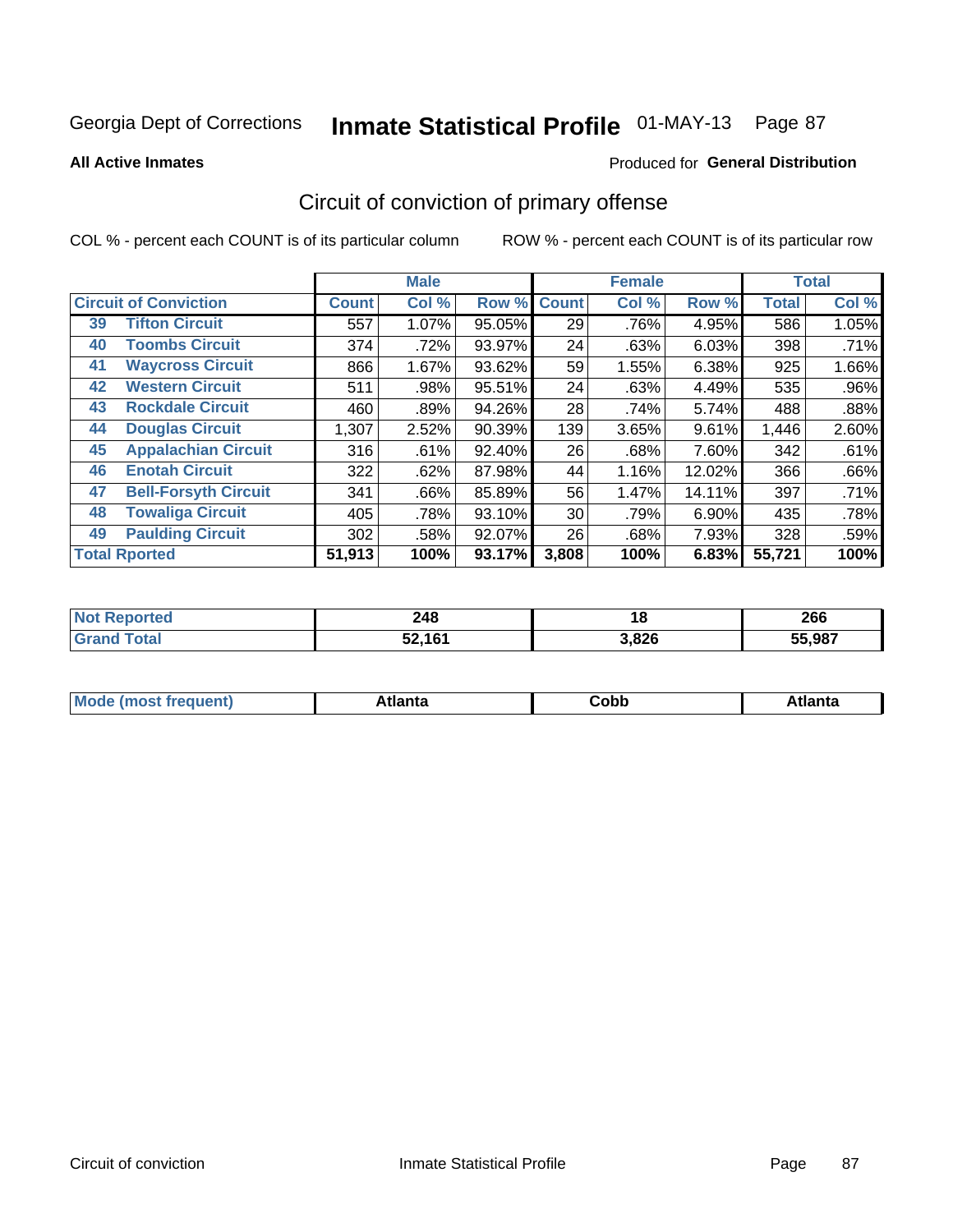### **All Active Inmates**

### Produced for **General Distribution**

### Years served (jail + prison) in this incarceration

|                              |              | <b>Male</b> |         |                | <b>Female</b> |       |              | <b>Total</b> |
|------------------------------|--------------|-------------|---------|----------------|---------------|-------|--------------|--------------|
| <b>Years Served</b>          | <b>Count</b> | Col %       | Row %   | <b>Count</b>   | Col %         | Row % | <b>Total</b> | Col %        |
| Less than one year           | 10,017       | 19.21%      | 90.58%  | 1,042          | 27.25%        | 9.42% | 11,059       | 19.76%       |
| 1 to 1.99 years              | 9,091        | 17.44%      | 91.67%  | 826            | 21.60%        | 8.33% | 9,917        | 17.72%       |
| 2 to 2.99 years              | 6,418        | 12.31%      | 92.80%  | 498            | 13.02%        | 7.20% | 6,916        | 12.36%       |
| $3$ to $3.99$ years          | 4,643        | 8.91%       | 92.86%  | 357            | 9.34%         | 7.14% | 5,000        | 8.93%        |
| $\overline{4}$ to 4.99 years | 2,785        | 5.34%       | 93.39%  | 197            | 5.15%         | 6.61% | 2,982        | 5.33%        |
| $\overline{5}$ to 5.99 years | 2,967        | 5.69%       | 93.95%  | 191            | 4.99%         | 6.05% | 3,158        | 5.64%        |
| $6$ to $6.99$ years          | 2,409        | 4.62%       | 94.51%  | 140            | 3.66%         | 5.49% | 2,549        | 4.56%        |
| 7 to 7.99 years              | 1,782        | 3.42%       | 94.14%  | 111            | 2.90%         | 5.86% | 1,893        | 3.38%        |
| 8 to 8.99 years              | 1,431        | 2.74%       | 94.83%  | 78             | 2.04%         | 5.17% | 1,509        | 2.70%        |
| 9 to 9.99 years              | 1,330        | 2.55%       | 95.27%  | 66             | 1.73%         | 4.73% | 1,396        | 2.49%        |
| 10 to 10.99 years            | 1,035        | 1.99%       | 94.95%  | 55             | 1.44%         | 5.05% | 1,090        | 1.95%        |
| 11 to 11.99 years            | 894          | 1.71%       | 96.23%  | 35             | 0.92%         | 3.77% | 929          | 1.66%        |
| 12 to 12.99 years            | 835          | 1.60%       | 96.76%  | 28             | 0.73%         | 3.24% | 863          | 1.54%        |
| 13 to 13.99 years            | 715          | 1.37%       | 95.84%  | 31             | 0.81%         | 4.16% | 746          | 1.33%        |
| 14 to 14.99 years            | 677          | 1.30%       | 95.49%  | 32             | 0.84%         | 4.51% | 709          | 1.27%        |
| 15 to 15.99 years            | 657          | 1.26%       | 96.76%  | 22             | 0.58%         | 3.24% | 679          | 1.21%        |
| 16 to 16.99 years            | 584          | 1.12%       | 96.85%  | 19             | 0.50%         | 3.15% | 603          | 1.08%        |
| 17 to 17.99 years            | 542          | 1.04%       | 97.31%  | 15             | 0.39%         | 2.69% | 557          | 1.00%        |
| 18 to 18.99 years            | 480          | 0.92%       | 96.77%  | 16             | 0.42%         | 3.23% | 496          | 0.89%        |
| 19 to 19.99 years            | 438          | 0.84%       | 96.48%  | 16             | 0.42%         | 3.52% | 454          | 0.81%        |
| 20 to 20.99 years            | 315          | 0.60%       | 96.92%  | 10             | 0.26%         | 3.08% | 325          | 0.58%        |
| 21 to 21.99 years            | 290          | 0.56%       | 96.99%  | 9              | 0.24%         | 3.01% | 299          | 0.53%        |
| 22 to 22.99 years            | 246          | 0.47%       | 97.23%  | 7              | 0.18%         | 2.77% | 253          | 0.45%        |
| 23 to 23.99 years            | 186          | 0.36%       | 97.38%  | 5              | 0.13%         | 2.62% | 191          | 0.34%        |
| 24 to 24.99 years            | 177          | 0.34%       | 99.44%  | 1              | 0.03%         | 0.56% | 178          | 0.32%        |
| 25 to 25.99 years            | 174          | 0.33%       | 97.21%  | 5              | 0.13%         | 2.79% | 179          | 0.32%        |
| 26 to 26.99 years            | 123          | 0.24%       | 100.00% |                |               |       | 123          | 0.22%        |
| 27 to 27.99 years            | 115          | 0.22%       | 97.46%  | 3              | 0.08%         | 2.54% | 118          | 0.21%        |
| 28 to 28.99 years            | 99           | 0.19%       | 99.00%  | 1              | 0.03%         | 1.00% | 100          | 0.18%        |
| 29 to 29.99 years            | 78           | 0.15%       | 98.73%  | $\mathbf{1}$   | 0.03%         | 1.27% | 79           | 0.14%        |
| Thirty + years               | 603          | 1.16%       | 98.85%  | $\overline{7}$ | 0.18%         | 1.15% | 610          | 1.09%        |
| <b>Total Reported</b>        | 52,136       | 100%        | 93.17%  | 3,824          | 100%          | 6.83% | 55,960       | 100%         |

| つに<br>∠J |       | $\sim$<br>" |
|----------|-------|-------------|
| 52,161   | 3.826 | 55,987      |

| ∣Mean<br>(average)   | 5.79               | 3.69               | 5.64          |
|----------------------|--------------------|--------------------|---------------|
| Median (middle)      |                    | 2.05               | 3.01          |
| Mode (most frequent) | Less than one year | Less than one year | Less than one |
|                      |                    |                    | vear          |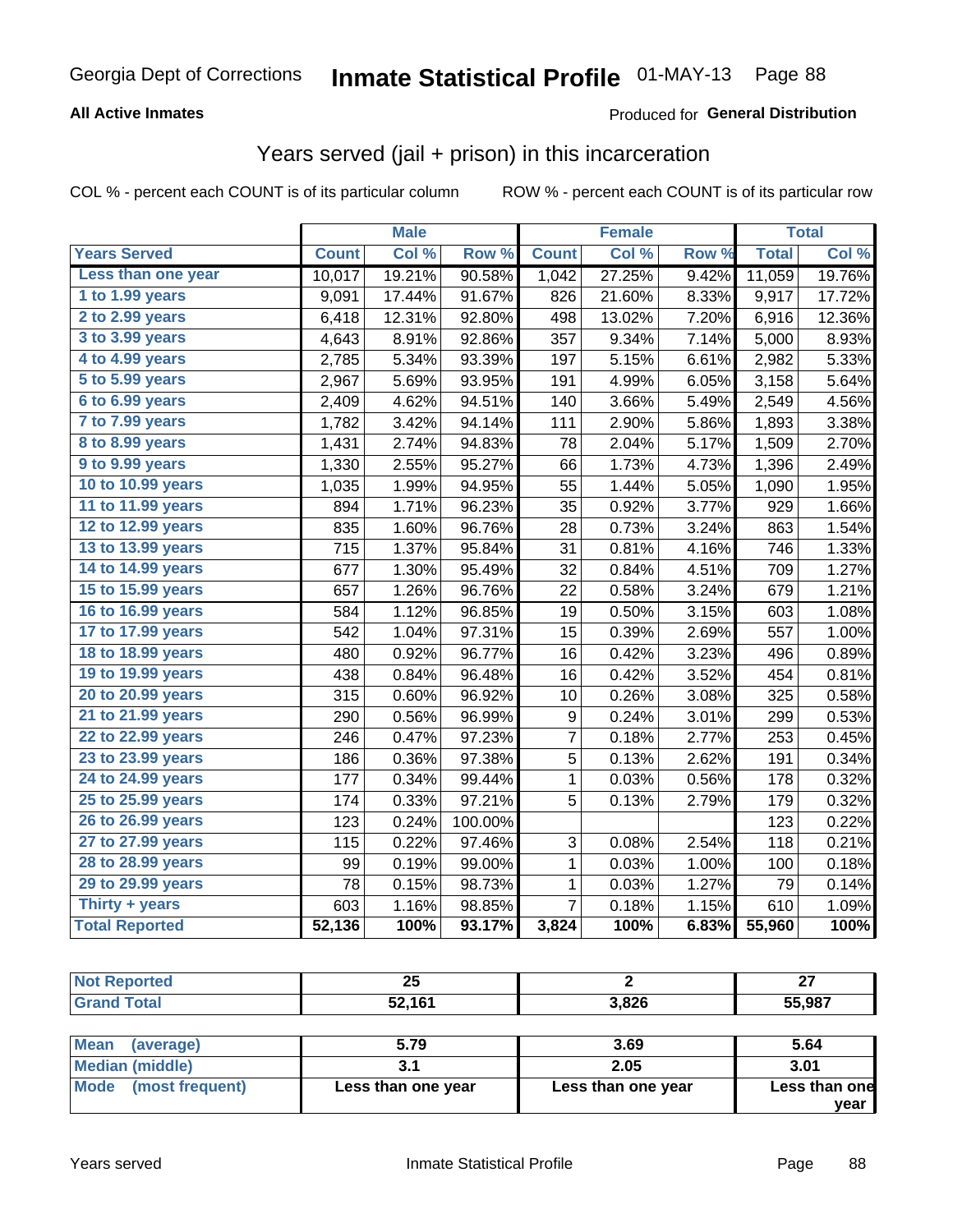### **All Active Inmates**

Produced for **General Distribution**

### Results of most recent HIV tests

|                         | <b>Male</b>  |          |         | <b>Female</b> |           |          | Total  |        |
|-------------------------|--------------|----------|---------|---------------|-----------|----------|--------|--------|
| <b>HIV Test Results</b> | <b>Count</b> | Col%     | Row %I  | <b>Count</b>  | Col %     | Row %    | Total  | Col %  |
| <b>Positive</b>         | 768          | $1.57\%$ | 91.00%  | 76            | $2.07\%$  | $9.00\%$ | 844    | 1.61%  |
| <b>Negative</b>         | 48,014       | 98.42%   | 93.03%  | 3,598         | $97.93\%$ | $6.97\%$ | 51,612 | 98.39% |
| Indeterminate           | ີ            | 0.01%    | 100.00% |               |           |          |        | 0.01%  |
| <b>Total Reported</b>   | 48,785       | 100%     | 93.00%  | 3,674         | 100%      | $7.00\%$ | 52,459 | 100.0% |

| <b>Not Reported</b> | 3,376  | 152   | 3,528  |
|---------------------|--------|-------|--------|
| Total<br>' Grand    | 52,161 | 3,826 | 55,987 |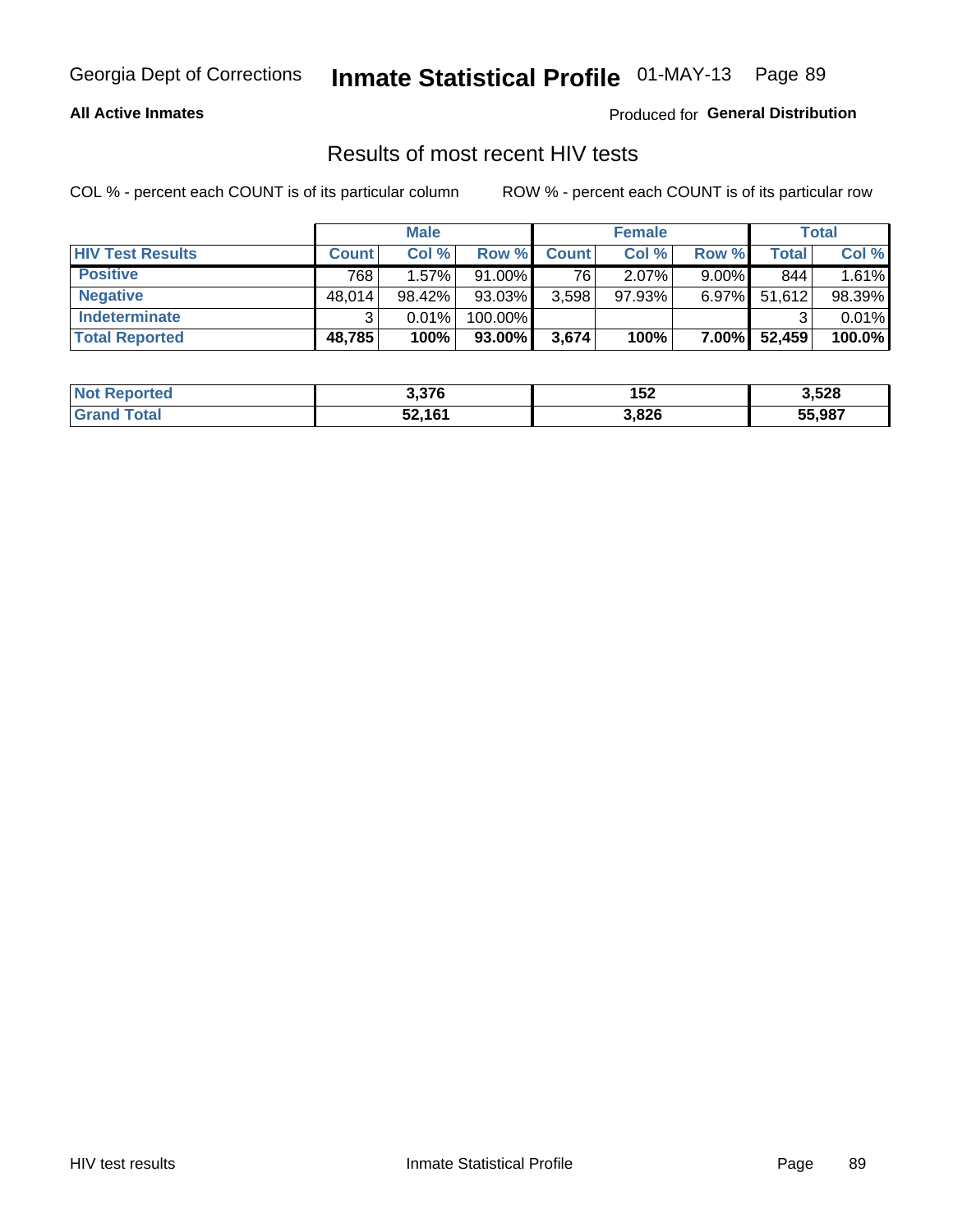### **All Active Inmates**

### Produced for **General Distribution**

### Results of most recent tuberculosis test

|                                  | <b>Male</b>  |           |           | <b>Female</b> |           |          | Total        |        |
|----------------------------------|--------------|-----------|-----------|---------------|-----------|----------|--------------|--------|
| <b>Tuberculosis Test Results</b> | <b>Count</b> | Col %     | Row %     | <b>Count</b>  | Col %     | Row %    | <b>Total</b> | Col %  |
| <b>Positive on current test</b>  | 8.869        | $18.11\%$ | 97.77%    | 202           | 5.53%     | 2.23%    | 9,071        | 17.24% |
| <b>Positive on previous test</b> | 39           | 0.08%     | 100.00%   |               |           |          | 39           | 0.07%  |
| <b>Negative</b>                  | 40.071       | 81.81%    | $92.07\%$ | 3,450         | $94.47\%$ | $7.93\%$ | 43,521       | 82.69% |
| <b>Total Reported</b>            | 48,979       | 100%      | 93.06%    | 3,652         | 100%      | $6.94\%$ | 52,631       | 100%   |

| <b>Not Reported</b>     | 3,182  | 174   | 3,356  |
|-------------------------|--------|-------|--------|
| <b>Total</b><br>' Grand | 52,161 | 3,826 | 55,987 |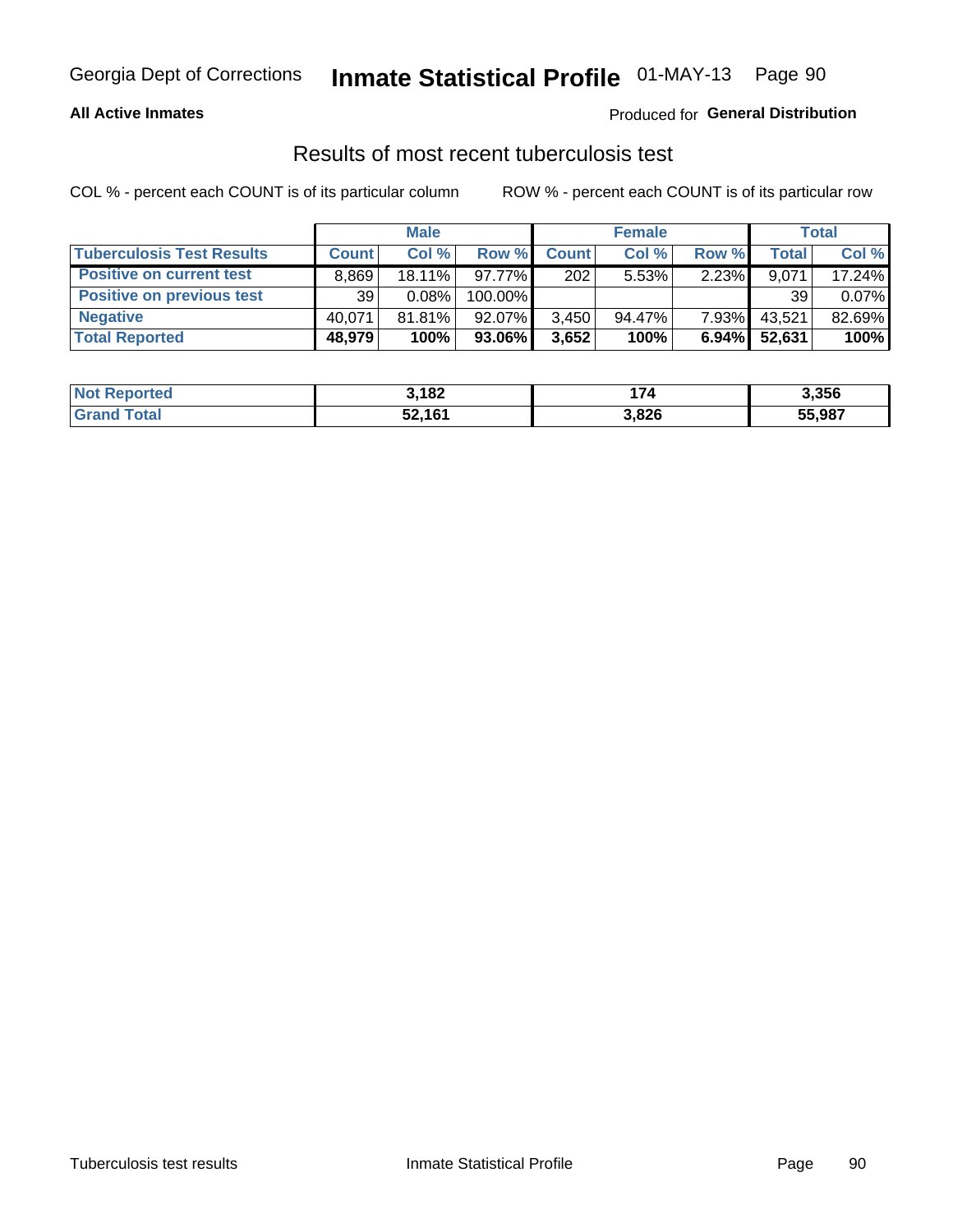### **All Active Inmates**

Produced for **General Distribution**

### Results of most recent syphilis test

|                                 | <b>Male</b>  |          |           | <b>Female</b> |        |          | Total   |        |
|---------------------------------|--------------|----------|-----------|---------------|--------|----------|---------|--------|
| <b>Syphilis Test Results</b>    | <b>Count</b> | Col%     | Row %     | <b>Count</b>  | Col %  | Row %    | Total I | Col %  |
| <b>Positive on current test</b> | 359          | $1.40\%$ | $94.23\%$ | 22            | 1.83%  | $5.77\%$ | 381     | 1.42%  |
| <b>Negative</b>                 | 25.210       | 98.60%   | 95.54%    | 1,178         | 98.17% | $4.46\%$ | 26,388  | 98.58% |
| <b>Total Reported</b>           | 25,569       | 100%     | 95.52%    | 1,200         | 100%   | 4.48%    | 26,769  | 100%   |

| <b>Not Reported</b> | 26,592 | 2,626 | 29,218 |
|---------------------|--------|-------|--------|
| <b>Grand Total</b>  | 52,161 | 3,826 | 55,987 |